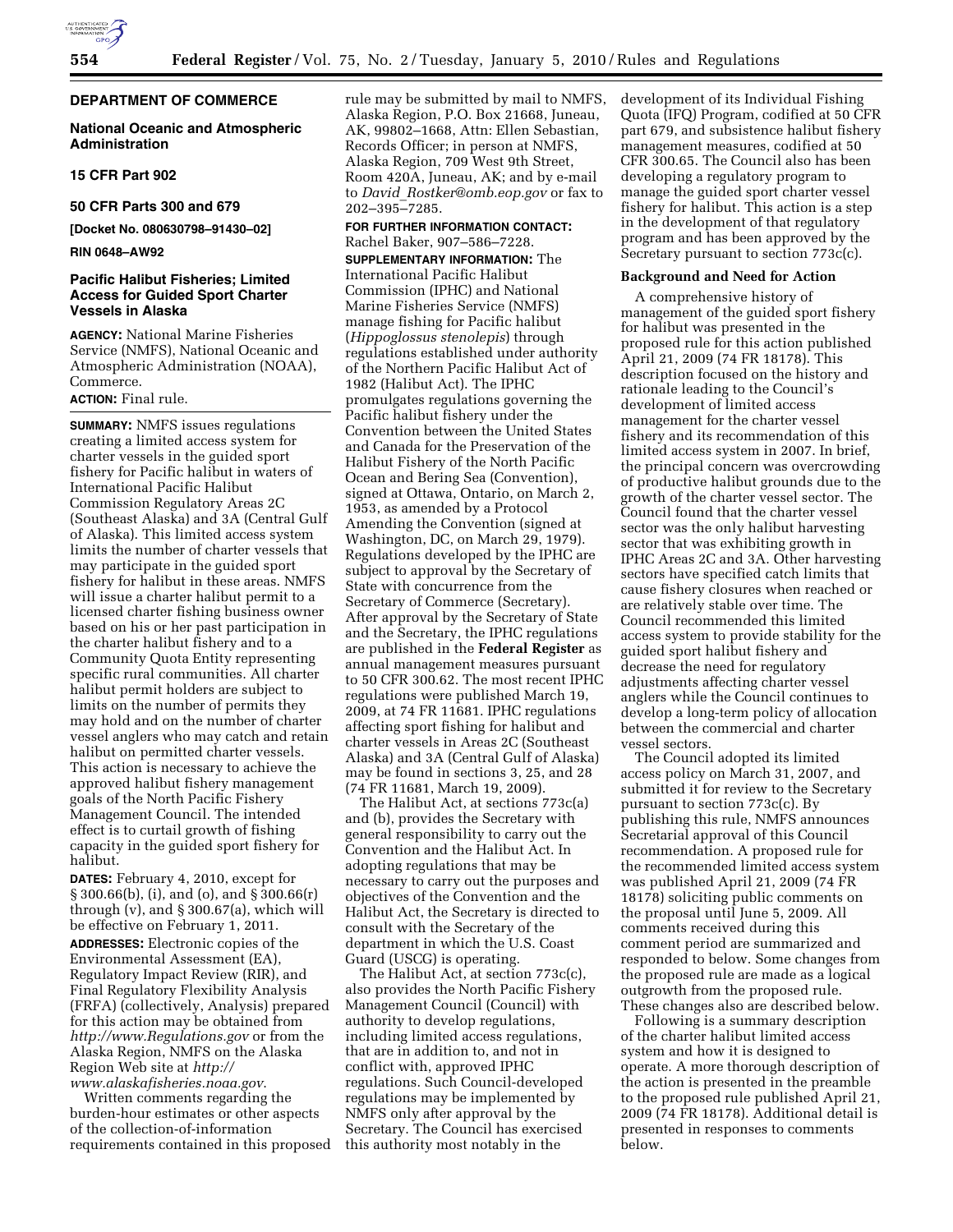# **Charter Halibut Limited Access System—Operational Aspects**

#### *General*

This action limits the entry of charter vessels into the guided sport fishery for halibut in waters of IPHC Regulatory Areas 2C (Southeast Alaska) and 3A (Central Gulf of Alaska). After the effective date of this rule (*see* **DATES**), any person operating a charter vessel engaged in halibut fishing in Areas 2C or 3A is required to have on board the vessel a charter halibut permit designated for that area. Qualifications for a charter halibut permit in each area are determined independently. A charter halibut permit can be either transferable or non-transferable depending on the qualifications of permit applicants. Each permit will have an angler endorsement that specifies the maximum number of anglers authorized to catch and retain halibut under the authority of the permit under which the vessel is operating. In addition, this action provides for two special permits—a community charter halibut permit and a military charter halibut permit.

# *Qualifications for Charter Halibut Permit*

To receive an initial allocation of a charter halibut permit, an applicant must demonstrate participation in the charter halibut fishery during an historic qualifying period and during a recent participation period. The historic qualifying period is the sport fishing season established by the IPHC in 2004 and 2005. The sport fishing season in both of those years was February 1 through December 31. Minimum participation criteria need be met in only one of these years—2004 or 2005. The recent participation period is the sport fishing season established by the IPHC in 2008. This year was selected as the recent participation period because it is the most recent year for which NMFS has a complete record of saltwater charter vessel logbook data from the State of Alaska Department of Fish and Game (ADF&G).

The minimum participation qualifications include documentation of at least five logbook fishing trips during one of the qualifying years—2004 or 2005—and at least five logbook fishing trips during 2008. Meeting these minimum participation qualifications could qualify an applicant for a nontransferable charter halibut permit. The minimum participation qualifications for a transferable charter halibut permit include at least 15 logbook fishing trips during one of the qualifying years2004 or 2005—and at least 15 logbook fishing trips during 2008.

The basic unit of participation for receiving a charter halibut permit will be a logbook fishing trip. A ''logbook fishing trip'' is a bottomfish logbook fishing trip during the qualifying years, 2004 and 2005, and as a halibut logbook fishing trip in 2008. A logbook fishing trip is an event that was reported to ADF&G in a logbook in accordance with the time limit required for reporting such a trip that was in effect at the time of the trip.

### *Number of Permits*

If an applicant for a charter halibut permit meets the minimum participation requirements during a qualifying year and the recent participation year, NMFS will determine how many permits the applicant will receive and how many of those, if any, will be transferable permits. If an applicant qualifies for any permits, NMFS will issue to the applicant the number of permits equal to (a) the applicant's total number of bottomfish logbook fishing trips in a qualifying year, divided by 5, or (b) the number of vessels that made those trips, whichever number is lower. The applicant will select which year in the qualifying period—2004 or 2005— NMFS will use in making this calculation.

For example, an applicant in its selected qualifying year reported 23 logbook trips using three vessels. One vessel made 16 trips, another vessel made five trips, and another vessel made only two trips. Under the rule, NMFS will calculate  $23 \div 5 = 4.6$  which will be rounded down to four. But this number of permits will be limited by the number of vessels that made all the logbook trips in the applicant-selected year which was three. Hence, the applicant will be awarded three permits.

#### *Transferable Permits*

After determining the total number of permits, NMFS will determine which permits are transferable and which are nontransferable. An applicant will receive a transferable permit for each vessel that made at least 15 trips in the applicant-selected year (2004 or 2005) and at least 15 trips in the recent participation year (2008). The same vessel must have made all the trips within a year; however, the same vessel did not have to be used in the qualifying year and the recent participation year. The rest of the applicant's permits, if any, will be non-transferable permits. Applicants that do not have the minimum of 15 logbook fishing trips from the same vessel in each period but

qualify for one or more permit(s) with a minimum of five logbook fishing trips, will receive only non-transferable permit(s). Hence, in the example above of an applicant with 23 logbook trips using three vessels, that applicant will receive three permits. Based on the 15 trip minimum criterion, however, this applicant will receive only one transferable permit and the other two permits will be non-transferable.

#### *Angler Endorsements*

Each charter halibut permit will have an angler endorsement number. The angler endorsement number on the permit is the maximum number of charter vessel anglers that may catch and retain halibut on board the vessel. The angler endorsement does not limit the number of passengers that an operator may carry, only the number that may catch and retain halibut. The angler endorsement will be equal to the highest number of anglers that the applicant reported on any logbook fishing trip in 2004 or 2005, subject to a minimum endorsement of four.

The term ''charter vessel angler'' is defined by this action to include all persons, paying or non-paying, who use the services of the charter vessel guide. The charter halibut permit, once issued with its angler endorsement, will limit the number of charter vessel anglers authorized to catch and retain halibut on the permitted vessel.

A vessel operator will be able to stack permits to increase the number of charter vessel anglers on board. For example, if a vessel operator has two charter permits on board, one with an angler endorsement of four and one with an endorsement of six, then the vessel operator can have a maximum of 10 charter vessel anglers on board who are catching and retaining halibut if the operator is otherwise authorized to carry 10 passengers. If other provisions of law, such as safety regulations or forhire operation regulations, prevent 10 anglers from being on board the vessel, the charter halibut permits will not authorize the vessel operator to violate those provisions of law.

#### *Initial Allocation Process*

Several basic standards are required to initially receive a charter halibut permit. These standards include (1) timely application for a permit, (2) documentation of participation in the charter vessel fishery during the qualifying and recent participation periods by ADF&G logbooks, and (3) ownership of a business that was licensed by the State of Alaska to conduct the guided sport fishing reported in the logbooks.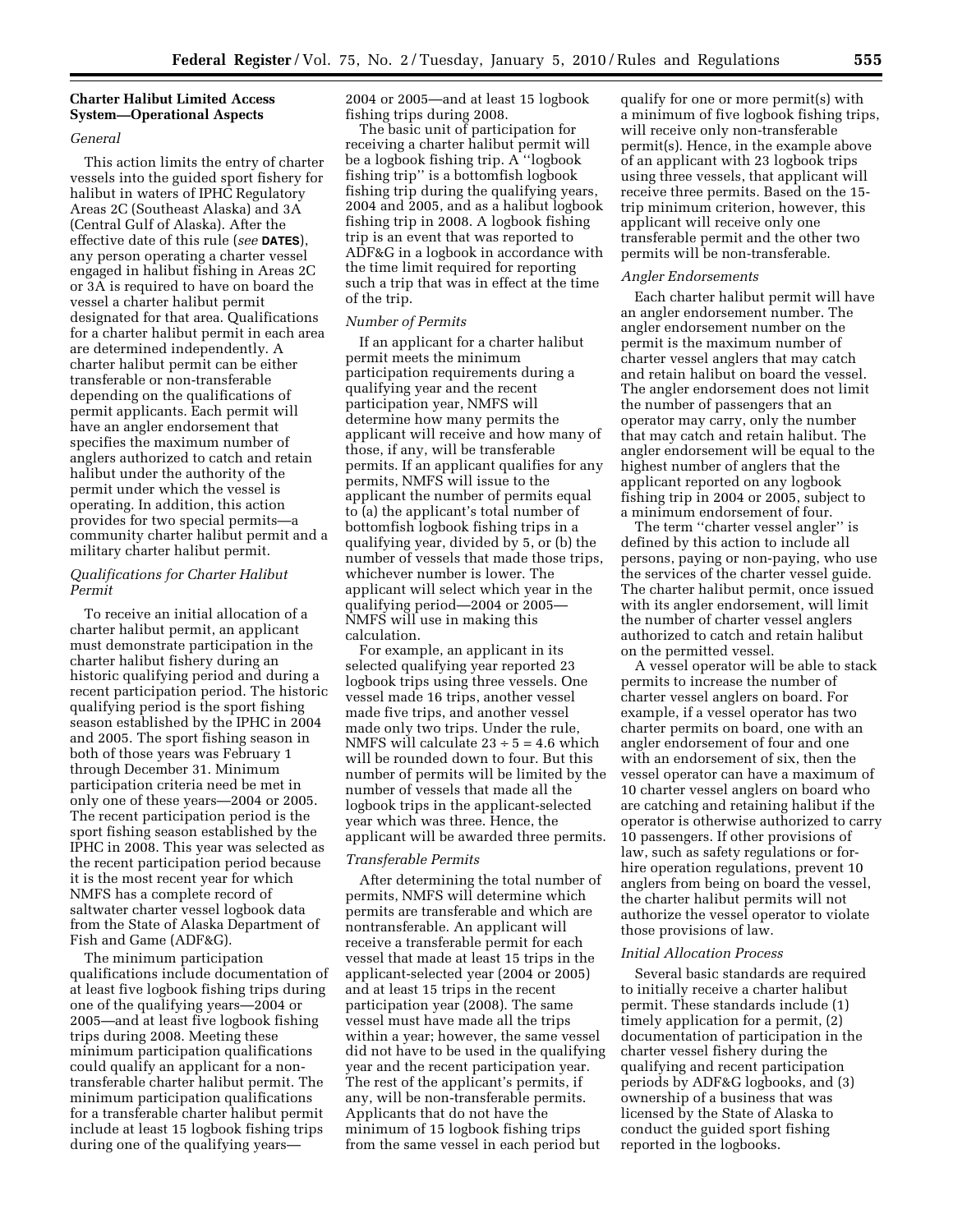*Timely application.* To be an initial recipient of a charter halibut permit, an applicant must apply for the permit during the application period. An application period of no less than 60 days will be announced in the **Federal Register.** Applications submitted by mail, hand delivery, or facsimile will be accepted if postmarked, hand delivered, or received by fax no later than the last day of the application period. Electronic submissions other than facsimile will not be acceptable. A finite application period of reasonable length is necessary to resolve potential claims for permits by two or more persons for the same logbook fishing trip history. NMFS will not credit the same logbook fishing trip to more than one applicant and will not allow the participation history of one business owner to support issuance of a permit(s) to more than one applicant.

Application forms will be available through ADF&G and NMFS offices and on the NMFS, Alaska Region, Web site at *http://www.alaskafisheries.noaa.gov/*. Electronic submission of the application will not be acceptable, however, because a signature on the application will be required. The application form will include a statement that, by signature, the applicant attests that legal requirements were met and all statements on the application are correct under penalty of perjury.

*Documentation of participation.* The principal documentation necessary to prove qualifying participation in the charter halibut fishery will be limited to saltwater charter vessel logbooks issued by the ADF&G. There are several reasons for relying only on the ADF&G charter vessel logbook database. First, ADF&G has regulated saltwater charter fishing in the State of Alaska through registrations, licenses, and logbooks since 1998. These requirements apply to all charter fishing, including vessels targeting halibut. Second, ADF&G supplied aggregated charter vessel logbook data to the Council to assist it in its analysis of past participation in the charter halibut fishery in Areas 2C and 3A. Third, the Council relied on these data in part to make its decision to recommend limiting entry into this fishery and NMFS, in turn, has relied on the Council's Analysis of alternatives and on subsequent ADF&G charter vessel logbook data to approve this action.

As stated above, the basic unit of participation for receiving a charter halibut permit will be a logbook fishing trip, which is a trip that was reported to ADF&G in a saltwater charter logbook in accordance with the time limit required for reporting such a trip that was in effect at the time of the trip. If a trip was

not reported within those time limits, NMFS will not consider it a logbook fishing trip for purposes of a charter halibut permit application.

NMFS will use the same method of counting logbook fishing trips that was used by the Council in developing its recommendation for this action. Each trip in a multi-trip day will count as one logbook fishing trip, and each day on a multi-day trip will count as one logbook fishing trip. For example, if an operator documented two trips in one day, NMFS will consider that as two logbook fishing trips. Another operator that documented a trip that lasted two days also will be considered to have made two logbook fishing trips. This accounting of trips deviates from the ADF&G method of counting logbook trips when fishing continues over multiple days. The same issue does not exist for half-day trips. Consistent with ADF&G logbook data and the Council's Analysis, NMFS will consider a half day trip as one trip.

A halibut logbook fishing trip also can be a logbook fishing trip where the business owner, within ADF&G time limits, reported ''boat hours that the vessel engaged in bottomfish fishing.'' An applicant may use such a report as one way to document a halibut logbook fishing trip. The logbook data for ''boat hours'' that a business had to report in 2007 and 2008 was ''No. of Boat Hours Fished this Trip'' with bottomfish as a targeted species. ADF&G instructions for the 2007 and 2008 logbooks state that bottomfish include halibut. Documentation of boat hours fishing for bottomfish would capture trips where charter vessel anglers were targeting halibut but did not catch any. Hence, this action defines a halibut logbook fishing trip as a logbook fishing trip in which the applicant reported the number of halibut kept or released or the boat hours that the vessel engaged in bottomfish fishing.

Documentation of participation will be recorded in the official record of charter vessel participation in Areas 2C and 3A during the qualifying and recent participation years. The official record will be based on data from ADF&G and will link each logbook fishing trip to an ADF&G Business Owner License and to the person—individual, corporation, partnership, or other entity—that obtained the license. Thus, the official record will include information from ADF&G on the persons that obtained ADF&G Business Owner Licenses in the qualifying period and the recent participation period; the logbook fishing trips in those years that met the State of Alaska's legal requirements; the Business Owner License that authorized

each logbook fishing trip; and the vessel that made each logbook fishing trip.

NMFS will compare all timely applications to the official record. If an applicant submits a claim that is not consistent with the official record, NMFS will allow the applicant to submit documentation or further evidence in support of the claim during a 30-day evidentiary period. If NMFS accepts the applicant's documentation as sufficient to change the official record, NMFS will change the official record and issue charter halibut permit(s) accordingly. If NMFS does not agree that the further evidence supports the applicant's claim, NMFS will issue an initial administrative determination (IAD). The IAD will describe why NMFS is initially denying some or all of an applicant's claim and will provide instructions on how to appeal the IAD.

An applicant may appeal the IAD to the Office of Administrative Appeals (OAA) pursuant to 50 CFR 679.43. NMFS will issue interim permits to applicants that filed timely applications and whose appeal is accepted by OAA. NMFS will limit interim permits on appeal to applicants who applied for charter halibut permits within the application period specified in the **Federal Register.** This means that an applicant that is denied a permit because its application was late would not receive an interim permit. All permits issued during an appeal will be interim, non-transferable permits. Until NMFS makes a final decision on the appeal, the permit holder will not be able to transfer any permits.

*Licensed business owners.* Charter halibut permits will be issued to persons that were the ADF&G licensed business owners that met the minimum qualifications. The term ''person'' includes an individual, corporation, firm, or association (50 CFR 300.61). Hence, on successful application, NMFS will issue a charter halibut permit to the entity—individual, corporation, partnership, or other entity—that held the ADF&G Business Owner License that authorized the logbook fishing trips that met the participation requirements. NMFS has no obligation to determine the owners of a corporation or members of a partnership that successfully applied for a permit. NMFS will follow the form of ownership—individual or otherwise—that the business used to obtain legal authorization from the State of Alaska for its past participation in the charter halibut fishery.

Generally, the entity that applies for one or more charter halibut permits will be the same entity that held the ADF&G Business Owner License that authorized the trips that met the participation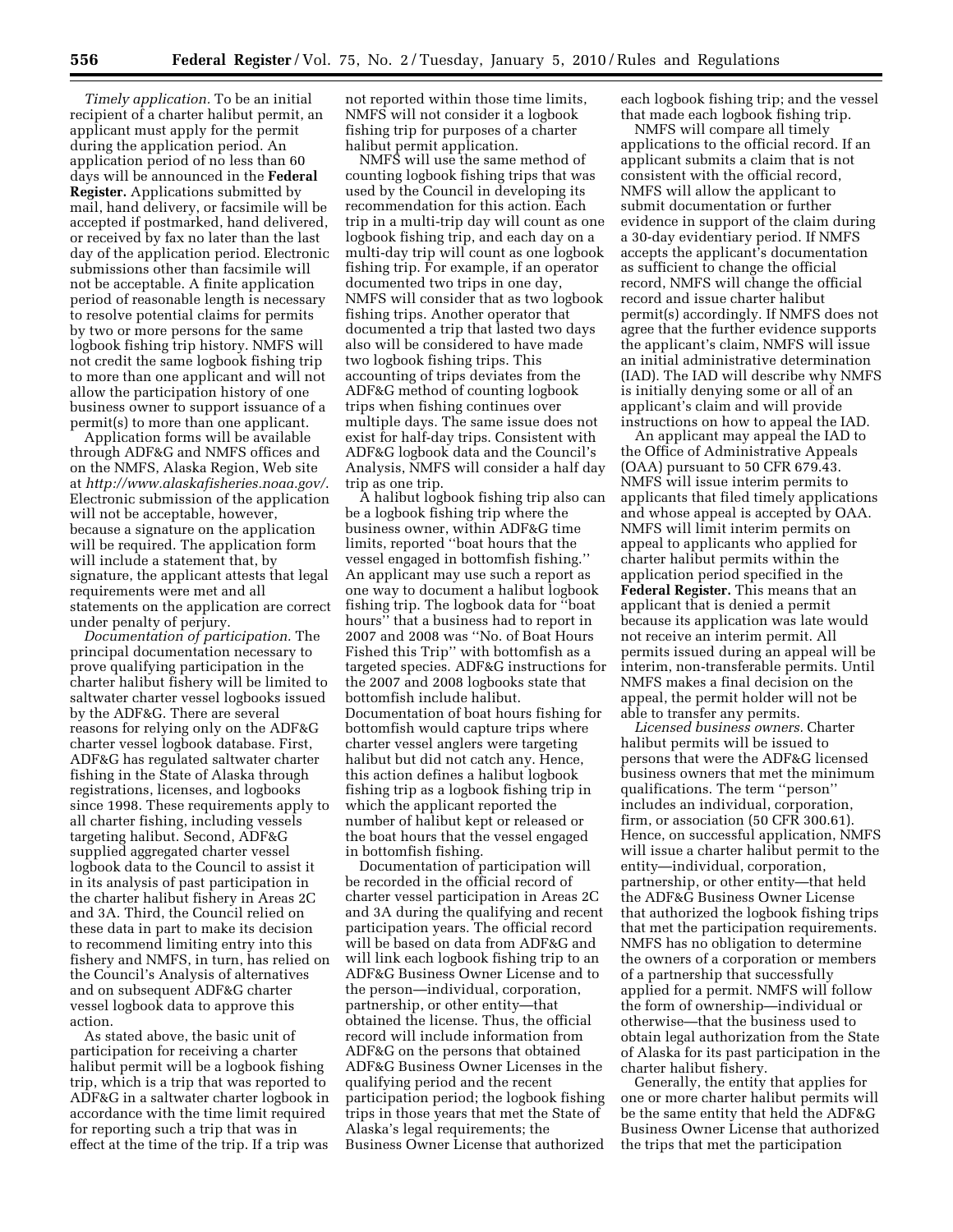requirements in the qualifying period and in the recent participation period. The only exception to this requirement is if the entity that held these licenses is an individual who has died, or a nonindividual entity, such as a corporation or partnership, that has dissolved.

NMFS will not determine percentage of ownership of a dissolved partnership or corporation. If a dispute exists among former partners or shareholders as to how they should share ownership of a permit or permits, that dispute is properly resolved as a civil matter by a court.

NMFS will apply a guiding principle in evaluating applications for charter halibut permits; the logbook fishing trip activity of one person that is used for permit qualification cannot lead to more than one person receiving a charter halibut permit. The only possible exception is when NMFS might award a permit to successors-in-interest to a dissolved entity. Even then, NMFS will not issue a permit to each successor-ininterest, but will issue the number of permits for which the dissolved entity qualified in the names of all successorsin-interest. Subject to that exception, this guiding principle prohibits NMFS from crediting more than one applicant for the same logbook fishing trip, from crediting more than one applicant for logbook fishing trips made pursuant to the same ADF&G Business Owners License, and from issuing permits to more than one applicant for participation by one person in the charter halibut fishing business.

*Unavoidable circumstances.* NMFS recognizes that certain unavoidable circumstances could have prevented an applicant from participating in either the qualifying period or recent participation period despite the applicant's intention. In developing a limited exception to allow for unavoidable circumstances, NMFS was guided in part by the unavoidable circumstance provisions in the License Limitation Program for groundfish and crab fisheries at 50 CFR 679.4(k). Basically, an applicant must demonstrate that—

• It participated during either the qualifying period or the recent participation period;

• It had a specific intent to participate in the period, either the qualifying period or the recent participation period, that the applicant missed;

• The circumstance that thwarted the intended participation was (a) unavoidable, (b) unique to the applicant, (c) unforeseen and unforeseeable;

• The applicant took all reasonable steps to overcome the problem; and

• The unavoidable circumstance actually occurred.

The unavoidable circumstance exception will be limited to persons that will be excluded from the fishery entirely unless their unavoidable circumstance is recognized. The unavoidable circumstance exception is not intended to upgrade the number or type of permits an applicant could receive. For example, NMFS will not accept an unavoidable circumstance claim to upgrade a non-transferable permit to a transferable permit based on an anticipated 15 logbook trips in 2005 that did not occur. NMFS intends a narrow interpretation of the unavoidable circumstance exception, and that, if an applicant can get any charter halibut permit based on the applicant's actual participation, then the applicant will be limited to that permit.

This rule also recognizes a particular type of unavoidable circumstance, military service. The military exemption is designed to benefit persons that will otherwise be completely excluded from receiving any charter halibut permits despite their intention to meet the participation requirement during the qualifying period. If a military exemption applicant can receive any permits based on the applicant's actual participation in the qualifying period, the applicant will be limited to that number and type of permits and cannot use the military exemption. An applicant may not claim a military exemption to excuse lack of participation in the qualifying period and an unavoidable circumstance to excuse a lack of participation in the recent participation period. The successful military exemption applicant will receive one non-transferable permit with an angler endorsement of six unless the applicant can demonstrate that it likely would have met participation requirements for a transferable permit or a higher angler endorsement.

#### *Transfers*

A person holding a transferable charter halibut permit may transfer the permit to another person (individual or non-individual entity) with certain limitations. Non-transferable charter halibut permits may not be transferred. Transferability of permits will allow limited new entry into the charter halibut fishery while preventing an uncontrolled expansion of the charter halibut fishery.

NMFS expects consolidation in the charter halibut fishery as holders of non-transferable permits leave the fishery and as charter halibut operators acquire multiple permits by transfer.

Excessive consolidation will be prevented by imposing an excessive share limit of five charter halibut permits.

Two important exceptions to this excessive share limit, however, will allow a person to hold more than five permits. First, a person that is the initial recipient of more than five permits will be able to continue to hold all of the permits for which the person initially qualified. Such a person will be prevented from receiving transfers of additional permits. This exception will not apply if an individual permit holder dies or a corporate permit holder dissolves or changes its ownership by adding one or more new owner(s) or partner(s). In this event, NMFS will consider a successor-in-interest or a changed corporate structure to be a different entity from the one that was the initial recipient of the permits and the exception to the excessive share limit will not apply to the new entity. Upon notification of a change, NMFS would (1) invalidate transferable charter halibut permits held by the permit holder and provide notification that the permit holder must divest themselves of the permit; and (2) revoke nontransferable charter halibut permits held by the permit holder.

The second exception will allow a transfer that results in the person receiving the transfer holding more than five permits if the person meets the following three conditions:

• The existing permit holder that holds more than five permits under the first exception will be transferring all of the transferable permits that were initially issued;

• The existing permit holder will be transferring all assets—such as vessels owned by the business, lodges, and fishing equipment—of its charter vessel fishing business along with the permits; and

• The person that will receive the permits in excess of the excessive share limit does not hold any permits at the time of the proposed transfer.

Although no citizenship standards will apply to the initial allocation of charter halibut permits, a person receiving a charter halibut permit by transfer must be a United States (U.S.) citizen. Issuance of charter halibut permits to non-U.S. citizens is not authorized by section 773c(c) of the Halibut Act. The Secretary, however, has general responsibility and authority to adopt regulations as may be necessary under section 773c(a) and (b) of the Halibut Act. Therefore, the Secretary is exercising this authority in not applying citizenship standards for the initial allocation of charter halibut permits. A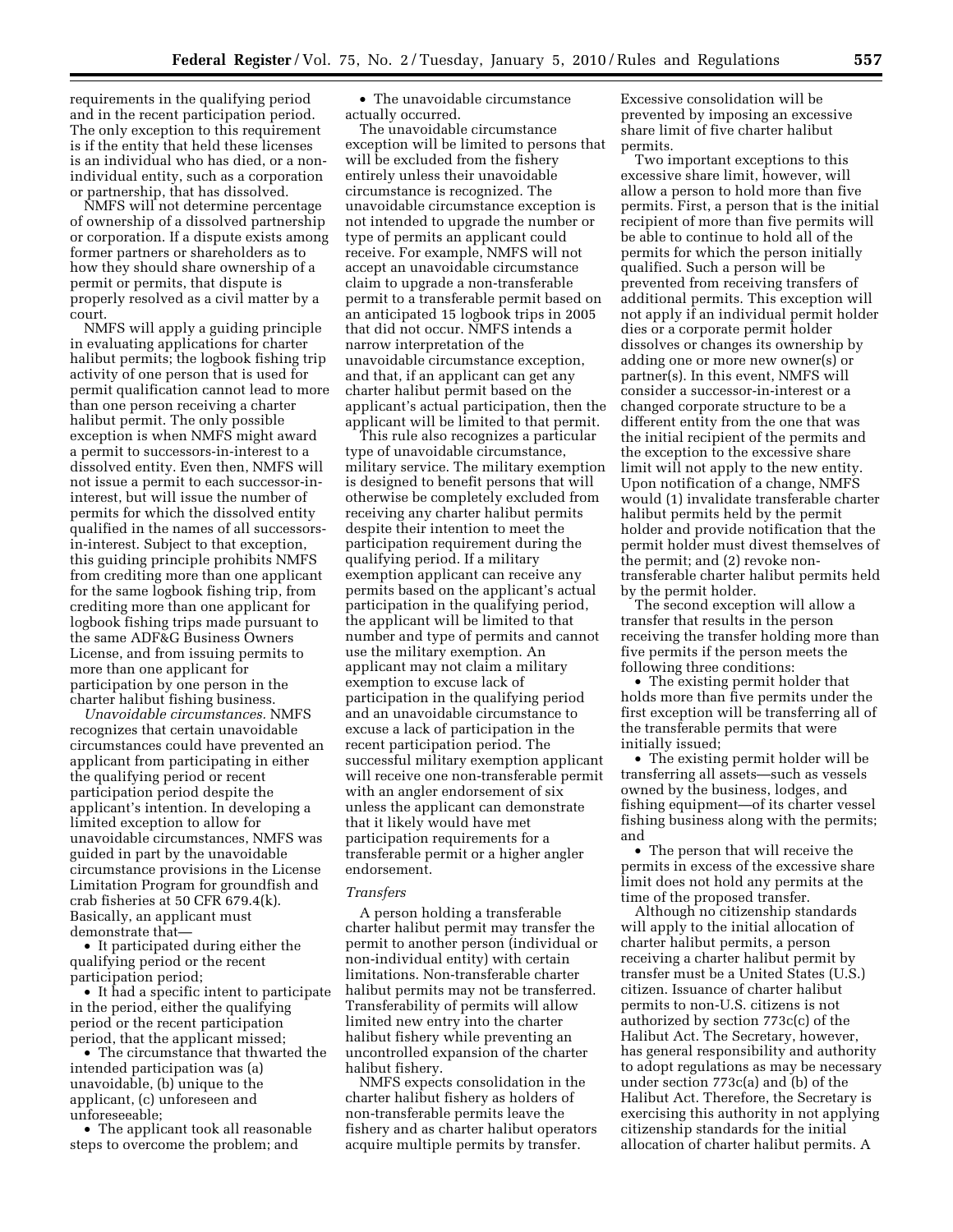transfer to an individual will be approved only if the individual is a U.S. citizen, and a transfer to a corporate entity will be approved only if it is a U.S. business with at least 75 percent U.S. citizen ownership of the business. This rule adopts the 75 percent U.S. ownership criterion for a U.S. business from the American Fisheries Act (111 Stat. 2681, Oct. 21, 1998), which is a key piece of Federal legislation designed to Americanize the fleet fishing off American waters.

A nontransferable permit cannot be transferred from the name of the individual once the individual dies. A nontransferable permit cannot be transferred from a non-individual permit holder (a corporation, partnership, or other entity) if the nonindividual permit holder dissolves or changes. This rule incorporates the definition of ''change'' in a corporation or partnership from the IFQ program at 50 CFR 679.42(j)(4)(i). This paragraph in the IFQ regulations defines ''a change'' for corporations, partnerships, or other non-individual entity to mean ''the addition of any new shareholder(s) or partner(s), except that a court appointed trustee to act on behalf of a shareholder or partner who becomes incapacitated is not a change in the corporation, partnership, association, or other nonindividual entity.''

These limitations on the transfer of charter halibut permits will be made effective by a requirement for NMFS approval for all transfers. No transfer of a permit will be effective unless it is first approved by NMFS. A transfer application provided by NMFS is required to be completed by the person transferring and the person receiving the transferred permit. Completion of the transfer application and examination of it by NMFS will assure that the excessive share and citizenship requirements of this rule are maintained, and that non-transferable permits are dissolved on the death or change of the permit holder and will not be transferred to a new entity.

#### *Special Permits*

Two types of special permits are provided by this action for limited guided sport fishing for halibut outside of the requirements for charter halibut permits. First, community charter halibut permits are intended to allow development of a charter vessel fishery in certain rural communities that do not have a developed charter vessel industry. Second, a military charter halibut permit will exempt from this limited access system charter vessels operated by the U.S. Military's Morale, Welfare and Recreation (MWR)

programs for recreational use by service members.

*Community charter halibut permit.*  One or more community charter halibut permits may be issued to Community Quota Entities (CQEs) representing specified communities that do not currently have a fully developed charter halibut fleet. The CQE concept was developed by the Council originally to help rural communities become more involved in the commercial fisheries for halibut and sablefish (84 FR 23681, April 30, 2004). CQEs are defined in existing regulations at 50 CFR 679.2.

A CQE representing a community or communities in Area 2C can receive a maximum of four community charter halibut permits for each eligible community the CQE represents. A CQE representing a community or communities in Area 3A can receive a maximum of seven community charter halibut permits for each eligible community it represents. The larger number of community permits allowed in Area 3A reflects the larger resource base in that area. A community charter halibut permit will have an angler endorsement of six and will be nontransferable.

In addition to community charter halibut permits, a CQE may acquire charter halibut permits by transfer. A unique excessive share limit will apply to each CQE in Area 2C of a maximum of four charter halibut permits for each eligible community the CQE represents in that area. The combined permit limit for a CQE in Area 2C is four community charter halibut permits plus four charter halibut permits for an overall limit of eight permits per eligible community. Similarly, the excessive share limit for a CQE in Area 3A is a combined permit limit of seven community charter halibut permits plus seven charter halibut permits for an overall limit of 14 permits per eligible community.

A charter vessel fishing trip for halibut that is authorized by a community charter halibut permit is required to either begin or end within the community designated on the community charter halibut permit. This requirement will apply only to community charter halibut permits and not to any additional charter halibut permits that a CQE may acquire by transfer.

The Council intended to limit the benefits of community charter halibut permits to rural communities that have an emerging but not a fully developed charter vessel fleet. Instead of listing in regulations the criteria used by the Council in selecting community eligibility, this rule simply specifies those communities in Areas 2C and 3A

(*see* Table 21 to part 679) that meet the Council's criteria and will qualify for community charter halibut permits issued to CQE(s) representing them. To add or subtract a community from the proposed list will require separate Council action and a regulatory amendment.

*Military charter halibut permit.* This action provides for special permits for charter vessels operated by any U.S. Military MWR program in Alaska. The only MWR program in Alaska that currently offers recreational charter halibut fishing to service members is the Seward Resort based at Fort Richardson in Anchorage, Alaska. To operate a charter vessel, the MWR program must obtain a military charter halibut permit by application to NMFS. Each military charter halibut permit will be nontransferable and valid only in the regulatory area designated on the permit. NMFS reserves the right to limit the number of these permits.

#### **Consistency With Halibut Act**

As described at the beginning of this preamble, this action is authorized by the Halibut Act at section 773c. Section 773c(c) specifically authorizes the Council to develop and the Secretary to approve limited access regulations applicable to nationals or vessels of the United States or both. Such regulations are required by this section of the Halibut Act to be consistent with four basic standards. The following discussion summarizes these statutory standards and the rationale used by the Secretary in approving the Council's recommendation and this rule implementing a limited access system for charter vessels in the guided sport fishery for halibut in IPHC regulatory Areas 2C and 3A.

Section 773c(c) of the Halibut Act requires limited access regulations to be—

• In addition to and not in conflict with regulations adopted by the IPHC;

• Non-discriminatory between residents of different States;

• Consistent with the limited entry criteria set forth in 16 U.S.C 1853(b); and

• Fair and equitable to all fishermen, based on the rights and obligations in Federal law, reasonably calculated to promote conservation, and carried out in such a manner that no particular individual, corporation, or other entity acquires an excessive share of halibut fishing privileges.

# *No Conflict With IPHC Regulations*

Regulations governing halibut fisheries that are recommended by the IPHC are accepted or rejected on behalf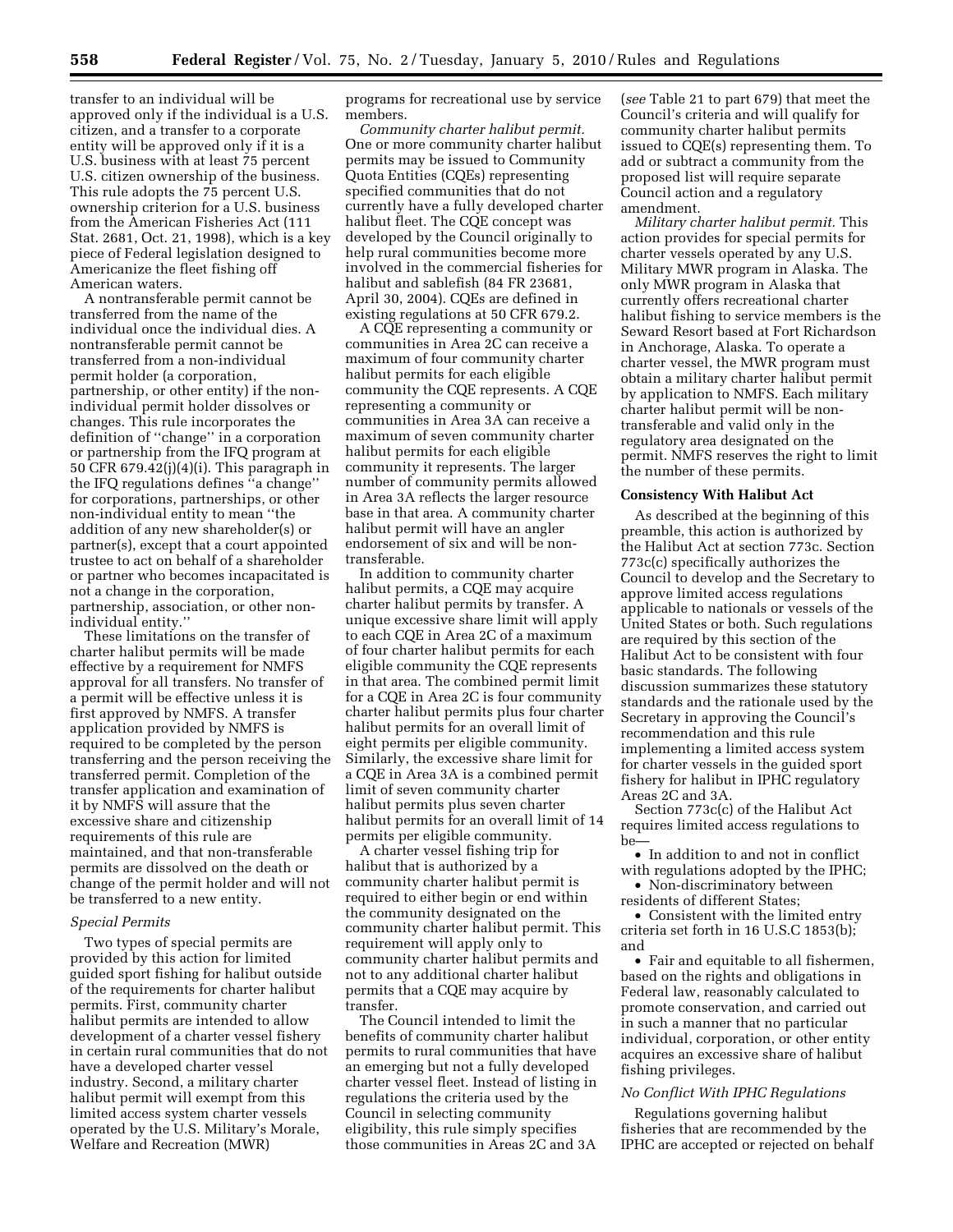of the United States by the Secretary of State, with the concurrence of the Secretary, pursuant to section 773b of the Halibut Act. Accepted IPHC regulations are published as annual management measures pursuant to 50 CFR 300.62. The current annual management measures were published in the **Federal Register** on March 19, 2009 (74 FR 11681). IPHC regulations affecting sport fishing for halibut and charter vessels in Areas 2C and 3A may be found in sections 3, 25, and 28 of the IPHC regulations (74 FR 11681, March 19, 2009).

The IPHC regulations at section 3 of the annual management measures include definitions of terms, some of which are related to this action, such as ''charter vessel'' and ''sport fishing.'' This action removes a different definition of ''charter vessel'' from 50 CFR 300.61 that could have raised a conflict question. The definition of the term ''charter vessel'' at 50 CFR 300.61 resulted from a final rule published September 24, 2008 (73 FR 54932), for purposes of a prohibition against using a charter vessel for subsistence fishing for halibut. This action integrates the definition into the prohibition language to which it directly applies at 50 CFR 300.66(i) to clarify that the definition does not apply universally. The universal definition of ''charter vessel'' will continue to be that used by the IPHC and appearing in the annual management measures. Hence, no conflict is found between this action and the IPHC regulations concerning this definition.

The IPHC regulations at section 25 of the annual management measures specify the legal gear for sport fishing for halibut, specify which halibut count toward the daily bag limit, and prohibit possession of halibut on board a vessel while fishing in a closed area and when other fish or shellfish on board the vessel are intended for commercial use. Section 25 also prohibits halibut caught by sport fishing from being offered for sale, sold, traded, or bartered. Finally, section 25 makes an operator of a charter vessel liable for any violation of the IPHC regulations by a passenger on board the vessel. Regulations in this action are in addition to, and not in conflict with, the IPHC regulations at section 25.

The IPHC regulations at section 28 of the annual management measures establish sport fishing rules specific to Convention waters in and off of Alaska. Specifically, these regulations specify the sport fishing season, daily bag limit of halibut per person, the possession limit, and a prohibition against filleting halibut to support enforcement of the

daily bag and possession limits. Exceptions to the filleting prohibition also are provided at section 28. Regulations in this action are in addition to, and not in conflict with, the IPHC regulations at section 28.

### *No Discrimination Between Residents of Different States*

Regulations in this action do not discriminate between residents of different states. All charter business owners are treated the same regardless of their residency with respect to their eligibility to receive an initial allocation of a charter halibut permit or a transfer of a charter halibut permit. Likewise, neither the community charter halibut permit nor the military charter halibut permit is restricted in terms of the State of residency of the person who will use the permit. Charter vessel anglers who receive sport fishing guide services from businesses affected by this rule also are not discriminated against in terms of the State of their residence. Such anglers will have the same opportunity to contract with businesses that possess charter halibut permits regardless of the location of the angler's residence.

#### *Consistency With Limited Entry Criteria*

The limited entry criteria referred to in section 773c(c) of the Halibut Act appear at section 303(b)(6) of the Magnuson-Stevens Fishery Conservation and Management Act (Magnuson-Stevens Act, 16 U.S.C. 1801 *et seq.*). These criteria appear under the heading of discretionary provisions for the Council and Secretary, and they read, and are discussed in turn, as follows:)

(b) Discretionary provisions. [The Council or Secretary] with respect to any fishery, may—

(6) Establish a limited access system for the fishery in order to achieve optimum yield if, in developing such a system, the Council and the Secretary take into account—

(A) Present participation in the fishery; (B) Historical fishing practices in, and

dependence on, the fishery;

(C) The economics of the fishery; (D) The cultural and social framework

relevant to the fishery and any affected fishing communities;

(F) The fair and equitable distribution of access privileges in the fishery; and

(G) Any other relevant considerations.

*Optimum yield.* This term is defined in the Magnuson-Stevens Act at section 3(33) in terms of providing the greatest overall benefit to the Nation, and prescribed on the basis of maximum sustainable yield as reduced by any relevant economic, social, or ecological factor. Also, at section 301(a)(1), the Magnuson-Stevens Act states that conservation and management measures

must prevent overfishing while achieving optimum yield. This is one of ten national standards established by the Magnuson-Stevens Act with which any fishery management plan (FMP) or regulation implementing an FMP must be consistent.

The U.S. halibut fisheries are not managed under an FMP because the halibut fisheries are governed under the authority of the Halibut Act, not the Magnuson-Stevens Act. The Halibut Act does not require the U.S. halibut fisheries to be managed under an FMP. Therefore, specification of optimum yield for halibut is not required by statute and has not been determined. Nevertheless, the IPHC takes a conservative approach in setting the commercial fishery catch limits for the areas in and off Alaska while leaving economic and social balance questions to the Council. In essence, IPHC biologists determine a biologically acceptable level of harvest from all sources of halibut mortality, estimate the anticipated harvest from all noncommercial sources of fishing mortality, subtract the latter from the former, and set a commercial fishery catch limit based on the remainder. The overall harvest rate targeted by the IPHC is 20 percent of the exploitable biomass. The realized rate in recent years, however, has been substantially above the targeted harvest rate. Therefore, to the extent that the limited access system established by this rule can stabilize the halibut harvest by the charter halibut fishery, it will contribute to the achievement of the overall target harvest rate of halibut.

*Present participation.* The Council took into account present participation in the charter halibut fisheries as it considered alternative participation criteria. The Council took its action to recommend this rule to the Secretary on March 31, 2007. At that time, the most recent information on participation in these fisheries was from 2004 and 2005 ADF&G saltwater charter vessel logbooks. Logbook data from participation in 2006 was not yet available for the Council's Analysis (*see*  **ADDRESSES**). In addition, the ADF&G logbook data were not specific to charter vessel fishing trips targeting halibut, *per se,* but indicated ''bottomfish'' fishing instead. However, the predominate bottomfish targeted in Alaska saltwater sport fisheries is halibut. Hence, bottomfish was assumed to be a reasonable proxy for halibut fishing. Further, the Council chose to accept any ADF&G saltwater logbook entry indicating a bottomfish statistical area, rods, or boat hours as evidence of participation during 2004 and 2005. The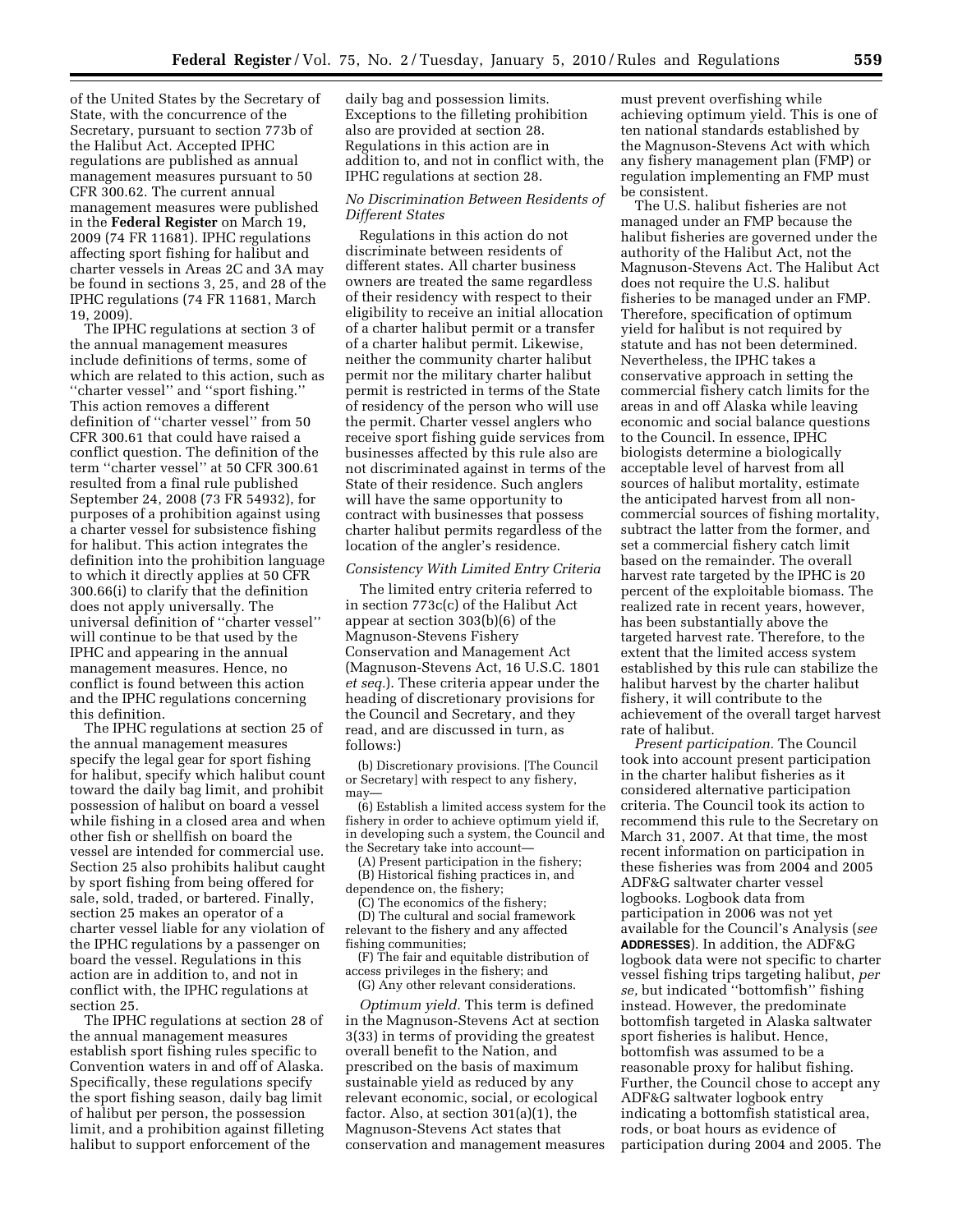Council was aware that this would result in a liberal estimate of participation in the charter halibut fisheries, but this decision was reasonably based on the best available information. With this understanding, the Council proceeded to consider alternative levels of participation, in terms of numbers of logbook fishing trips ranging from 1 to 20 trips or more, as an indication of participation during 2004 and 2005.

The Council has recommended, and the Secretary has approved, several other limited access systems before this action, and the Council knew that two or three years could pass before its recommendation for this limited access system was fully reviewed, approved, and implemented. In developing this limited access system, the Council addressed the potential of a rush of new entrants into the charter halibut fishery during the period of time the Council and the Secretary worked to develop and implement the system by specifying a minimum participation criterion in a recent participation period. The Council referred to this recent participation period as the ''year prior to implementation.'' In 2007, the year of Council action, the year prior to implementation was an unknown year in the future. In the proposed rule (April 21, 2009, 74 FR 18178), NMFS interpreted the ''year prior to implementation'' for practical purposes to mean the most recent year for which participation data are available. The most recent year for which ADF&G saltwater log book data are available now is 2008. Therefore, the Council's original Analysis of participation patterns was supplemented with 2008 logbook data indicating participation in the most recent year. This is currently the best information available on present participation in the charter halibut fisheries in IPHC Areas 2C and 3A.

The Council's policy recommendation to grant charter halibut permits based in part on participation in at least two years—one of the qualifying years, 2004 or 2005, and the recent participation year, 2008—served several purposes. One was to comply with the Magnuson-Stevens Act 303(b)(6) criteria of taking into account present and historical participation.

The second purpose was to stabilize growth in the charter halibut fisheries, a long-term objective of this limited access system. Due to the length of time needed to develop a limited access policy, conduct analyses of alternative policies, consider public comments, review and approve (or disapprove) a Council recommendation, and (if

approved) implement the recommendation with Federal regulations, the entry of new charter halibut fishing effort during this time could significantly change the halibut harvesting capacity from when the Council's policy decision was made in March 2007. Specifying minimum participation criteria in a recent participation year in addition to a qualifying year served the purpose of discouraging new entry into the affected charter halibut fisheries during the intervening years.

The Council and the Secretary provided further public notice to discourage prospective new entry into the charter halibut fisheries when the Council acted to establish a control date of December 9, 2005. The Council determined that anyone entering the charter halibut fishery in and off Alaska after this date would not be assured of future access to that fishery if a limited access system of management was developed and implemented under authority of the Halibut Act. In addition to public announcement of this action at its meeting in December 2005, the Council also published this date in its December 2005 and February 2006 newsletters (*http:// www.alaskafisheries.noaa.gov/npfmc/* 

*newsletters/newsletters.htm*). The Secretary also published a notice of this date in the **Federal Register** on February 8, 2006 (71 FR 6442).

The third purpose served by the Council's choice of present and historical participation years to qualify for an initial allocation of a charter halibut permit is to establish an objective and measurable indicator of dependence on the fishery. The Council reasoned in developing this and several other limited access systems that participation is a good indication of dependence on the fishery. Fishermen with a relatively greater participation in a fishery likely have a relatively greater dependence on the fishery for their livelihood than do other fishermen with relatively less participation. The difficult policy choice for the Council and Secretary is to determine where on the range, from little to large amount of participation, a decision should be made affecting future participation in the fishery. The Analysis of the potential effects of alternative decisions supports the ultimate policy choice (*see*  **ADDRESSES**).

For commercial fisheries, participation is often measured in pounds of the targeted fish species landed. Charter vessel businesses, however, primarily market a sport fishing experience rather than pounds of fish caught. Logbook fishing trips are a

better measure of participation in the charter halibut fisheries than are pounds of halibut caught and retained. Hence, the Council used logbook fishing trips as a measure of participation in the charter halibut fisheries.

Further, the Council determined the level of minimum participation in both years—the historical, 2004 or 2005, and present participation, 2008—indicated a reasonable dependence on the charter halibut fishery. Using participation in a past and a recent year together demonstrates dependence on the fishery to a greater extent than using only one year of participation as a qualifying criterion. A charter halibut business with a record of at least minimal participation in both years likely participated also in the intervening years, and likely continues to participate now. Therefore, these are the businesses that the Council decided should receive an initial allocation of charter halibut permits. On the other hand, charter halibut businesses that participated only in the historical period but not in the recent participation period likely exited the charter halibut industry before the recent participation period and, therefore, are no longer dependent on the fishery. Conversely, charter halibut businesses that participated only in the recent period but not in the historical period likely entered the fishery after the control date. These businesses comprise a group of charter halibut participants that the Council and Secretary specifically discouraged from entry by announcing that their participation would not necessarily be recognized (71 FR 6442, February 8, 2006).

The Secretary has approved and adopted this rational basis for taking into account present participation.

*Historical fishing practices.* The Analysis took into account historical fishing practices in and dependence on the charter halibut fisheries (*see*  **ADDRESSES**). The Council examined the potential effects of several alternative minimum qualifying logbook trips during this period before making its recommendation. As explained above, the choice of minimum qualifying logbook trips during this historical participation period in combination with those during the recent participation period (2008) was critical to a determination of dependence on the charter halibut fishery. Those charter halibut businesses that met the minimum logbook trip criteria were determined to be sufficiently dependent on the charter halibut industry to warrant them receiving an initial allocation of one or more charter halibut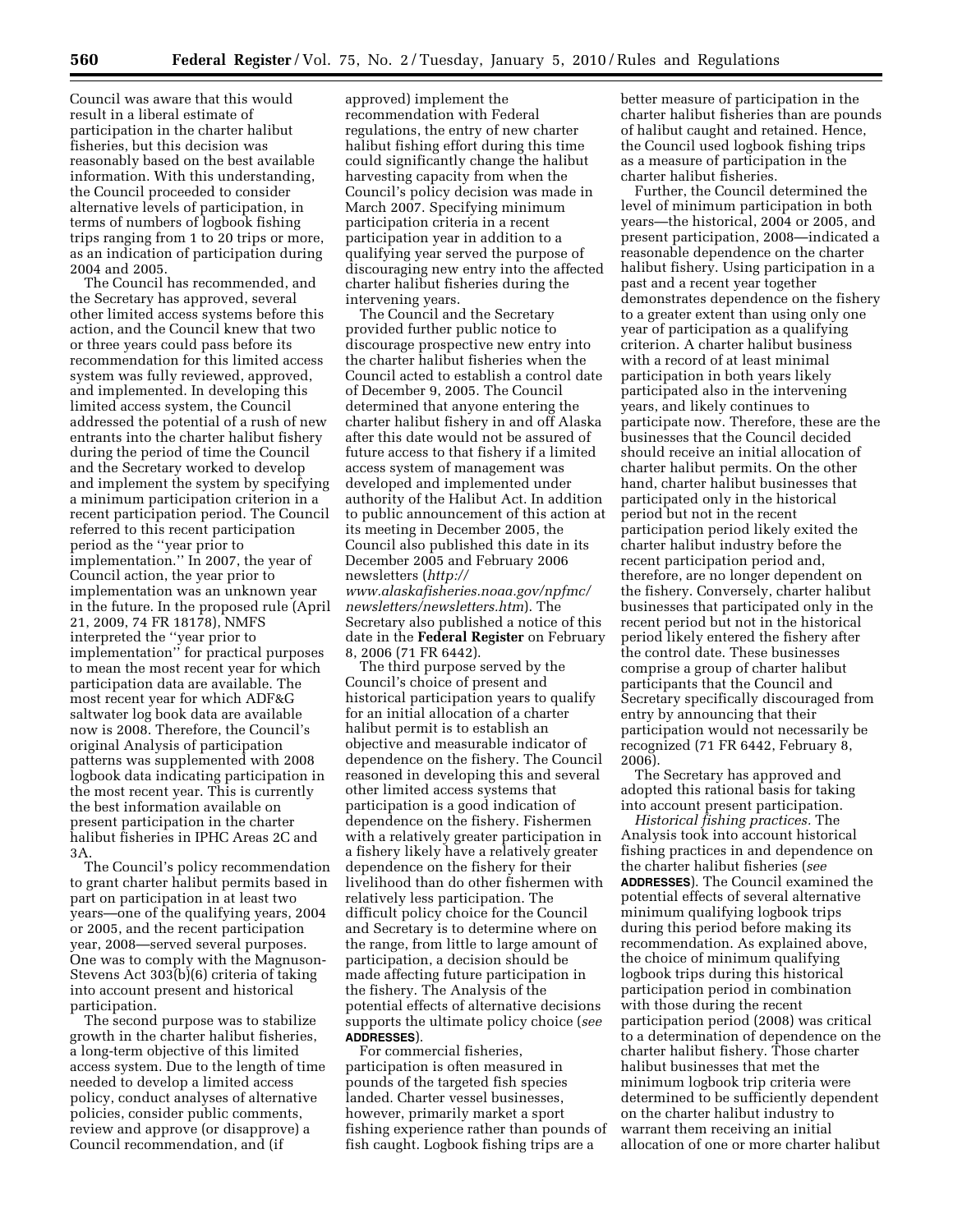permits. The Secretary has approved and adopted the Council's rational basis for taking into account historical fishing practices in and dependence on the charter halibut fisheries.

*Economics.* The Council and the Secretary have taken into account the economics of the charter halibut fishery. The Analysis prepared by the Council and supplemented and approved by the Secretary includes a Regulatory Impact Review (RIR) and Final Regulatory Flexibility Analysis (FRFA) (*see*  **ADDRESSES**). These documents respectively include analysis of potential costs and benefits and analysis of potential impacts on small entities as defined by the Regulatory Flexibility Act. This Analysis contains information describing the principal sectors that fish for halibut and incorporates earlier descriptions by reference. Each of the components of the preferred alternative is analyzed separately in the RIR. The impacts of the preferred alternative, and two other significant alternatives, on user industry and consumer groups in the commercial and charter halibut fisheries are compared in the RIR. A FRFA provides an analysis of the impacts of the preferred alternative on small entities. The Council accepted testimony from the public, much of which addressed economic concerns. NMFS has supplemented the Analysis, prepared for the Council's decisionmaking and to accompany the publication of the proposed rule, with an updated analysis of the impacts of the preferred alternative in light of specification of the recent participation period (*see* **ADDRESSES**). This information was not previously available. NMFS accepted and evaluated comments on the proposed rule, many of which raised economic issues. The summary of public comments and NMFS's responses to them may be found below.

*Capability to engage in other fisheries.*  The Council and the Secretary have taken into account the capability of vessels used in the guided sport fishery for halibut to engage in other fisheries. The Analysis prepared by the Council, supplemented and approved by the Secretary, includes a description of the affected fleet and industry. In brief, the charter halibut industry provides marine transportation and sport fishing guide services to anglers wishing to catch halibut. Charter vessel businesses provide these services also to anglers wishing to catch salmon, rockfish, lingcod, and other bottomfish. In addition, charter vessel businesses may provide marine transportation for bird watching, whale watching, and general sightseeing. Passengers using these

services may be independent tourists, guests at lodges, or travelers on cruise ships. Charter vessel businesses may focus their business plan on sport anglers wishing to catch halibut, but other business plans are possible given the variety of reasons why an individual may want to engage the services of a charter vessel.

*Cultural and social framework.* The Council and the Secretary have taken into account the cultural and social framework relevant to the charter halibut fishery and affected fishing communities. The Council received substantial public testimony during the early development of this rule which influenced the design of elements included for Secretarial consideration. The Secretary in turn has received public comments on cultural and socioeconomic aspects of this rule, has considered these comments and responded to them below. The Analysis of alternatives (*see* **ADDRESSES**) reflects this consideration by finding numerous communities with little charter vessel activity while a few communities have a well-established charter vessel industry, as indicated by the numbers of vessels that terminated charter vessel trips in coastal communities during the qualifying years. Hence, this action supports limited development of a charter halibut fishery in specific rural communities through a special community charter halibut permit program.

Community charter halibut permits will be issued under this rule at no cost to CQEs representing communities that do not currently have a fully developed charter halibut fleet. The CQE provision was previously developed by the Council for the IFQ program to help certain rural communities become more involved in the commercial fisheries for halibut and sablefish. In this action, the CQE provision serves the same purpose for the development of the charter vessel industry based in any of 18 rural communities in Area 2C and 14 rural communities in Area 3A. The purpose and design of the CQE provision is more fully described in the proposed rule published April 21, 2009 (74 FR 18178).

The Council also recommended, and the Secretary approved, another special permit for military recreation purposes. This took into account the existence of morale, welfare, and recreation (MWR) programs operated by the U.S. military and their importance to the recreational opportunities afforded to military services.

The Council and Secretary also have taken into account unique social and cultural aspects of the charter halibut fishery by providing for certain

hardships or unavoidable circumstances in qualifying for a charter halibut permit. The design and conditions for a charter halibut permit based on unavoidable circumstances are fully described in the proposed rule published April 21, 2009 (74 FR 18178).

*Fair and equitable distribution of access privileges.* The Council and the Secretary have taken into account the fair and equitable distribution of access privileges to the halibut resource. Although this action may cause some restructuring within the charter vessel industry, no individual sport angler will be prevented from having access to the halibut resource for sport fishing. Sport fishermen wishing to fish for halibut on a charter vessel likely will be able to hire an operator or guide with a charter halibut permit as easily after the implementation of this rule as was done before that time.

Further, persons wishing to enter the charter vessel industry will be able to do so. This rule does not prevent any person from entering the charter vessel industry or becoming an operator of a charter vessel. An operator or business with a halibut fishing clientele, but that does not qualify for an initial allocation of one or more charter halibut permits, would have to obtain a transferable charter halibut permit by transfer. Alternatively, a charter vessel business that had such minimal participation that it does not qualify for a charter halibut permit under the Council's qualification criteria could change its business model to one that does not involve fishing for halibut. Although this rule does not prevent most persons from entering the charter halibut fishery, those persons that receive an initial allocation of charter halibut permits will have a competitive advantage over those that will have to pay for transfer of these permits. The rationale for making a distinction between these two groups is to end the opportunities for unlimited growth in charter vessel operations that may fish for halibut by establishing a finite number of charter vessels authorized for guided sport halibut fishing based on the historical and present participation criteria outlined above. This action is intended to support the Council's approved policy of allocating the halibut resource among all fishing sectors and providing continued participation by those operations most dependent on the halibut resource.

*Other relevant considerations.* The Council and the Secretary have taken into account other factors to allow limited additional participation in the charter halibut fisheries than would otherwise be allowed without certain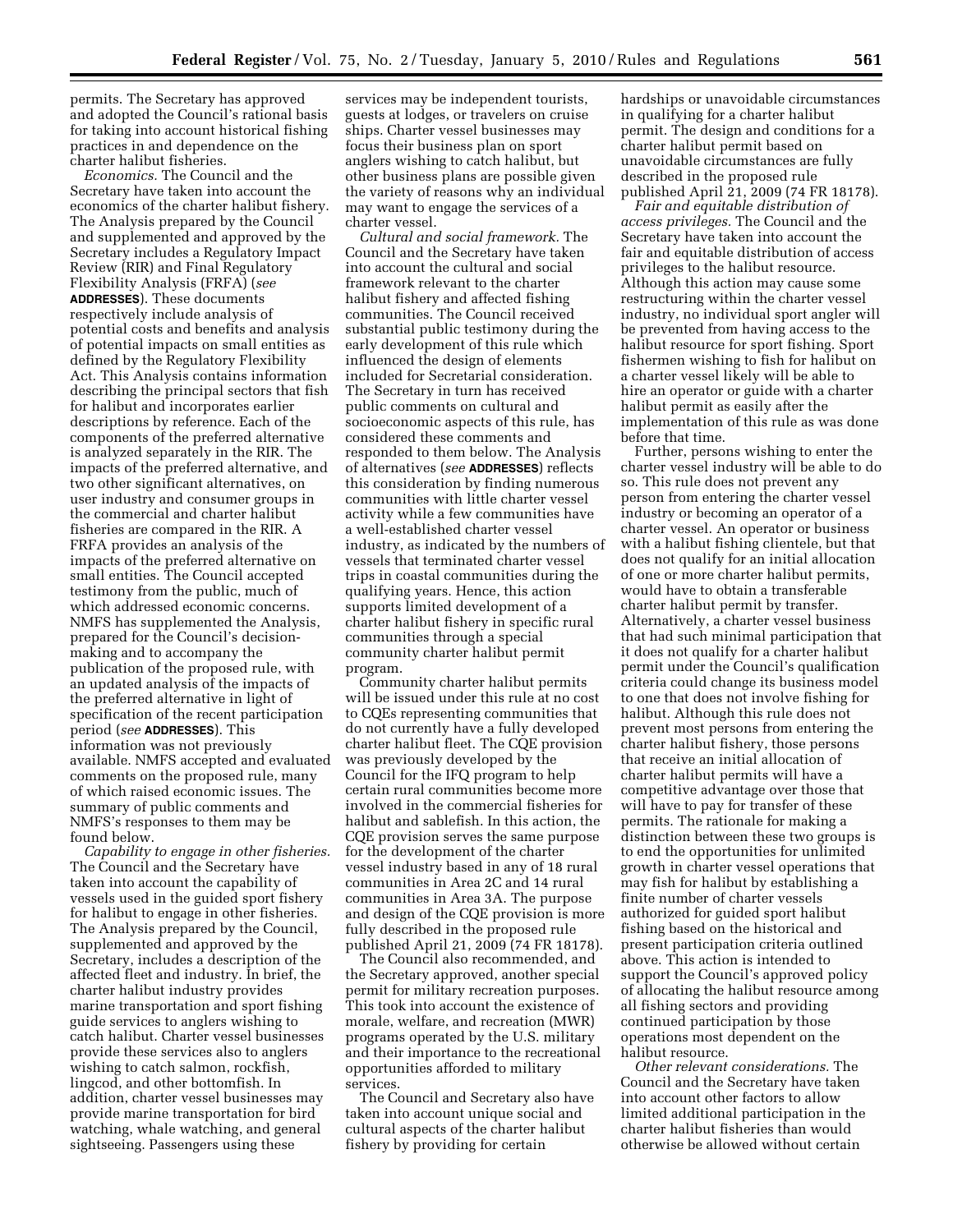exceptions to the qualifying criteria. First, an initial allocation of nontransferable charter halibut permits will be allocated to persons with a low level of participation. The minimum number of logbook fishing trips in one of the qualifying years—2004 or 2005—and in the recent participation year—2008—is five. Dependence on the halibut resource will be difficult to demonstrate for charter vessel businesses that made only 5 to 14 logbook fishing trips, relative to those businesses that made 15 or more trips. These lowparticipation charter businesses likely are small and operate part time, but together they supply a significant market for charter vessel anglers. Excluding the low-participation charter businesses from initial allocation of charter halibut permits could have constrained charter vessel angler opportunities. Allowing lowparticipation charter businesses to qualify for transferable charter halibut permits, however, would have created a large latent capacity to expand charter vessel angler opportunities. Hence, these low-participation charter businesses are allowed to qualify for non-transferable charter halibut permits to continue their current operations but not provide a source for significant expansion of charter halibut fishing in the future.

Second, consideration of unavoidable circumstances is specifically recognized by the Council and the Secretary. Such circumstances must have been unique to a particular person, unforeseen and unavoidable, and must have prevented a potential participant in the charter halibut fishery from participation as intended during either the qualifying or recent participation years. This hardship provision allows for an appeals process that may result in the potential allocation of non-transferable or transferable charter halibut permits that would otherwise be denied. A special military service hardship provision was included for a charter halibut permit applicant that meets the participation requirement during the recent participation period but not during the qualifying period due to U.S. military service.

Finally, the Council and Secretary allowed an exemption for charter vessels operated by any U.S. Military MWR program in Alaska. A special nontransferable military charter halibut permit will be issued to a MWR program without regard for previous participation in the charter halibut fisheries. NMFS reserves the right to limit the number of these permits.

*Fair and Equitable, Promotes Conservation, and Avoids Excessive Share* 

The Halibut Act at 16 U.S.C. 773c(c) states the following:

If it becomes necessary to allocate or assign halibut fishing privileges among various United States fishermen, such allocation shall be fair and equitable to all such fishermen, based upon the rights and obligations in Federal law, reasonably calculated to promote conservation, and carried out in such a manner that no particular individual, corporation, or other entity acquires an excessive share of halibut fishing privileges.

The following discusses the consistency of this action with each of these three standards.

*Fair and equitable.* The ''fair and equitable'' requirement in the Halibut Act quoted above is substantially the same as the ''fair and equitable'' requirement found at 16 U.S.C. 1851(a)(4), *i.e.,* National Standard 4 of the Magnuson-Stevens Act. The only difference is the addition of the word ''halibut'' before ''fishing privileges'' in the provision in 16 U.S.C. 773c(c). Because of this similarity, the National Standard 4 guidelines promulgated by NMFS help to illustrate why this action, even though it is taken under the Halibut Act and not the Magnuson-Stevens Act, meets the statutory requirement. An allocation of fishing privileges should be rationally connected to the achievement of optimum yield or the furtherance of a legitimate fishery management objective under the guidelines to National Standard 4 (50 CFR 600.325(c)(3)(i)(A)). The Council and NMFS have articulated a legitimate objective for this action, that is, to be a step toward establishing a comprehensive program of allocating the halibut resource among the various halibut fisheries (guided and unguided recreational, commercial, and subsistence). To accomplish this objective, the Council and NMFS found a need to stabilize growth in the charter halibut sector.

Further, the guidelines to National Standard 4 acknowledge that inherent in an allocation is the advantaging of one group to the detriment of another. The motive for taking a particular allocation should be justified in terms of fishery management objectives; otherwise, the disadvantaged user groups or individuals will suffer without cause (50 CFR 600.325(c)(3)(i)(A)). The fishery management objective of this action has been articulated by the Council and NMFS, starting with the 1995 problem statement by the Council and continuing through this final rule (cf.,

history of charter vessel fishery management concerns and limited access development published on February 8, 2006 [71 FR 6442], and April 29, 2009 [74 FR 18178]). These statements demonstrate that the Council was concerned about overcrowding of productive halibut grounds due to the growth of the charter vessel sector and that expansion of this sector may affect ''the Council's ability to maintain the stability, economic viability, and diversity of the halibut industry, the quality of the recreational experience, the access of subsistence users, and the socioeconomic well-being of the coastal communities dependent on the halibut resource.''

Finally, the guidelines to National Standard 4 state that an allocation may impose a hardship on one group if it is outweighed by the total benefits received by another group or groups. ''An allocation need not preserve the status quo in the fishery to qualify as 'fair and equitable,' if a restructuring of fishing privileges would maximize overall benefits'' (50 CFR 600.325(c)(3)(i)(B)). In this action, the Council and NMFS found that the total benefits to the charter halibut fishery will be increased relative to the status quo. The hardship of not qualifying for an initial allocation of a charter halibut permit will be borne by those who entered the charter halibut fishery after 2005 despite the Council's control date notice that such persons would not be assured of future access to this fishery if a limited access system is implemented (71 FR 6442, February 8, 2006). Overall benefits of this rule, however, will accrue to those businesses in the charter halibut fishery that were established and participating during the qualifying and recent participation years.

*Promotes conservation.* Although biological conservation of the halibut resource is not the principal purpose of this rule, it will promote conservation by fostering a more easily managed charter halibut fishery. When any fishery resource is fully subscribed among the various fishery sectors using it, the uncontrolled growth in one sector will disadvantage the other sectors. The Analysis (*see* **ADDRESSES**) indicates that the charter sector is the second largest (after the commercial fishery) of all the sectors using the halibut resource in the two IPHC regulatory areas to which this rule applies. Whereas growth of the commercial fishery sector is constrained by the IFQ program and catch limits stipulated by the IPHC, growth in the non-commercial sectors is not similarly constrained. This presents no fishery management problem provided that all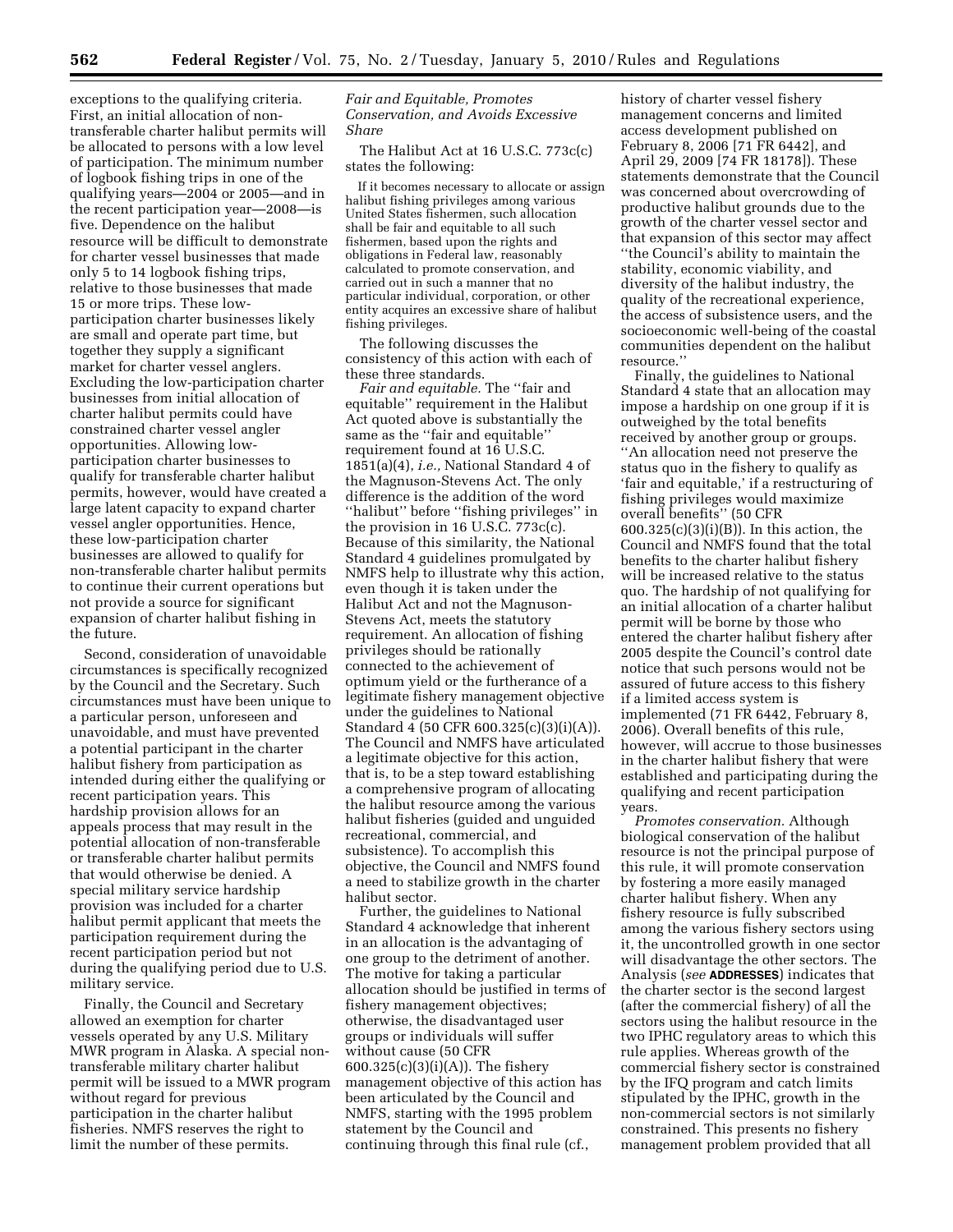of the non-commercial sectors exhibit relatively static growth over time such that year-to-year assumptions about their harvest prove to be correct. The charter halibut fishery has grown in recent years, however, depending on the demand for halibut by charter vessel anglers. Although this rule is not designed primarily to limit the harvest by the charter halibut fisheries, it will make existing and future harvest restrictions more effective because conservation gains from individual harvest restrictions will not be eroded by unlimited growth in the fleet of charter vessels fishing for halibut. In this manner, this rule will contribute to the achievement of the overall target harvest rate of halibut established by the IPHC.

*Avoids excessive share.* An excessive share of halibut fishing privilege is not defined in either the Halibut Act or in the National Standard 4 guidelines. The latter states simply that an allocation must deter any entity from acquiring an excessive share of fishing privileges, and avoid creating conditions that foster inordinate control by buyers and sellers (50 CFR 600.325(c)(3)(iii)).

This rule sets an excessive share standard of five charter halibut permits. Existing businesses that initially qualify for more than five permits will be able to continue business at levels above this excessive share standard; however, they will be prevented from acquiring more permits than their initial allocation. Transfers of a permit or permits that will result in the person, business, or other entity receiving the permit(s) holding more than five permits will not be approved by NMFS with limited exception.

Some consolidation of charter halibut permits may occur under this rule, but will be limited by the five-permit excessive share standard. Further, the number of businesses that are allowed an initial allocation of permits in excess of this standard will not increase. A 10 percent ownership criterion will apply to prevent a corporation from exceeding the excessive share standard by owning or controlling subsidiary businesses each holding the maximum number of permits. The 10 percent ownership criterion is the same as that used for implementing the American Fisheries Act and defined at 50 CFR 679.2. Under this definition, two entities are considered the same entity if one owns or controls 10 percent or more of the other. Hence, an excessive share of privileges to operate charter vessels fishing for halibut is prevented and the dominance of any businesses in the charter halibut fishery will not be allowed to increase any more than it is

at the time of initial allocation of permits.

### **Comments and Responses**

This action was published as a proposed rule on April 21, 2009 (74 FR 18178), and public comments on it were solicited until June 5, 2009. NMFS received 166 comment submissions containing 157 unique comments. These comments were reviewed, organized into seven topical categories, and responded to as follows:

### *Fairness and Legal Authority*

*Comment 1:* The proposed rule does not meet the National Standards for Fishery Conservation and Management as defined in the Magnuson-Stevens Act  $(16$  U.S.C.  $1851(a)(4)$ ).

*Response:* This action is authorized by the Halibut Act at section 773c, not the Magnuson-Stevens Act. Section 773c(c) of the Halibut Act provides the requirements that must be met by the Council and the Secretary when developing and implementing regulations for halibut. The Secretary has found this rule to be consistent with this requirement of the Halibut Act as explained above under the heading ''Consistency with Halibut Act.''

*Comment 2:* The Halibut Act of 1982, (at section 773c(c)) states that rules shall be fair and equitable and they shall not discriminate among participants.

*Response:* The Halibut Act at the section cited actually prohibits discrimination between residents of different States. This rule does not discriminate between residents of different States as the criteria for an initial allocation of charter halibut permits applies to all applicants regardless of the State in which they reside. This action complies with the requirements of the Halibut Act, as discussed in the ''Consistency with Halibut Act'' section above.

*Comment 3:* Several comments stated that the proposed rule is not fair and equitable because it requires applicants to demonstrate participation in the halibut charter fisheries in 2004 or 2005 (historical participation period). The comments note that the historical participation requirement illegally discriminates against businesses that are currently in operation because:

• The proposed rule would impose *ex post facto* regulations, contrary to the Constitution of the United States;

• The Magnuson-Stevens Act at 16 U.S.C. 1853(b)(6) states that when implementing a limited entry program, present participation and historical practices must be considered. It does not say anything about historical

participation on which NMFS is basing this rule;

• While obtaining all relevant licenses and permits to operate a charter business, there was no notification by the licensing agencies that rules were being made that would retroactively disallow charter operators from continuing to operate their businesses;

• Many small business owners will not have the right to appeal under the unavoidable circumstances provision as the proposed rule states that an applicant must demonstrate that it had a specific intent to participate in the qualifying period; and

• The proposed rule clearly shows the Council's intention to act favorably towards the charter vessels that operated during 2004 and 2005 by excluding charter businesses that started operating between 2006 and 2009.

*Response:* This rule is not illegal or contrary to the U.S. Constitution. An *ex post facto* law is a law passed after the occurrence of an event or action which retrospectively changes the legal consequences of the event or action. That is not the case with this rule. This rule does not make charter halibut fishing that was legally performed after 2005 and before the effective date of this rule illegal, but instead establishes specific eligibility criteria for receiving a harvest privilege. Hence, this rule does not change the legal consequences of past participation in the charter halibut fishery. Persons who entered the fishery after 2005, however, had constructive notice, published February 8, 2006 (71 FR 6442), that they were not assured of future access to the charter halibut fishery if a management regime, such as the one implemented by this rule, were implemented.

The Council and the Secretary considered historical practices in the charter halibut fisheries in Areas 2C and 3A by looking at the number of charter vessel businesses and vessels participating in these fisheries, the range in the number of logbook fishing trips made, and the number and distribution of communities in which these fishing trips terminated in 2004 and 2005. These factors are reasonable measures of dependence on the charter halibut fisheries. *See also* the discussion of historical fishing practices above under the heading ''Consistency with Halibut Act.''

Prior to this rule, NMFS has not implemented any licensing requirements for operators of vessels with one or more charter anglers onboard. However, the Council has a long history of developing management measures for the charter halibut fishery, as described in the preamble to the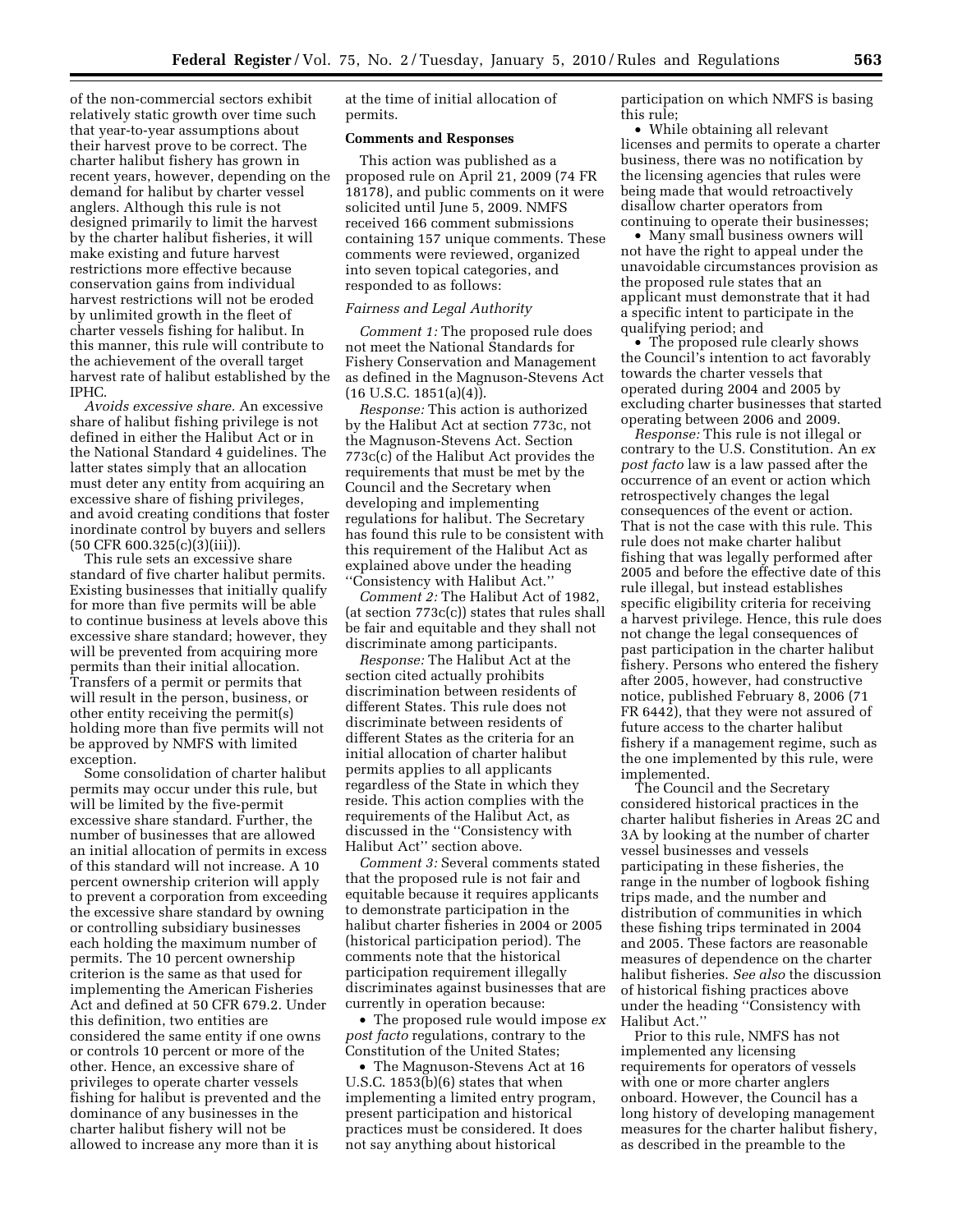proposed rule (74 FR 18178, April 21, 2009), and the control date notice published February 8, 2006 (71 FR 6442). Persons entering the charter halibut fishery for the first time after 2005 were on notice that their future access to that fishery was not assured.

Regarding an appeal, all charter halibut permit applicants have a right to an appeal under § 300.67(h)(6) of this rule. However, if a charter vessel business was not started until 2006 or later and cannot demonstrate that it intended to participate in prior years, it will not be able to meet the criteria for the unavoidable circumstance exception. *See* the response to Comment 109 for a discussion of the unavoidable circumstances exception to the charter halibut permit qualification requirements.

The Council selected 2004 and 2005 as the qualifying years because those were the most recent years for which the Council had information on participation in the charter halibut fishery when it acted in early 2007. The Council did not select a larger number of qualifying years because the normal entry and exit from the charter halibut fishery from year to year could result in more charter halibut permits than vessels participating in any one year with a qualifying period of too many years. The choice of combining minimum participation during a qualifying year and the recent participation year further serves the purpose of limiting charter halibut permits to those businesses that have demonstrated a long-term commitment to the charter halibut fishery and gives consideration to present participation and historical dependence, factors that must be considered pursuant to the Halibut Act.

Before developing eligibility criteria for the charter halibut limited access system, the Council announced a control date of December 9, 2005, to provide notice to any person contemplating entry into the charter halibut fishery after that date. A control date notice published in the **Federal Register** on February 8, 2006 (71 FR 6442), further indicated that future access to the charter halibut fishery was not necessarily assured to persons entering the fishery for the first time after that date.

*Comment 4:* One commenter proposed changes to the moratorium to make it fair, equitable, and nondiscriminatory. These changes included revising the charter halibut permit qualification criteria to require participation only in more recent years and making all charter halibut permits transferable to allow established

businesses to grow by purchasing permits.

*Response:* Although alternative programs might be found to be fair and equitable and non-discriminatory, as required by the Halibut Act, this rule was developed by the Council to meet its stated objectives. The Council intended to recognize historical and recent participation by granting permits to charter businesses that demonstrate consistent participation in and dependence on the charter halibut fisheries. The Council also recommended a higher participation requirement for transferable permits than for non-transferable permits to balance its objective to reduce fishing effort and its objective to minimize disruption to the charter fishing industry. The Council's recommended qualifying criteria for transferable charter halibut permits will allow businesses to grow by purchasing additional permits up to the excessive share limit of five charter halibut permits, which is consistent with the commenter's suggestion. NMFS finds that this rule meets the requirements of the Halibut Act (*see* discussion above under the heading ''Consistency with Halibut Act'').

*Comment 5:* The Council does not have the authority to ban charter businesses that began operating between 2006 and 2009 from operating a guided halibut fishing business, or to include rules that merely allocate the harvest level among users rather than reduce the harvest level as required by agency goals.

*Response:* The Halibut Act, at section 773c(c), provides authority to the Council and the Secretary to ''develop regulations governing the United States portion of Convention waters, including limited access regulations, applicable to nationals or vessels of the United States or both'' The Halibut Act, at 16 U.S.C. 773c(a) and (b), also provides the Secretary with general responsibility to carry out the Convention, the Halibut Act, and to adopt such regulations as may be necessary. In reviewing this rule, the Secretary has found that the Council's recommendation for this limited access system is consistent with the Halibut Act (*see* the discussion above under the heading ''Consistency with Halibut Act'').

Fishery management generally, and management of the halibut fisheries in particular, is not necessarily limited to the direct control of harvests. Allocation of fishing privileges also is specifically authorized by the Halibut Act if the regulations that allocate fishing privileges meet certain criteria. *See* the ''Consistency with Halibut Act'' section

above for further discussion of how this rule is consistent with all Halibut Act requirements.

*Comment 6:* A limited access program on charter vessels is not a conservation measure to protect the halibut but an attempt to limit individuals from the resource. Since halibut is a resource that belongs to all citizens, it is only reasonable that they should have the first opportunity to harvest what is rightfully theirs. Charter operators afford citizens a reasonable opportunity to catch fish. The people should have the first opportunity to gather, and the remains of the annual surplus can then be opened to commercial harvesting. Citizens should not be limited from harvesting their resource until there is a conservation concern.

*Response:* This rule is reasonably calculated to promote conservation as described above under the heading ''Consistency with Halibut Act.'' NMFS agrees that halibut are a public resource; however, the limited access system established by this rule does not limit individual anglers from opportunities to access the halibut resource. This rule limits the number of charter vessels in the guided sport fishery for halibut in only two of the 10 IPHC regulatory areas. The Analysis prepared for this action (*see* **ADDRESSES**) estimates that charter vessel capacity will be sufficient to meet the demand for the number of anglers who took guided charter vessel trips in 2008 in Areas 2C and 3A (*see*  also response to Comments 21 and 43).

Although charter vessels provide an important means of access to the halibut resource, they are not the only way that the public can access the resource. The commercial fishery provides access to halibut to those who prefer to purchase it in grocery stores or restaurants. The subsistence fishery provides access to the halibut resource by those who qualify to conduct subsistence halibut fishing. Non-guided recreational fishing also is a source of public access to the halibut resource. This rule does not constrain or limit any of these other means of public access to the halibut resource. In fact, the catch limits specified annually for the commercial halibut fishery by the IPHC for areas in and off of Alaska are set after estimated harvests by all other non-commercial removals are subtracted from the constant exploitation yield (*see*  discussion under ''Management of the Halibut Fisheries'' in the preamble to the proposed rule (74 FR 18178, April 21, 2009).

*Comment 7:* Commenter urged you to pass the proposed rule for the guided halibut fishery. All businesses need stable, predictable regulation to plan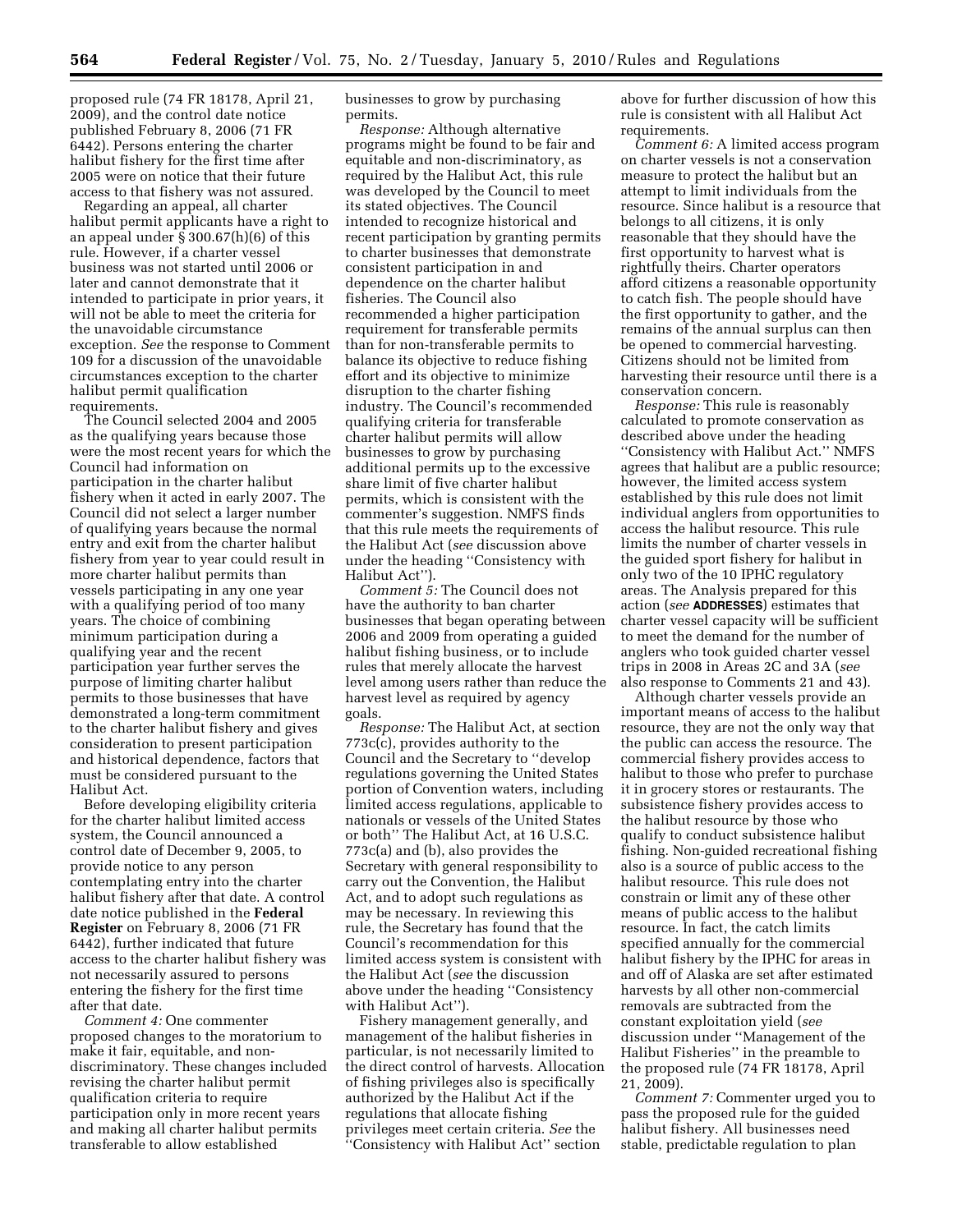and prosper. To foster socioeconomic stability in our coastal communities and for the benefit of all Americans and the resource, I urge you to proceed forward now with implementation of a longterm, market-based solution that will put commercial setline and charter sectors on the same playing field with equitable rules.

*Response:* NMFS agrees that this action establishing a limited access system for the charter halibut fisheries in Areas 2C and 3A will contribute to stabilizing these charter halibut fisheries and communities with charter vessel activity. NMFS supports long-term market based solutions to allocation problems, such as this program.

*Comment 8:* The Council should develop an FMP for halibut and NMFS should explain the legal basis behind the absence of an FMP for halibut. An FMP would assist the Council in recognizing the differences among user groups and treating all user groups equally.

*Response:* The legal basis for not having an FMP for Pacific halibut fisheries is that Pacific halibut fisheries are managed under the Halibut Act and the Halibut Act does not require the Council to develop an FMP. The comment correctly points out that section 773c(c) of the Halibut Act also provides authority to develop regulations to the regional fishery management councils, but that this is limited to regulations ''which are in addition to and not in conflict with regulations adopted by the [IPHC].'' Hence, the Halibut Act speaks only to the development of regulations, and not to the development of an FMP. NMFS agrees that the Halibut Act's reference to the limited entry criteria at 16 U.S.C. 1853(b)(6) applies to all halibut fishery regulations developed by the Council and approved by the Secretary under authority of the Halibut Act. These criteria are essential when contemplating any regulatory scheme that would allocate a fishery resource among competing users. However, an FMP is not required to make these criteria effective in the regulatory process.

An FMP is not needed to recognize differences among user groups and to treat all those groups fairly and equitably. Regardless of an FMP, halibut fishery regulations must have a rational basis for their effects. In developing this rule, the Council and the Secretary provided a rational basis which in part is summarized as follows.

First, this rule recognizes that, although there are communities with highly developed charter halibut fisheries, there are also communities

with unrealized development potential and has provided for special community charter halibut permits. These special permits are intended for start-up charter vessel operations in communities that do not have highly developed charter fisheries and do not have the same participation criteria as transferable and non-transferable charter halibut permits. Hence, this rule recognizes variations in charter halibut fishing effort among communities and provides for communities with potential for charter industry growth.

Second, this rule focuses on the guided charter halibut fisheries in Areas 2C and 3A instead of the non-guided sport fisheries in these areas because the harvests of the former have been persistently greater and growing over time relative to the latter. However, recreational anglers remain free to choose between guided and unguided sport fishing. *See also* the response to Comments 6, 21, and 43.

*Comment 9:* Several comments noted that a limited entry program being promulgated under the Halibut Act must meet the section 303(b)(6) standards of the Magnuson-Stevens Act. To ensure that the standards are met, the comments recommended that NMFS explicitly address each standard and explain how each standard is met in the final rule.

*Response:* NMFS agrees and addresses each standard as part of the discussion above under the heading ''Consistency with Halibut Act.''

*Comment 10:* There is a commercial bias in the IPHC and the Council. The IPHC and Council have supported the commercial sector to the detriment of the charter fleet. This creates concerns about the impartiality of the Council and raises questions as to whether the Council is making decisions solely to benefit the commercial sector. The commercial sector has so many representatives on the Council that it is impossible for guided charter operators to get the Council to acknowledge their suggestions, comments, or proposals to work with the commercial sector. Only the commercial sector is in favor of the moratorium for the guided charter sector.

*Response:* This action is being taken by NMFS based on a recommendation by the Council. Actions by the IPHC are evaluated and approved under a different process. The process for selecting Council members is set in statute and employs mechanisms to assure representation of the various States represented on the Council and fair and balanced apportionment to the extent practicable. The Council makes decisions through a public process, and

in a manner that is consistent with the requirements of the relevant statutes. The Council has the authority to develop regulations to address allocation issues among different domestic sector users of halibut in and off the waters of Alaska, including the commercial and guided sport fisheries.

This final rule does not unfairly favor the commercial sector. In December 2005 the Council appointed a Charter Halibut Stakeholder Committee to address alternatives for long-term management of the charter halibut fishery. The committee had representation from the sport guided, unguided, and commercial sectors. The Council recommended a charter halibut permit program that was based, in large part, on recommendations from the Charter Halibut Stakeholder Committee. Additionally, the draft EA/RIR/IRFA prepared for the charter halibut moratorium (*see* **ADDRESSES** was available for public review throughout program development and Council meetings are open to the public. The Council received oral and written testimony on the charter halibut moratorium. Some of the testimony in support of the charter halibut moratorium came from charter operators. Furthermore, NMFS reviewed the Council's recommendations for consistency with the Halibut Act, the Convention, and other applicable law and found the current program to be consistent with those requirements.

*Comment 11:* An IFQ or quota for halibut charter fishing is not an appropriate management solution.

*Response:* This rule does not implement an IFQ program for halibut charter fishing nor does it establish a quota allocation for the guided charter vessel sector or individual charter operators. This action establishes a limited access system that limits the number of persons engaged in the charter halibut fishery in Area 2C and Area 3A.

*Comment 12:* The allocation of halibut between the commercial and charter sectors is not fair and equitable. The percentage allocation of the halibut guideline harvest level (GHL) to the recreational fisherman in Alaska is grossly unfair. If this percentage were increased there would not be a need for a limited charter fleet.

*Response:* Adjustments to the GHL are outside the scope of this action. *See* the response to Comments 34 and 35. This rule is fair and equitable as required by the Halibut Act (*see* discussion above under heading ''Consistency with Halibut Act''). Also, harvest amounts by all sectors do not have to be equal for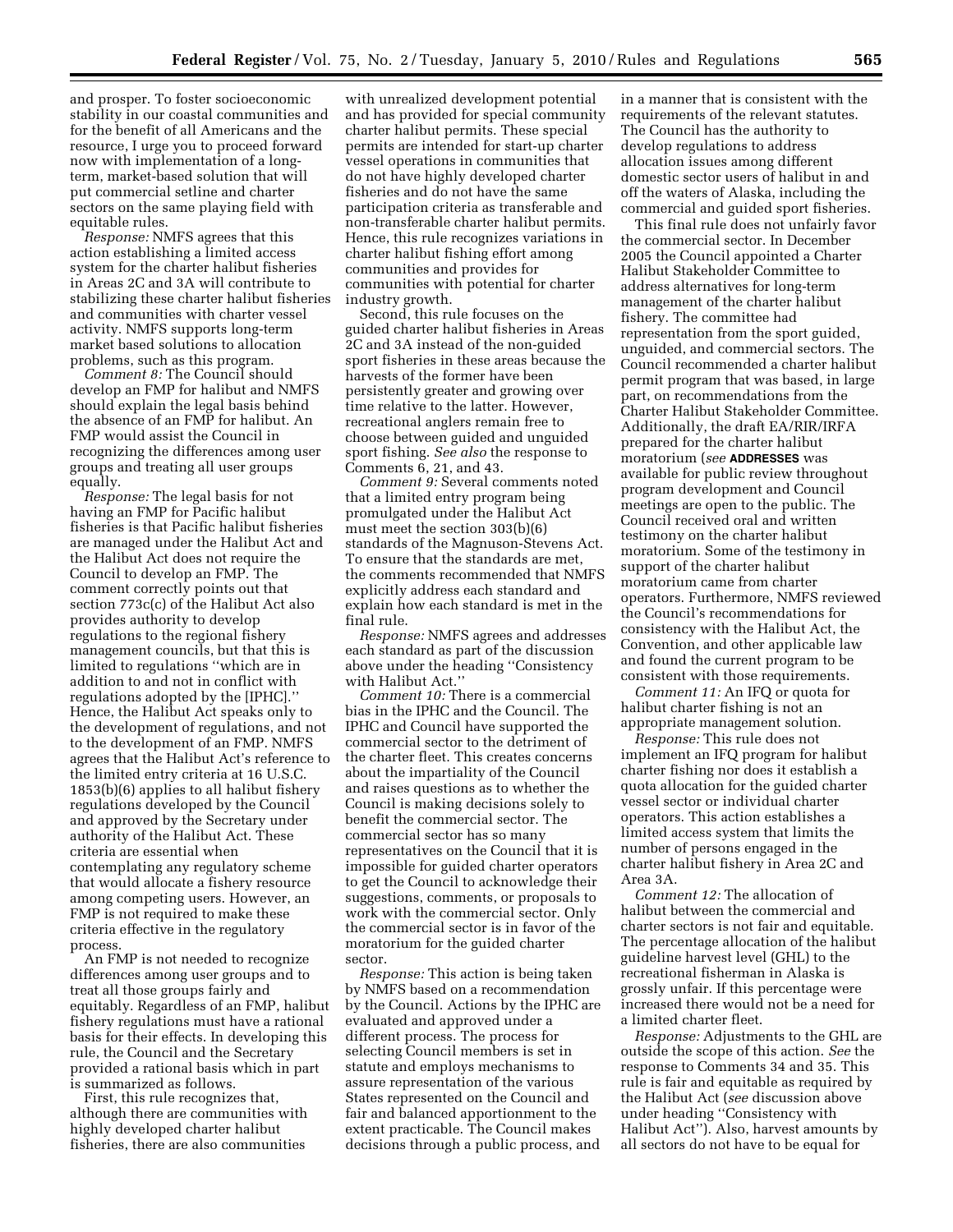regulations to meet the fair and equitable standard.

*Comment 13:* NMFS should limit commercial halibut catch instead of limiting the number of charter operators. According to the Council's problem statement, ''overcrowding of productive halibut grounds [is] due to the growth of the charter vessel sector.'' However, a majority of the productive halibut grounds in Areas 2C and 3A are currently open to commercial halibut harvesting. A 15 percent reduction in the commercial catch limit within 12 miles of shore could relieve the Council's concerns with overharvest. Instead of focusing on limiting the sport/charter industry, get the commercial boats that set miles of gear offshore where they belong and restrict the large IFQ longliners from fishing near coastal Alaska communities so they don't deplete near-shore halibut stocks that subsistence and sport users depend on.

*Response:* This rule is intended to curtail growth of fishing capacity in the guided sport fishery for halibut, which is consistent with the Council's problem statement. Limited access systems are commonly used to limit the capacity of fishing fleets that are in need of management to meet conservation and socioeconomic objectives as determined by the Council.

Further restrictions on the commercial halibut fishery are outside the scope of this action. The problem statement referenced in the comment refers to a problem statement adopted by the Council that guided its decision making during the 1995 through 2000 period. The statement was provided in the proposed rule for this action to demonstrate that the Council has discussed and considered the expansion of the guided sport charter vessel fishery for halibut since 1995. The problem statement adopted by the Council that led to this action can be found in the executive summary of the Analysis (**ADDRESSES**) and speaks to stabilizing the growth in the charter sector and addressing allocation issues; it does not mention overcrowding of productive halibut grounds.

*Comment 14:* Several comments noted that this action is an allocation, and the Halibut Act requires that allocations of fishing privileges must be fair and equitable. The comments assert that the proposed rule would limit the number of halibut charter operators in order to benefit the commercial sector by reducing the amount of halibut taken by the charter sector. This is in direct conflict with the fair and equitable standard applicable to the allocation of fishing privileges.

*Response:* NMFS agrees that this rule has an allocation effect which the Council and the Secretary see as necessary and which is authorized by the Halibut Act at section 773c(c). According to the proposed rule (at 74 FR 18178, April, 21, 2009), the intended effect of this rule is to ''curtail growth of fishing capacity in the guided sport fishery for halibut.'' NMFS does not expect growth curtailment to result in harvest curtailment, at least in the short term. Any reduction in the harvest by the charter halibut sector during the short term more likely will result from direct harvest controls, such as the daily bag limit reduction for charter vessel anglers in Area 2C this year (74 FR 21194, May 6, 2009). Hence, increasing the halibut harvest by the commercial setline fishery is not the intent or expected outcome of this rule.

The Council's Charter Halibut Stakeholder Committee developed most elements of the charter vessel moratorium program and recommended it to Council. These elements were designed to respond to the Council's problem statement. The Council developed the program further after hearing public testimony on the subject. The Council subsequently recommended it to the Secretary under its Halibut Act authority to do so.

*Comment 15:* Charter boats should be limited in Southeast Alaska. Too many vessels and operations are not owned by Alaskans and these operations grew quickly while fishing opportunities were available. This is particularly true for operations with six to 30 vessels (large operations) rather than small operations with one to three vessels. The large operations have no regard for the resource and hire help from down south and pay low wages. As most of their captains are from down south as well, and I question whether they are qualified to be guiding in a very unforgiving environment. Why are we rewarding this behavior by giving them ''forever'' rights and exclusivity to the fishery?

*Response:* Sport fishing lodge operations with a large number of charter vessels are as legitimately in business as are operations with a small number of charter vessels. Both types of charter vessel operations provide a recreational service. The growth in operations referred to by the comment may have been associated with growth in tourism and cruise ship visits to Southeast Alaska; however, NMFS does not have information that identifies the specific reasons for growth in charter vessel operations.

The assertion that many charter vessel operations are not owned by Alaskans

or that some operations hire non-Alaska residents is not relevant to this final rule. The Halibut Act prohibits the Secretary from approving halibut regulations that discriminate between residents of different States. This rule applies to all applicants for charter halibut permits and permit holders, regardless of their place of residence. Wages paid to the staff of charter vessel operations and the required qualifications for operators of vessels with one or more charter anglers onboard are outside the scope of this action.

Finally, this rule does not create permanent exclusive rights to operate in the charter halibut fishery. A permit is a privilege that can be revoked if the permit holder violates specified conditions of the law. In addition, holders of transferable charter halibut permits are expected to transfer some permits to new entrants to the charter halibut fisheries. NMFS expects that over time, transferable permits will migrate to those operators and areas where they will be most efficiently used. Non-transferable permits may be used by the business owner(s) to whom they are initially issued but may not be transferred to another business or operator. These permits will expire when an individual permit holder dies. If the permit holder is a non-individual entity, non-transferable permits issued to the business will expire when the business changes as defined in regulation at § 679.42(j)(4)(i).

*Comment 16:* The proposed halibut charter moratorium is unfair to the charter boat captains and to the clients that spend money to come to Alaska and fish. The prices of charters have gone up significantly in the past two years because of high fuel prices. Now the government will collect money for the proposed halibut charter moratorium permit. I am a small operator trying to make a living taking people out fishing. The limited entry permit for halibut charter operators is just another way for the government to collect money.

*Response:* This rule does not establish any fee on halibut charter businesses or operators to participate in the charter halibut moratorium program. Under this action applicants for a charter halibut permit are not required to submit a fee with their application nor will a fee be charged to issue or transfer a charter halibut permit. If such fees are charged in the future, they will be established by a separate regulatory action.

This rule, however, does not affect the requirements for permits or other certifications by other State or Federal agencies that charter halibut businesses must obtain to operate in Areas 2C or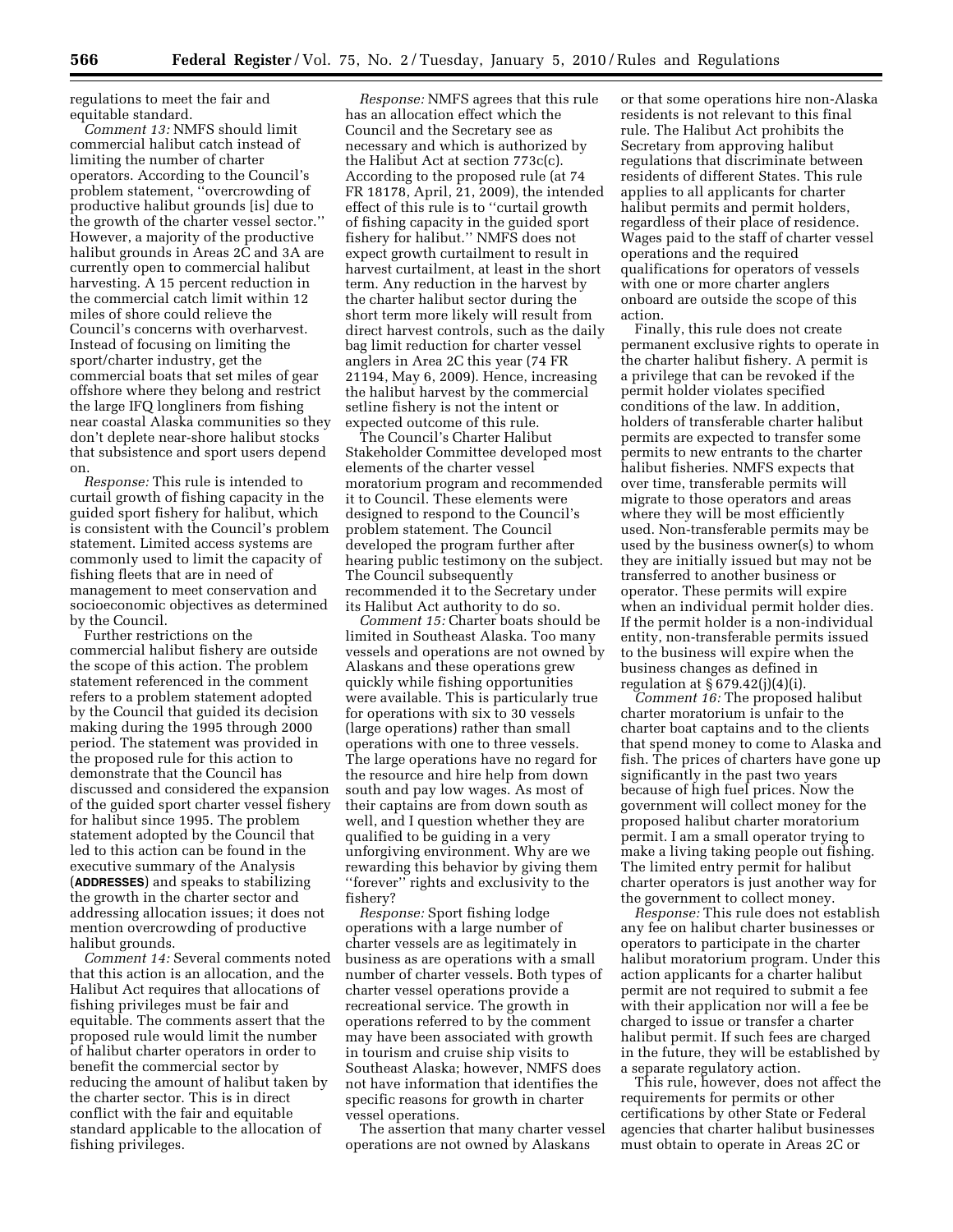3A and for which fees may be charged. NMFS does not have information to estimate the number of charter business owners that may purchase charter halibut permits, a private transaction. Also, NMFS does not have information to estimate the cost of such transactions, or the effect of those costs on the prices the charter operators will charge for their services (*see also* Section 2.8 of the Analysis at **ADDRESSES**).

*Comment 17:* The moratorium is legally vulnerable.

*Response:* As indicated above, NMFS finds this rule to be consistent with applicable law (*see* discussion above under the heading ''Consistency with Halibut Act''). This rule was developed through a public process used by the Council and NMFS to formulate and implement fishery management policy. In doing so, the Council and NMFS heard from members of the public, including representatives of the charter vessel sector. Some members of the public were in favor of this action, others were not. NMFS respectfully understands that some charter business owners are opposed to this rule.

*Comment 18:* The Analysis states on page 153, paragraph 2 that ''[t]he moratorium is not expected to limit the number of halibut charter trips in the near future.'' Wasn't the ''growing number of charter fleets'' the main reason this moratorium was being pushed by the Council and NOAA?

*Response:* As stated in the Analysis (*see* **ADDRESSES**), NMFS does not expect the limited access system established by this rule, by itself, to limit the growth in charter halibut trips, charter halibut harvest, or charter vessel anglers over the short term. Instead, this rule is expected to stabilize the charter halibut sector by curtailing the growth in numbers of charter vessels in Areas 2C and 3A and thereby improve the effectiveness of other management measures, now and in the future, to control the rate of halibut harvest.

*Comment 19:* The Environmental Assessment/Regulatory Impact Review/ Initial Regulatory Flexibility Analysis (EA/RIR/IRFA) states on page 58,

''It is possible that commercial IFQ halibut fishermen could also benefit, if the constraint slows the growth in charter catches in the future. However, given the excess capacity that is likely to exist in the fleet after implementation of the moratorium, this outcome is unlikely, all else equal.''

If the Council is attempting to limit the fleets then how could this scenario be unlikely? If the Council is attempting to limit the fleets then why do they anticipate excess capacity in charter fleets after the implementation of the proposed rule? If this proposed rule is

not expected to constrain harvests, why is it being proposed?

*Response:* It is not possible to determine the optimal amount of capacity in the charter vessel sector with available data. The intended effect of this action is to curtail growth in capacity. Although limited entry on the number of vessels is a commonly used fishery management tool to limit capacity growth, it is an imprecise tool because individual operators can increase capacity to increase effort over historical levels. For example, charter vessels operating under this rule may increase the number of fishing trips they make, increase the average number of anglers they carry, or improve their ability to find halibut. All of these outcomes and others are possible under this limited access system, in which case the actual harvest of halibut by the charter vessel sector may actually increase over current levels.

Limited entry provides a basis for the development of a long-term comprehensive effort limitation program for the charter halibut fishery, if it is determined that such a program is needed in the future. The RIR (at page 46) prepared for this action determined that limited entry could serve to better stabilize fishing effort than the status quo, because only permitted vessels would be capable of increased effort. Further, a reduction in fishing capacity will occur as non-transferable permits are eliminated as their holders leave the fishery.

*Comment 20:* The Federal Government has a duty to not discriminate. The summary of costs and benefits table in the EA/RIR/IRFA presents the reasons why the Council chose Alternative 2. However, this table is extremely biased. For example, in columns 3 and 4, the table states, ''Limiting the number of vessels that may operate would help limit competition. \* \* \*'' Why limit competition, especially if that may lead to business failure for some operations?

*Response:* NMFS has a duty to not discriminate based on constitutional and statutory rights. The response to Comment 2 describes why this action is not discrimination against charter operators that do not receive a charter halibut permit on initial allocation.

The quote from Table 42 on page 156 of the EA/RIR/IRFA (*see* **ADDRESSES**) presented in the comment is incomplete. The complete sentence reads, ''Limiting the number of vessels that may operate would help limit competition from new entrants in the fishery, but competition from existing permit holders is expected to keep businesses from earning above normal

profits.'' The statement makes clear that although the charter halibut permit program will reduce competition from new entrants, the program is not expected to prevent competition within the charter halibut sector. As discussed in the response to Comments 21 and 43, NMFS anticipates that permit holders will have sufficient opportunities to ensure that capacity meets demand for halibut charters in Areas 2C and 3A.

*Comment 21:* The rule unfairly restricts guided access to the resource while not considering unguided access. The Halibut Act requires that ''if it becomes necessary to allocate or assign halibut fishing privileges among various U.S. fishermen, such allocation shall be fair and equitable to all such fishermen.'' Many anglers require guided services for financial, health, safety, or other practical reasons. This restriction violates the ''fair and equitable'' provisions of the Halibut Act because guided recreational anglers are being restricted while there is no such limitation proposed for unguided recreational anglers.

*Response:* This rule is consistent with the fair and equitable requirement of the Halibut Act (*see* discussion above under the heading ''Consistency with Halibut Act''). The fair and equitable requirement of the Halibut Act does not require that different sectors of the halibut fisheries be managed using the same tools or restrictions. In Areas 2C and 3A, the charter halibut fishery is the second largest, in terms of volume of halibut, after the commercial setline fishery. The non-guided sport fishery has the third largest harvest in both areas. Of these three harvesting sectors, the charter halibut fishery has demonstrated growth in participation over time while the commercial and non-guided recreational sectors have declined or remained relatively steady. This information was in the Analysis (*see* **ADDRESSES**) considered by the Council and the Secretary when taking this action.

This rule will not unreasonably restrict guided angler access to the halibut resource. NMFS estimates that 502 charter halibut permits will be issued to charter businesses operating in Area 2C, of which 347 (or 69.1 percent) will be transferable, and 418 charter halibut permits will be issued to charter businesses operating in Area 3A, of which 319 (or 76.3 percent) will be transferable. In Area 2C, the estimated total (for transferable and nontransferable permits combined) angler endorsements on all charter halibut permits is 3,028 of which 2,152 will be associated with transferable permits. In Area 3A, the estimated total angler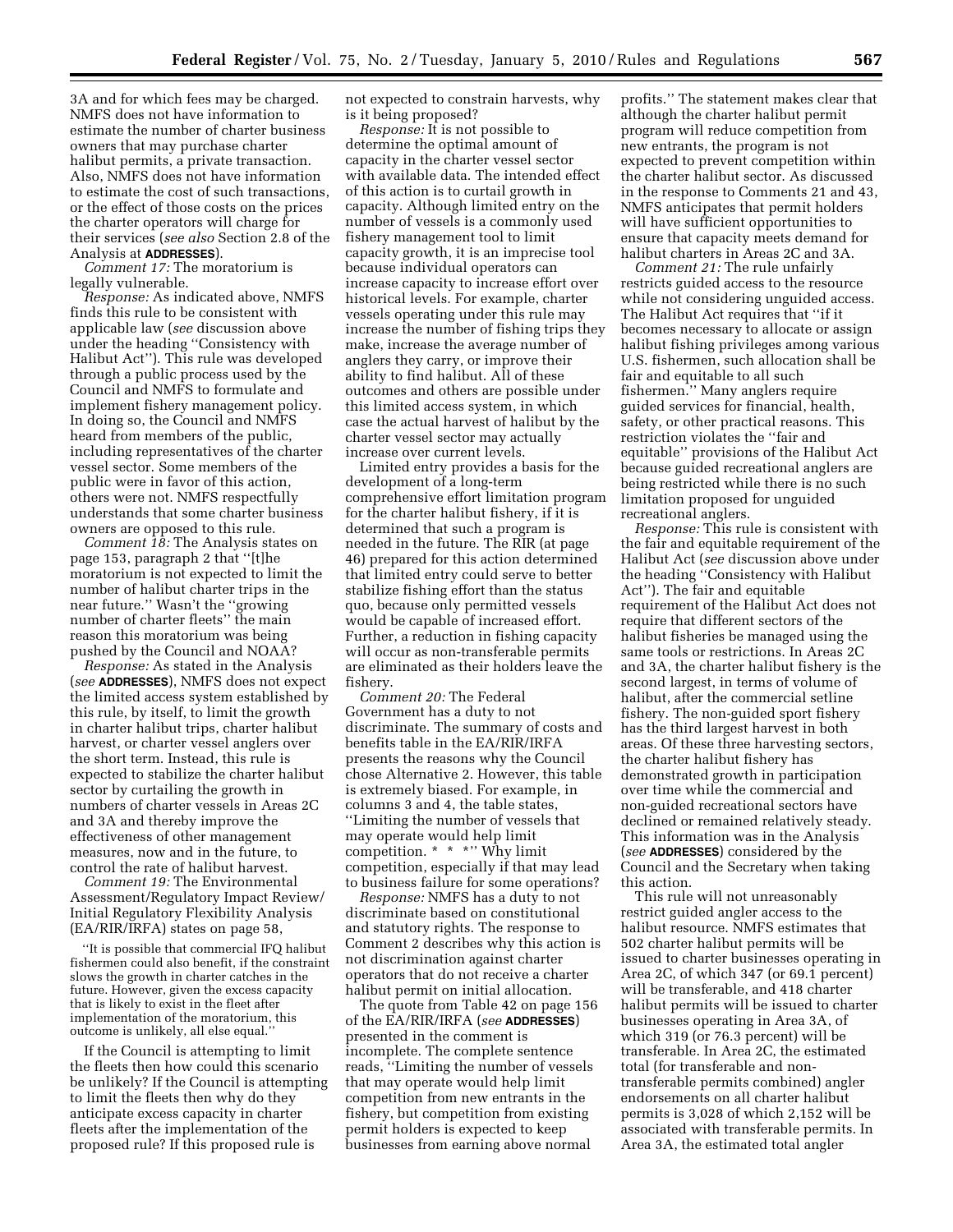endorsement on all charter halibut permits is 3,577 of which 2,834 will be associated with transferable permits.

Available data indicate that charter vessels in the guided sport fishery for halibut in 2008 averaged 36 trips per season in Area 2C and 38 trips per season in Area 3A. Using all endorsements prior to the expiration of non-transferable permits, charter vessels under this rule would have to average 52 trips in Area 2C and 56 trips in Area 3A to supply the aggregate number of fishing trips supplied in 2008. This estimate does not include the potential supply from the community charter halibut permits and endorsements associated with the CQE program. In Area 2C, a potential total of 72 permits and 432 angler endorsements may be added, and in Area 3A, a potential total of 98 permits and 588 angler endorsements may be added under the CQE program. These figures indicate that the charter halibut industry will be able to meet recent charter vessel angler demand levels with the number of permits expected to be issued under this rule. Hence, no restriction in guided angler access to the halibut resource is expected under this rule.

*Comment 22:* Two of my charter vessel captains will come up a year short of the 2004–2005 qualification period. I truly feel my history in this business is long enough to warrant receiving a moratorium permit.

*Response:* The limited access system established by this rule allocates charter halibut permits to the person that meets the eligibility requirements during the qualifying and recent participation years. If a sport fishing business meets the eligibility requirements, then it likely would receive one or more charter halibut permits and could continue to hire charter vessel captains as it has in the past. Hence, charter vessel captains who do not meet these requirements would not be eligible for an initial allocation of a charter halibut permit although the businesses that they worked for may be eligible for a permit(s). Nevertheless, persons not eligible for an initial allocation of a charter halibut permit(s), may be eligible to receive a transfer of a charter halibut permit from a person with a transferable permit.

### *Conservation*

*Comment 23:* The Alaska charter fleet has become overcapitalized in the last decade and is rapidly expanding. The fleet should not be allowed to grow and negatively impact current users and endanger the sustainability of the fishery by exceeding the GHL. Charter operators must become a part of the

conservation effort and regulations limiting access are long overdue. NMFS should limit the number of participants in the commercial sport halibut industry and reduce the number of fish they catch. Too many charter businesses are competing for too few customers, which results in overcrowding, a lower quality Alaskan experience for travelers, and increased pressure on local halibut populations.

*Response:* This rule limits the number of charter vessels that may participate in the charter halibut fishery and the number of charter vessel anglers that may catch and retain halibut on charter vessels. This rule is not intended, by itself, to reduce the charter harvest of halibut or the number of fish each angler may catch and retain.

The IPHC takes into account halibut removals by all user groups in establishing the constant exploitation yield (CEY). Past increases in charter halibut harvests have created conservation and allocation concerns that the Council and NMFS have taken steps to address, but the halibut resource in Area 2C and 3A is being managed in a sustainable manner. NMFS does not have information to verify or refute the claims that charter businesses are competing for too few customers, that halibut fishing grounds are overcrowded, or that charter vessel anglers are experiencing low quality charter fishing trips. Finally, NMFS does not have scientific information to discern local depletion or attribute it to any particular user group.

*Comment 24:* Near-shore depletion of halibut and gear conflicts have increased since the implementation of the IFQ program for commercial setline fishermen. Before the IFQ program, large commercial vessels fished farther from shore than they do today. Now, under the IFQ program, commercial fishermen do not have to go as far offshore to fish for halibut and there is always some form of gear in our near shore areas off Sitka. Protection of halibut would be improved with short specified open seasons for commercial halibut fishing. Charter fishing is not the problem.

*Response:* Further restrictions on the commercial fishery would not achieve the objective of this action and are outside the scope of this rule. NMFS does not have sufficient scientific information to discern localized depletion of halibut or, if it exists, to attribute it to a particular user group in Area 2C or 3A.

*Comment 25:* This rule has nothing to do with conservation or management of the resource and concerns allocation only. Page 18191 of the proposed rule

states that, ''the NMFS Assistant Administrator has determined that this proposed rule is necessary for the conservation and management of the halibut fishery.'' The rule places no direct restrictions on guided anglers or their overall harvest, only limits on the number of boats available to transport guided anglers to the fishing grounds. The Environmental Assessment states, ''[t]he proposed action addresses access to the Pacific Halibut resource. There are no expected impacts on the halibut subsistence, personal use, or unguided sport fisheries because these takes are not limited and are not affected by any allocation decisions in other sectors \* \* \* [t]here are no significant impacts

on the halibut stock expected from the proposed action.'' National Standard 5 states that ''Conservation and management measures shall, where practicable, consider efficiency in the utilization of fishery resources; except that no such measure shall have economic allocation as its sole purpose.'' How does this action meet National Standard 5?

*Response:* The National Standards in the Magnuson-Stevens Act (section 301) do not apply directly to this rule because it is authorized under the Halibut Act. Two connections exist between the Halibut Act and the Magnuson-Stevens Act, however. First, the Halibut Act references section 303(b)(6) of the Magnuson-Stevens Act, and second, the Halibut Act uses virtually the same language as National Standard 4 (section 301(a)(4)) of the Magnuson-Stevens Act. The language at National Standard 4 is particularly relevant to this comment in that it requires conservation and management measures that allocate or assign fishing privileges (as this action does) to be ''reasonably calculated to promote conservation'' among other things. The discussion above under the heading ''Consistency with Halibut Act'' describes how this rule meets this conservation standard. In brief, this action is intended to stabilize the charter vessel industry, which will enhance the effectiveness of existing and potential future harvest restrictions. This will assist the IPHC to meet its overall harvest rate targets.

The EA finds that the action will not have significant environmental impacts. The purpose of the EA is to determine whether the action will have a significant impact on the human environment, and whether an environmental impact statement is necessary. The Analysis for this action evaluated the environmental impacts of the action and found that it would not have a significant environmental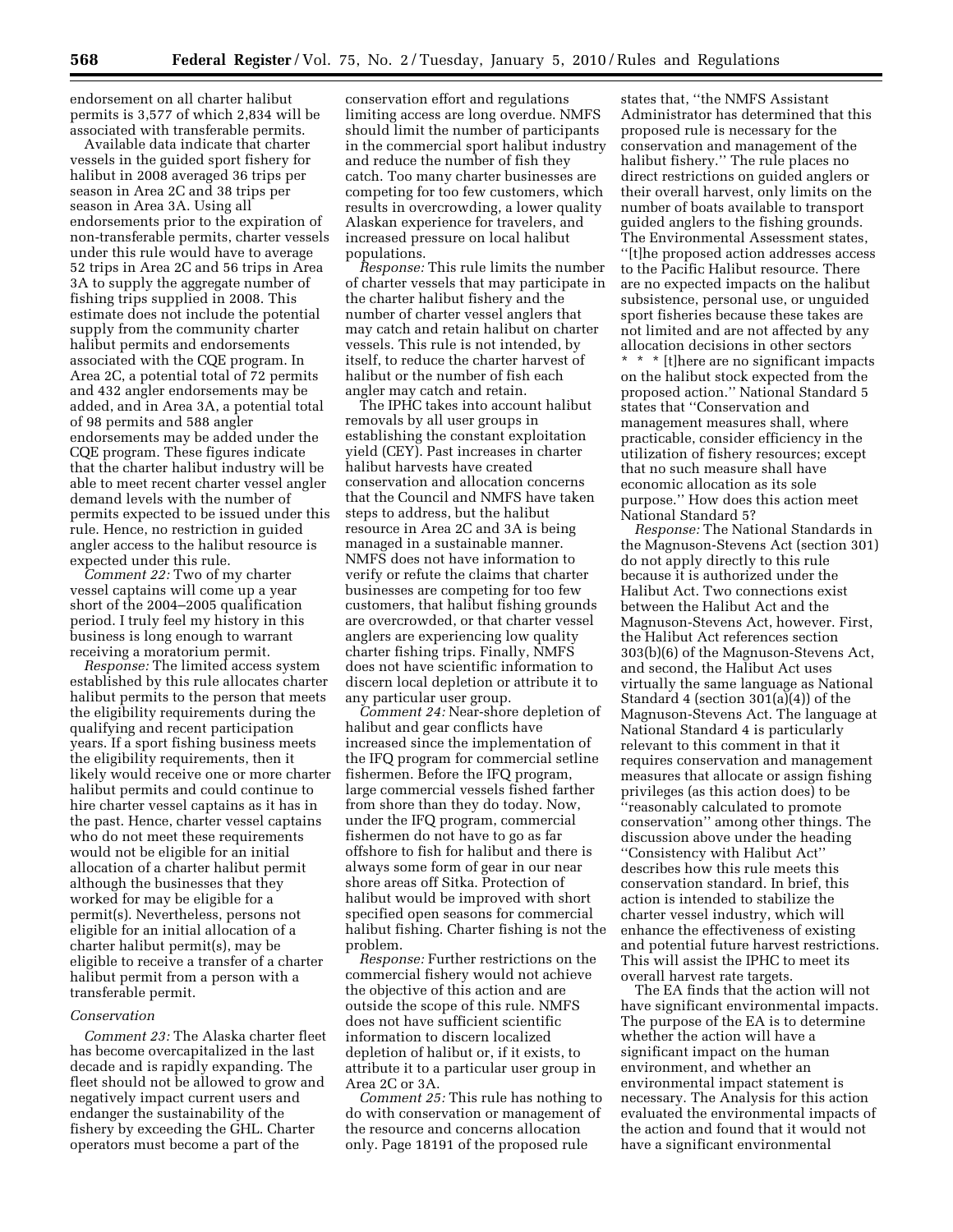impact. This conclusion is not inconsistent with the statement that this action is generally necessary for conservation and management purposes.

*Comment 26:* NMFS inaccurately implies that this is a conservation measure in the proposed rule. It simply is not. American sportsmen and women have one of the best records when it comes to conservation. Reducing recreational angler access will not increase conservation or reduce the total allowable catch. Those available fish will only be reallocated and harvested by other sectors, primarily the commercial sector.

*Response:* As discussed above under the heading ''Consistency with Halibut Act,'' this action is reasonably calculated to promote conservation, as required by the Halibut Act. Although biological conservation is not its principal purpose, the effectiveness of other biological conservation measures will be enhanced over time by this action. Conservation and allocation management measures often are inextricably linked. Hence, although the intent of this action is not to directly reduce the halibut harvest by charter vessel anglers in Areas 2C and 3A in the short term, it will enhance conservation of the halibut resource in the long term. *Also see* the response to Comments 21 and 43.

*Comment 27:* The proposal for the charter limited entry program has been written to specifically list numbers relating to the charter GHL yet leaves out that the longliners receive a larger amount of the halibut quota than charter and private anglers. These numbers would show the imbalance between the charter fleet and the commercial fleet and highlight that limiting the charter fleet is not about conservation.

*Response:* The IPHC is generally responsible for the conservation of the halibut resource. In Area 2C, the IPHC preliminary estimate of the halibut harvest in 2008 was that the commercial setline fishery harvested 59 percent of the total removals by all sectors (IPHC 2009 Annual Meeting ''bluebook'' Table 1). The second largest harvest in Area 2C in 2008 was made by the sport fishery (guided charter and non-guided combined) at 30 percent of the total halibut removals. Of that 30 percent, over half is harvested by charter vessel anglers. Hence, in Area 2C, about 89 percent of the total halibut removals can be attributed to the combined commercial and sport sectors. By comparison, in Area 3A, the commercial setline fishery for halibut in 2008 was estimated to harvest 70 percent and the combined sport fishery was estimated to

harvest 16 percent of the total halibut removals. These fisheries account for about 86 percent of the total halibut removals in Area 3A. Hence, the regulatory burden justifiably falls mostly on the commercial and sport (charter vessel) harvesting sectors. The commercial setline sector has been managed under a limited access system since 1995. Although it is less than the commercial setline fishery, the combined sport harvest (comprised predominately by the charter vessel sector) is not trivial in Areas 2C and 3A.

*Comment 28:* There is no mention of the amount of wastage and incidental bycatch of halibut caused by the commercial fleet. The issue of bycatch in the commercial setline fishery is important also because the numbers of yelloweye rockfish and lingcod that are pulled off a single commercial set significantly exceed the numbers taken by charter or private anglers, who are only allowed two per person.

*Response:* The comment raises several different bycatch issues. One is the bycatch of rockfish and lingcod in the commercial setline fishery directed at halibut. The commercial setline fishery is managed under the IFQ program. Regulations implementing this program generally prohibit the discard of rockfish and Pacific cod when IFQ halibut or IFQ sablefish are on board the vessel (§ 679.7(f)(8)). These regulations create an incentive for commercial setline fishermen to avoid areas of high rockfish bycatch. Although bycatch of lingcod is not addressed by the IFQ regulations, a similar incentive exists unless an IFQ fisherman has a market for lingcod. Ideally the bycatch of these species should be adequately controlled by economic incentives. However, this issue is beyond the scope of this rule.

The second issue raised is waste of halibut in the commercial setline fishery for halibut. The preliminary estimate of wastage in 2008 in Areas 2C and 3A amounts to about two percent and three percent, respectively, of the total halibut removals in each area. Wasted halibut have no value to the commercial halibut fishery, which already has a strong economic incentive to minimize this source of halibut mortality.

The third issue concerns the incidental removals of halibut in commercial fisheries targeting other species. The bycatch of halibut in Area 2C fisheries for other species is estimated to account for only three percent of the total removals from that area, and in Area 3A, bycatch was estimated to account for about nine percent of the total removals from that area.

*Comment 29:* Four comments support the charter halibut moratorium, but suggest that further restrictions are needed to limit charter angler harvest in Southeast Alaska to address localized depletion.

*Response:* NMFS notes the support for the charter halibut permit program. NMFS does not have sufficient scientific information to discern localized depletion of halibut or, if it exists, to attribute it to a particular user group in Area 2C or 3A. This rule is not designed primarily to limit the harvest by the charter halibut fisheries, but it will make existing and future harvest restrictions more effective because harvest restrictions in other regulations will not be eroded by unlimited growth in the fleet of charter vessels fishing for halibut. In this manner, this rule will contribute to the achievement of the overall target harvest rate of halibut established by the IPHC.

*Comment 30:* I support limited access as it will help limit over-fishing in the charter sector. The proposed limited entry program provides part of the sustainable management equation. As the proposed rule indicates, the charter sector has exceeded its guideline harvest level in Area 2C for the past 5 years and in Area 3A for the past 3 years. Charter overharvest is contributing to resource declines at both the local and the area-wide level, yet charter operators object that their businesses will be unsustainable if conservation measures are implemented. This downward spiral can only result in resource depletion unless both capacity and effort are curtailed.

*Response:* This action is not intended to limit charter angler harvest to the GHL in Areas 2C and 3A. By stabilizing growth in the charter industry, however, this rule will enable other harvest control regulations to be more effective.

*Comment 31:* Charter sport fishing is a very effective form of commercial fishing. The charter sector continues to overfish its quota every year, which is hurting the stocks and is unfair to all halibut fishermen. It is irresponsible resource management to allow this fishery to continue to grow while the commercial setline fishery is limited. Southeast Alaska commercial setline halibut fishermen have seen quotas cut in half the past four years. The annual excessive harvest by the charter sector reduces future harvests of both the commercial setline fishery and of local residents doing sport or subsistence fishing for halibut to feed their families. The charter fishermen should acknowledge their responsibility for conservation. If both the commercial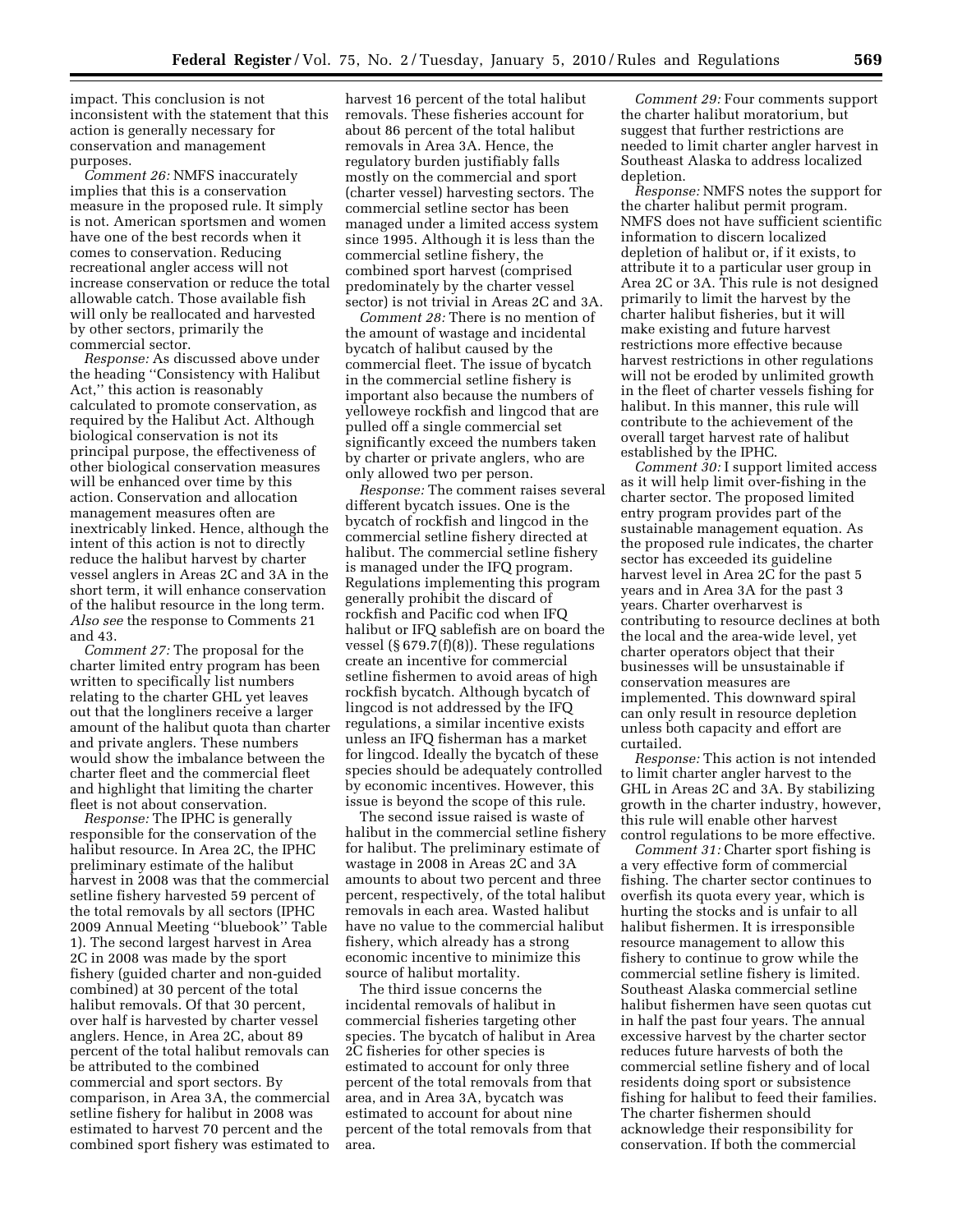and charter fleets do not work together, the future of halibut fishing in Southeast Alaska is in jeopardy.

*Response:* NMFS agrees that cooperation among all fishermen and management agencies is essential to assure sustainable fisheries. The charter industry does not have a catch limit quota as does the commercial setline industry. Instead, the GHL serves as a benchmark for monitoring the charter vessel fishery's harvests of Pacific halibut in Areas 2C and 3A. By itself, the GHL does not limit harvests by charter vessel anglers.

This rule is designed to limit the number of charter vessels that may participate in the charter halibut fishery. Although this rule is not designed primarily to limit the harvest of the charter halibut fisheries, it will make existing and future harvest restrictions more effective because conservation gains from individual harvest restrictions will not be eroded by unlimited growth in the fleet of charter vessels fishing for halibut.

*Comment 32:* The charter halibut fishermen are fishing during the summer for the most part, a time when the large female halibut (males seldom reach a size over 30 pounds) are in shallow water. Instead of harvesting a cross-section of the biomass as the commercial fleet does, the charter halibut fleet targets the large females that are the future of this resource. This causes great concern for the health of halibut stocks. The biologists have noted the truncated age class structure and lack of large females in the Southeast Alaska halibut stocks.

*Response:* This comment presumes that large halibut generally are females that contribute disproportionately to the reproductive potential of the stock, and that harvest of these females will substantially decrease future juvenile halibut abundance. To test this presumption in 1999, the IPHC reviewed options for a maximum size limit of 60 inches (150 cm) in the commercial setline fishery and concluded, based on the research at the time, that preservation of large halibut in the setline fishery did not add substantial production to the stock. Applying the limit to the sport fishery would have an even smaller benefit (if any) because the sport fishery harvest is smaller than commercial harvest. Suggestions for a maximum size limit in both fisheries, commercial and sport, could be considered again by the IPHC but are beyond the scope of this rule.

*Comment 33:* Virtually every fishery in Alaska is sustainably managed under a State ''limited entry'' program. All are viable and allow for new entrants as

others choose to leave the fishery. Long term stability in these fisheries has been achieved since the inception of this management plan by Alaska in the 1970s, and world-class fisheries have resulted from the ability of fishery managers to exercise conservation measures through the State's limited entry program. It is inconceivable that any fishery can be efficiently or sustainably managed without all user groups exercising restraint to avoid over-utilization of its resource. There are numerous examples worldwide of fisheries, which can be shown to exemplify the depletion of fish stocks because of over-harvesting practices.

*Response:* NMFS acknowledges the comment and notes that limited entry has been used as a fishery management tool in Alaska since 1973. Pacific halibut fisheries, however, are not managed by the State of Alaska. The Halibut Act authorizes the Council, with respect to halibut fisheries in and off Alaska, to develop limited access regulations and for the Secretary to approve and implement them, as is done by this action.

*Comment 34:* We oppose the proposed limited access system to cap the number of halibut charter boats and anglers. Instead, we support an increase in the GHL for the charter fleet in IPHC Areas 2C and 3A.

*Response:* Changes to the GHL in Areas 2C and 3A are not within the scope of this action and would not achieve the objective of this rule. Changes to the GHL should be suggested to the Council for potential recommendation to the Secretary.

*Comment 35:* The proposed rule indicates that the Council's policy is that the charter vessel fisheries should not exceed the GHLs; however, no constraints were initially recommended by the Council or imposed on the charter vessel fisheries for exceeding a GHL. Examination of the GHL final rule reveals that the GHL is advisory in nature, requiring no action by the Council, NMFS, or the Secretary other than its annual publication in the **Federal Register**. Since the GHL is not an allocation, there has never been analysis by NMFS or subsequent determination by the Secretary of the fairness and equity of the GHL as an allocation. Until an allocation has been set in compliance with the requirements of the Halibut Act, the limited access program described in the proposed rule is premature and contrary to the law.

*Response:* The GHLs developed by the Council and approved by the Secretary represent an allocation policy. A final rule implementing that policy was published August 8, 2003 (68 FR

47256). The rule implementing the GHLs was determined to be consistent with the Halibut Act including its ''fair and equitable'' provision. The potential effects of this allocation policy were addressed in an analysis that supported that action.

As explained in the preamble to the proposed rule (74 FR 18178, April 21, 2009) on page 18179, the Council's policy is that the charter halibut fisheries should not exceed the GHLs established for Areas 2C and 3A. However, the GHLs themselves do not limit the harvest of the charter halibut fishery. A separate regulatory action is necessary to impose such a harvest restriction. NMFS promulgated a harvest restriction on the charter halibut fishery in Area 2C most recently on May 6, 2009 (74 FR 21194). That action was determined to be consistent with the ''fair and equitable'' standard of the Halibut Act. Although not directly related to that harvest restriction, this rule also is determined to be consistent with the Halibut Act (*see* discussion above under heading ''Consistency with Halibut Act'').

*Comment 36:* The claim in the proposed rule that the fishery CEY is the maximum catch for an area's directed commercial fixed gear fishery is false. The fishery CEY is not the maximum catch for an area's directed fishery. The fishery CEY is the basis for IPHC staff recommendations that result from application of a buffering algorithm known as ''Slow-Up Fast Down'' (SUFD) to the fishery CEY in a predictable fashion for each IPHC regulatory area. At the IPHC annual meeting, IPHC commissioners review staff recommendations as well as Conference Board and Processor Advisory Group recommendations. The commissioners then decide on catch limits, which rarely if ever equal the fishery CEY. SUFD also buffers any change in the fishery CEY, be it from a decrease in biomass or an increase in noncommercial removals, in both Slow-Up and Fast-Down years. The statement should be corrected in the final rule.

*Response:* NMFS agrees with this explanation. The preamble to the proposed rule did not elaborate on the SUFD policy because it is an additional complexity to the IPHC process that is irrelevant to this limited access action. Moreover, the preamble to the proposed rule never stated that the fishery CEY was equal to the commercial catch limit. The principal message in that part of the proposed rule preamble was that the IPHC takes into account all noncommercial sources of halibut mortality in setting the catch limit for the commercial setline fishery. NMFS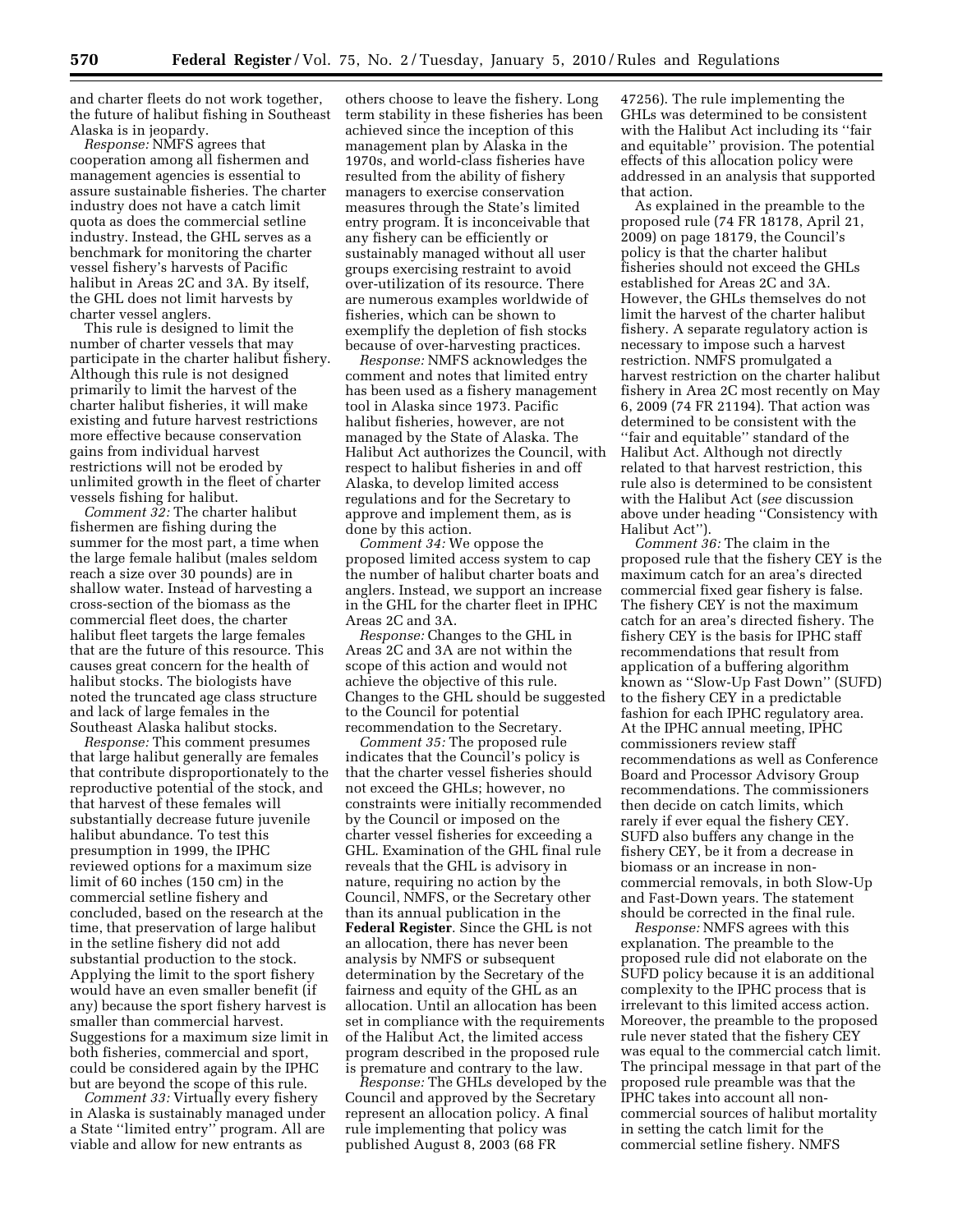acknowledges that the SUFD policy technically is part of this fundamental process.

### *Economic Impacts*

*Comment 37:* This action seeks to limit the guided angler catch when it should be limiting the commercial catch. This rule limits guided angler catch, leaving commercial longliners with minimal limits.

*Response:* This rule is not designed to limit the harvest of halibut by charter vessel anglers, but rather to curtail the growth of fishing capacity by the charter halibut fishery. Commercial harvests are heavily regulated by the IPHC and NMFS through the IFQ program. Commercial fishermen have made contributions to resource conservation and, for example, have had their catch limit cut by just over half in Area 2C between 2005 and 2009.

*Comment 38:* Several comments expressed concerns about the impacts of the growth of the charter halibut fishery on Pelican, Petersburg, and Gustavus in Southeast Alaska (IPHC Area 2C). These comments indicated that growth of the guided sport fishery destabilized the local economy in various ways and in some cases expressed support for this limited entry program. Destabilizing impacts cited include localized depletion, use of community resources by lodges located outside city limits and thus beyond city taxation, displacement of local residents from dock facilities in the summer by heavy charter vessel activity, sliming of docks, and environmental concerns as guided operations began to operate in Glacier Bay National Park in May through September. These concerns included habituating the bears and sea lions and endangering the food source of the killer whale resident population.

*Response:* Charter industry harvest levels have remained well above the GHL in Area 2C. NMFS acknowledges that the growth of the charter halibut fishery since the late 1990s has led to changes, competition with other resource user groups, and social tension in Southeast Alaska communities. This action does not address all of these concerns. The purpose of this action is to stabilize the charter halibut fishery by limiting the future growth in numbers of charter vessels that may participate in the fishery. NMFS notes, however, that the charter halibut fishery is a legitimate resource user that provides economic benefits to Alaskan coastal communities and to the Nation. Further, this program will not by itself limit the number of charter vessel anglers that may use sport fishing guide services or their harvest of halibut. Instead, this program will

define and limit the number of charter operators. Potential future regulations to address the issues raised by this comment will be easier to implement because of this program.

*Comment 39:* My community has a community quota entity program and is entitled to use it under the final rule but does not have the financial resources to use it effectively.

*Response:* Specified Area 2C communities may receive up to four community charter halibut permits per community and specified Area 3A communities may receive up to seven permits per community issued to CQEs at no cost. Some costs are likely, however, in establishing and administering CQEs. Growth of a charter halibut fishery beyond the CQE permits provided by this rule, however, would require the purchase of transferable charter halibut permits. When NMFS originally authorized CQEs to acquire commercial halibut or sablefish quota share under the IFQ program, the State of Alaska responded by modifying its fisheries loan programs to provide financing for the purchase of halibut and sablefish quota share by CQEs. The State may adapt this program for loans to allow CQEs to acquire charter halibut permits. Also, CQEs eligible to receive community charter halibut permits may consider joint venture arrangements with private sector partners to share the costs of forming and operating a CQE.

*Comment 40:* For many years there has been significant discussion and motions regarding charter IFQs, moratoriums, limited entry programs, *etc.* These discussions and motions, in some cases passed and rescinded, have caused confusion in the charter halibut industry. This confusion has likely caused charter operators to hold on to businesses that they would have retired from or would have sold long ago. This affected the natural management of charter operations and is a factor that you have not considered.

*Response:* The Council and NMFS considered speculative participation in the charter vessel industry when developing this rule. Uncertainty about the intent of the Council and uncertainty about the potential criteria may have led some individuals to participate in the fishery at levels that they hoped would qualify them for a future permit, when they might otherwise not have operated. This type of speculative activity could have led to increased effort levels in the guided sport fishery. The publication of a control date of December 9, 2005 (71 FR 6442, February 8, 2006), was intended to discourage such speculative behavior. The use of minimum participation

thresholds to qualify for permits and for transferable permits should further reduce the control of permits by speculative operators.

The Council subsequently developed and recommended this limited access system using 2005 as the last year in which at least minimal participation in the charter halibut fishery will qualify a person for a charter halibut permit. The Council took over a year to develop this program and listened to substantial public testimony. Anyone entering the charter halibut fishery during this time should have been well aware of the speculative risk of doing so.

*Comment 41:* There has been a steady decline in the number of halibut charter vessels in Valdez. For example, in 1995 there were approximately 35 halibut charter boats operating out of Valdez. Last summer there were fewer than 20. This is not due to the lack of customers, but to the long distances we are being forced to travel to find quality halibut fishing grounds for our clients, and the cost to operate a vessel under these circumstances. The proposed moratorium will cripple the economy for seasonal businesses that rely on tourists and locals alike to come to Valdez and go fishing. If anything you should make provisions to allow a small expansion of charter vessels in Valdez. Similarly, another comment stated that aside from the CQE provision, some growth, particularly in places like Kodiak, Yakutat, and Whittier, should be allowed.

*Response:* Valdez, Kodiak, Yakutat, and Whittier, Alaska, are in IPHC Area 3A. A charter halibut permit endorsed for Area 3A may be used anywhere within that area. This rule allows for market-based responses to changing fishing conditions in different parts of Area 3A. As halibut fishing conditions or business conditions fluctuate, holders of Area 3A charter halibut permits could enter or leave the charter halibut fishery based in any Area 3A community. Hence, no special allowance for expansion of the charter halibut business is necessary as this rule will not inhibit such expansion. NMFS expects also that holders of charter halibut permits will shift their operations to the communities where the demand for guided angling is greatest and can be served most profitably.

*Comment 42:* The proposed action will suppress private enterprise and competition, creating monopoly power that will trigger anti-trust laws. The Council, dominated by commercial fisheries interests, is privatizing a public resource by prohibiting free enterprise and allowing selected individuals or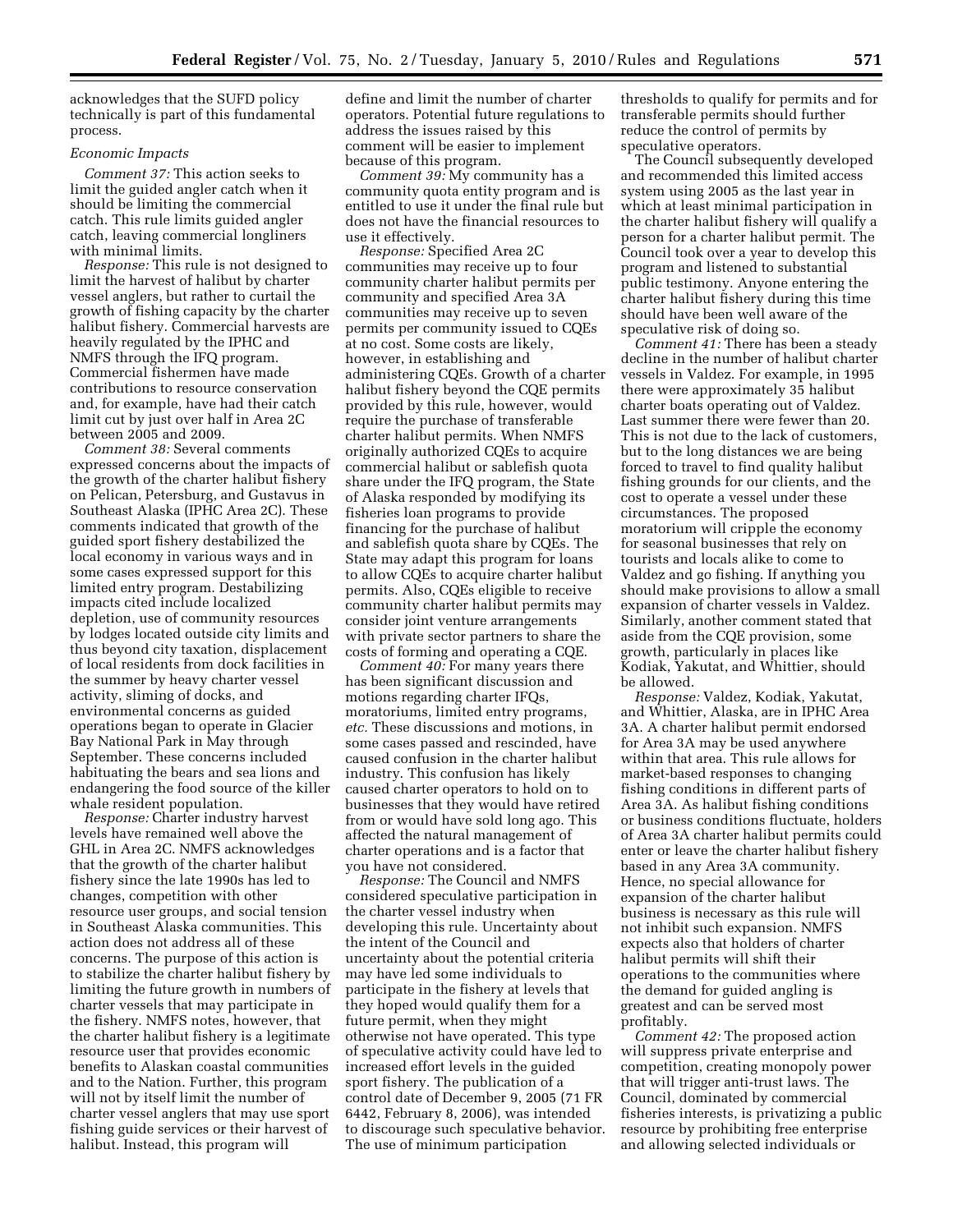companies to own a part of the public resource to which they are not entitled.

*Response:* A monopoly is exclusive control of a commodity or service in a particular market that makes possible the manipulation of prices. This action does not create a monopoly in the charter vessel industry. NMFS estimates that about 231 businesses will qualify for charter halibut permits in Area 2C and 296 businesses will qualify for charter halibut permits in Area 3A. These qualifying businesses likely will receive a total of about 502 transferable and non-transferable permits in Area 2C and 418 transferable and nontransferable permits in Area 3A. With this number of businesses competing to provide sport fishing guide services for halibut fishing in each area, none is likely to be able to control the market for these services or manipulate prices. Further, this rule has an excessive share provision that prevents any one business or individual from acquiring more than five permits by transfer (*see*  discussion above under the heading ''Consistency with Halibut Act''). Although more than five permits may be initially allocated to a business, consolidation within the charter halibut fishery will be no more than it was during the qualifying and recent participation years. Thus NMFS expects that the charter industries in Areas 2C and 3A will be competitive, and no antitrust issues are expected.

This rule does not privatize the halibut resource. A charter halibut permit creates no right, title, or interest in any halibut before the halibut is harvested by a charter vessel angler on the vessel for which the operator holds a permit. A charter halibut permit confers no right of compensation to the holder of the permit if it is revoked, limited, or modified. A charter halibut permit is considered a grant of permission to the holder of the permit to engage in the charter halibut fishery by allowing charter vessel anglers on the vessel operated by the permit holder to catch and retain halibut. Anglers may continue accessing the halibut resource through non-guided sport fishing which is not affected by this rule.

This action does not interfere with free enterprise. It provides use privileges that, with respect to transferable charter halibut permits, create a climate for the effective functioning of a free enterprise market for sport fishing guide services. Markets function well when they are founded on clearly defined rules that explain the nature of the privileges each market participant has to the scarce resources needed to operate their businesses. This rule creates permits that will provide

fishing privileges and provide the charter halibut fishery stability necessary for effective conservation and management of the halibut resource.

*Comment 43:* This action will limit the number of guided charter operations and the ability of this industry to meet the demand for guided charter fishing. The limit on supply of guided angling opportunities will mean that fewer persons will be able to take advantage of guided services and that the cost of these services will increase. This will reduce the benefits to anglers and prompt some anglers, who would otherwise have used guide services, to substitute less attractive guided or nonguided fishing activity. Reduced guided angler activity will have adverse economic impacts on the guided industry and on regions of Alaska where guides are based. There will be fewer jobs and less income, and this will hurt local businesses that depend on revenue generated by charter operations.

*Response:* Although the number of vessels with charter halibut permits operating under this rule is limited, their passenger carrying capacity exceeds current 2008 levels of participation. The numbers of charter halibut permits and associated endorsements issued under this rule create significant opportunities for charter halibut operations to expand their capacity to meet existing and higher levels of angler demand for guided halibut fishing.

Opportunities likely exist for operators to increase the number of anglers they carry under this rule. NMFS expects that, if charter vessel angler demand warrants, operators will increase investments in their fishing vessels to increase their fishing efficiency, the average number of clients they carry (subject to the endorsement and other licensing restrictions), and the number of days each season that their vessels operate.

The Analysis (*see* **ADDRESSES**) indicates that the number of permits issued under this rule will allow permitted vessels to meet 2008 levels of charter trips by increasing the average number of trips they make in Area 2C from 36 to 52, and in Area 3A from 38 to 56. These levels of increased activity are within the capacity of the charter halibut fleet that will have permits under this rule. Further increases in numbers of trips also are possible. Members of the charter vessel industry indicated in public testimony to the Council that the charter fishing season lasts for about 100 days. Many of these trips would be half day trips so that multiple trips might be made per day. Even after assuming for days off due to

bad weather and mechanical breakdown, it is likely that the number of days fished could double. Hence, it is not apparent that this rule will result in constraining operations of charter vessels with charter halibut permits or in constraining guided angling opportunities (*see* also response to Comment 21).

As discussed in the Analysis, NMFS expects, over a wide range of demand conditions, that increasing the number of passengers in a trip, or increasing the number of trips in a season, can be done at relatively constant incremental cost. This suggests that charter halibut permits under this rule can meet demand without price increases.

*Comment 44:* Halibut are a common property resource and everyone is entitled to make a living off a resource that belongs to no one person or group. Management is necessary but it should not stifle capitalism. This limited entry program is solely about taking more away from the general public who have a right to this resource. Guided angler caught halibut are worth five times as much to the State and fisherman as a commercial fish. Management should seek to maximize the value of the fish.

*Response:* NMFS agrees that the Pacific halibut resource in Areas 2C and 3A is a common property resource. As such, all resource users should be benefitted by fishery management policies implemented by NMFS. This action does not change the allocation of halibut between sport or commercial users. The U.S. Government is authorized to regulate access to this resource consistent with the Halibut Act and other applicable law. This action creates a limited set of access rights or privileges for a resource that cannot support unlimited access. Any citizen of the United States will be free to enter the guided angling business in Alaska and to guide charter vessel anglers in harvesting halibut by purchasing the relevant permits. NMFS estimates that about 231 charter vessel businesses will qualify for charter halibut permits in Area 2C and about 296 charter vessel businesses will qualify for charter halibut permits in Area 3A. Many of these businesses will qualify for transferable charter halibut permits, and a robust market for these permits is expected to develop. Therefore, this rule is not likely to stifle capitalism.

The public's access to the halibut resource is not diminished by this rule. The general public may access this resource as it does now through purchases of halibut in commercial markets (*e.g.*, grocery stores, restaurants), and through non-guided and guided sport fishing. The intent of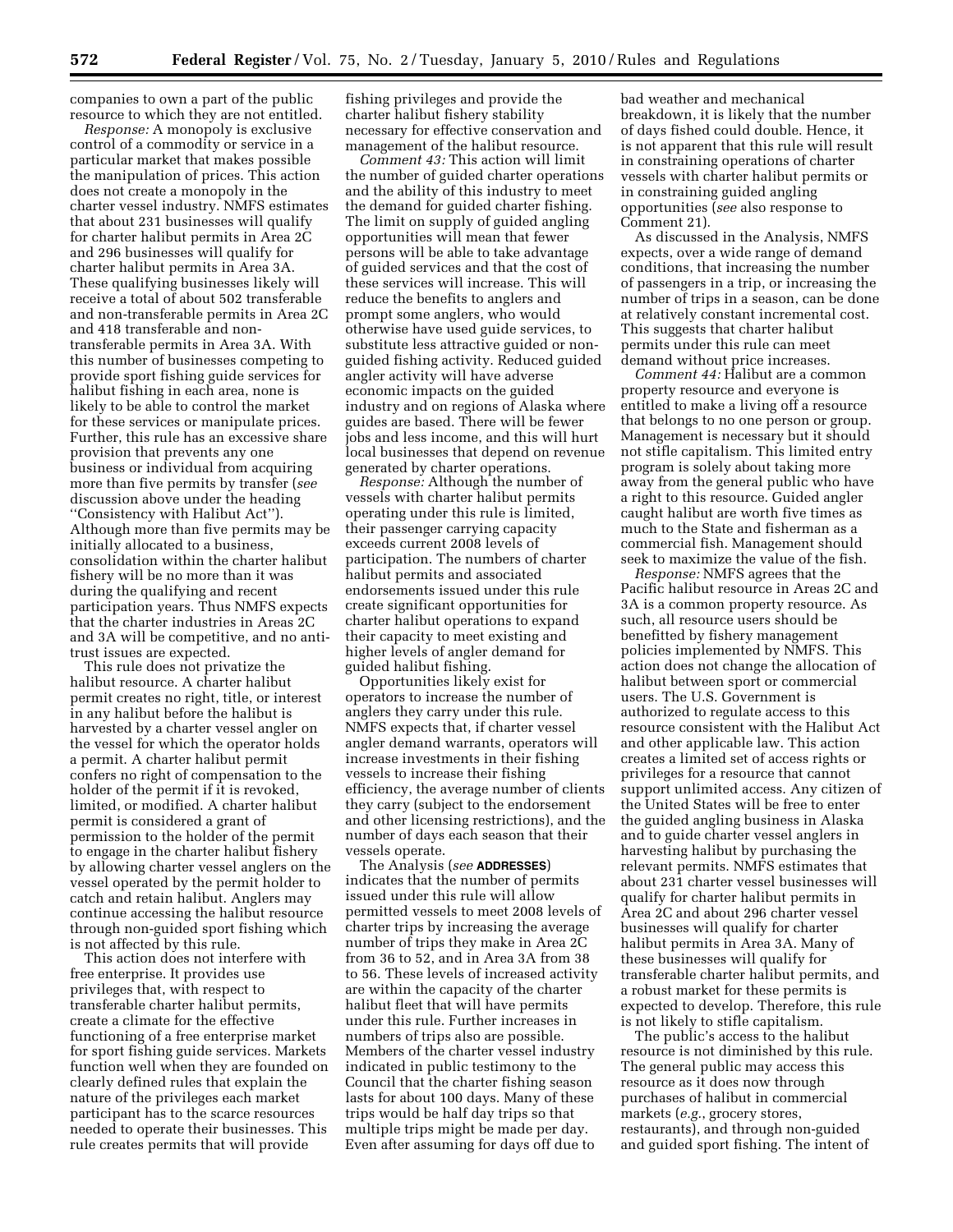this rule is to stabilize the growth of charter vessel operations in the guided sport fishery for halibut. Relative to the present, this rule will not diminish charter vessel angler opportunity in the foreseeable future. Instead, it is designed to restrict the entry of additional charter halibut operations.

*Comment 45:* The analysis in the EA/ RIR/IRFA is inadequate. There is no information about the adverse impacts this action will impose on a large percentage of the operations in the fleet. It does not include information about operations that entered the business in the years from 2006 to 2009. The IRFA does not provide adequate information on the impact to operations that will not receive permits under this rule. It should include information on lost revenue or expenses to all entities involved. Not allowing small businesses starting after 2005 to compete in the fishery is inconsistent with the Regulatory Flexibility Act.

*Response:* The Analysis (*see*  **ADDRESSES**) estimates numbers of operations affected by this action, and examines the costs and benefits of the action accruing to different sectors. Much of the Analysis is qualitative, reflecting the limited information that exists on the charter vessel business generally and on the angler demand.

The Council's recommendation to the Secretary looked primarily at charter vessel businesses that were active during the qualifying years of 2004 and 2005. These were the participants that the Council sought to confirm in their business patterns when it made its decision to recommend this action in 2007. An ''Active'' charter business was determined to be one that made at least five logbook trips in at least one of the two qualifying years and at least five logbook trips in the recent participation year (2008). This two-tier qualification requirement was designed to assure that limited access permits were allocated to historically active charter businesses that were still active when the program was implemented. The five-logbook-trip minimum was chosen in part because it is a relatively low standard of activity. A charter vessel business with less than five logbook trips in a year is not likely in most instances to generate a significant annual income. The Council's Analysis that was made available to the public for review with the proposed rule (74 FR 18178, April 21, 2009) did not consider the effect of the participation requirement in 2008 because that year had not yet occurred at the time of Council action. However, the Council was aware that the numbers of businesses receiving permits under this rule would be no more than those

that were active in 2004 or 2005, and likely would be somewhat less as some firms active in 2004 and 2005 left the charter business during 2006 and 2007.

The Council and Secretary reasonably assumed that the number of businesses that would enter the fishery during 2006 through 2009 would be small. Such businesses contemplating entry into the charter halibut fishery during those years should have been aware of the control date of December 9, 2005, set by the Council and published by the Secretary on February 8, 2006 (71 FR 6442). Being put on notice of potentially not qualifying for initial allocation of charter halibut permit(s), businesses entering the fishery after the control date should have structured their operations on the assumption that they may be in the charter halibut business temporarily. Alternatively, these businesses could have planned on purchasing one or more transferable charter halibut permits after they were issued. Other than assuming this outcome, no basis existed for estimating the number of businesses that would make a post-control date entry decision.

More recently, NMFS has prepared a supplementary analysis, with estimates of the number of businesses that are expected to qualify for charter halibut permits based on the 2004 and 2005 qualifying years and the recent participation year of 2008. The RIR and RFA analyses have been updated to reflect this new information (*see*  **ADDRESSES**). In summary, the updated analyses indicate that about 231 businesses are expected to qualify for charter halibut permits in Area 2C and about 296 are expected to qualify in Area 3A. An estimated 115 businesses were active (*i.e.*, at least five logbook trips) in Area 2C in 2008 but not during either of the qualifying years indicating that these businesses may have entered the charter halibut fishery during the period 2006 through 2008. The comparable estimate of new entry businesses in Area 3A is 111.

*Comment 46:* Will the government offer a compensation package of vocational retraining, financial aid, or other compensation to guided charter operators who will not be able to continue in this business? This compensation may be appropriate since these persons will no longer be able to honor private agreements with clients, and will lose the value of vessels purchased for the fishery.

*Response:* No compensation is planned or provided in this rule for persons that do not qualify for a charter halibut permit. No legitimate investment-backed expectations exist

for businesses that profit from free access to a public fishery resource.

*Comment 47: By designating certain* permits as non-transferable, the proposed rule seeks to create a second class of charter operators who can operate but cannot transfer their permit. No analysis has been made of the losses involved in selling surplus charter halibut fishing assets without a permit. A regulation designed solely to benefit the commercial sector to the disadvantage of a small number of charter operators is unconscionable. This classification of charter permit holders does not meet the requirements of the Halibut Act and should be removed from the rule.

*Response:* As discussed under the heading ''Consistency with Halibut Act,'' this rule was determined to meet the requirements of the Halibut Act. The purpose and rational basis of this rule are described above and in the preamble of the proposed rule published April 21, 2009 (75 FR 18178).

The non-transferable permits provision of this rule provides a temporal buffer to reduce the overall impact of this rule on persons that demonstrated relatively low levels of activity. Qualifying businesses will be issued transferable permits for vessels that made 15 or more logbook trips in one of the qualifying period years and in 2008. Participation in the charter halibut fishery during these years at between five and 15 logbook trips indicates a relatively low level of participation in the guided charter business. However, these businesses will qualify for non-transferable charter halibut permit(s). Businesses that receive an initial allocation of nontransferable permits will be able to continue their charter halibut operations as they previously had done, or may increase their participation in the charter halibut fishery by acquiring additional permits by transfer.

Holding non-transferable permits does not destroy the total value of business assets. A person or business with nontransferable permits may transfer ownership of vessels, fishing equipment, and real estate associated with the business to other persons that wish to enter the business and acquire charter halibut permits by transfer. Alternatively, the assets of a charter business could have value to persons that do not need charter halibut permits because their business plan does not involve the harvest of halibut. A business issued non-transferable permits may also purchase transferable permits.

*Comment 48:* If this proposal is approved it will set a precedent and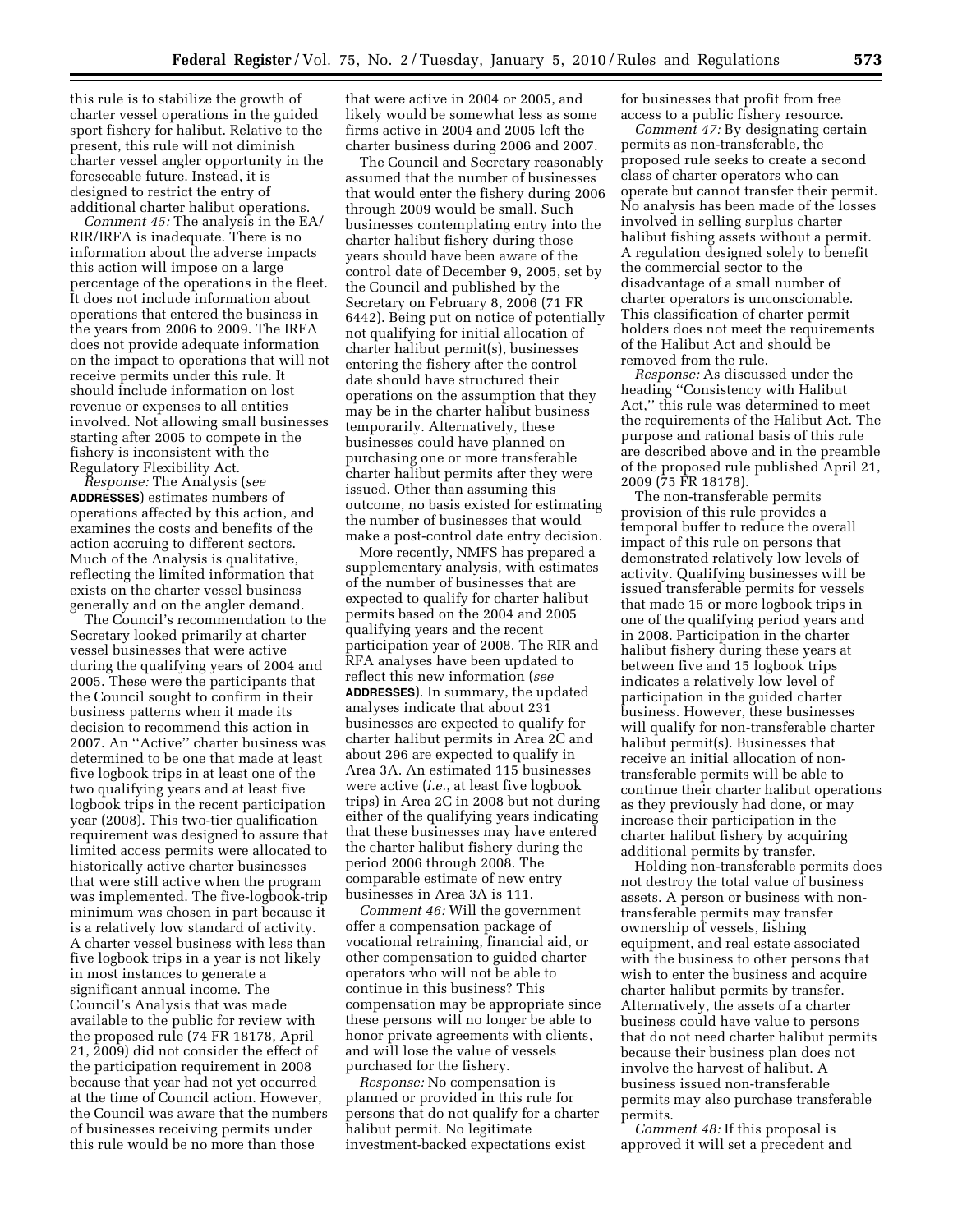could potentially affect thousands in the charter industry. I have been told by NMFS that there are no other charter limited entry programs currently in effect in the United States.

*Response:* This rule does not establish the first limited entry management of charter vessels. A moratorium for charter vessels and headboats operating in Federal waters of the Gulf of Mexico was effective beginning on June 16, 2003 (67 FR 43558, June 28, 2002).

*Comment 49:* I believe that this limited entry program is going to be a ''free'' government retirement package for many who have just held on for this permit and will immediately sell it. Their business will become more valuable overnight while other businesses will not. To illustrate this point, the State of Alaska issued a Legislative Resolve No. 5 in 1983 that stated ''a share system could result in the concentration of ownership of the fishery resource in the hands of a few fishermen,'' that it ''could encourage speculation and the making of exorbitant profits at the expense of Alaska fishermen,'' and that it ''could tend to eliminate competition among halibut fishermen.'' The State Constitution does not support a limitation on charter vessels.

*Response:* Some persons may have participated in the charter halibut fishery before 2005, solely in a speculative effort to acquire permits should a limited entry program with transferable permits be adopted. Speculative entry is a common concern when limited entry programs are under consideration. The Council addressed this concern in two ways. First, to discourage speculative entry during program development, the Council adopted a control date of December 9, 2005, at the start of its deliberations. Announcement of this control date by the Council and Secretary (71 FR 6442, February 8, 2006) notified the public that anyone entering the charter sport fishery for halibut after the control date would not be assured of future access to the fishery if a management regime that limits the number of participants is developed and implemented. The Council continued to publicize this control date through the development of this rule.

Secondly, the Council adopted a minimum participation standard for initial allocation of charter halibut permits. A qualifying business may receive a transferable permit only if the business has a record of making at least 15 logbook trips in one year of the 2004–2005 qualifying period, and in 2008. The reasons that each person has for participating in the guided sport

fishery are highly subjective, and NMFS does not have information available to discriminate among resource users on the basis of their reasons for participation.

This rule is being implemented under the authority of the Halibut Act, not the Alaska Constitution. Legislative resolutions by the Alaska legislature are not legally binding on this action. However, allowing excessive shares of halibut fishing privileges to be acquired is prohibited by the Halibut Act. The excessive share provision in this rule that limits persons to five permits (with some exceptions) assures that excessive consolidation will not occur and competition among operators will remain.

*Comment 50:* The proposed rule states the intended effect of this program is to curtail growth of fishing capacity in the guided sport fishery for halibut. This rule will not only curtail growth, it will eliminate it without compensation. Based on the qualifying criteria, the immediate effect will reduce the fleet size by an estimated 10 percent now, and over time as non-transferable permits are retired, an additional 15 percent of the current fleet will cease to exist. This does not include the ''private agreement'' and ''same vessel'' clauses that will eliminate even more vessels. Although there may be enough capacity in the fleet to meet current demand, with such a large reduction during peak periods anglers in the future may not be able to find an available charter.

*Response:* NMFS has supplemented the Council's earlier analyses using new information on charter halibut participation levels in 2008, the recent participation year (*see* Section 2.8 of the Analysis at **ADDRESSES**). The supplementary analysis takes into account the anticipated effect of the recent participation year reducing the number of charter halibut permits issued below a number based solely on participation in the qualifying years of 2004 and 2005.

Based on the earlier analysis and its supplement, the charter halibut industry will have sufficient capacity to meet existing angler demand and to meet some increases in that demand (*see*  responses to Comments 21 and 43).

*Comment 51:* The proposed control date for qualifying for the limited entry halibut charter vessels is December 9, 2005. I respectfully request the control date be moved up until at least 2008 so companies that started after 2005 can qualify for a permit. If our company is unable to obtain a limited entry halibut permit for our charter vessel, our lodge would be forced to go out of business. Presently we have employees, vendors,

and tourists from around the world and that would all be adversely affected if we were forced to close. Local, State, and Federal governments would also be adversely affected due to the loss of revenue from utilities fees, fuel taxes, payroll taxes, bed taxes, various license fees, and of course payroll taxes. With the present economic conditions, a number of charter fishing boat and lodge operators will be forced out of business this year regardless of the limited entry proposal. The 2004–2005 qualifying period is not only damaging to the economy, but is also extremely damaging to the charter businesses that have started operating since 2006. All charter operations already vested in the industry should remain in business.

*Response:* The control date, December 9, 2005, was recommended by the Council and published by NMFS in the **Federal Register** on February 8, 2006 (71 FR 6442). The purpose of the control date announcement was to announce that anyone entering the charter sport fishery for halibut in and off Alaska after the control date will not be assured of future access to that fishery if a management regime that limits the number of participants is developed and implemented. The Council and NMFS intent in making the control date announcement was to discourage speculative entry into the charter halibut fishery while potential entry or access control rules were being developed by the Council and, if approved, implemented by the Secretary.

The notification of a control date does not compel the Council or the Secretary to use that date. In this case, the Council used the date in part by recommending a two-year qualifying period that ran through the end of 2005. The Secretary has approved the Council's recommended charter halibut moratorium recommendation which includes this qualifying period. The comment actually is seeking a new, more recent qualifying period. This cannot be done under the approved policy of 2004 and 2005 as the qualifying period without revising the entire Council recommendation. A more recent qualifying period would be a significant change to the recommended charter halibut moratorium policy and this rule. NMFS has determined that such a significant change is not warranted and the approved policy and this rule are consistent with the Halibut Act and other applicable law.

#### *Moratorium Elements*

*Comment 52:* If limited entry is adopted, the permits should not be allowed to be sold when they are no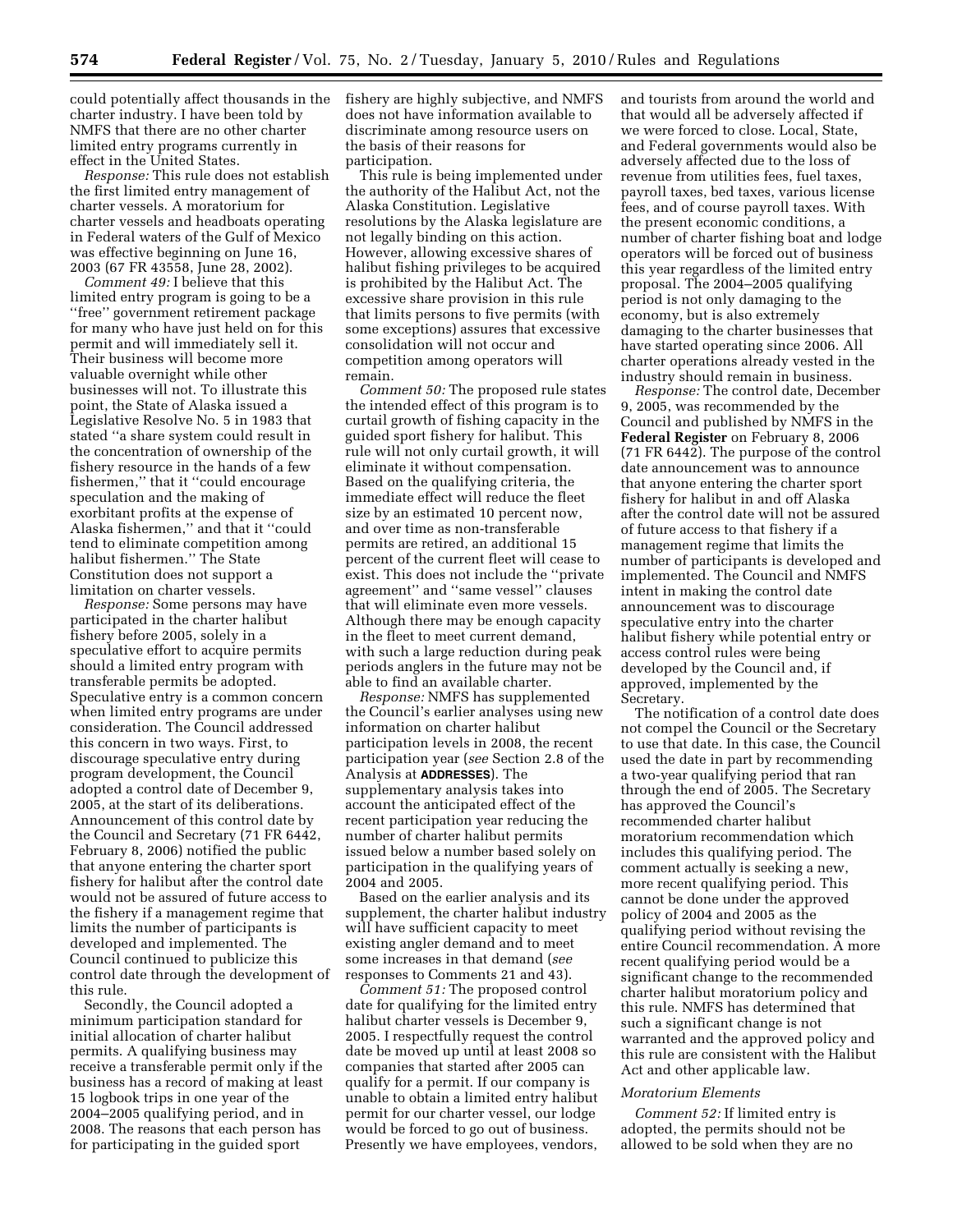longer used. A lottery should be held and the winner would then have the same opportunity as the first person.

*Response:* This rule does not include a lottery to distribute charter halibut permits when they are no longer used or on a periodic basis. Such a lottery would be a substantial change from the policy recommended by the Council and approved by the Secretary. However, this suggestion could be made to the Council for its consideration as an amendment to this rule in the future. This rule implements the Council's original recommendation to establish a market-based system for permit transfers. The Council and Secretary determined that this would be more reasonable and efficient than to have a continual permit-application and permit-award process by the government.

*Comment 53:* I recommend that a permit be used for five years before it can be sold. This would keep people from hanging on so they can get a permit to sell. This would thin out the crowd and a new business would be forced to use the permit before it gains any value. Any charter business that is over five years old would be exempt.

*Response:* The proposal to require some use of a charter halibut permit before transferring would inhibit the exit and entry of charter halibut businesses and could increase costs of doing so. Requiring some permit use before transfer also would add administrative costs to this program. However, this suggestion could be made to the Council for its consideration as an amendment to this rule in the future.

*Comment 54:* Several comments requested clarification of how NMFS will determine the number of transferable moratorium permits each charter business will receive if they operated different vessels in the qualification period and the recent participation period. Many charter operators have replaced older vessels with newer ones for safety or other business reasons. The proposed rule provided that an applicant would receive a transferable permit for each vessel that made at least 15 trips in the applicant selected year and at least 15 trips in the recent participation year. However, the proposed regulatory text would require these minimum number of logbook trips to be made on the ''same vessel.'' It would be inconsistent with Council intent for NMFS to require that the same vessel be used in both the qualifying and recent participation periods. The Council did not intend to exclude a charter operator from the moratorium for upgrading or replacing a vessel for safety reasons as long as it did

not increase capacity. Requiring the same vessel to be used in the qualifying period and the recent participation period also could result in these businesses not meeting the qualifications for a moratorium permit. In the final rule, NMFS should provide clarifying language for this statement and in the proposed regulations.

*Response:* NMFS agrees that the ''same vessel'' language in the proposed rule at § 300.67(b)(2)(ii) and (iii) should be clarified. NMFS has added text to § 300.67(b)(2)(iii) stating that the vessel used to meet the 15-trip criterion during the recent participation period (2008) need not be the same vessel used to meet the 15-trip criterion during the qualifying period (2004 or 2005) (*see*  discussion below under ''Changes from the Proposed Rule''). NMFS agrees that the Council did not intend to disadvantage charter businesses for upgrading or replacing vessels.

The same vessel does not need to be used in both years—a qualifying year and the recent participation year—to meet the fishing trip criteria for a transferable charter halibut permit. However, the minimum 15-trip criterion in at least one of the qualifying years had to be met by a single vessel and the 15-trip criterion in 2008 had to be met by a single vessel (either the same or different vessel as used in 2004 or 2005). Upgrading a vessel, whether for safety or other reasons, will not prevent a person from qualifying for a transferable permit under this rule if the 15-trip criteria are met.

NMFS will rely on the ADF&G Saltwater Logbook record of fishing trips by each charter vessel to determine the qualifications for transferable or non-transferable charter halibut permits during the qualifying and recent participation period years. A major breakdown of a charter vessel within one of those years could prevent a business from qualifying for a transferable or non-transferable permit. Such cases may be appealed pursuant to 50 CFR 679.43.

*Comment 55:* What if a business replaced a vessel between 2004 and 2005? Does the applicant still have the ability to choose its ''best year'' in the qualifying period if it used different vessels in the qualifying period and the recent participation period?

*Response:* Yes. The Council used the term "best year," but the proposed rule used the term ''applicant-selected year.'' NMFS determined that the applicant should choose between 2004 or 2005 for purposes of determining the applicant's number of transferable or nontransferable permits.

*Comment 56:* The proposed rule regarding non-transferable and transferable permits uses the phrase ''same vessel'' for transferable permits, but not for non-transferable permits. What is the reason for this?

*Response:* The Council specified a higher standard of participation for charter businesses to qualify for a transferable permit. This standard requires that a charter business demonstrate its participation in the charter halibut fishery by operating a vessel that made at least 15 bottomfish logbook trips in a qualifying year and a (potentially different) vessel that made at least 15 halibut logbook trips in the recent participation year. This ''same vessel'' standard is not required, however, to meet the minimum logbook fishing trips criterion needed for a nontransferable permit. For example, a charter halibut business that used five separate vessels that made one logbook trip each in 2005 and again in 2008, will qualify for one non-transferable charter halibut permit. A different charter halibut business that used three separate vessels that made five logbook trips each in 2005 and again in 2008 (totaling 15 trips in each year), will not qualify for one transferable charter halibut permit because at least 15 logbooks the trips were not made on the same vessel in 2005 and another single vessel in 2008. This business will qualify, however, for three non-transferable charter halibut permits. Meeting the ''same vessel'' standard for a transferable permit demonstrates a higher level of participation in the charter halibut fishery than is required for a non-transferable permit, which appropriately reflects the higher value of a transferable permit.

*Comment 57:* Will NMFS still look at both qualifying years (2004 and 2005) for the angler endorsement number if the applicant used different vessels in the qualification period and the recent participation period?

*Response:* Yes. This rule stipulates that a charter halibut permit will be endorsed for the highest number of charter vessel anglers reported on any logbook fishing trip in the qualifying period, except as provided at 50 CFR 300.67(e). The qualifying period is the sport fishing season in 2004 and 2005. Hence, the angler endorsement is determined regardless of the recent participation period (2008). Using a vessel in 2008 that is different from the one used in one or both of the qualifying years will have no effect on the angler endorsement determination.

*Comment 58:* All permits should be transferable.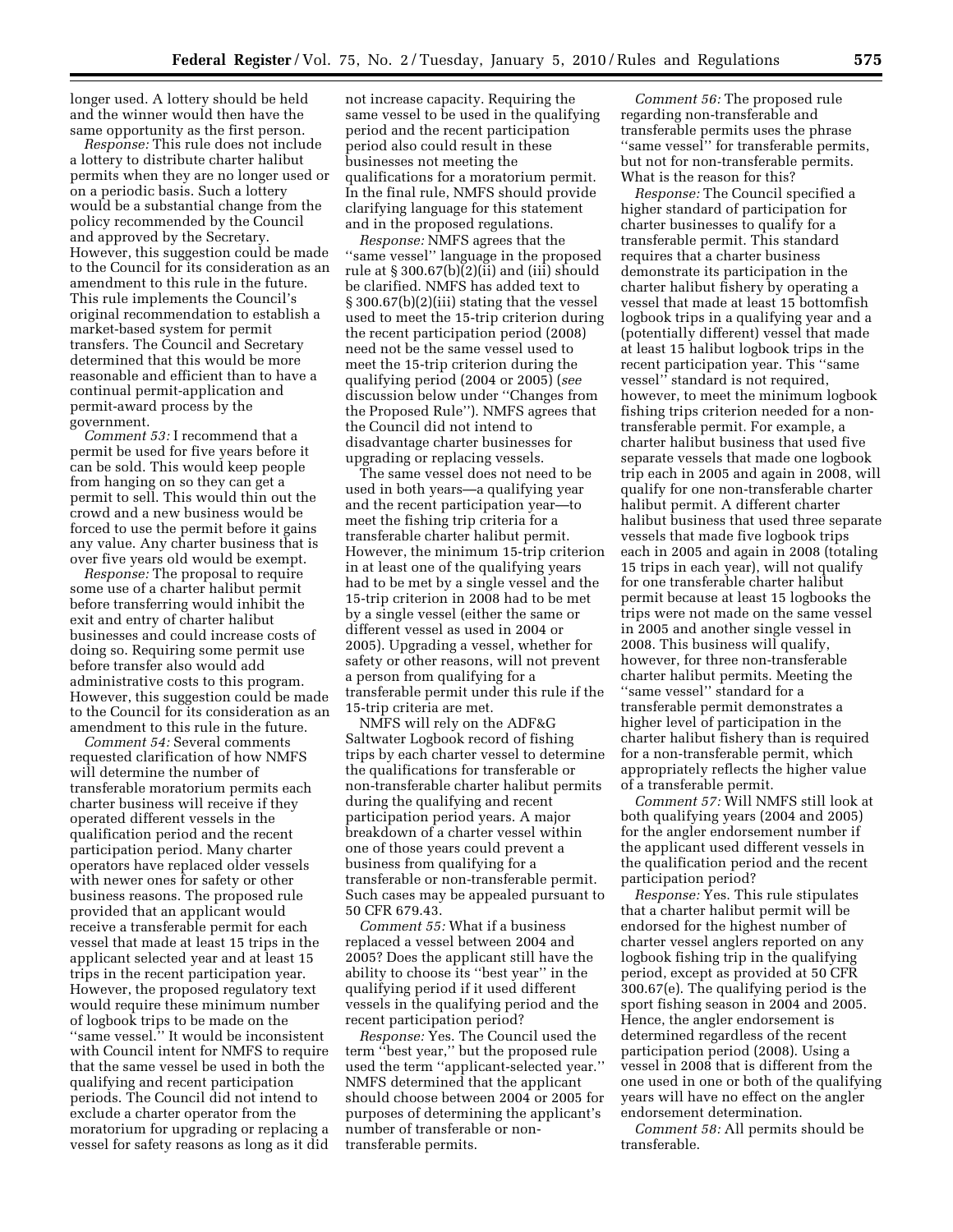*Response:* NMFS disagrees. The twotiered qualification criteria is designed to allow a business with relatively less participation in the charter halibut fishery to continue its operation while reducing potential harvesting capacity over time by not allowing that permit to be transferred to another entity. On the other hand, a business with relatively more participation in the charter halibut fishery is allocated a transferable permit that allows new charter halibut businesses to enter the fishery by allowing the market for charter halibut permits to allocate access to the fishery in the future.

This policy reflects the intent of the Council and Secretary to balance the objective to reduce fishing capacity in the charter halibut fishery and its objective to minimize disruption to the charter fishing industry. If only transferable permits were initially allocated based on a relatively high minimum number of logbook fishing trips, the sudden reduction of charter halibut operations would be too disruptive to the industry. On the other hand, if only transferable permits were initially allocated based on a relatively low minimum number of logbook fishing trips, then little or no reduction in fishing capacity would be realized. Over time, as the non-transferable permits exit the fishery, only transferable permits will remain.

*Comment 59:* Eligibility considerations should be established for those who may be interested in purchasing a transferable permit after the limited entry program is established. This would be compatible with the seven factors in section 303(b)(6) of the Magnuson-Stevens Act, which the Secretary must consider in approving a limited entry program. These seven points could be used to establish 'eligibility criteria" for receiving a transferred permit. The criteria could give priority to those who have committed themselves to the industry and may have a history in running or crewing on vessels for charter businesses. This group of people often gets lost in resource rationalization programs; this needs to be avoided as new rationalization plans develop. The criteria can also be tailored to help tie owners and operators to the Alaskan community they are based in, improve local economics for the industry, and still provide fair and equitable access based on intentional rather than passive participation that comes with absentee ownership.

*Response:* This rule establishes some criteria to qualify for receiving a transferred charter halibut permit. These criteria are listed at § 300.67(i)(2) of this

rule. In brief, the criteria require U.S. citizenship (or 75 percent U.S. ownership of a business); a complete transfer application; a determination that the transfer will not cause the person receiving the permit(s) to exceed the excessive share limitation (unless an exception applies); the parties to the transfer do not owe NMFS any fines, civil penalties, or any other payments; and the transfer is not inconsistent with any sanctions. This rule includes no Alaska residency requirement because the Halibut Act prohibits discrimination between residents of different States. The Council could consider further criteria for transferring permits to achieve socioeconomic objectives in future actions.

*Comment 60:* The April 25, 2008, EA/ RIR/IRFA analyzed 1, 5, 10, 15, and 20 minimum logbook trips but suggests that a five logbook-trip minimum requirement would allow up to 35 more vessels to operate in Area 2C over 2005 levels. Although it is unknown how many of these vessels would meet the recent participation requirement, this permit qualification criterion may not immediately meet the NMFS stated objective to ''limit the number of participating charter vessels.'' Moreover, with no limit on the number of trips a permitted business can take within a season once permitted, permitting those businesses that meet the minimum criteria of five logbook trips during the qualifying period and five logbook trips during the recent participation period will likely allow for increased fishing capacity given increasing client demand. We request that NMFS implement the option for a minimum of 10 logbook trips for permit qualification in lieu of the five logbook trip minimum.

Another commenter suggested that 30 to 50 days of logged halibut trips would be a more appropriate requirement.

*Response:* The design of the limited access system established by this rule will likely reduce the number of vessels in the charter halibut fleet relative to the fleet size in 2005, despite the relatively low participation standard of five logbook trips for a non-transferable permit. Table 46 in Section 2.8 of the Analysis (*see* **ADDRESSES**) indicates that 646 vessels participated in the charter halibut fisheries in Area 2C during 2005. Under this rule, a total of 502 charter halibut permits are expected to be issued for vessels in Area 2C. This represents a decrease in the potential charter halibut fleet size in Area 2C of about 22 percent. Comparable estimates for Area 3A are that 564 vessels participated in the charter halibut fisheries during 2005, and a total of 418

charter halibut permits are expected to be issued under this rule. This represents a decrease in the potential charter halibut fleet size in Area 3A of about 26 percent. A higher participation standard would reduce the fleet too fast and be too disruptive to these fisheries.

*Comment 61:* Leaving paid skippers out of the permitting issuance is wrong. An independent contractor who has operated vessels in all the proposed qualifying years for more than 50 days should qualify for a permit.

*Response:* The proposed rule for this action (74 FR 18178, April 21, 2009) described the rationale for limiting eligibility to receive a charter halibut permit to charter business owners that were licensed by the State of Alaska. In brief, eligibility for charter halibut permits is limited to the holder of an ADF&G business owner license because information on participation in the charter vessel fishery is organized by this license. Also, paid charter vessel skippers or guides will continue to be in the same position they were in before this rule by being able to hire their services to charter businesses.

*Comment 62:* The charter halibut moratorium provisions for small communities will not benefit some of these businesses due to the complexity of the provisions and the qualifying requirements. The comment offered alternative community qualifying criteria and suggested that NMFS remove the requirement for communities to form a Community Quota Entity to qualify for a community charter halibut permit.

*Response:* NMFS appreciates alternative suggestions to promote charter vessel businesses that operate in rural communities. However, the proposed community provisions in the proposed rule are unchanged in the final rule. This rule meets the intent of removing a new economic barrier for small isolated communities with undeveloped or underdeveloped charter industry to participate in the charter halibut fishery.

The rationale that governed the development of the community provisions is one of balance. The Council and the Secretary are attempting to balance the economic development interests of rural communities with the overall intent of this action to curtail growth of fishing capacity in the charter halibut fishery. A more lenient policy could allow too many charter businesses to enter the fishery and a more restrictive policy could allow too few. If the Council's approved community policy needs to be adjusted in the future, it can entertain proposals to do so and make regulatory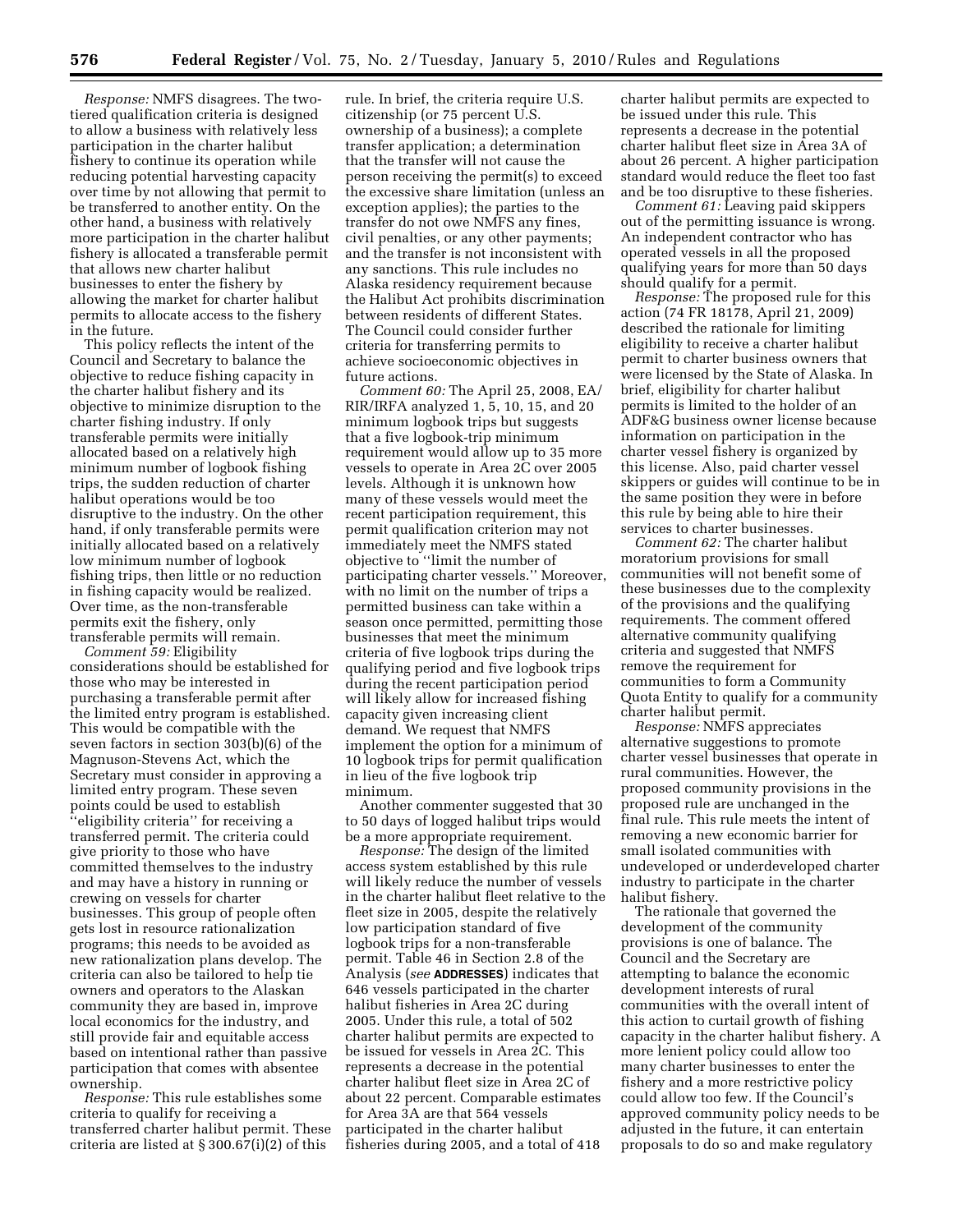amendment recommendations to the Secretary.

*Comment 63:* My concern is fairness related to urban and rural businesses in deciding who receives a transferable permit. A rural charter business faces much more difficulty in maintaining and operating a business than their urban counterpart. The rule for participation in the charter halibut fishery should be revised to allow for transferable permits to be issued to rural charter businesses.

*Response:* This rule is not revised based on this comment. This rule allows a market-based system of allocating access to the fishery after the initial allocation of permits. With the exception of community charter halibut permits, transferable and nontransferable charter halibut permits may be used anywhere within the IPHC area for which they are designated. Insufficient information exists to distinguish between rural and non-rural charter businesses for purposes of transferable permit qualifying criteria. Hence, these criteria are the same for rural and non-rural charter businesses.

*Comment 64:* I strongly oppose this proposal and ask that you reject it or restructure it to include anyone that was licensed during the qualifying period. I am a crab fisherman and a charter boat owner and captain with a very large investment, both in money and time, in my business. The business is my livelihood. I do not take enough halibut charters in the year to qualify under the proposed rule. I take people out for a variety of things, including guided fishing, and I will lose business without the ability to offer halibut fishing. I need both crab and halibut charter incomes or my business will fail.

*Response:* The minimum participation number of logbook trips was the second lowest participation standard considered by the Council and the Secretary. Participation in the charter halibut fishery at lower levels is not indicative of a significant commitment to this fishery, and including participants at lower levels would run counter to the objectives of this rule. Businesses that do not qualify for an initial allocation of a charter halibut permit may choose to alter their charter vessel business plan to focus on other species, acquire a transferable permit to expand operation in the charter halibut fishery, or leave the charter industry to focus on other commercial fisheries or ventures. Alternatively, the business could seek a special community charter halibut permit.

*Comment 65:* The eligibility years are unfair and reward certain people. I

would qualify for the moratorium but I do not think it is right.

*Response:* NMFS has determined that this rule is fair and equitable as discussed above under the heading ''Consistency with Halibut Act.''

*Comment 66:* I am in favor of limited entry with the 2004 and 2005 qualifying years, but opposed to the recent participation period. That is why I bought my business. My two sons have completed the required time to get their captain's licenses and are working toward the day they can take over the business. All my planning and their hard work will come to naught if this plan is adopted. Please reject the 2008 qualifying date and keep with the original 2004 and 2005 dates, so we can maintain our business and support the community.

*Response:* The Council chose the qualifying period and recent participation period in consideration of historical dependence and recent participation in the charter fishery, two factors that the Council and Secretary must take into account pursuant to the Halibut Act. Demonstrating at least minimal participation during both periods is critical to the design of this limited access system. Persons not eligible to be an initial recipient of a charter halibut permit may obtain permit(s) through transfer.

*Comment 67:* Two comments questioned the description of the charter halibut permit program in the proposed rule as a moratorium. The comments cite several instances where Council language refers to its action as a moratorium and in one case refers to it as an interim measure of stability in the guided sport halibut sector during the step-wise process toward a long-term solution. Why, if the Council submitted a moratorium to be published as an interim solution, is the Secretary proposing a permanent program in its proposed rule?

*Response:* The proposed rule (74 FR 18178, April 21, 2009) at page 18182 speaks to this point. In essence, a moratorium on entry into a fishery limits entry into that fishery. Hence, a moratorium is a limited access system in which permits are initially limited to those participants that meet specified criteria. This rule implements such a limited access system and it will remain in effect until it is changed or replaced through subsequent Council and Secretarial action. Such subsequent action may involve refinements to this limited access system or it may remove or replace this limited access system with a different limited access system. The Council has indicated that this rule is an important step toward a

comprehensive scheme to allocate the halibut resource among users of the resource. It is intended to have a stabilizing effect on the charter halibut industry while a comprehensive system is developed and implemented that will work in concert with other management measures.

*Comment 68:* This program should have a sunset clause. The proposed rule should not be passed or should have the control date changed to a sunset clause. Also, logbooks were changed in 2006 to allow for the collection of data specific to halibut. This will help capture the necessary data to keep the Council and NMFS informed regarding charter fleets and harvest levels.

*Response:* A date for ending this limited access system—commonly called a sunset date—was never contemplated by the Council or Secretary because the system is perceived as necessary now and in the future. Changes to the system, including removing it, are possible through the development of a separate regulatory recommendation by the Council for the Secretary to review. A control date was published by the Council and the Secretary on February 8, 2006 (71 FR 6442). The control date notice announced to the public that no person was assured of future access to the charter halibut fishery if that person entered the fishery after December 9, 2005. A control date and a sunset date are not the same. The former signals the start of a potential limited access system, and the latter refers to a future expiration date for a regulation or program. This rule is not intended to end at a predetermined date. Instead, it is designed to be a step toward establishing a comprehensive program of allocating the halibut resource among resource users.

NMFS is aware of the change in logbook reporting required by ADF&G. This is explained in the preamble to the proposed rule (74 FR 18178, April 21, 2009) on page 18185. In 2004 and 2005, ADF&G required charter businesses to report bottomfish effort for each logbook trip. ADF&G further instructed logbook users that bottomfish fishing effort included effort targeting halibut.

*Comment 69:* Limits should be based on fleet size per community and limit fleet size generally for Area 2C. In Gustavus, nine seasons ago there were 19 operating charter boats; now there are 24. While our growth has been very small over 10 years, other areas have increased significantly. Some areas within Area 2C may need to be capped, whereas other areas should have a maximum capacity ceiling for halibut guide boats. Another concern is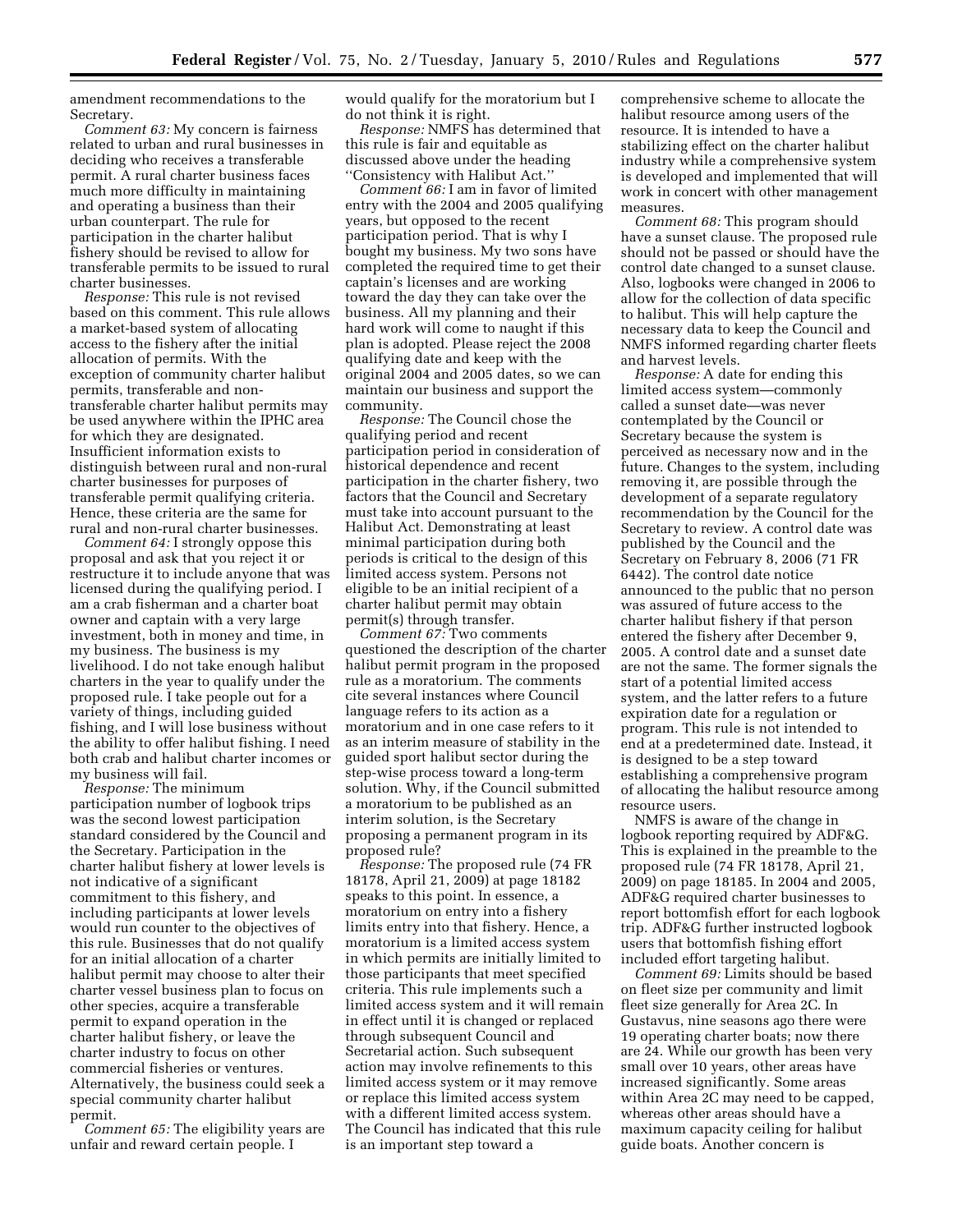absentee ownership. Many of the charter business owners do not even fish. A community-based cap would prevent more people like this, or new people, from overwhelming specific communities.

*Response:* With the exception of the community charter halibut permits, the Council did not specify how many permits should be allocated to individual communities. Permit limits for specific communities would be more complex and more expensive to administer than this rule because it contemplates a separate limited access system for each community. However, such proposals could be made to the Council.

*Comment 70:* The ''recent participation period'' should be fixed as either 2007 or 2008. Another comment suggested that 2007 should be used for the recent participation period because the nationwide economic downturn caused a number of cancellations in 2008 and recorded logbook trips fell over 50 percent for that year.

*Response:* This rule establishes 2008 as the recent participation period, or recent participation year, for purposes of qualifying for a charter halibut permit. The purpose of this requirement, along with the qualification years of 2004 and 2005, is to ensure that both historical dependence and recent participation are recognized, two factors that must be taken into account under the Halibut Act. The approved Council recommendation contemplated that either 2007 or 2008 could be the recent participation year, but refers to the ''year prior to implementation.'' NMFS interpreted this phrase to mean the most recent year for which a full year of logbook fishing trip data are available, and therefore established 2008 as the recent participation year.

*Comment 71:* I support the proposed regulations. The tremendous growth of the guided sport charter industry over the past decade has put serious pressure on fish stocks. I would like to see more reduction in permits than proposed but allowing special consideration for lodge operators who have a larger investment and contribute more to the economy. Perhaps a buy-back program makes sense for reducing the total outstanding permits or increasing the minimum number of trips in the qualifying years.

*Response:* This action stabilizes the guided charter fleet by capping the number of separate vessels that may be operated. The Council recommended the use of non-transferable permits to reduce the numbers of charter halibut permits over time. NMFS estimates that 502 permits will initially be issued in

Area 2C, and that this will eventually decline to 347 permits as nontransferable permits expire. An additional 72 permits may be issued to CQE groups in Area 2C. In Area 3A, an initial 418 permits should decline to 319 as non-transferable permits expire. An additional 98 permits may be issued for CQEs in Area 3A.

The Council's use of non-transferable permits was meant to lead to the withdrawal from the fleet of operations that had only minimal participation without imposing a serious burden on their traditional operations in the short run. Allowing non-transferable permits to expire over time will prevent these operations from increasing participation in the long run. This rule accommodates the special needs of lodge operations by (a) issuing permits to businesses, (b) allowing them to hold multiple permits up to the five-permit excessive share limit, (c) allowing businesses to hold initially allocated permits in excess of the excessive share limit, and (d) allowing businesses to hire guides and vessel operators to use the permits.

This rule lays the groundwork for future management measures, which might include buyback, individual quotas, or further measures to modify the numbers of permits. Such proposals should be made to the Council. After Council development and analysis of such proposals, changes may be recommended to the Secretary for a separate regulatory amendment.

*Comment 72:* A commenter has noted an apparent conflict between text in the preamble to the rule stating that charter halibut permits would not be awarded to persons who purchased a charter fishing business that met some or all of the participation requirements but who themselves did not meet that participation requirement, and text stating that NMFS would have no obligation to determine the owners of a corporation or members of a partnership that successfully applied for a permit. The commenter points out that a person could have bought a business after the 2004–2005 qualifying period, and before the 2008 recent participation period. Without checking business ownership, it would be impossible to know if the business owners were the same in both periods.

*Response:* This apparent conflict is due to confusing a business with its owners. The initial allocation of permits is to businesses, and the criterion for a continuous business is not the continuity of the owners but the continuity of the business. The term ''person'' has been previously defined in § 300.61 to include an individual, corporation, firm, or association. This

rule makes clear that NMFS will not recognize agreements that allow two businesses to match their logbook history to qualify for one or more charter halibut permits. For example, charter business ''A'' may have the necessary logbook trips for the qualifying period but not the recent participation period and charter business ''B'' may have the necessary logbook trips for the recent participation period but not the qualifying period. Charter business " $A$ " agrees to sell its logbook history to charter business ''B.'' NMFS will not recognize this agreement. In this case, neither business will qualify for a charter halibut permit.

NMFS will issue a charter halibut permit to the person or entity individual, corporation, firm, or association—that held the ADF&G Business Owner License that authorized the logbook fishing trips that met the participation requirements in both participation periods, qualifying and recent. NMFS does not intend to determine the individual owners of charter vessel businesses in part to avoid dividing permits among the owners or partners of dissolved corporations or partnerships. *See also*  the response to Comment 105.

*Comment 73:* It would be very helpful for full-time residents of rural communities (the same that qualify for subsistence) to be able to get a nontransferable permit to run one boat for halibut if they captained a boat during the qualifying years. Most of the commercial fishermen would support this as they are opposed to the bigger charter operators, not the one-boat local operators. It would be very good for the small town economies, and it would provide opportunities in towns where opportunities are scarce.

*Response:* This rule includes provisions to assist the development of the charter halibut fishery in small rural communities (*see* § 300.67(k)). In addition, some charter halibut permits are transferable, and persons in rural areas will be able to acquire them in the market if it makes economic sense for the permits to migrate to those areas. If the Council determines that rural communities need further assistance to develop small scale charter halibut fisheries, it could develop a regulatory amendment to recommend to the Secretary.

*Comment 74:* Our industry is facing very uncertain times and the stocks of halibut have been declining. Controlling growth of the charter industry is critical for both the health of the halibut biomass and all users of the resource. NMFS needs to make provisions for these permits to be eligible for financing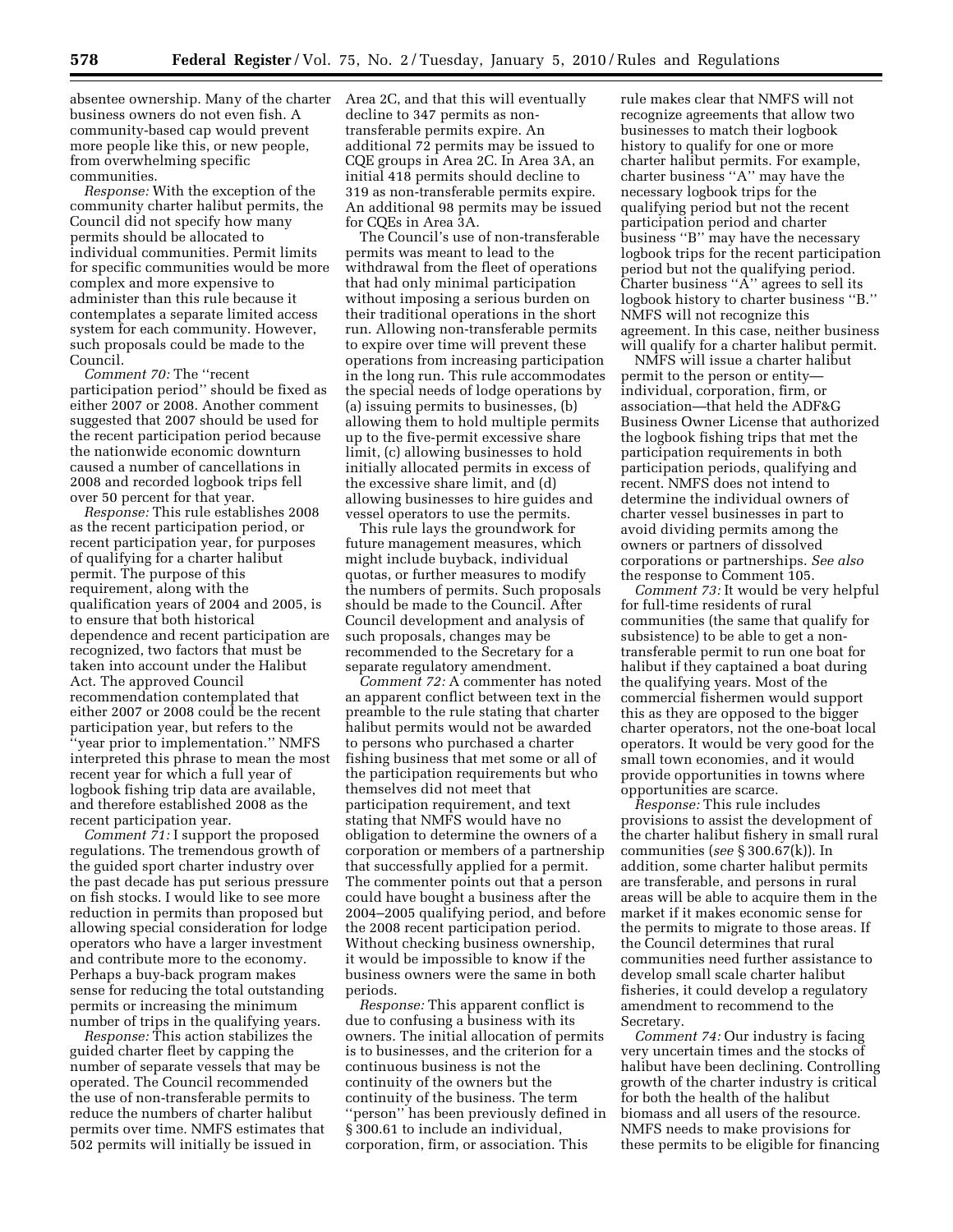through the NMFS Financial Services Loan Division. This important rule has been a long time coming.

*Response:* NMFS Financial Services Division does not have the statutory authority to make loans for this purpose. Congressional action would be necessary to provide this authority.

*Comment 75:* Is it possible to assign a cost recovery fee to each limited access permit to recover enforcement costs and will that be a part of this program?

*Response:* Cost recovery is not authorized for this program as it is not a limited access privilege program or a community development quota program as defined by the Magnuson-Stevens Act. A limited access privilege is a Federal permit issued as part of a limited access system to harvest a specific quantity of fish. A charter halibut permit is a Federal permit issued as part of a limited access system but it does not provide a privilege to harvest a specific quantity of halibut. Hence a cost recovery fee for charter halibut permits is not authorized under section 304(d)(2) of the Magnuson-Stevens Act.

*Comment 76:* Although the Analysis states that the Council intended to curtail the growth of the charter sector, the ''recent participation'' and ''same vessel'' clauses of the rule will effectively eliminate 40 percent of current operators. Moreover, the Council intention to curtail the growth seems to be inconsistent with the provision to provide for 192 new CQE permits. The Analysis states that it is the purpose of this action to place a moratorium on ''new'' entry; however, this action actually limits any entry since 2005.

*Response:* "New" in this context refers to entry into the charter halibut fishery in Areas 2C or 3A after December 2005 (*see* response to Comments 40 and 45 concerning the control date). Hence, this action limits entry to operations that were active in the fishery during the qualifying period and that continued to operate with at least minimal logbook fishing trips in 2008. This potential outcome was published in the **Federal Register** on February 8, 2006 (71 FR 6442), and in the Council newsletter and other media. This notice specifically stated that anyone entering the charter halibut fishery after the control date of December 9, 2005, will not be assured of future access to that fishery if a limited access system is established that limits participation in the fishery.

The ''recent participation'' requirement is an important element in this rule as it serves to initially allocate

charter halibut permits to businesses that were participating in the fishery during the historical qualifying years and are still participating during the most recent year for which NMFS has complete logbook information. This also demonstrates that the Council and Secretary have taken into account present participation as required by the Magnuson-Stevens Act section 303(b)(6). The ''same vessel'' requirement is clarified in response to Comments 54 and 56 and by the change in this rule from the proposed rule (*see*  ''Changes from the Proposed Rule'' below).

This rule may allow up to 72 community charter halibut permits to be issued to CQEs representing communities in Area 2C and up to 98 in Area 3A, for a total of 170. These are the maximum number of community charter halibut permits allowed under this rule and they may not all be issued.

*Comment 77:* It is difficult to comment on the proposed rule because it is confusing and ambiguous in several places. The proposed rule has many stated objectives depending on the agency providing information. The Analysis (at page 2) states that the purpose and need for action is due to the reallocation of halibut harvest to the charter sector from the commercial sector. Since 1997, the commercial sector has been trying to protect their fisheries by submitting different proposals from quota share programs to limited entry programs. This proposal begins with an inaccurate statement and continues with inaccuracies throughout including the data used for this proposal.

*Response:* The problem statement on page 3 of the Analysis (*see* **ADDRESSES**), describes the evolution of the issue and then succinctly states the problem:

''To address the potential rush of new entrants into the charter fishery, the Council is considering establishing a moratorium on the charter sector. The moratorium is to provide an interim measure of stability in the guided sport halibut sector during the stepwise process toward a long-term solution. In doing so, however, the Council is also concerned with maintaining access to the halibut charter fishery by small, rural, coastal communities. To address this, the Council is considering establishing a separate program to allow these communities to enter the halibut charter fishery.''

The Analysis accurately points to a *de facto* allocation of the halibut resource over the years from the commercial fishery to the charter fishery as the charter fishery expanded its activity. The Analysis states that the Council began to consider methods to cap the growth of charter halibut harvests in

1993. The historical information presented in the Analysis is accurate. Further, the Analysis incorporates the best scientific information available.

*Comment 78:* I am in favor of limited access for the charter fishery for halibut similar to the commercial program. I am a small stakeholder in both fisheries and have seen my small commercial IFQ for halibut cut in half from its original allocated poundage. My only concern is that I will not have enough years in the charter business to qualify for an allocation. I would like to see a provision in the new regulations that would allow a commercial fisherman to use his allocation as a charter fisherman.

*Response:* This rule makes no connection between the commercial IFQ halibut fishery and the charter halibut fishery. A charter halibut permit under this rule does not specify an amount of halibut that may be harvested as does an IFQ permit. The Council has adopted a new recommendation for a catch sharing plan that contains a proposal for a limited transfer of IFQ halibut to a charter halibut permit holder. A future proposed rule may be developed that will describe this proposal.

*Comment 79:* Is the definition of a ''halibut logbook fishing trip'' in the proposed rule consistent with the Council motion? Footnote 8 in the motion specifies that, for the year prior to implementation, evidence of participation includes ''actual halibut statistical area, rods, or boat hours.'' We presume that this means that a bottomfish statistical area or bottomfish boat-hours must be reported along with at least one halibut kept or released for that boat-trip. The definition of a halibut logbook fishing trip in the proposed rule, however, appears to exclude the requirement that a bottomfish statistical area be reported if bottomfish boathours are not reported. It is common for vessels targeting salmon to catch halibut. Charter operators targeting salmon were instructed in 2007 and 2008 to report the statistical area and boat-hours under the salmon target category. Therefore, the proposed definition of ''halibut logbook fishing trip'' might include some unknown number of trips without bottomfish effort as long as at least one halibut was reported kept or released. This suggests that the Council's intent was that the boat had to have reported a bottomfish statistical area or bottomfish boat-hours along with any halibut kept or released as evidence of participation.

*Response:* Credit for participation in 2008 (the recent participation year) depends on the number of halibut logbook fishing trips in that year. A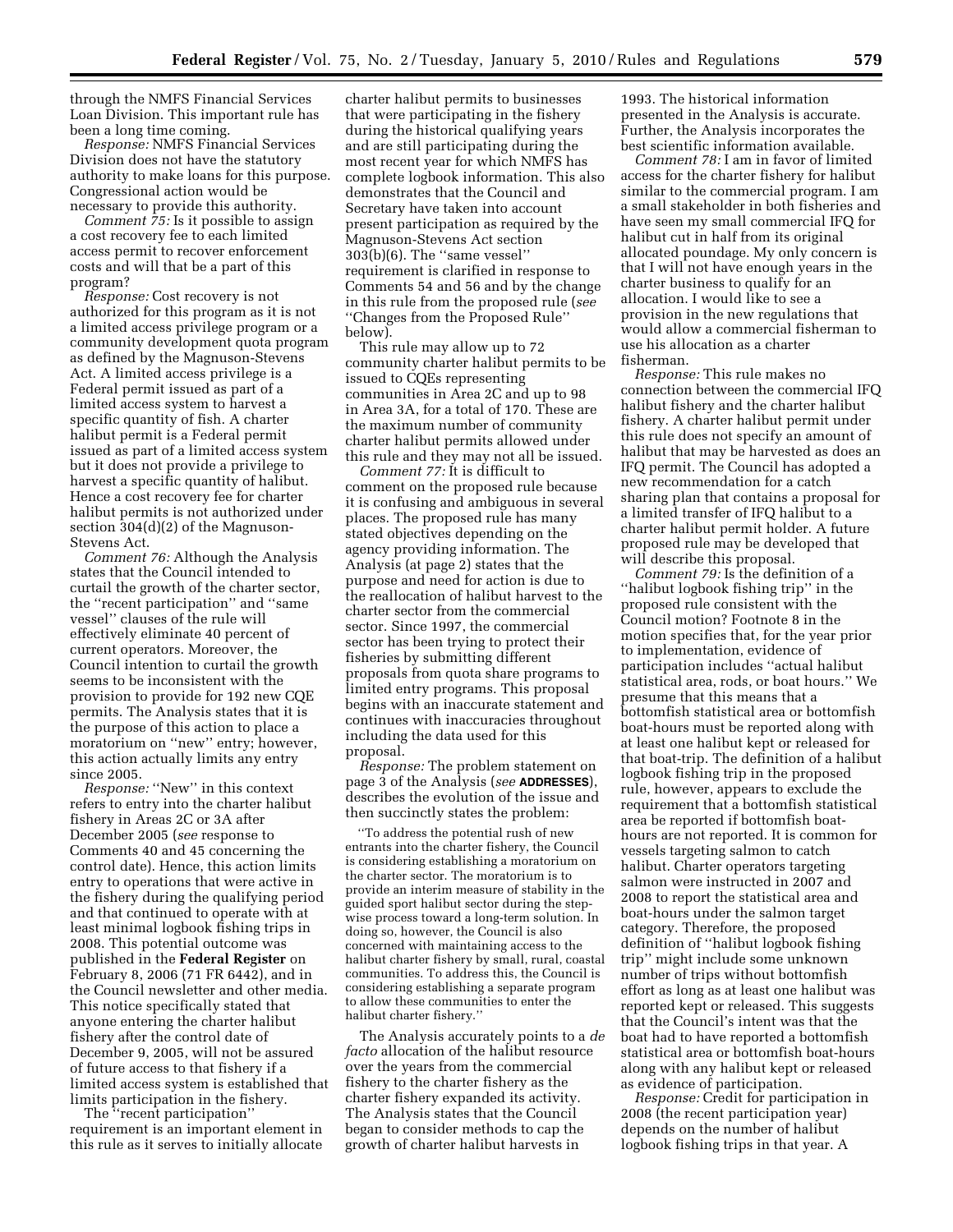halibut logbook fishing trip will be a trip for which a business owner reported, within ADF&G time limits, the number of halibut kept or released, the number of boat hours that the vessel engaged in bottomfish fishing, or the statistical area(s) where the halibut fishing occurred. Footnote 8 in the Council's motion explains that evidence of participation includes ''[a]ctual halibut statistical areas, rods, or boat hours as reported in ADF&G logbooks \* \* \*.''

The Council's motion uses the conjunction ''or'' indicating that actual halibut statistical areas and boat hours are alternative ways to meet this requirement. This parallels the use of the word ''or'' in the paragraph on ''Evidence of participation.'' This rule uses the same construction in the definition of ''halibut logbook fishing trip'' at § 300.67(f)(3) and specifies that any one of the pieces of information the number of halibut kept, the number of halibut released, the boat hours that the vessel engaged in bottomfish fishing, or the statistical area(s) where halibut fishing occurred—would be sufficient.

The Council's motion language may lead to some businesses qualifying for charter halibut permits because their charter vessels anglers caught halibut incidentally to salmon catches. The 2008 logbook did not include information on the number of rods, but did include information on the number of halibut kept and released, and NMFS used this information along with the statistical area and boat hours information. NMFS interprets the Council's reference to boat hours as a reference to bottomfish target boat hours. While the number of rods might have been included in the definition of halibut logbook fishing trip to be consistent with the Council's motion, it would not make sense because that data field was not included in 2008 logbooks.

*Comment 80:* The definition of a charter vessel angler is in conflict with the definition of sport fishing guide services, since a non-paying angler included in the first definition is not receiving ''assistance for compensation.'' This definition should be replaced with ''charter vessel client'' and not include non-paying anglers. Also, the definition of charter vessel operator should be changed to specify that the operator is in ''physical control of the vessel'' in order to distinguish this from other types of control (*e.g.,*  financial).

*Response:* No change is made to the definition of charter vessel angler or sport fishing guide services. NMFS intends the definition of ''charter vessel angler'' at § 300.61 of this rule to

include non-paying anglers. The definition of ''sport fishing guide services'' is not limited to situations where charter vessel anglers are directly compensating someone for services. If someone is compensated in any manner by any person to provide sport fishing assistance, then that person is providing sport fishing guide services according to this definition. NMFS acknowledges the need to clarify the proposed definition of charter vessel operator. *See*  discussion below under the heading ''Changes from the Proposed Rule.''

*Comment 81:* Revise § 300.66(b) ''Fish for halibut except in accordance \* \* to read ''Catch and retain halibut except in accordance \* \* \*.'' This change is suggested to ensure that limited entry permit requirement prohibitions are not applied to vessels that may incidentally catch, but not retain, halibut. Likewise, most of the bulleted descriptions of prohibitions on page 18190 of the proposed rule refer to vessels fishing for halibut, when in fact these prohibitions are only in effect for vessels with anglers catching and retaining halibut. It is virtually impossible to define a vessel or angler that is ''fishing for halibut'' because the gear and fishing technique used for halibut are similar to that used for other bottomfish species.

*Response:* No change is made. The prohibition at § 300.66(b) previously read, ''fish for halibut except \* \* \*.'' The only change proposed in the proposed rule published April 21, 2009 (74 FR 18178), and made final by this rule is to add a reference to § 300.67. The phrase ''fish for halibut'' existed previously and was not proposed. It is used deliberately, so that the prohibition will apply to vessels fishing for halibut. Vessels fishing for halibut may not be successful, but if they are successful, they may not retain the halibut unless authorized to do so.

Only one of the prohibitions on page 18190 of the proposed rule refers to ''fishing for halibut.'' This bulleted point is actually more general than the corresponding changes to regulations in § 300.66. Most of the prohibitions in the regulatory text at § 300.66 refer to vessels ''with one or more charter vessel anglers on board catching and retaining halibut.''

*Comment 82:* The requirement to have a logbook on board is not consistent with current ADF&G regulations, nor is it necessary to enforce logbook reporting. ADF&G regulations and instructions do not currently require that the logbook be carried on board the vessel, only that it be completed before offloading any fish (or clients, if no fish kept), or if operating a trailer boat, that it be completed before offloading any

fish and departing the launch site. This is because some guides that operate small skiffs keep the logbook in the vehicle pulling the boat trailer to protect the logbook from the elements. This prohibition should be revised to say: ''Operate a vessel in Area 2C or Area 3A with one or more charter vessel clients on board that are catching and retaining halibut without completing a State of Alaska Department of Fish and Game saltwater charter logbook that specifies the following \*  $*$  \*  $*$ .

*Response:* The saltwater charter logbook needs to be onboard the charter vessel during a fishing trip, similar to the commercial IPHC logbook requirements. NOAA Office of Law Enforcement and USCG enforcement personnel depend on being able to review the logs while the vessel is engaged in fishing. The optimum time to enforce charter halibut regulations is either at sea during the fishing trip or dockside when the fishing trip is terminating. Effective enforcement is compromised if the logbook is not available to an authorized officer during these encounters. A logbook may be kept in a dry bag or dry container to protect it from the weather or sea spray while onboard a small open boat. NMFS acknowledges that ADF&G regulations and instructions do not currently require that the ADF&G saltwater charter logbook be carried on board the vessel. As this erroneous information was not in the proposed regulatory text, no change is made in this rule.

*Comment 83:* All references to ''licensed business owners'' or ''business owner licenses'' during the qualifying years (2004–2005) should be replaced with ''registered or licensed business owner'' or ''business owner license or registration.'' There was no business license in 2004, only a business registration.

*Response:* NMFS acknowledges the need for this correction. *See* discussion below under the heading ''Changes from the Proposed Rule.''

*Comment 84:* The final rule needs to clarify if there will be an annual permitting process. Page 18192 of the proposed rule states that there would be a start of the program application process and then no additional application would be required. In the next paragraph it states NMFS would require additional reports only when the structure of the business owning the permit changes or the permit is transferred. The executive summary of the Analysis, on page xxv, under business ownership information, states that persons would need to annually disclose affiliation and ownership through an application and affidavit to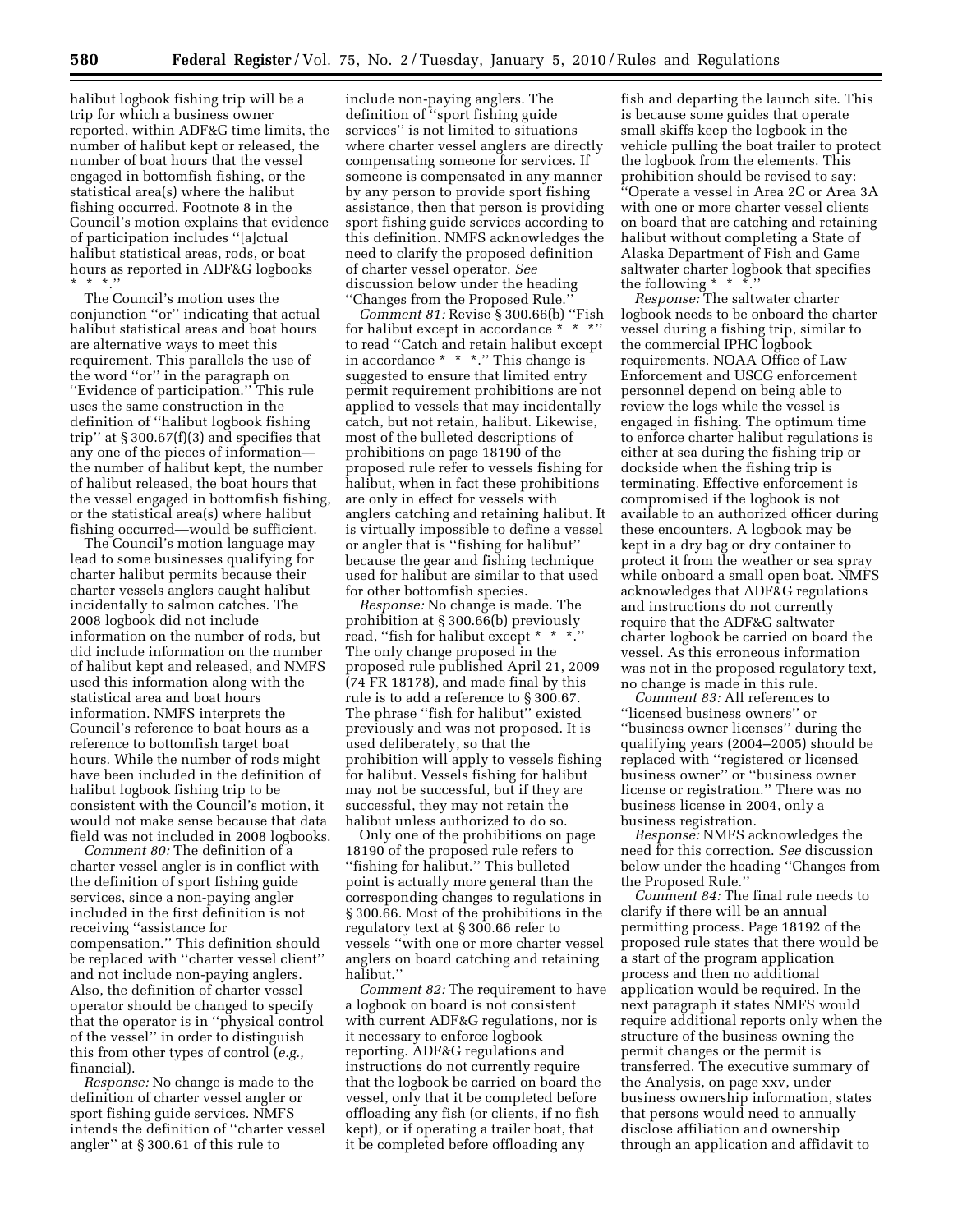NMFS and that enforcement of this provision would require NMFS to have the authority to suspend a permit until the business provides the necessary annual documentation.

*Response:* The proposed rule is correct; no change is made in this rule. This rule at § 300.67(h) provides for a single application period for an initial allocation of charter halibut permit(s). The permit(s) will not expire annually. A charter halibut permit will cease to be valid, as stated at  $\S 300.67(i)(3)$ , if the permit holder is an individual and the individual dies, or if the permit holder is a non-individual entity and the entity dissolves or changes as defined at § 300.67(j)(5). NMFS must be notified within 30 days of the death of an individual who holds a transferable or non-transferable permit. For a nonindividual entity, NMFS must be notified within 15 days of the effective date of a change as required at § 300.67(j)(5)(ii). A ''change'' is defined at  $\S 300.67(j)(5)$ . The purpose of this requirement is to monitor and enforce the expiration of non-transferable permits and the excessive share limit and its exceptions under § 300.67(j). NMFS determined that an annual statement of ownership or affiliation is not necessary and would save administrative costs for affected business and NMFS. Most other limited access systems administered by NMFS for Alaska fisheries do not require annual permit applications. Compliance with the notification requirement when there is a ''change'' in the status of the permit holder as defined at § 300.67(j)(5) should be sufficient to monitor and enforce the excessive share limit and its exceptions under § 300.67(j).

*Comment 85:* Absentee ownership of access privileges has been identified by Congress as a significant threat to fishery dependent communities. However, this rule seeks only to discourage, not prohibit, leasing. If implemented as written, this program will allow limited entry permit holders to divest themselves of all aspects of a charter business except the permit, then lease owned permits to active charter boat operators. Entities with no working connection to the charter industry and fishery dependent communities will be authorized to draw rents from the resource. The prospect of permit leasing raises concerns about the impact on transferable permit prices, the potential for permit concentration with individual owners, the potential for permits to become concentrated in ports with the greatest number of summer visitors (exacerbating identified fishing ground congestion and localized depletion in those areas), undercutting

commitment to stewardship often associated with the receipt of a permit in a limited access program. The impacts of leasing on communities and the resource have not been adequately addressed. Various proposals were made for reducing the potential for leasing, including requiring (except in limited circumstances) permit holders to be on board when permit-authorized fishing takes place, limiting leasing operations by geographic area, limiting pure leasing without full investment in the capital or operations of the business, and requiring the charter permit holder to be present in the Alaska community where the charters originate.

*Response:* This rule does not have an explicit prohibition against leasing, although the Council recommended one, for the reasons discussed in the proposed rule (74 FR 18178, April 21, 2009) at page 18191. The charter industry has a variety of business models, and the way some of these business models function is substantially similar to a lease between the permit holder and the vessel operator. For example, the owner of a charter business or of a business such as a wilderness lodge, that also provides charter services, employs hired skippers and guides to operate one or more vessels. The charter business may or may not own the vessels. The rules governing the identification of qualified businesses and the number of permits they would receive did not require vessel ownership by the qualified business. Operations by these businesses may be difficult to distinguish from leasing. There is no bright line between how these types of businesses operate and what would be considered leasing arrangements. For this reason, enforcement of a prohibition on leasing would be difficult, time consuming, and costly. NMFS determined that the benefits derived from a leasing prohibition did not justify the costs of enforcement and the disruption to existing business operations.

*Comment 86:* Several comments requested clarification on what an angler endorsement authorizes. Specifically, does it apply only to the number of halibut clients (presumably paying but not non-paying halibut fishermen) and does not govern the total number of people on board?

*Response:* Each charter halibut permit will have an angler endorsement number. The angler endorsement number on the permit is the maximum number of charter vessel anglers that may catch and retain halibut on board the vessel authorized by the permit (*see*  50 CFR 300.66(s) and (t)). The angler

endorsement does not limit the number of passengers that an operator may carry, only the number that may catch and retain halibut. The term ''charter vessel angler'' is defined in this rule (50 CFR 300.61) to include all persons, paying or non-paying, who use the services of the charter vessel guide. The charter halibut permit, once issued with its angler endorsement, would limit the number of charter vessels anglers who can catch and retain halibut on the permitted vessel.

*Comment 87:* The proposed rule is not clear about how angler endorsements will be determined for an applicant who qualifies for more than one permit. Does that applicant receive an endorsement for the highest number of anglers in any one logbook for all of their vessels being issued to that applicant or is each vessel permit issued an angler endorsement based on its own individual history?

*Response:* Charter halibut permits under this rule are issued to individuals or businesses which held ADF&G Business Owner Licenses (or registration) that authorized logbook fishing trips during the qualifying and recent participation periods. Hence, this rule is oriented toward the charter vessel activity of a qualifying business rather than the activity of specific vessels. The regulatory text at 50 CFR 300.67(e) states simply that, ''a charter halibut permit will be endorsed for the highest number of charter vessel anglers reported on any logbook fishing trip in the qualifying period'' (except as provided at 50 CFR 300.67(e)(1) and (2)). Therefore, a qualifying charter vessel business will receive charter halibut permit(s) with an angler endorsement based on the highest number of charter vessel anglers reported by that business on any logbook trip in the qualifying period regardless of the number of vessels involved. The same endorsement will apply to all permits initially issued to the qualifying business. As explained in the preamble of the proposed rule (74 FR 18178, April 21, 2009) at page 18184, this action is designed to limit the number of charter vessels participating in the charter halibut fishery, not to prevent all expansion of fishing effort. Of course, any such expansion would be constrained by safety, USCG licensing, and other regulations that limit the number of anglers that may be on board a vessel.

*Comment 88:* Angler endorsements should be based on the year chosen by the applicant for determining the number of permits. This might work out as more permits and less anglers per boat, or they might choose to go with less permits but the permit would have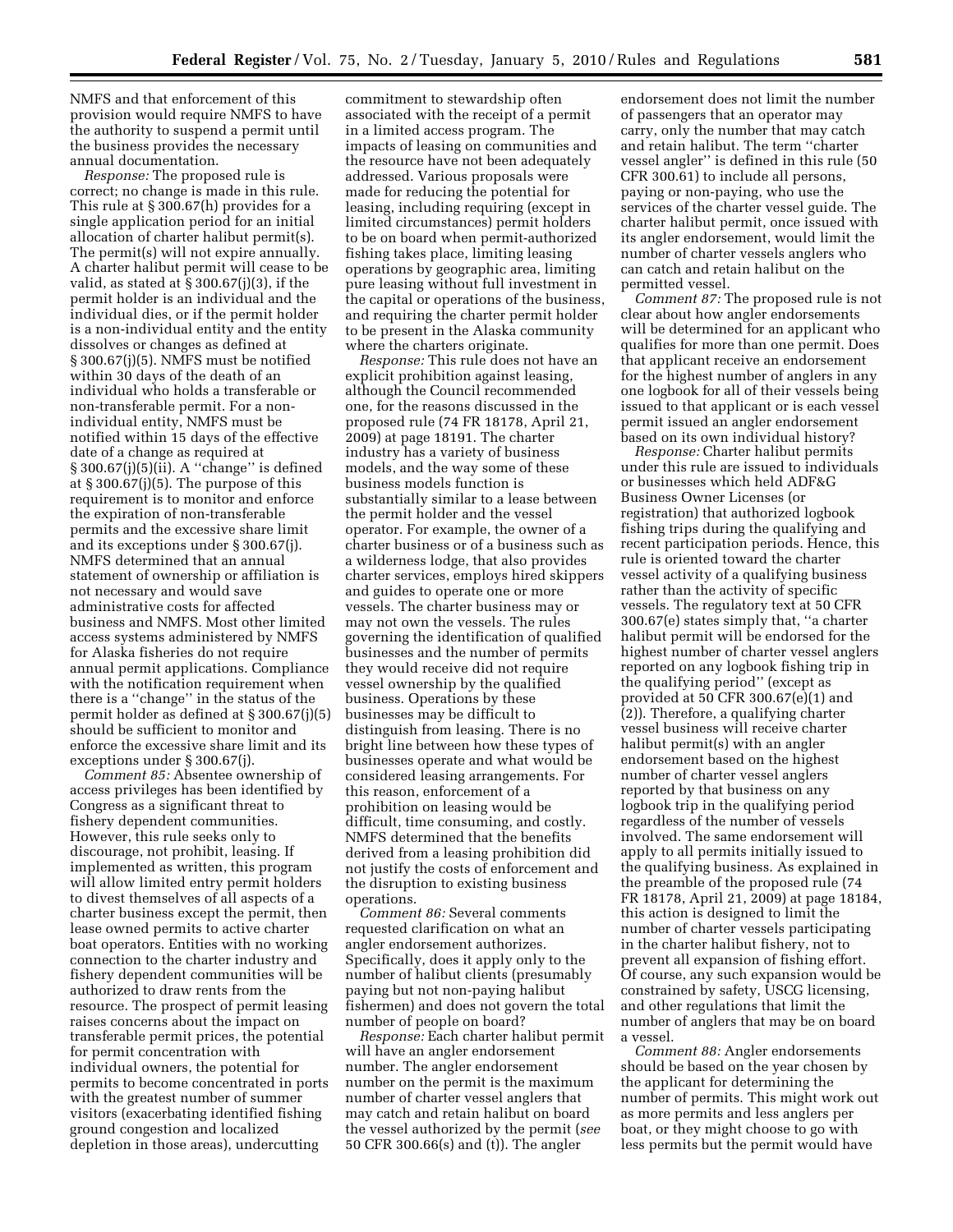a higher angler endorsement. They should not receive the highest endorsement value unless earned within the same year or you add additional latent capacity to the program that is not necessary.

*Response:* This rule implements the Council's recommendation with regard to angler endorsements. Other more constraining alternatives are possible and may be necessary in the future. Proposals for such alternatives could be made to, and developed by, the Council for recommendation to the Secretary.

*Comment 89:* Under the section ''Angler endorsement on permits'' the proposed rule states ''that the angler endorsement number on an applicant's permits would be the highest number of clients that the applicant reported on any logbook fishing trip in 2004 or 2005, subject to minimum endorsement of four.'' In some cases charter owners, including myself, have upgraded our vessels after the ''applicant selected year'' from traditional four angler configurations to more environmentally efficient six or more angler configurations. We should not be penalized for investing in and upgrading our equipment to be more environmentally friendly, safer, more cost effective, and remain competitive in our industry. I suggest grandfathering consideration be given to such situations, especially for those of us that have been in this business for a decade or more.

*Response:* The Council's motion was meant to reflect the fleet composition and practices as they were in the qualifying period (2004 and 2005). The recent participation year was meant to screen out operations that had not continued to be active in recent years and is not included to reflect capacity upgrades since the qualifying period. As a result, permit endorsements reflect business activity levels in 2004 and 2005. The endorsement provisions are relatively liberal, reflecting the highest number of clients included on a trip taken by a qualifying business during the two year qualifying period. This endorsement is applied to all the permits received by the qualifying business. To the extent that a qualifying business does not receive charter halibut permits with endorsements that match its increased carrying capacity, the business could enter the permit market and obtain by transfer one or more permits with the appropriate number of endorsements, or ''stack'' two or more permits on a vessel.

*Comment 90:* The angler endorsement system is cumbersome and inflexible. Special identification cards equal to the number of angler endorsements should

be issued to each halibut charter permit holder. The permit holder may fish, lease, or sell any or all of the angler endorsements. The proper number of angler endorsement cards must be on the vessels when engaged in the catching and retention of halibut equal to halibut anglers. All angler endorsements will have the proper identifying information, and this information will be entered into the ADF&G logbooks. The maximum number of angler endorsements per permit should be capped at six and the minimum at one. Allowing halibut charter permit holders to buy and sell individual angler endorsements will provide flexibility and a more affordable means for new entrants into the fisheries. The present proposal allows only for the buying or stacking of four, five, or six angler endorsements with a halibut charter permit. The buying and selling of angler endorsement cards will be similar to the process of buying and selling transferable halibut charter permits and can only be engaged in by entities that presently own halibut charter permits.

*Response:* This is not the approach to endorsements recommended by the Council and implemented by this rule. Alternative approaches to angler endorsements are possible. Proposals for such alternatives could be made to, and developed by, the Council for recommendation to the Secretary.

*Comment 91:* The types of permits proposed in the moratorium are unacceptable. The six-person and fourperson permits will only allow operators to take six or four charter anglers, depending upon which permit is granted. Our vessel is certified for four to six anglers, and the number of anglers we carry varies by trip. We cannot run a profitable business with this restriction.

*Response:* The angler endorsement represents the maximum number of anglers that may catch and retain halibut. This rule does not require that the number of charter vessel anglers on a vessel operating under a charter halibut permit exactly equal the angler endorsement on the permit.

*Comment 92:* The proposed rule uses the term ''angler'' rather than ''client,'' and states, ''The term 'angler' includes all persons, paying or non-paying, who use the services of the charter vessel guide.'' This is problematic for two reasons.

First, in 2004 and 2005 the ADF&G logbook required charter operators to report only the number of ''clients and crew that fished.'' Anglers that fished from a charter vessel without compensating the operator (comps) were not, and currently are not, considered ''clients'' or ''guided anglers'' because the operator was not compensated for services. Limiting charters to a number of anglers (including non-paying) equal to the number of paying clients in the past is inconsistent.

Second, the proposed definition of "charter vessel angler" is not consistent with the proposed definition of ''sport fishing guide services.'' This is because the definition of ''charter vessel angler'' includes non-paying anglers that use the services of a charter vessel guide. The definition of a charter vessel guide includes a person that ''provides sport fishing guide services'' and the definition of ''sport fishing guide services'' requires that assistance is provided ''for compensation.'' Therefore, a non-paying angler cannot be using the services of a charter vessel guide if that angler is not providing compensation.

NMFS should consider defining charter clients as anglers that receive assistance for compensation (including any compensation, not just ''paying'' clients). There should also be a distinction between charter clients and anglers that fish on private boats but share the cost of bait and fuel with the owner, as this is a common practice.

*Response:* The comment is correct that logbooks from 2004 and 2005 did not explicitly request information on non-paying anglers or ''comps.'' Reporting in this period is likely to have differed among businesses, with some including non-paying anglers under the heading of ''comps'' and others not. The Council recommendation was for the number of endorsements to be the highest number of reported anglers on any trip conducted by the guide business in 2004 and 2005. In some instances, the number of endorsements may be lower than they would have been if the trip with the most anglers had included comps, and the operator had not reported comps under the client heading.

A charter vessel angler includes the non-paying anglers that use sport fishing guide services. The definition of ''sport fishing guide services'' at 50 CFR 300.61 does not require each angler to be individually compensating the person providing sport fishing assistance for this definition to be applicable. This definition applies if there is any compensation from any source for assistance to a person who is sport fishing. Hence, no conflict exists between this definition and the definition for charter vessel angler.

NMFS agrees that a distinction exists between a charter vessel angler and a non-guided angler. The former uses the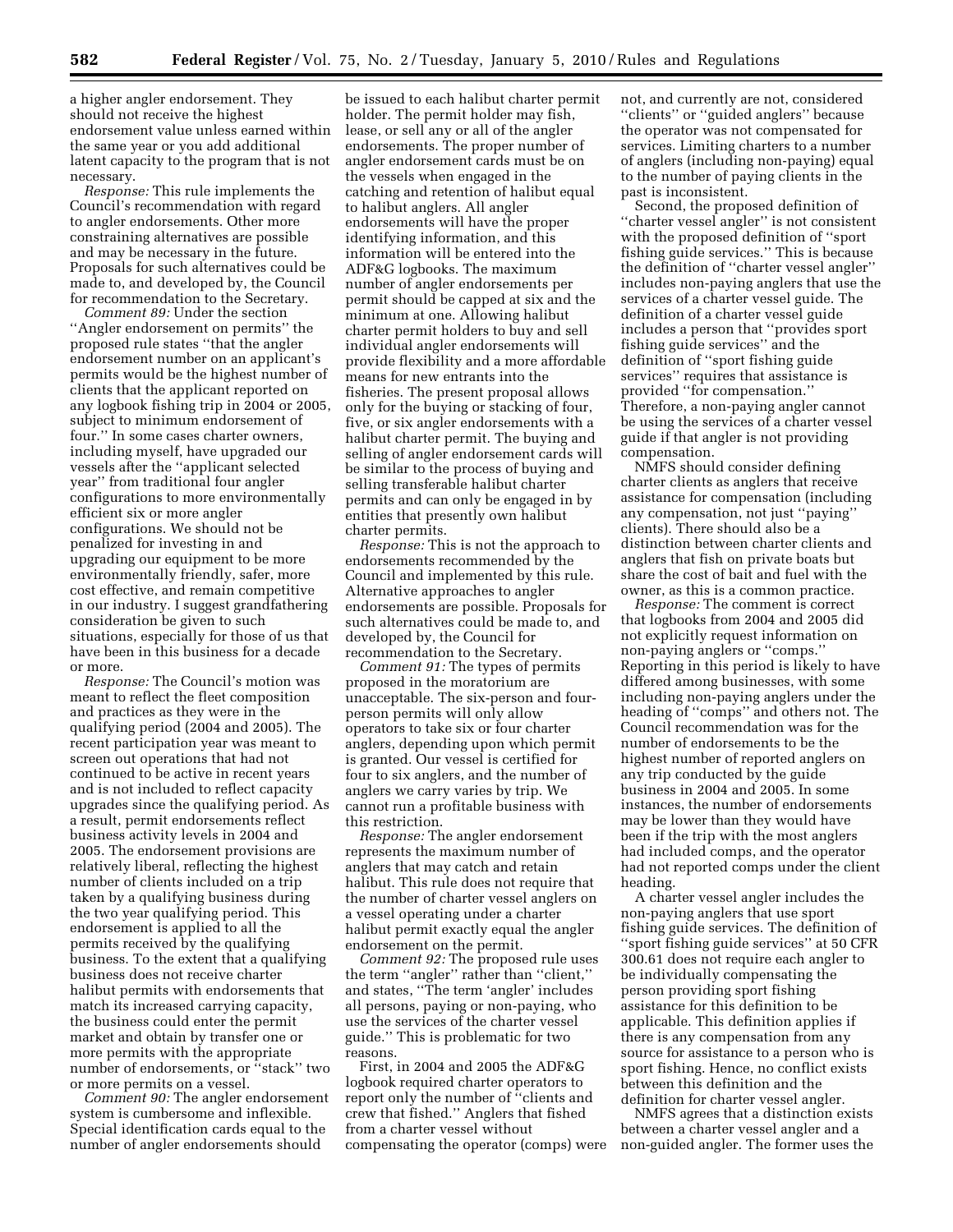services of a charter vessel guide (pursuant to the definitions at 50 CFR 300.61) and the latter does not. Several friends in a boat sport fishing for halibut and sharing the costs of bait, fuel, or other supplies are not charter vessel anglers unless one of them is providing sport fishing guide services.

*Comment 93:* The proposed rule talks about stacking permits. There is no mention of not being able to split a permit between boats. This would best fit our business plan as most operators may only need one or two more endorsements to add to a permit with four endorsements. (In Southeast Alaska, the maximum number of lines fishing per vessel is six.)

*Response:* Stacking permits in this action means having more than one permit on a charter vessel to use the total number of angler endorsements. For example, an operator could hold two charter halibut permits, one with an endorsement of four and another with an endorsement of six. Both of these permits combined, or ''stacked,'' would authorize this operator to have up to 10 charter vessel anglers on board the vessel, unless this number of passengers is prohibited by USCG licensing or other safety rules or regulations. This rule does not provide for splitting permits as this would potentially multiply the number of permits initially allocated contrary to the intent of this rule.

*Comment 94:* NMFS should issue permits only to charter businesses which have been in full compliance with the law. NMFS should require charter businesses to show proof of enrollment in a random drug testing program (as required by the USCG) in the qualifying as well as recent participation years, and proof of paying city sales tax in these years.

*Response:* Enforcement of drug testing and sales tax rules is beyond the scope of this action.

*Comment 95:* Why is Area 3A being treated the same as Area 2C? The proposed rule states that ''the Council recommended no change in management of the charter vessel fishery in Area 3A because that fishery appeared stable.''

Also, a comparison of the number of active vessels and the level of harvest shows cases where the number of vessels appears to be inversely related to the level of harvest. The proposed rule states that ''the intended effect is to curtail growth of fishing capacity in the guided sport fishery for halibut'' and that ''open access in the charter vessel fleet has resulted in virtual unlimited increases in charter harvests.'' The vessel and harvest data cited refute this.

*Response:* The first quote in the comment is from the preamble to the proposed rule published April 21, 2009 (74 FR 18178) in the third column on page 18180 in a discussion of Council actions in 2007 with respect to the GHL. In fact, the quoted sentence has additional text the reads, ''\*  $*$  ' appeared stable at about its GHL.'' In developing and implementing this rule, the Council and Secretary determined that applying a limited access system in Area 2C only would quickly result in excessive charter capacity in the adjacent Area 3A. Hence, applying this limited access system to both areas at the same time avoids a disjointed stepwise approach which would be more disruptive to the charter industry than this rule. While, the highest growth rate in the charter halibut fishery has been observed in Area 2C, the charter halibut fishery also has exhibited growth between 1999 and 2007 in Area 3A. Elements of this rule accommodate different circumstances in Area 2C and 3A. Large lodges with multiple permits are more common in Area 2C. This rule accommodates this by allowing businesses to hold multiple permits, meeting lodge owners' needs. Large party boats are more common in Area 3A. This rule accommodates this by allowing stacking of permits and angler endorsements that vary on permits.

The long-term trend in halibut harvests by the charter vessel sector does not refute the quoted statements. The trend in charter halibut fishery harvests between 2003 and 2007 in Area 3A is one of slow but steadily increasing halibut harvests from 2,724,000 pounds (1,235.6 mt) in 2002 to 4,002,000 pounds (1,815.3 mt) in 2007. A slight decline in the charter halibut harvest in 2006 is not significant.

*Comment 96:* Community charter halibut permits are inconsistent with the purpose of this program. Issuing permits to communities is also unfair to persons who recently participated in the fishery but will not qualify for a permit under the program.

*Response:* The Council recommended using the CQE program to help develop the charter vessel sector in certain rural communities. The Council balanced the objectives of stabilizing the guided charter sector and its rural development objectives. There will be constraints on CQE permits; they will be anchored in the rural communities. The Council has consistently included the objective of providing for the development of rural communities through the use of fishery resources. This is consistent with requirements of the Halibut Act. The Bering Sea Community Development Quota Program and the IFQ CQE

programs are similar examples. All of these programs involve tradeoffs between rural communities and other user groups.

The community charter halibut permits will be issued to CQEs, not directly to businesses. It is possible that, under agreement with the CQEs that hold community charter halibut permits, some of these permits will be used by businesses that entered the charter halibut fishery after 2005 and do not otherwise qualify for an initial allocation of charter halibut permit(s).

Also, acquiring a transferable charter halibut permit through the market, contracting with another business that holds a charter halibut permit, arranging to use a community charter halibut permit, or changing the business plan to avoid targeting halibut are all alternatives for a person that does not qualify for an initial allocation of a charter halibut permit.

*Comment 97:* The CQE program would allow expansion of the guided charter fleet and undercut the stabilization objectives of the program. Limits should be placed on the community permit program including: (a) No more than four permits be allowed in a community; (b) charter boats should be required to begin and end their trips in the community designated on the permit; (c) community eligibility should be based on whether or not 10 charter vessels terminated trips in the community in the qualifying years, not on whether or not 10 charter businesses did; (d) impose a recency qualification requirement on CQE groups (10 charter vessel businesses terminate charter trips in the year prior to implementation).

*Response:* While other management schemes can be envisioned, the Council indicated that stability in the charter halibut fishery was one of the principal objectives of this action. The Council also sought to support rural development objectives similar to those addressed in other Council programs. Although community charter halibut permits may allow for some increased effort, this rule also is designed to reduce overall effort over time. The elements that provide for such reduction in effort include minimum participation criteria to receive an initial allocation of a charter halibut permit, and the reduction in effort as nontransferable permits expire. With respect to the specific proposals:

(a) No more than four community charter halibut permits per eligible community are permitted in Area 2C, while seven are permitted in Area 3A. The larger number of permits permitted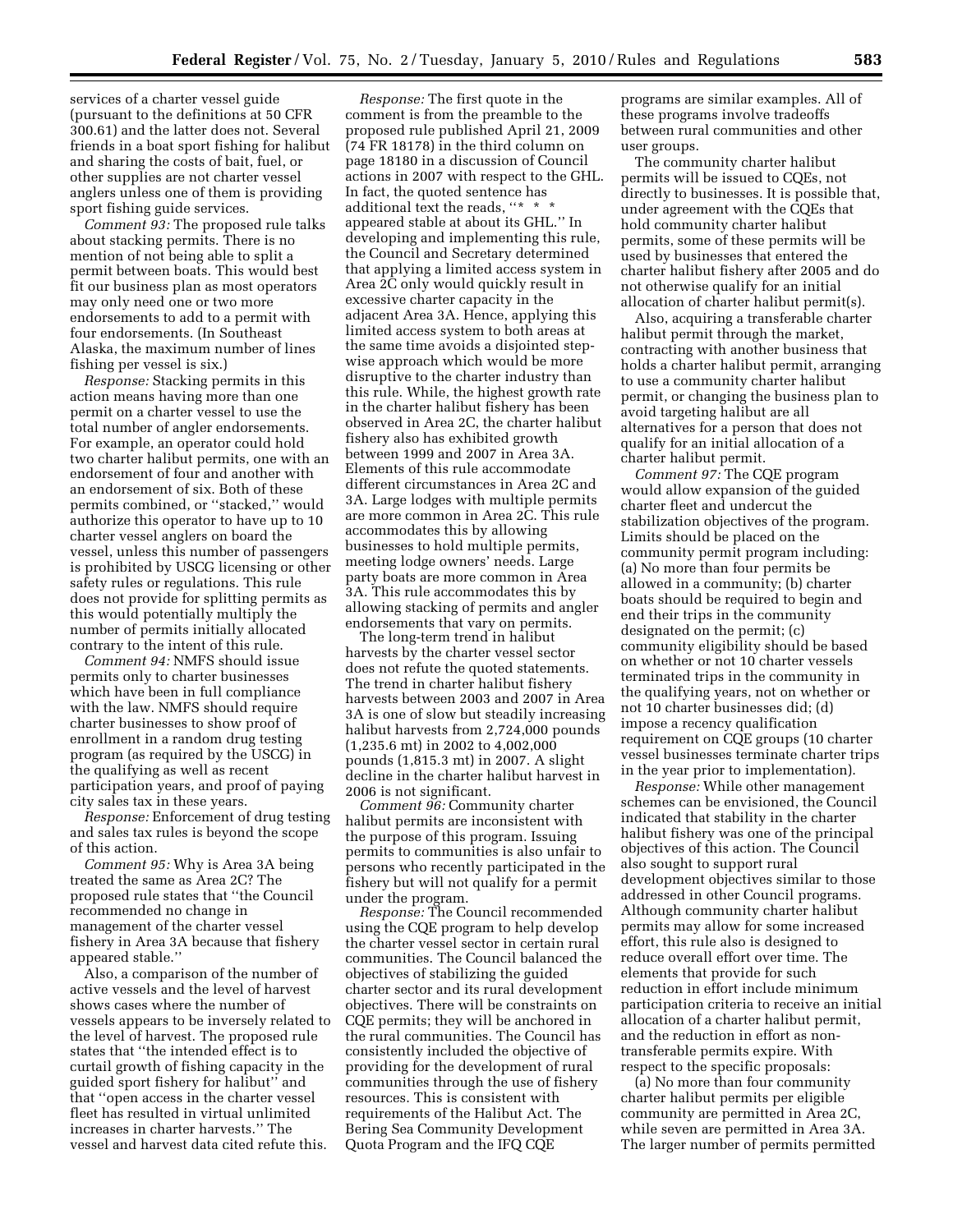in Area 3A reflects the larger resource base available in that area.

(b) This rule requires all charter vessel fishing trips authorized by a community charter halibut permit begin or end within the boundaries of the community designated on the permit. This is meant to ensure that charter vessel anglers on the vessel have an opportunity to use the goods and services available in the community.

(c) The approved Council recommendation clearly states that eligible communities are those ''in which 10 or fewer active charter businesses terminated trips'' in each of the qualifying years (2004 and 2005). Regardless of this condition, this rule specifically names the eligible communities.

(d) The approved Council recommendation does not include a recent participation requirement for community charter halibut permits. Such a requirement would be a substantive change to the proposed rule and will require a separate Council action and regulatory amendment to this rule.

*Comment 98:* The Organized Village of Kake Council would like to see the Kake area be left open for local six-pack charter boats that would like to enter into the guided sport halibut fishery. Although the amount of sport charters in Kake is limited, the dozen that enrolled in the six-pack license class this past winter indicates an interest in guided sport halibut in our small town and should be given a chance to enter. We have witnessed the large number of charter businesses in the larger cities and can see that they need to be limited, but to shut down all of Southeast Alaska, including rural areas, to a limited license on sport halibut fisheries is too extensive and favors larger communities over rural villages. NOAA should study Kake to see what we are doing to develop a sustainable economy, which includes developing six pack charter boats that will help sustain the two or three lodges that we have in our community.

*Response:* This rule has a special provision for rural communities like Kake through its CQE program. Kake is specifically listed in this rule as an Area 2C community that is eligible to receive community charter halibut permits (50 CFR 300.67(k)(2)(i)). As such, a CQE representing Kake can receive a maximum of four community charter halibut permits at no charge and can acquire a maximum of four additional charter halibut permits through the market for transferable charter halibut permits. Hence, a CQE representing Kake can hold a maximum of eight

permits. Individual businesses in Kake are not limited by this provision from acquiring additional charter halibut permits.

*Comment 99:* The CQE-eligible communities within the Gulf of Alaska would have preferred, under optimal conditions, an open access system. Given the current conditions which render an open access management system completely inappropriate, the measures provided for CQE communities in the proposed rule are fair and equitable. It has been previously demonstrated that the Halibut and Sablefish IFQ program disadvantaged these 42 communities. The resulting Amendment 66 to the Halibut and Sablefish Program created the CQE program and made CQEs eligible to purchase halibut and sablefish quota share. The proposed community charter halibut permit will help to provide much needed economic opportunity to the eligible CQE communities.

*Response:* NMFS acknowledges the support for the CQE program.

*Comment 100:* Special permits for U.S. Military Morale, Welfare, and Recreation vessels should be limited to the number of vessels that were operated by the military for morale, welfare, and recreational purposes during the qualification periods. Also, the vessels authorized by these permits should allow participation only to active military personnel and their immediate family. The stakeholder committee was provided information that indicated that an extensive list of qualified people go on military morale vessels including YMCA members, guests, and a wide variety of others that did not have anything to do with active military personnel and their immediate family.

*Response:* This rule is designed, based on Council recommendation, to have a minimal effect on a Moral, Welfare and Recreation Program of the U.S. Armed Services. A special military charter halibut permit issued to such a program is non-transferable and restricted to the regulatory area designated on the permit. NMFS is aware of only one of these programs in Alaska currently offering recreational charter halibut fishing to service members. If it is determined that additional restrictions are needed on the use of military charter halibut permits, NMFS can issue a rule with those restrictions.

*Comment 101:* The commenter supports the prohibition on operating a charter vessel in Area 2C and Area 3A during a single charter vessel trip.

*Response:* NMFS acknowledges the support.

*Comment 102:* The commenter supports the excessive share limit section as written. This issue was debated and the Council recommended that larger businesses retain their grandfather rights if the business is sold with all assets and permits. NMFS did a good job of writing this section to provide the balance that was recommended by the stakeholder committee and chosen by the Council as the preferred alternative.

*Response:* NMFS acknowledges the support.

*Comment 103:* The proposed rule ''grandfathers'' current participants that qualify for more than five permits to receive and operate more than five permits while restricting all other entities to five. Grandfathering in this manner has become an accepted practice in Alaska's quota share programs; however, other programs do not allow the grandfather rights (*i.e.*, access privileges in excess of the excessive share cap defined for the fishery) to be sold in total as is proposed in this rule. Allowing grandfathering to continue after a business is sold raises serious social equity issues. While a case can be made for allowing large operations to continue to operate above the cap for a given amount of time, providing the opportunity for those licenses to all be sold to one entity perpetuates the inequity. We recommend that NMFS modify the proposed regulations to restrict purchasers of halibut guided sport limited entry permits to the defined excessive share limit of five permits.

At a minimum we strongly recommend that NMFS remove the requirement that transfer of more than five permits be contingent upon the transfer of all assets, including lodges, vessels, and other assets. This provision will inflate the overall value of businesses holding more than five permits, providing them with a windfall. There is simply no need for NMFS to tie all business assets to the transfer of more than five permits; this is a market decision between buyer and seller, and is outside of NMFS's purview. This provision does not seem to be administratively feasible or appropriate.

*Response:* The approved Council recommendation specifically provides for a conditional exception to the excessive share limit of five charter halibut permits. This provision, commonly called the ''grandfather'' provision, applies only to an initial recipient of charter halibut permits that initially qualifies for more than five permits. The Secretary has approved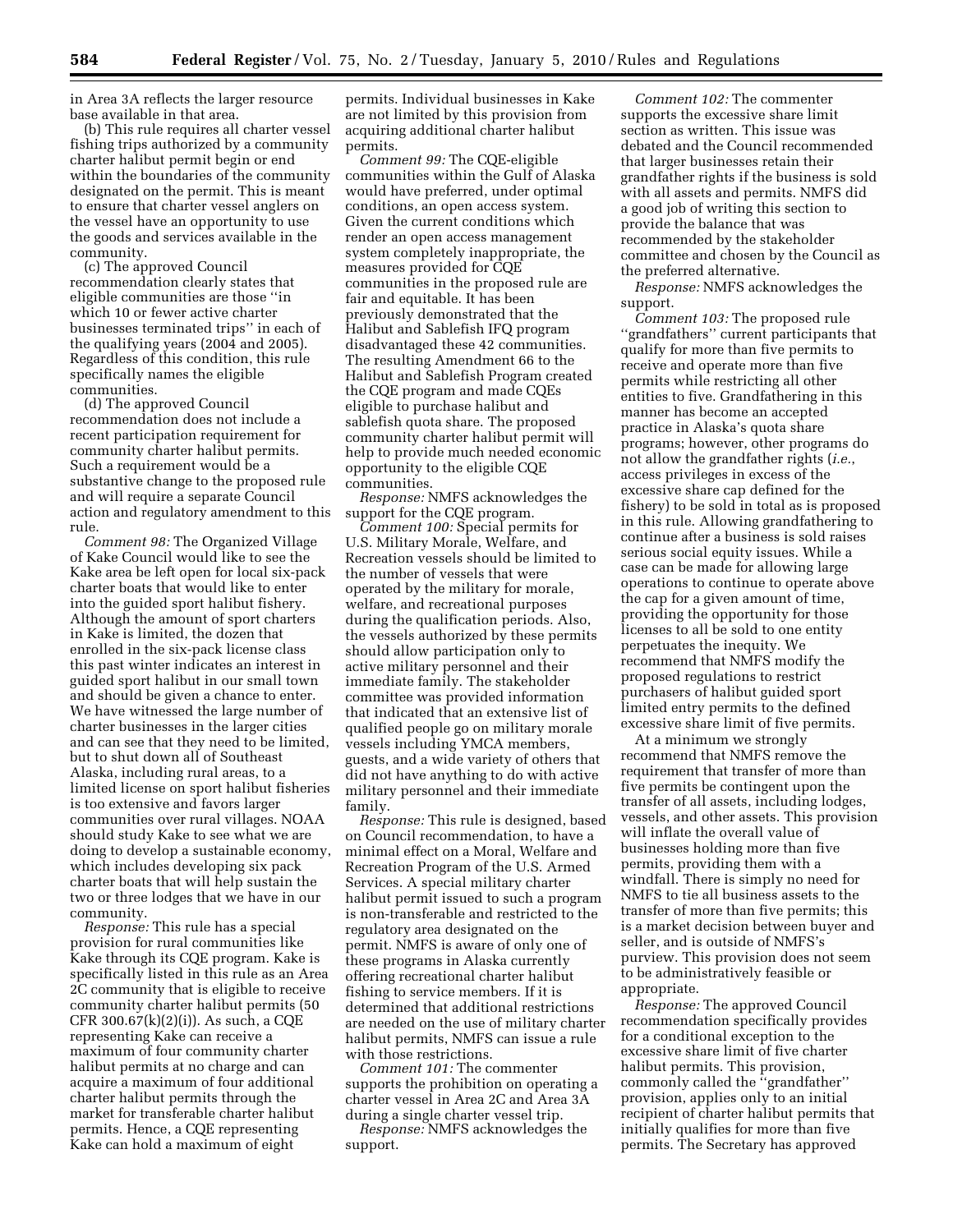this recommendation and it is implemented in this rule.

One condition to this grandfather provision is that it applies as long as the initial recipient of more than five charter halibut permits continues to exist as it does at the time it is initially issued the permits. If the initial recipient is an individual and dies, then the exception stops and the individual's successor-in-interest may not hold more than five permits. If the initial recipient is a non-individual corporate entity that dissolves or changes, then the exception also stops and the new or changed entity may not hold more than five permits. This rule refers to 50 CFR  $679.42(j)(4)(i)$  for the meaning of ''change'' for a non-individual entity.

The other condition allows grandfathered permits in excess of the five-permit limit to be transferred to a new person (*i.e.*, individual or nonindividual entity) without application of the five-permit limit providing, among other things, that the person transferring its grandfathered permits also is transferring its entire charter vessel fishing business, including all assets of that business, to the person designated to receive the permits. The language of the Council recommendation stated that ''grandfathered permits that are sold in total when a business owner sells his entire business/fleet maintain that grandfathered status.'' This rule implements this language by stating that ''NMFS may approve a permit transfer application that would result in the person that would receive the transferred permit(s) holding more than five  $(5)$  \* \* \* permits if \* \* \* [t]he person transferring its permits also is transferring its entire charter vessel fishing business, including all assets of that business, to the designated person that would receive the transferred permits'' (50 CFR 300.67(j)(6)).

These exceptions are designed to balance the need to apply the excessive share limit to the charter halibut fishery in these areas with the need to recognize that some charter vessel businesses will qualify for more than five permits and should be allowed to continue business with the same number of charter vessels for which they initially qualified. The Council and Secretary intend, however, to have more charter vessel businesses comply with the excessive share limit over time than may do so at the time of initial allocation of permits. As charter businesses change, exit, and enter the charter halibut fishery over time, the number of businesses holding grandfathered permits should decrease relative to the number that received them at initial allocation. This outcome is encouraged to the extent that costs of

transferring grandfathered permits are increased by the ''all assets'' requirement at 50 CFR 300.67(j)(6)(iv).

NMFS will require applicants for transfers of charter halibut permits in excess of the excessive share limit to attest that (1) the existing permit holder that holds more than five permits will be transferring all of the transferable permits that were initially issued together, (2) the current permit holder will be transferring all assets of its charter vessel fishing business along with the permits, and (3) the person that will receive the permits in excess of the excessive share limit does not hold any permits at the time of the proposed transfer. NMFS also will require applicants to submit a copy of the charter vessel fishing business sale contract with the application for transfer of charter halibut permits. The comment is correct that NMFS does not define or describe all of the assets that will have to be included in the sale of a charter vessel fishing business because each sale will be unique. NMFS may require additional documentation of the items included in the sale of the business.

*Comment 104:* The excessive share limit section in the proposed rule limits any charter owner from growing beyond five vessels or its current size. We understand the desire to limit consolidation of permits to only a few owners; however, this provision is overly restrictive. Further it would prevent a permit holder from selling to another entity that has any permits thus limiting market value. An alternative needs to be developed.

*Response:* An excessive share limit to prevent excessive consolidation under a limited access system is a requirement of the Halibut Act (*see* discussion above under the heading ''Consistency with Halibut Act''). Determining what is excessive is a public policy judgment of the Council that is based on the current structure of the charter halibut fishery. Alternative excessive share limits should be suggested to the Council for development and potential recommendation to the Secretary. Also, permit holders would be prevented from receiving permits by transfer only if the transfer would result in that person holding more than five permits.

*Comment 105:* Several comments stated that charter businesses had been purchased between the qualifying period (2004 or 2005) and the recent participation period (2008). Page 18182 of the proposed rule (74 FR 18178) states that ''[c]harter halibut permits would not be awarded to persons who purchased a charter fishing business that met some or all of the participation requirements but who themselves do

not meet the participation requirements.'' The proposed rule specifies that NMFS would not recognize private business purchase agreements when issuing permits because the Council did not recommend it.

The comments disagree with the proposal to not recognize private business purchase agreements when issuing permits, stating that they purchased charter businesses that had sufficient participation in the qualifying period and continued to operate the business in the recent participation period. Some comments specified that their business purchases included the fishing history of the business's vessels, rights to any limited entry program benefits, and in some cases, the purchasers have taken possession of the business's logbooks from the qualifying period. One comment requested analysis of the impacts of either including or excluding a number of potential initial recipients due to private agreements to transfer participation history with a business. Another commenter stated that he consulted a lawyer when drafting the contract of sale to prevent problems with the transfer of the future limited entry permit and any future IFQs and notified NOAA General Counsel of the sale. Another commenter stated a belief that the Council intended for persons that purchased rights and operating histories and met other application criteria (*e.g.*, operated the year prior to implementation) to be eligible for permits. One comment suggested that NMFS should change the rule to specify that if a charter operation met the minimum qualifications in 2004 or 2005 but was sold after 2005 and kept the same name, that charter company will qualify for a permit if it met the minimum requirements in the recent participation period. The comment suggests that NMFS establish an appeal process to address this issue if the rule is not changed.

*Response:* NMFS did not propose to recognize private agreements for several reasons that were stated in the proposed rule preamble. Prominent among these was that the Council did not recommend this policy. The Council has expressed its intent to recognize private agreements that transfer participation history in the establishment of other limited access systems, but not for this action. Because the Council did not recommend to recognize private agreements for this action, NMFS did not include such a provision in the rule implementing this program.

Notwithstanding the narrative in the proposed rule (74 FR 18178, April 21,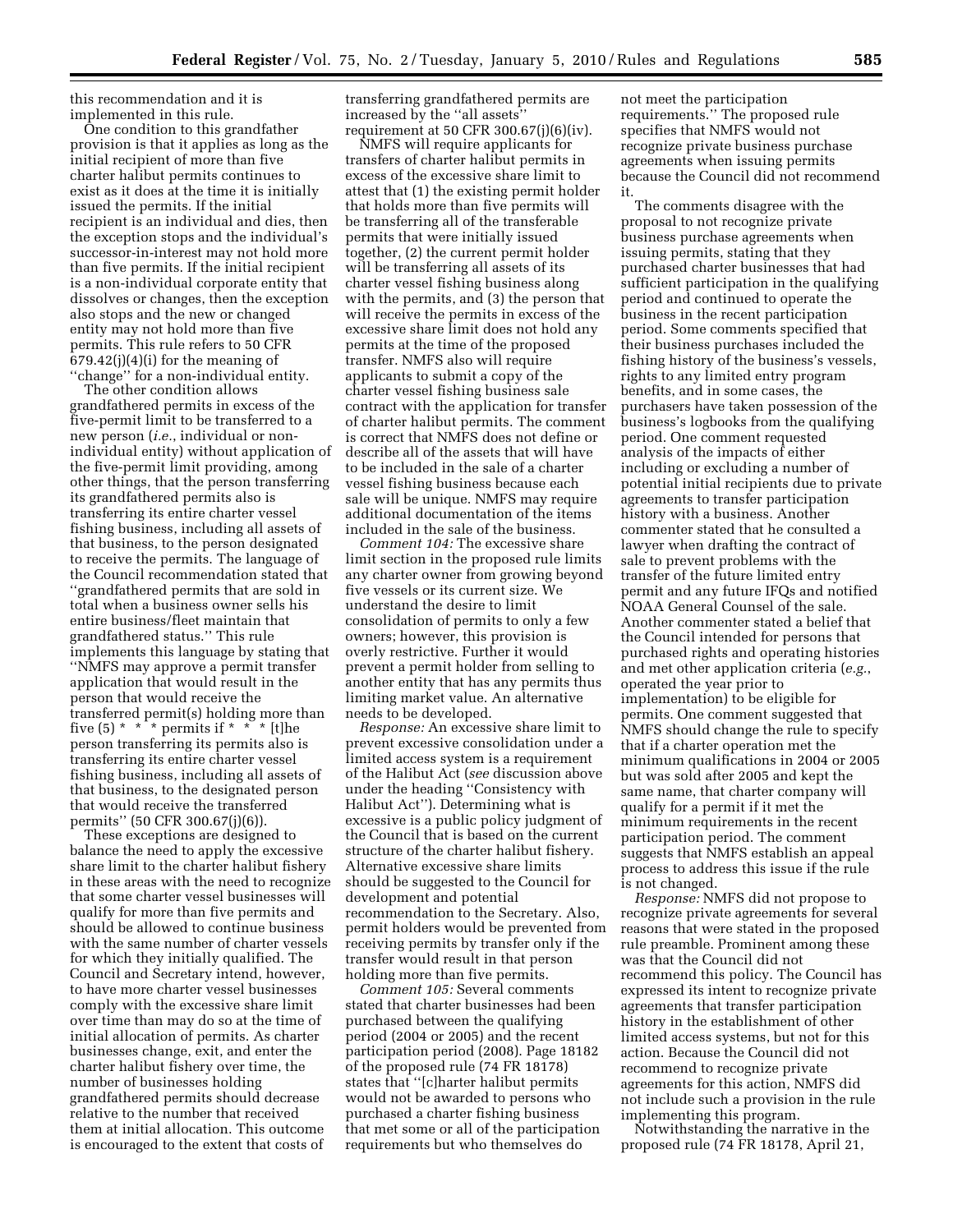2009) preamble on page 18182, the proposed rule also makes clear on page 18186 that NMFS will issue a charter halibut permit to the entity that held the ADF&G Business Owner License that authorized the logbook fishing trips that met the participation requirements. Further, the proposed rule at page 18186, states that NMFS will follow the form of ownership that the business used to obtain legal authorization from the State of Alaska for its past participation in the charter halibut fishery. NMFS will not determine the owners of a corporate entity or the members of a partnership that held the appropriate license. An applicant that receives an initial administrative determination finding that the applicant does not qualify for a permit may appeal that determination as specified in this rule at 50 CFR 300.67(h)(6) and described in the proposed rule on page 18186 and 18195.

*Comment 106:* The criteria for a permit should be based on currently licensed guides' total catch records. Do not allow any newcomers to qualify for charter halibut permits but grandfather current charter operators into the program.

*Response:* The Council could have chosen alternative qualifying criteria for demonstrating participation in the charter halibut fishery. The Council noted in its problem statement that it had previously considered other options including awarding quota share based on catch records. In this action, however, the Council selected 2004 and 2005 as the qualifying period which is consistent with the problem statement and the Halibut Act as described above under the heading ''Consistency with Halibut Act.'' Anyone who started a charter halibut fishing business after the December 9, 2005, control date (71 FR 6442, February 8, 2006) was on notice that they may not qualify for participation under a future moratorium on new entry or other limited access program.

*Comment 107:* Magnuson Stevens 1853(b)(6)(A) requires that a limited access system take into account present participation in the fishery. With 2004 or 2005 being the qualifying years for participation in the proposed limited access fishery and 2009 being the year of promulgation, we are looking at data that is four to five years old being used to establish who gets a permit. In *Alliance Against IFQs* v *Brown*, while upholding the agency decision, the Ninth Circuit held that, the three-year delay ''pushed the limits of reasonableness,'' but did not constitute arbitrary and capricious agency action. Reliance on data four to five years old

may exceed the limits referenced by the Court. If NMFS chooses to press forward with the rule, it should drop the qualifying year requirement and consider only the year prior to implementation.

*Response:* As discussed above under the heading ''Consistency with Halibut Act,'' the Council is required to consider present participation in the fishery and historical fishing practices in, and dependence on, the fishery when developing a limited access system. The charter halibut permit program is consistent with this requirement. The Council intended to require active participation in the qualifying period (historical) and the recent participation period (present) because it determined a business that participated in both periods demonstrates an acceptable level of dependence on the charter halibut fishery.

*Comment 108:* If qualification for a charter halibut permit is based on the 2004 and 2005 logbooks, many charter captains will be adversely affected. Although some may have the funds to buy the limited entry permits they need to keep operating, I am not likely to be able to afford to buy any permits.

*Response:* At the beginning of the development of this rule, the Council announced a control date of December 9, 2005, to alert potential businesses of the possibility of a limited access system for the charter halibut fishery. This announcement was made by a **Federal Register** notice published February 8, 2006 (71 FR 6442). This notice informed any business entering the charter halibut fishery in Areas 2C and 3A after 2005 that they were not be assured of future access to the fishery if a limited access system was developed and implemented.

*Comment 109:* Two separate comments noted that their participation in the charter halibut fishery during the qualifying period was prevented because of problems with vessels.

*Response:* The Council recognized that certain unavoidable circumstances could prevent a permit applicant from participating in either the qualifying period or recent participation period. The preamble to the proposed rule (74 FR 18178, April 21, 2009) on page 18187 contains a detailed description of the unavoidable circumstances exception to the qualification requirements. To qualify for the unavoidable circumstances exception in the charter halibut permit program, an applicant must demonstrate that (1) it participated in either the qualifying period or the recent participation period, (2) it had a specific intent to participate in the period the applicant

missed, (3) the circumstance that thwarted participation was unavoidable, unique to the applicant, and unforeseen and unforeseeable, (4) the applicant took all reasonable steps to overcome the problem, and (5) the unavoidable circumstance actually occurred. Permit applicants that are initially denied a charter halibut permit may make an unavoidable circumstances appeal through the NOAA Office of Administrative Appeals.

*Comment 110:* Please rewrite the rule to include regular active duty soldiers. Under the proposed rule, those who volunteered for active military duty in 2004 and 2005 do not qualify for the military exemption, unlike those called up from the reserves. The proposed rule states that volunteers will not qualify for a charter halibut permit since they chose to serve this country instead of staying home and fishing. As stated under Military Exemptions: ''This exemption would not apply to persons in the regular armed forces. The rationale for not including persons in the regular armed forces is that a person's decision to enlist in the regular armed services is a voluntary career choice and is not unavoidable.''

In the Council motion, the military exemption in footnote 10 reads: ''The military exemption refers to an individual who was assigned to active military duty during 2004 or 2005, who qualifies as 'active' during the year prior to implementation, and who demonstrated an intent to participate in the charter fishery in Area 2C or 3A (prior to the qualifying period).'' What is NMFS's interpretation of ''active duty''? As stated above, it does not address active duty or reserve components specifically.

*Response:* NMFS agrees that it misinterpreted the Council's motion. Regulatory text at 50 CFR 300.67(g)(3)(i) is changed in this rule to add ''active U.S. military'' to active service in the National Guard or military reserve (*see*  discussion below under the heading ''Changes from the Proposed Rule''). The approved Council recommendation, as correctly quoted in the comment, does not limit ''active military duty'' to service in the National Guard or military reserve. The proposed rule misinterpreted this phrase to apply only to the National Guard or military reserve due to experience with a different exception for service in the National Guard or military reserve that applies to the IFQ fisheries for halibut and sablefish (73 FR 28733, May 19, 2008). In this rule, however, active military duty is functionally the same regardless of what military unit a person is assigned. NMFS understands that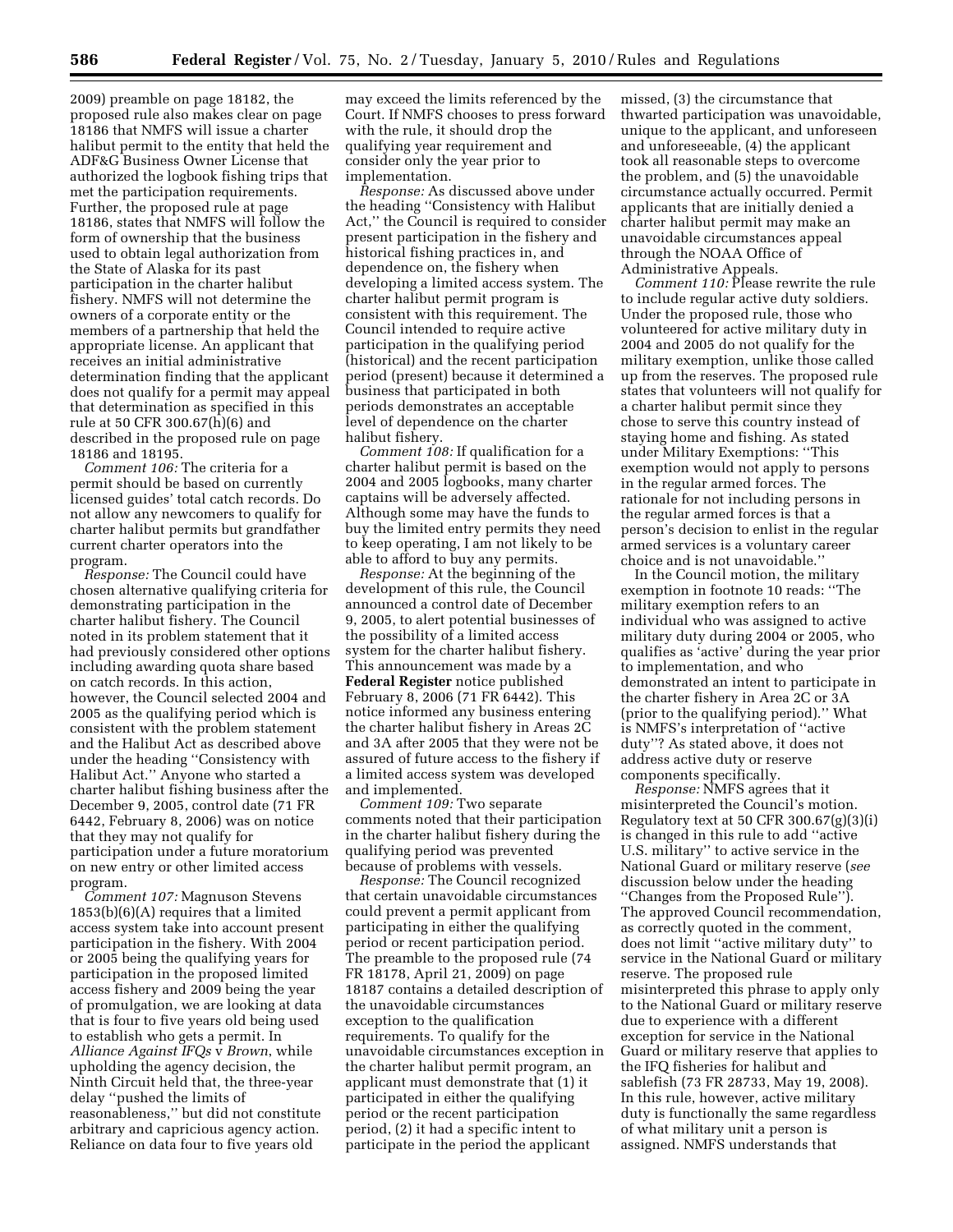enlistment in a regular branch of the U.S. military is not necessarily a career choice due to the fact that enlistment periods are short relative to a typical career of 20 or 30 years.

*Comment 111:* The halibut stocks would be better protected if the qualifying years (2004 and 2005) were moved back at least one year.

*Response:* NMFS determined that the halibut stocks are adequately protected under this rule. The selection of the qualifying years involved consideration of participation in the charter halibut fishery as required by the Halibut Act.

*Comment 112:* Two comments noted that representatives of the charter industry took part in developing the charter halibut permit program and held different views on its rationale.

*Response:* The history of management of the charter halibut fishery generally, and limited access management, in particular, was summarized in the preamble to the proposed rule (74 FR 18178, April 21, 2009) on pages 18179 to 18182. That summary references the Council's charter halibut stakeholder committee. Although this committee made specific recommendations to the Council regarding the elements and options under consideration, the Council's development of this rule also was influenced by its problem statement, analysis of alternatives (*see*  **ADDRESSES**), and extensive public testimony.

*Comment 113:* We support the criteria for awarding permits and anticipate that most charter operators in our area will qualify under the number of vessels. This should effectively reduce fleet size and fishing capacity from current levels for charter businesses that have overcapitalized in recent years. Charter operators will still be able to lease additional vessels beyond those for which they receive permits under the limited access program or will eventually procure additional permits.

*Response:* NMFS acknowledges the support for this rule.

#### *Other Management Measures*

*Comment 114:* The charter industry should support scientific research on the halibut resource. This scientific research can be funded in part by a percentage of charter businesses' earnings going to the halibut and salmon commissions for the studies that are necessary to sustain these stocks. There is enough room in the fishery for the commercial and charter businesses to exist. Let's work together to assure that this natural resource will remain abundant forever. We all want healthy abundant stocks.

*Response:* This rule does not establish a fee on the distribution or use of charter halibut permits, nor does it establish cost recovery fees for holding charter halibut permits. Cost recovery fees are not authorized for this rule because charter halibut permits do not allocate a percentage of the total allowable catch to each permit holder.

*Comment 115:* Does paragraph 300.66(i) of the proposed rule mean only the vessel owner and immediate family can use the vessel for subsistence fishing, or does it mean the vessel owner or immediate family must be onboard, and any other individual is allowed as long as he or she has a subsistence permit? We are strongly against the former interpretation, as it restricts the use of our vessel when we are not chartering.

*Response:* The prohibition at 50 CFR 300.66(i) was established by the rule published September 24, 2008, at 73 FR 54932. This paragraph is amended in this rule to include a unique definition of the term ''charter vessel'' that pertains only to this prohibition. This prohibition was developed by the Council in 2004 to allow an individual who holds a subsistence halibut registration certificate (SHARC) and also owns a charter vessel to use the vessel for subsistence fishing for halibut. This can be done only if the vessel's owner of record and his/her immediate family are on board and each individual engaging in subsistence fishing on board the charter vessel holds a SHARC. Hence, the prohibition at 50 CFR 300.66(i) prohibits any person other than the charter vessel's owner of record and immediate family from being on board a charter vessel if anyone on board the vessel is engaged in subsistence fishing for halibut.

Subsistence halibut regulations, published April 15, 2003 (68 FR 18145), prohibited retention of any subsistence halibut that were harvested using a charter vessel. The Council and Secretary subsequently authorized an exception for individuals who owned a charter vessel and also held a SHARC to use the vessel for their harvest of subsistence halibut. The exception does not apply if anyone other than the owner and his/her immediate family is on board the vessel. This rule simply adds a unique definition of ''charter vessel'' for purposes of this prohibition.

*Comment 116:* Subsistence and commercial halibut participation rights should be changed. Subsistence use should be based on need, not where you live. A return to the old two hook subsistence gear would be nice, as would having to adhere to sport fishing regulations on daily limits. There is no

need for allowing one individual to take 15 or 30 halibut a day just because he or she lives in a ''rural'' community. Also, since the implementation of the IFQ program for commercial halibut fisheries, there has been an increase in commercial fishing gear in areas that traditionally were free of this gear.

*Response:* This rule does not make any changes to fishery management regulations for the subsistence or commercial setline fisheries. Suggestions for such changes should be directed to the Council for recommendation to the Secretary.

*Comment 117:* Ban all charter fishing in the area for all time.

*Response:* Prohibiting the charter halibut fishery was not considered as an option or alterative to this rule. Guided sport fishing for halibut is a legitimate use of the Pacific halibut resource and the second largest fishery (after the commercial setline fishery) for halibut in Areas 2C and 3A. Prohibiting the charter halibut fishery in these areas would severely diminish economic benefits to Alaska and other States. Moreover, prohibiting the charter halibut fishery would not achieve the objectives of this action.

*Comment 118:* I disagree with the limited entry program. Could NMFS allow only Alaska residents to fish for halibut and keep the money with Alaskans?

*Response:* The Halibut Act prohibits discrimination between residents of different States when making allocations of the halibut resource. Regulations established by this action apply to all permit holders, regardless of their business location or place of residence.

*Comment 119:* Why limit charter operations? Why not also limit sport fishing permits and commercial operating permits for halibut fishing? When limits are placed on halibut for all entities involved, there are fewer boats on the water and fewer fish removed, and everyone is subject to the same rules.

*Response:* Additional restrictions on the commercial setline and unguided sport fisheries for halibut are outside the scope of this action. The commercial setline fishery for halibut already operates under a limited access system. Since its implementation in 1995, the IFQ program for commercial setline fishery for halibut and sablefish limits entry to quota share and IFQ permit holders. A market for the distribution of these permits has developed just as is expected for charter halibut permits. In addition, the commercial setline fishery has taken large reductions in its catch limits in recent years.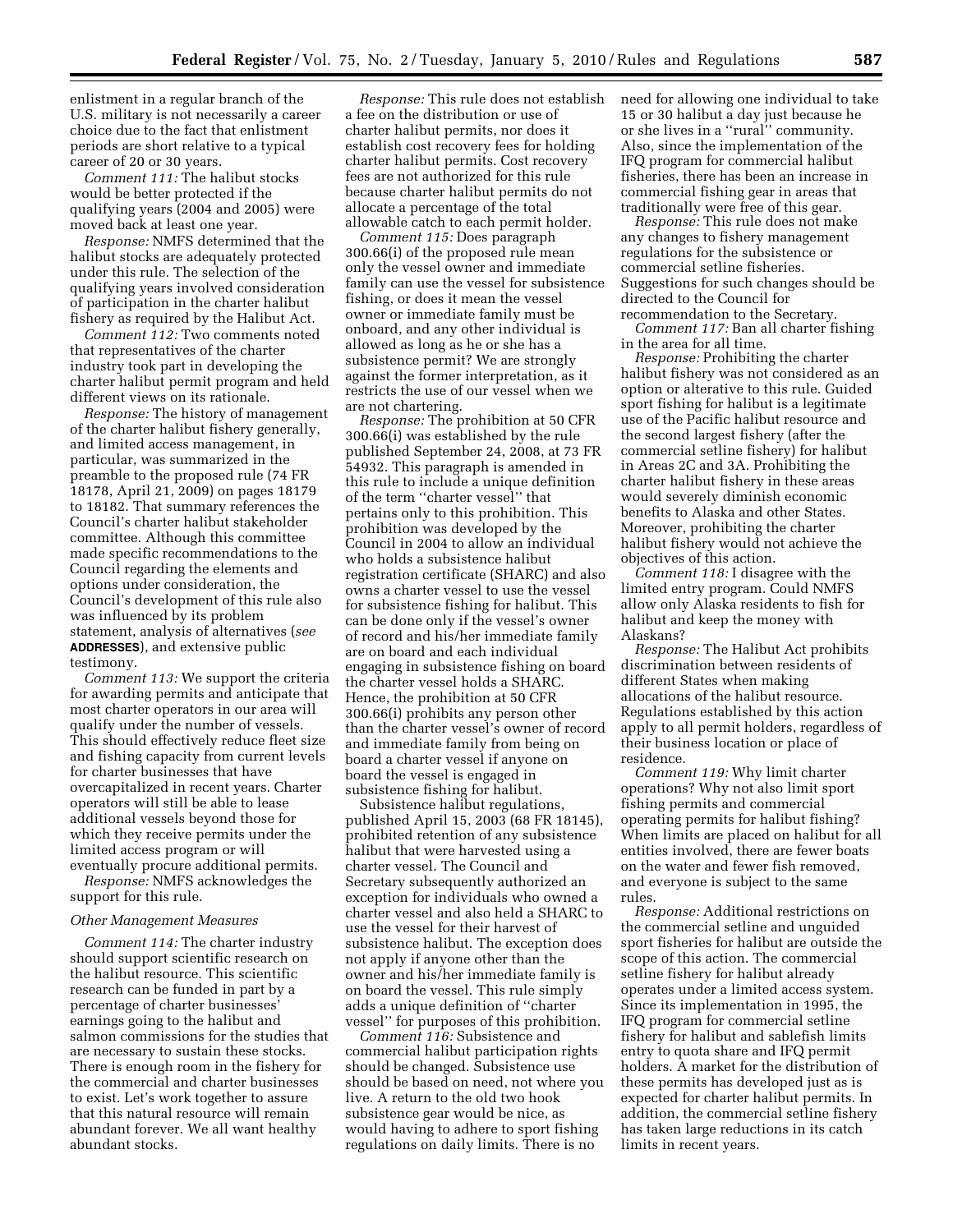The unguided sport fishery for halibut is different from either the commercial setline fishery or the commercial charter halibut fishery. Participation and harvest levels have remained relatively steady in the unguided sport fishery for over 10 years (1995 to 2007) and amount to roughly seven percent of total halibut removals. By comparison, the harvest and participation levels in the guided sport sector have increased over the same period and amount to roughly 14 percent of total removals. This growth in estimated halibut removals by the charter halibut fishery prompted action by the Council and NMFS. For now, the IPHC regulations governing unguided sport fishing for halibut appear to be sufficient for managing this relatively small fishery.

*Comment 120:* The moratorium ignores the rapid and recent growth of the unguided recreational fishery and growth in the subsistence fishery. State of Alaska annual harvest estimates show that unguided halibut harvest in Area 2C increased from 122,562 pounds in 2006 to 1.131 million pounds in 2007. The commercial catch limit is set by subtracting all other removals from the total CEY (constant exploitation yield); therefore, an allocation decision should not be made without taking into consideration the present participation in not only the commercial quota share and guided recreational fisheries but also the unguided recreational fisheries.

*Response:* Actually, the ADF&G annual harvest estimates indicate that the unguided fishery in Area 2C harvested about 723,000 pounds (328.0 mt) in 2006, 1,131,000 pounds (513.0 mt) in 2007, and 1,265,000 pounds (573.8 mt) in 2008. These estimates are point estimates at the midpoint of a range of possibilities. For example, the 95 percent confidence interval for the estimated harvest by the private unguided sport fishery in 2007 ranges between 987,000 pounds (447.7 mt) and 1,274,000 pounds (577.9 mt). In addition, a growth trend is not apparent in the long-term harvest estimates of the unguided sport fishery. For example, over the 10-year period 1997 through 2006, the ADF&G estimated unguided sport harvest of halibut ranged from a low of 723,000 pounds (328.0 mt) in 2001 and 2006 to a high of 1,187,000 pounds (538.4 mt) in 2004. The average estimated unguided sport harvest of halibut over this period was 922,400 pounds (418.4 mt). With this perspective, the single year estimate of 1,131,000 pounds (513.0 mt) in 2007 does not appear to be a significant increase. The Council considered the unguided recreational fishery harvest levels when it developed this rule (*see* 

Table 3 of the EA/RIR/IRFA prepared for this action [*see* **ADDRESSES**]). It did not recommend any restrictions on the unguided sport harvest of halibut because that did not appear to be necessary from the relatively stable long-term trend in estimated harvests by this sector. If this trend changes in the future, the Council or the IPHC may consider further restrictions on the unguided sport harvest of halibut in Areas 2C and 3A.

*Comment 121:* Some rural Southeast Alaska communities are heavily dependent on commercial and subsistence fishing. Residents in rural Southeast Alaska, where there is no store and transportation in and out is by boat or seaplane service, must live off the surrounding land and seas. The moratorium must be limited to the guided sport charter sector only. Any extension to subsistence users would be an added hardship on the local economy already suffering from regulations that have unforeseen longterm effects on rural fishing towns.

*Response:* This rule directly affects only the charter halibut fisheries in Areas 2C and 3A. No changes are made by this action to restrict commercial setline fishing or subsistence halibut fishing opportunity.

*Comment 122:* I support the idea of limiting the number of participants in the charter halibut fleet. However, as an operator who runs trips that do not return to port for 7 to 10 days at a time, compliance with some rules is difficult. These include the requirement to save carcasses, not being able to skin halibut, not being able to freeze halibut on board, and having different size limits for a second halibut. Implementing such complicated rules should be avoided in the future, and the needs of operations that do not return to port each day should be considered.

*Response:* NMFS acknowledges the support for this rule. No restrictions exist on freezing sport-caught halibut on board a vessel. The comment is referring to an allowance under ADF&G regulations that discounts sport-caught fish preserved for human consumption from any daily bag limit that may apply to that fish. These ADF&G regulations do not apply to sport-caught halibut, however. All halibut on board a vessel are counted toward the daily bag and possession limits that apply in the regulatory area in which the vessel is operating. Hence, sport-caught halibut possessed onboard a vessel must not be filleted, mutilated, or otherwise disfigured in any manner. An exception allows cutting halibut into two dorsal pieces, two ventral pieces, and two cheek pieces, with skin on all pieces

(*see* section 28(2) of the annual management measures published March 19, 2009 (74 FR 11681)). If charter operators and sport fishermen have freezers on their vessels large enough to accommodate such pieces of halibut, no regulation prohibits them from being frozen.

A requirement to save halibut carcasses is not included in this rule and is not currently in effect. The requirement that limits the extent to which sport-caught halibut may be cut and to leave the skin on is necessary to enforce the existing daily bag and possession limits. Because this regulation is needed to enforce other restrictions, it is not designed to discriminate against any particular charter vessel business model or sector of the industry. The current configuration of the charter sector fleet was considered by the Council and the Secretary when this rule was developed and implemented.

*Comment 123:* I support limited access as it will help limit over fishing in the charter sector. Also, I believe that NMFS and the Council should continue to pursue an IFQ program for halibut charter operators. Commercial setline fishermen understand that lower quotas are due to stress on the stocks, but it is hard to see the commercial quota lowered due to continued pressure on the stocks by commercial sport charter operators who have consistently exceeded their harvest guidelines. The only fair way to resolve this is to develop an IFQ system for the charter fleet. This is the only way to protect the resource for all users—commercial, subsistence, and guided and unguided sport fishermen—and minimize conflicts between the sectors.

*Response:* NMFS acknowledges the support for this rule. The preamble to the proposed rule for this action (74 FR 18178, April 21, 2009) and the notice for the December 9, 2005, control date for the guided sport fishery for halibut (71 FR 6442, February 8, 2006) describe the development of a charter vessel IFQ program and the reasons why it was not implemented. The Council may revisit this type of limited access system in the future. If so, the Council will develop regulations for such a system and recommend them to the Secretary as a separate action.

*Comment 124:* I do not support establishing an IFQ program for the charter halibut fishery in IPHC Areas 2C and 3A.

*Response:* This action does not implement an IFQ program for the charter halibut fishery. The preamble to the proposed rule for this action (74 FR 18178, April 21, 2009) and the notice for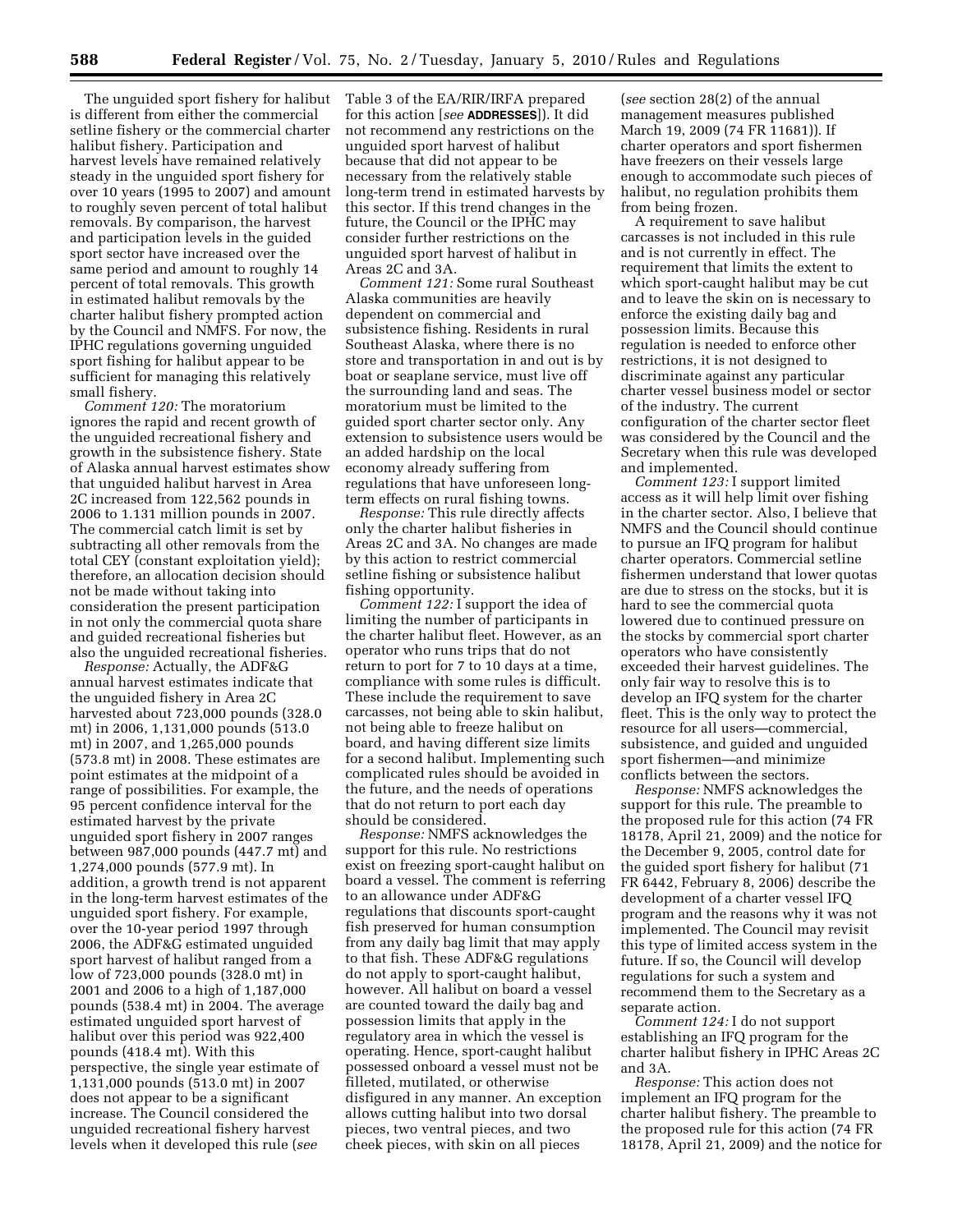the December 9, 2005, control date for the guided sport fishery for halibut (71 FR 6442, February 8, 2006) describe the development of a charter vessel IFQ program and the reasons why it was not implemented at that time.

*Comment 125:* I support the onehalibut daily bag limit to protect the halibut resource. It is very frustrating to watch the Area 2C halibut charter industry consistently over fish its GHL every year while the commercial setline fishermen must quit fishing when their quota is met. The same requirement should be placed on the charter sector. Please keep the one-halibut daily bag limit in place.

*Response:* The one-halibut daily bag limit that was implemented in 2009 on charter vessel anglers in Area 2C (74 FR 21194, May 6, 2009) is designed to keep the overall harvest of charter vessel anglers in Area 2C close to the GHL for that area. That action is different from this rule.

*Comment 126:* I generally support the necessity to conserve the halibut fishery. However, my concern is to the impact on the sports fisherman and the guided sport charter vessel as a small entity in a vast industry. The one-fish bag limit in Area 2C will virtually end charter fishing for halibut and reduce the guided angler harvest to the lowest level in the last 10 years.

Please reconsider not only the stated intent to ''\* \* \* limit the harvest of Pacific halibut by guided sport charter vessel anglers \* \* \*'' but reassess this action's impact to the non-resident fisherman and the industry that provides this service. There are other means to accomplish conservation objectives without targeting or destabilizing one halibut fishery in favor of another.

*Response:* This comment appears to be a reaction to the final rule published on May 6, 2009 (74 FR 21194). That action reduced the daily bag limit of halibut for charter vessel anglers from two halibut per day to one halibut per day. This rule to establish a limited access system for the charter halibut fishery in Areas 2C and 3A does not affect the earlier one-halibut bag limit rule.

*Comment 127:* I believe the goal of the Council is to put the charter operations out of business. The Council is considering an option of having the tourist buy the second fish from the commercial side. If IFQs are being sold at \$25 per pound, my guests will have to pay \$2,500 for a 100-pound fish.

*Response:* The objective of this rule is not to put charter vessel operations out of business. NMFS has estimated that about 527 charter vessel businesses (231

in Area 2C and 296 in Area 3A) will qualify for initial allocation of charter halibut permits under this rule. Those businesses that do not qualify for initially allocated permits may acquire them by transfer. The option the comment refers to is a component of the Catch Sharing Plan adopted by the Council in October 2008. A proposed rule that would implement the Catch Sharing Plan, if it is approved, will be published by NMFS for public comment.

*Comment 128:* One comment suggested that if NMFS intends to limit recreational removals of halibut, it should establish a fair and equitable baseline allocation for the recreational sector, establish a near real-time recreational harvest accounting method, and implement harvest control measures for recreational harvest effort to ensure that the recreational sector does not exceed its allocation.

*Response:* The intended effect of this rule is to curtail growth of fishing capacity in the guided sport fishery for halibut, not to directly limit recreational removals of halibut. The suggestions provided in the comment are beyond the scope of this action. These suggestions could be made to the Council, IPHC, or ADF&G with respect to timely estimation of recreational harvests.

*Comment 129:* Supply and demand will limit the charter fleet. If a charter service cannot compete, it will and should be forced out by market forces. When the economy, tourism, weather, or other factors impact businesses, operations will close; consequently, there will be fewer people fishing and fewer fish caught. Those who work hard will likely survive and those who do not will fail; it does not matter how long they have been chartering. This is a service industry and businesses will generally succeed or fail based on their service.

*Response:* NMFS agrees that charter vessel operations provide a service and that they operate in a competitive market. However, NMFS disagrees that supply and demand alone will sufficiently control harvesting capacity in the charter halibut fleet to the desired levels. Experience in Area 2C demonstrates that under profitable price and cost considerations, excessive capacity will occur in the fishery. This is due primarily to the fact that access to the fish is free in an open access fishery.

*Comment 130:* The Analysis stated that for enforcement the number of harvested halibut on the vessel should not exceed the client endorsement through the ''gifting'' of skipper and

crew fish. For this reason, retention of halibut by skipper and crew needs to be eliminated. The final rule should include a permanent prohibition against retention of halibut by skipper and crew for 3A and 2C (if necessary) as part of this action. A prohibition on skipper and crew retaining halibut was enacted in 2009 in the one-fish bag limit for Area 2C.

*Response:* NMFS will enforce the daily bag limit for sport-caught halibut based on the area being fished and whether the anglers are charter vessel anglers or non-guided anglers. For example, under current regulations, the daily bag limit for charter vessel anglers in Area 2C is one halibut per day (50 CFR 300.65(d)(2)), while non-guided anglers in that area and all anglers in Area 3A may catch and retain two halibut per day (section 28(1)(b) of the annual management measures published March 19, 2009, at 74 FR 11681). Under this rule and current bag limit regulations, a charter vessel with three charter vessel anglers on board in Area 2C will be limited to three halibut per day, regardless of whether the charter halibut permit on board the vessel was endorsed for a larger number of anglers.

Currently, the guide and crew on a charter vessel in Area 2C are prohibited from catching and retaining halibut during a charter fishing trip, and the number of lines used to fish for halibut are limited to the number of charter vessel anglers on board or six, whichever is less (50 CFR 300.65(d)(2)). In 2009, and in several previous years, ADF&G also prohibited skipper and crew retention of all fish and limited the number of rods to the number of (paying) charter vessel anglers onboard in Area 3A (Emergency Order No. 2–R–3–03–09). The Council could recommend to the Secretary that the same guide/crew and line limit applied currently in Area 2C also apply in Area 3A. That change is outside the scope of this action.

*Comment 131:* The final rule should limit the number of rods a charter vessel may fish to the number of angler endorsements on the charter halibut permit. This should be added to the rule so that a charter vessel could not fish extra rods if the number of passengers on board exceeds the number of angler endorsements. It would also prevent fishing by skipper and crew fishing under the claim that they are fishing for another species.

*Response:* Current NMFS regulations (at 50 CFR 300.65(d)(2)(iii)) already limit the number of lines used to fish for halibut in Area 2C to six or the number of charter vessel anglers on board,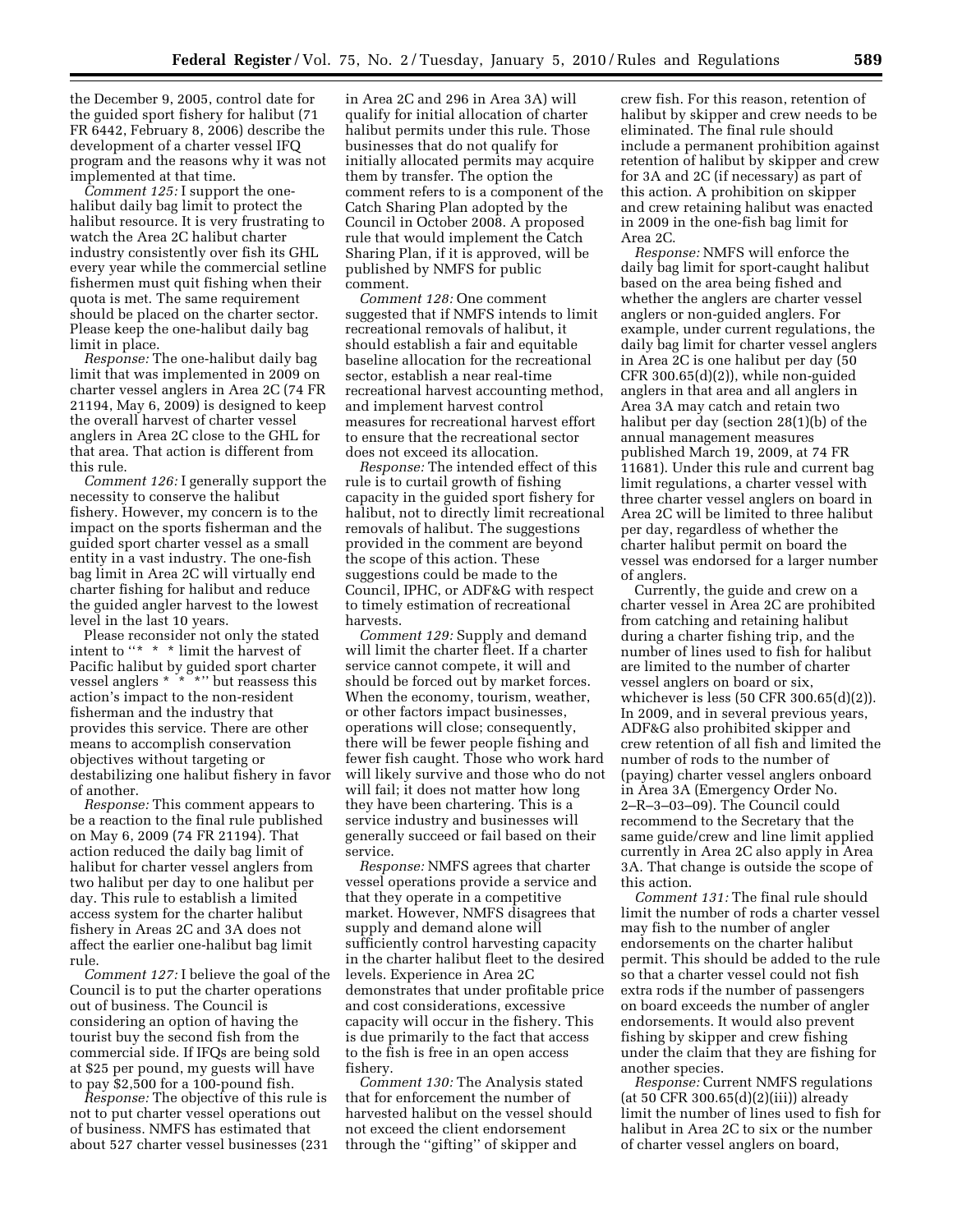whichever is less. This action limits the number of charter vessel anglers catching and retaining halibut to the angler endorsement specified on the charter halibut permit.

*Comment 132:* Localized moratoria within local area management plan (LAMP) areas could also be implemented to achieve sustainable halibut harvests without having to limit halibut charter operators.

*Response:* One LAMP currently exists for Sitka Sound and no others are being considered. Although alternative means may be found that would achieve the objectives of this rule, the Council and NMFS found that this limited access system best fit the Council's objectives and is consistent with the requirements of the Halibut Act.

*Comment 133:* A 100-pound fish limit for the charter fisherman will do little to protect the spawning population of halibut. It would be a waste of time to put a limit on the sport fish size and not the size of fish caught in the commercial fishery.

*Response:* No weight limit exists on fish caught by charter vessel anglers in either Area 2C or 3A. This rule does not establish a weight limit on halibut harvested by charter vessel anglers in these areas. The comment is irrelevant to this rule.

*Comment 134:* Several comments suggested that NMFS should implement harvest restrictions instead of the limited access system. Suggestions included (1) a one halibut per day rule with an annual limit of four to six fish for charter anglers, (2) regulations similar to Oregon's one fish per day, minimum size 32 inches, and the first fish you catch over 32 inches is your limit for the day, (3) limit the size of halibut to a number of inches or to a weight under 100 pounds, and (4) a slot limit.

*Response:* This rule does not impose additional catch limit restrictions because the objective of this action is to curtail growth in the capacity of the charter halibut fishery, not to control charter angler harvest. None of the suggested alternatives would achieve the objective of this action and are outside the scope of this rule.

*Comment 135:* A moratorium by itself will not stabilize the charter vessel industry. The charter industry does not need in-season closures or a one-fish limit. A larger GHL with a moratorium would work, however, as it would guarantee an amount of fish that could be caught. That would help create a stable business plan.

As I understand the moratorium, each charter boat will be given a permit which is good for the highest number of

trips that were taken in 2004 or 2005, multiplied by the most people that were taken fishing on that boat. Issuing permits for trips would not work because you cannot always fill the seats. It would be preferable if the permits were issued with a yearly amount of fish that can be retained. Each permit should be issued with the number of fish stamped on it. There would be no need to renew the permits yearly; they could be permanent, with a transferable option. The permit should not be limited to the type of boat that it is issued to. If a person runs a six pack boat and wanted to run a larger boat and take more fishermen per trip, then it should be allowed to do that, as long as it stays within the overall fish issued for that permit.

There would be concerns about tracking the amount of fish caught per boat to make sure no one is cheating. The best thing may be to eliminate logbooks and issue punch cards. They could be generic with a line on them for the captain to write the date that fish were caught, and once they are punched, they become void. The punch cards could be thrown out the following day. When you are out of punch cards, you are done for the year.

*Response:* Under this rule, charter halibut permits will be issued to qualifying businesses, not to individual vessels. Each charter halibut permit will have an angler endorsement number specifying the largest number of charter vessel anglers that may be catching and retaining halibut on a vessel carrying the permit. The angler endorsement number on the permit will be based on the highest number of charter vessel anglers that the applicant reported on any logbook fishing trip in 2004 or 2005, subject to a minimum endorsement of four. The number of halibut that may be retained by charter vessel anglers is limited by the daily bag limits in regulation for the area in which the vessel is operating, not by the charter halibut permit. In-season closures of the charter halibut fishery were not proposed and are not implemented by this rule. A charter halibut permit will not limit the permit holder to any number of fishing trips, and does not limit the type of charter vessel on which the permit is used. A one-halibut daily bag limit for charter vessel anglers in Area 2C was effective on June 5, 2009 (74 FR 21194, May 6, 2009), and is not affected by this action.

*Comment 136:* Two comments raised safety concerns. One stated that guides have to meet high standards, have local experience and knowledge, and have a good safety record. Unguided (either outfitted or completely independent

sport fishing) sport fishing is less safe. Therefore this action may lead to increased levels of injury and possibly death among recreational anglers. Magnuson-Stevens Act National Standard 10, which requires that conservation and management measures promote the safety of human life at sea to the extent practicable, should not be ignored.

The other comment recalled the safety comment that NMFS responded to in the final rule establishing the Area 2C one-halibut daily bag limit (Comment 124 on page 21222 published May 6, 2009 at 74 FR 21194). In its response, NMFS claimed to be unable to confirm when the last charter fatality in Alaskan saltwater occurred. NMFS should contact USCG Alaska and ask them specifically for this information. The information is available and it is the responsibility of NMFS to secure it from the USCG, especially when the issue in question is safety.

*Response:* This rule will not create new safety risks. The number of charter halibut permits that NMFS expects to issue under this rule, and the numbers of associated endorsements, create significant opportunities for operators to meet existing levels of angler demand for guided halibut fishing, as well as expanded demand. Although National Standard 10 does not apply to this rule because it is authorized under the Halibut Act, not the Magnuson-Stevens Act, promoting the safety of human life at sea is a good standard for all fishery regulations. This rule adheres to this standard by not creating new safety risks and by stabilizing the charter halibut fishery. In its analysis of the potential effects of this rule the Council and NMFS found no safety concern.

### *Data Quality*

*Comment 137:* Logbooks are not a good source of information for issuing charter halibut permits. The government has no way to verify the accuracy of a logbook. The IRS should do an extensive audit to see if the money reported to the IRS matches what was put in the logbook. If the business is legitimate, then they could receive a valuable limited entry permit.

*Response:* Charter halibut permits allocated under this rule will be based solely on logbook fishing trips; not the amount of halibut reported as harvested in the logbooks. The Council chose to rely on the fishing trip data in ADF&G Saltwater Charter Logbooks as the best available source of information on participation in the charter fishery. NMFS expects that the logbook trip information recorded is reasonably accurate for purposes of this action.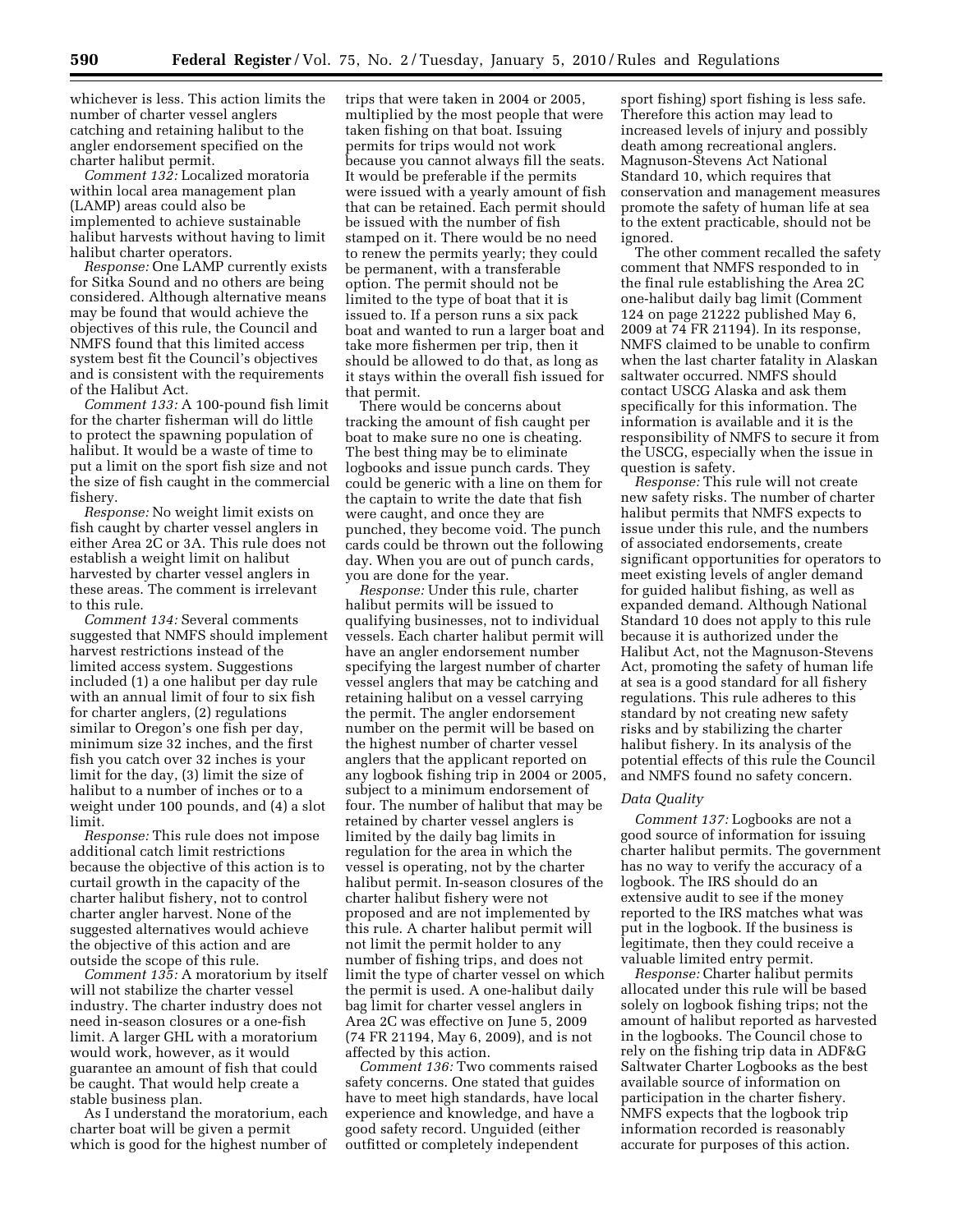*Comment 138:* A non-resident but frequent visitor to Southeast Alaska expressed concern that more halibut regulations would be necessary. The commenter encouraged implementation of a solid regulatory foundation based on good science that would provide healthy halibut populations for future generations. The commenter wanted to see only regulations that are necessary to ensure a healthy population for the years to come and to rest on a solid foundation of good science.

*Response:* NMFS agrees that fishery management policy and the regulations implementing that policy should be based on the best scientific information available. This rule is not designed to directly control the biological condition of the halibut population. To the extent that this rule will stabilize the fishing capacity of the charter halibut fishery, it may indirectly enhance the effectiveness of other regulations that are designed to control halibut harvests and thereby support conservation of the stock.

*Comment 139:* Halibut is a finite resource and needs to be managed very carefully using the most accurate data possible. I strongly support a halibut charter limited entry program for the guided charter sector.

*Response:* NMFS agrees that the best scientific information available should be used in fishery management and acknowledges support for this rule.

*Comment 140:* The reason stated for the moratorium is to curtail growth of a particular industry. However, there is insufficient information to prove that by passing this moratorium the desired outcome will be achieved. We can only assume the desired outcome (based on this statement) is fewer charter fleet vessels. But other statements by NMFS indicate that the permits available to the charter industry will allow for continued growth. Further, any charter vessels removed from the fleet will be replaced by unguided vessels. This proposed rule does not support the desired outcome. It only succeeds in putting charter operations out of business, and placing more financial burden on the economy of all Southeast Alaska communities and on individual families that rely on charter industry businesses and jobs. It also places unguided, unsafe, non-certified drivers on boats in the same area. Any client visiting one of the many charter resorts can use his or her sport fishing license to fish for halibut, but instead of hiring a safe, trained, USCG-licensed captain to operate the boat, he or she can rent the same boat from the same charter resorts and go to the same spot and fish for the same fish. How does allowing

this behavior address the objectives of this action?

*Response:* The intended effect of this rule is to curtail growth of fishing capacity in the guided sport fishery for halibut. This rule does not directly control the harvest of halibut nor does it reduce this harvest. Under this rule, NMFS will issue charter halibut permits to sport fishing businesses that were authorized by ADF&G to conduct logbook fishing trips. The number of logbook fishing trips that will be conducted by these qualifying businesses under this rule will be roughly the same as those taken in recent years immediately prior to this rule. These businesses will be able to grow to meet potentially increased charter vessel angler demand in the future by increasing their average number of trips per season, increasing the average number of anglers carried on each trip, and other operational efficiencies. Charter halibut fishing opportunity will be enhanced under this rule through the community charter halibut permits. Hence, NMFS does not expect a shortage of charter halibut fishing opportunities. Sport fishermen may freely choose whether to use a charter vessel or a unguided vessel to fish for halibut. *See also* responses to Comments 21 and 136.

*Comment 141:* The data used to establish permit criteria is based on secondhand data with no level of accuracy. The catch record system in place does not have a recorded weight for the species being reviewed. If the intent is to better manage the halibut fishery, reporting a certified scale weight in the round should be required in the bottomfish logbooks. This would assist in having the best scientific information for making management decisions.

*Response:* NMFS agrees that fishery management should be based on the best scientific information available. However, the intended effect of this rule is to curtail growth of fishing capacity in the guided sport fishery for halibut. This rule does not directly control the harvest of halibut. Therefore, highly precise and accurate estimates of the weight of each halibut harvested by charter vessel anglers are not necessary. Charter halibut permits will be allocated under this rule based on the participation of businesses in the charter halibut fishery using logbook fishing trips as evidence of participation. The numbers of halibut harvested in the past or their weight will have no bearing on the initial distribution of charter halibut permits. The ADF&G saltwater charter logbook data for the qualifying period (2004 and

2005) and the recent participation period (2008) are the best available information for purposes of this rule.

*Comment 142:* The proposed rule discriminates against any charter operation that began operating between 2006 and 2009. The RIR does not contain any numbers on charters from 2006 to 2009. The data in the Secretarial Review Draft EA/RIR/IRFA only demonstrate activity from the charter fleets from 1999 to 2005.

*Response:* The Council announced a control date of December 9, 2005. NMFS published that control date in the **Federal Register** on February 8, 2006 (71 FR 6442). The purpose of this control date announcement was to provide notice to persons entering the charter halibut fishery after the control date that they would not be assured of future access to the charter halibut fishery if a limited access system were developed and implemented. Because the Council decided to develop this limited access system based on the control date, it did not give participation credit to charter businesses that entered after that date as eligible. Moreover, when the Council finally decided to recommend its charter halibut moratorium to the Secretary on March 31, 2007, the most recent information on participation in the charter halibut fishery was from 2005. Saltwater charter logbook data for 2006 through the present was not available at that time. Since the Secretarial Review Draft EA/RIR/IRFA was made available for public comment, NMFS has supplemented the Analysis using ADF&G logbook data from 2008. This updated Analysis is contained within the final EA/RIR/FRFA (*see*  **ADDRESSES**) and that information was considered when NMFS approved this action and published this rule.

*Comment 143:* There exists neither proper analysis identifying the number of vessels excluded nor a remedy for those that have made substantial investments.

*Response:* NMFS recently supplemented the Analysis using ADF&G logbook data from 2008. This updated Analysis is contained within the final EA/RIR/FRFA (*see* **ADDRESSES**). This rule does not compensate charter businesses that do not qualify for any charter halibut permits. One reason compensation is not necessary is that the control date announcement (71 FR 6442, February 8, 2006) provided notice to businesses about the risk of entering the charter halibut fishery after the control date. Another reason compensation is not provided is that businesses have value even without charter permits. Charter vessel assets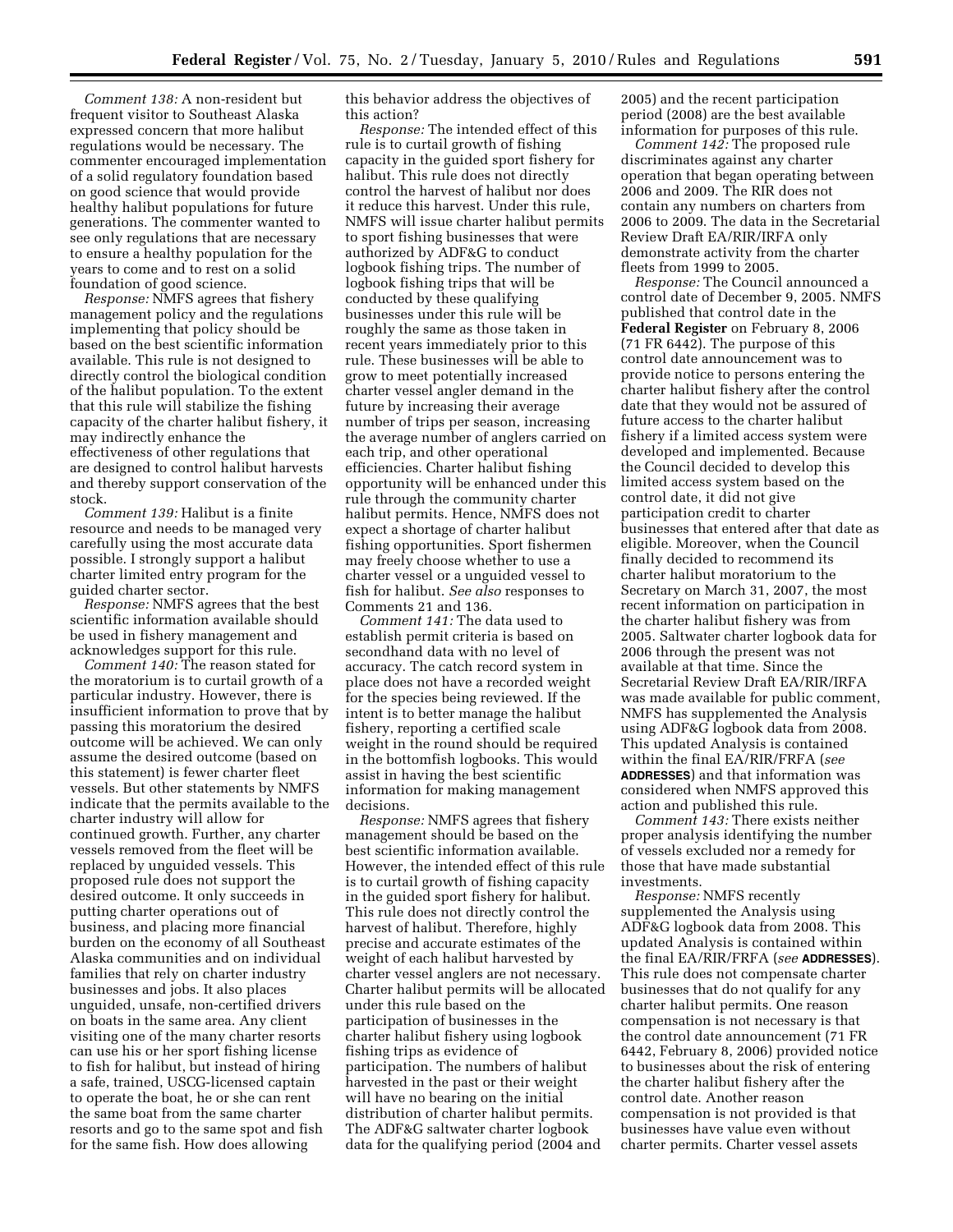may be used in fishing for species other than halibut or for other endeavors. Also, a market for transferable charter halibut permits is expected to emerge under this rule that will allow acquisition of permit(s).

*Comment 144:* The proposed rule is based on inadequate or projected data. IPHC clearly acknowledges the lack of recent accurate data to determine the harvest levels for sport fishing. It has recently posted comments from its 2009 annual meeting stating that it will work with sport representatives to review Alaska sport regulations and determine if changes are necessary and will work with ADF&G and NMFS staff to provide clearer documentation of the Alaska sport regulations. They noted support for clearer data collection for accuracy and timely accounting and have recommended lowering the harvest rate in Area 2, which will permit rebuilding of the exploitable biomass in this area.

*Response:* This rule relies on ADF&G saltwater charter logbook data to determine participation in the charter halibut fishery during the qualifying period (2004 and 2005) and recent participation period (2008), which was determined by the Council and NMFS to be the best available information on which to base the qualifying criteria. This participation is determined by numbers of logbook fishing trips; not by numbers or weight of halibut harvested. The IPHC projected sport harvest estimates are not pertinent to this rule. However, NMFS supports improved accuracy and timeliness of recreational harvest estimates of halibut and all other species.

*Comment 145:* Several comments contend that the Council's previous attempts at developing limited access for the charter halibut fishery failed due to poor data. The Secretarial Review Draft EA/RIR/IRFA indicates that other Council attempts at curtailing charter halibut vessels were rejected primarily due to the lack of adequate data for individual charter businesses. The proposed rule also provides a lengthy history of the Council's consideration of limited entry for charter vessels indicating that its 1997 control date and 2001 charter IFQ program failed because of poor data. Those data have not changed in respect to this proposal; the Council has used the same inaccurate data throughout this process. The data used to create the GHL is between 5 and 15 years old. It is impossible to address the present participation in the fishery and to determine the dependence on and the economics of the fishery using old data.

*Response:* The history of the Council's work to develop a limited access system

for the charter halibut fishery is described in the proposed rule (74 FR 18178, April 21, 2009) beginning on page 18181. The Council's earlier attempts, especially that to develop an IFQ program for the charter halibut fishery relied heavily on charter logbook data to determine the historical harvest of halibut by individual operators. In contrast, this rule is based on logbook fishing trips—not pounds of halibut harvested—as a measure of participation in the charter halibut fishery.

The evidence of a logbook fishing trip is not so rigorous that highly accurate reporting is essential. For example, during the qualifying period, an ADF&G saltwater charter logbook that shows the statistical areas where bottomfish fishing occurred, or boat hours that the vessel engaged in bottomfish fishing, or the number of rods used from the vessel in bottomfish fishing, will serve as evidence of a bottomfish logbook fishing trip. Using the ADF&G saltwater charter logbook as the basis for this information is the best available information for purposes of this rule and is consistent with the historical and present participation requirements of the Halibut Act.

*Comment 146:* Several comments concerned the fact that halibut, as a species, were not required to be reported by ADF&G in logbooks during 2004 and 2005. Some confusion resulted about whether and how to report halibut harvested on charter vessel trips. ADF&G stopped having halibut harvest recorded in the logbooks after the 2001 season; therefore, halibut harvest was not recorded during 2004 and 2005. Many charter operators recorded ''bottomfishing'' information when conducting halibut charters and others recorded the ADF&G area fished, the number of rods used, and the number of hours fished for my halibut charter trips after 2001. There was no ADF&G record of harvest. Many charter operators did not record any halibut fishing activity because there was no place in the logbook to record it. When the ADF&G was asked how to handle halibut charter trips, some charter operators were told by ADF&G personnel that they did not have to record halibut charter trips. Consequently, for those operators who conducted halibut charters during the qualifying time but did not record them in the ADF&G logbooks, NMFS should consider alternative qualifying documentation such as personal log books, fishing license records, and affidavits from clients.

*Response:* As discussed in the preamble to the proposed rule (74 FR 18178, April 21, 2009) on page 18185, the basic unit of participation for

purposes of this rule is a logbook fishing trip. During the qualifying period of 2004 and 2005, participation will be measured by bottomfish logbook fishing trips because ADF&G did not require halibut kept or released to be reported as a distinct species. Halibut were considered to be bottomfish during that period. ADF&G attached instructions to each logbook that stated that bottomfish fishing effort included effort targeting halibut. Reporting of any one of three types of bottomfish effort data would qualify a trip as a bottomfish logbook trip for purposes of this rule.

In 2006, ADF&G changed its required logbook report to specify halibut data for each logbook fishing trip. If a business owner did not comply with specified reporting requirements, then the fishing trip will not be counted as either a bottomfish logbook fishing trip during the qualifying period or a halibut logbook fishing trip during the recent participation period for purposes of this rule. Regardless of what any particular ADF&G personnel may say to an operator, each operator or business is responsible for complying with applicable Federal halibut fishery regulations and ADF&G reporting requirements.

*Comment 147:* NMFS should consider implementing or being prepared to implement its own logbook program for halibut to gather the information needed to manage the fishery and for development of any long term management programs. The Alaska State Legislature had legislation in front of it to repeal the sunset date in the current guide licensing program, which is the authorizing legislation for the logbook program, and at the last minute what passed extended the sunset date for one year to January 1, 2010. Another piece of legislation was introduced that again will extend the sunset date for only one year; therefore we are concerned about the advisability of relying on the State logbook program.

*Response:* The NMFS, IPHC, and Council have relied, and continue to rely, on ADF&G to collect recreational fishing information regarding halibut. This information is essential to the management policies and regulations developed respectively by the IPHC and Council. The Paperwork Reduction Act of 1995 (Pub. L. 104–13) requires Federal agencies to minimize the paperwork burden on individuals and small businesses, to minimize the cost to the Federal government of information collection, and to strengthen the partnership between Federal and State governments by minimizing the burden and maximizing the utility of data collection. ADF&G has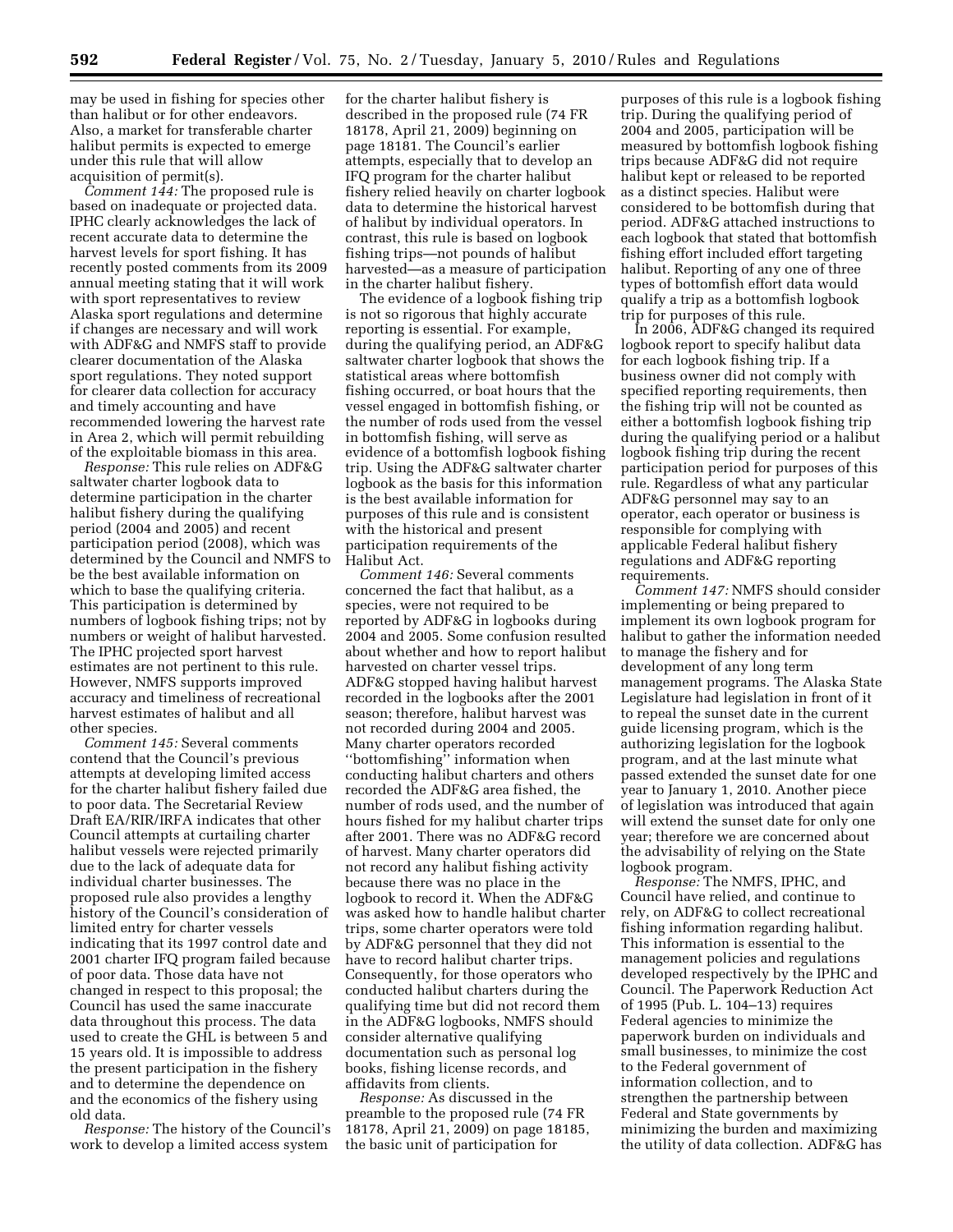a sport fishing data collection program, staff, and infrastructure to collect recreational fishing data. The Alaska Region, NMFS, by comparison does not have a sport fisheries division and data collection system. Establishing a system to monitor the sport harvest of one species would be costly.

*Comment 148:* NMFS lacks sufficient information to establish a moratorium because there was no accurate logbook data on charter halibut harvests by charter vessels in 2004 and 2005.

*Response:* The limited access system established by this rule does not rely on an accurate accounting of halibut harvests by charter vessel anglers during 2004 and 2005. During those years, ADF&G did not require charter vessel business to report the number of halibut that were kept or released. Instead, businesses were required to report bottomfish effort for each logbook fishing trip. ADF&G attached instructions to each logbook stating that bottomfish fishing effort included effort targeting halibut. Hence, the bottomfish logbook fishing trip data are sufficiently accurate as evidence of participation in the fishery for purposes of this rule. *See also* responses to Comments 145 and 146.

*Comment 149:* A couple of comments expressed concern about the sport halibut harvest estimates based on the mail survey conducted by ADF&G. One comment noted the time lag in the survey that delayed estimates of harvests in one year until close to the end of the following year. The other comment noted that data published on the Council's Web site did not match ADF&G records, and that the mail survey conducted by ADF&G in 2007 had less than 50 percent of the survey forms returned. When determining any action on a proposed rule in regard to the harvest levels, all data must be accurate.

*Response:* The annual estimate of recreational halibut harvests is based on the statewide harvest survey, a mail survey conducted by ADF&G to assess the harvest of all species of fish taken from freshwater and saltwater in sport fishing. It provides a reasonably accurate estimate of these sport harvests and is especially useful for revealing long-term trends. This rule, however, does not rely on the statewide harvest survey data. The limited access system established by this rule is based on participation in the charter halibut fisheries during certain years as indicated by logbook fishing trips. The statewide harvest survey does not rely on a high percent of survey returns to produce reasonably accurate and precise estimates of sport fishing harvests.

Moreover, these surveys are not being used to establish the limited access system under this rule. Because the intended effect of this rule is to curtail growth of fishing capacity in the guided sport fishery for halibut in Areas 2C and 3A, the exact number of halibut harvested in any one area in any one year is of less concern than the growth trend in harvests and fishing capacity over time.

*Comment 150:* The Council and NMFS have completely failed to gather or evaluate data relative to the charter sector. The Council states that the need for implementing a moratorium is to manage the fisheries within the GHL policy, which the commenter asserts is unfair and outdated. Despite the Council failing to present economic data supporting its supposition, NOAA Web site data clearly show increases in quota share equity and ex-vessel value between 300 percent and 400 percent statewide and within areas. This massive increase in profitability does not lend credence to the need for wiping out the charter sector.

*Response:* NMFS estimates that a total of 527 charter businesses will qualify for an initial allocation of either a transferable or non-transferable charter halibut permit. The Analysis (*see*  **ADDRESSES**) indicates this number of businesses is sufficient to accommodate market demand for guided sport fishing for halibut. This rule is designed to curtail growth of fishing capacity in the charter halibut fishery as intended by the Council and based on its problem statement. The GHL policy implemented in 2003 (68 FR 47256, August 8, 2003) was designed to establish an amount of halibut harvest by the charter halibut sector that will be monitored annually. The purpose of the GHL is different from this rule.

#### *Other Issues*

*Comment 151:* The public received insufficient information about the moratorium and its impact on recently started charter halibut businesses. Uncertainty over whether or when a fishery is going to be managed under a limited access system adversely affects business activity. Investment-backed expectations need to be protected. Council control dates and final action twice before (April 1997 and April 2001) but neither of these rules were signed into law. This is probably why charter businesses started in later years.

*Response:* A control date notice is not by itself a Federal rule. The control date notice published in advance of this action on February 8, 2006 (71 FR 6442), stated that it did not commit the Council or the Secretary to any

particular management regime or criteria for entry to the charter halibut fishery. All previous control date notices also have language to this effect. Similarly, the public is not required by a control date notice to invest or not invest in a fishing business that may be affected by the development and implementation of a limited access rule in the future. That decision is left to the business owner. The primary purpose of a control date notice is to give notice to persons contemplating an investment in a business that may be affected by a future limited access system that such a system may be developed and implemented. Affected persons can then incorporate the risk of potentially not receiving an initial allocation of permit(s) into their investment decision making. Risk-averse persons may decide to delay their investment pending potential regulatory changes; risk-taking persons may not let this information affect their investment decisions. In either case, the control date notice provides the public with information that a limited access system may be developed for a fishery and, if so, that entering the fishery after the control date may not lead to an initial allocation of a limited access permit.

*Comment 152:* Use of the government Web site to submit comments is too complicated. It was difficult to find and I required 30 minutes of assistance from a very patient NOAA employee on the phone to navigate to this URL to provide comments.

*Response:* The Web site, ''Regulations.gov'' is a Federal government Web site serving many agencies. Currently the Web site is operating successfully, and NMFS has received thousands of letters of comment through it. A person experiencing problems with Regulations.gov should contact Regulations.gov directly. In addition, help can be provided by contacting the individual listed under the preamble heading **FOR FURTHER INFORMATION CONTACT** and comments may be submitted by mail, fax, or hand delivery if the electronic alternative proves too difficult.

*Comment 153:* The current Administration fully supports recreational fishing and its benefits to the Nation, and calls for efforts to allocate a fair percentage of managed coastal fisheries to sport fishing.

*Response:* NMFS acknowledges that sport fishing in general and guided sport fishing in particular generates substantial economic benefits for the Nation. This action addresses the problem identified by the Council in its problem statement and has been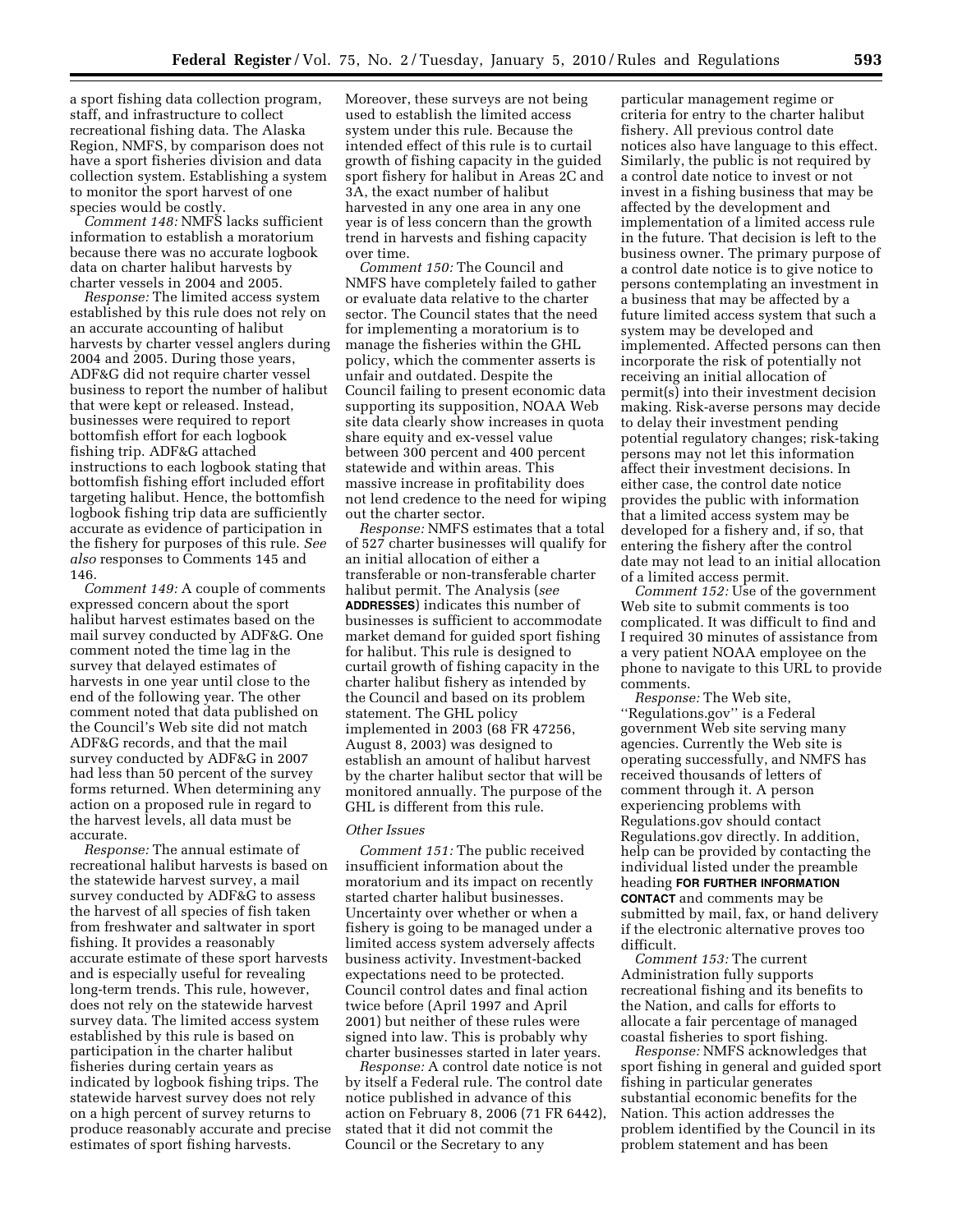determined to be fair and equitable as required by the Halibut Act (*see*  discussion above under the heading ''Consistency with Halibut Act'').

*Comment 154:* This action violates Executive Order 12962. The primary intent of the E.O. is ''to provide for increased recreational fishing opportunities nationwide.'' Reducing and eliminating access to a public resource is not consistent with the language contained in E.O. 12962.

*Response:* This final rule is consistent with E.O. 12962. This action limits the number of charter vessels that may carry anglers catching and retaining halibut in Areas 2C and 3A. This action does not reduce or eliminate charter vessel angler access to the Pacific halibut resource. Under this rule, an estimated 502 charter halibut permits will be issued in Area 2C and 418 permits will be issued in Area 3A. Each permit will have an angler endorsement that specifies the maximum number of charter vessel anglers that may be harvesting halibut on the vessel. Multiplying the average angler endorsement level in each area by the number of permits expected in the area yields an estimate of the total number of charter vessel anglers that may be served on any day. For Area 2C this estimate is 3,028 anglers and for 3A it is 3,577 anglers. In other words, this rule will allow a total of 6,605 charter vessel anglers to have access to the halibut resource on any day. To the extent that some charter vessel operations, particularly in Area 2C, offer half-day trips, this estimate is conservative. In addition, this estimate of charter vessel angler opportunity does not include the potential additional community charter halibut permits that may be available to CQEs.

Another way of judging whether charter vessel angler opportunity for access to the resource is constrained under this rule is to compare the average number of logbook fishing trips per vessel per season in 2008 with the average number of trips per vessel per season that will be needed under this rule to serve the same number of charter vessel anglers that fished in 2008. Charter halibut vessels in Area 2C averaged 36 trips per season in 2008. Based on the total number of permits expected to be initially issued under this rule, charter vessels will need to make 52 trips in Area 2C to serve the same number of charter vessel anglers that fished in 2008. In Area 3A, charter vessels took an average of 38 trips during the season in 2008. Under this rule, the same number of anglers could be served by 56 trips. Based on a practical halibut fishing season of 100 days, opportunity exists for permitted

charter vessels under this rule to increase their average number of trips per season in response to increased angler demand. Hence, this action is not expected to reduce or eliminate charter vessel angler access to the halibut resource in Alaska, as suggested by the comment.

*Comment 155:* Several comments expressed general support for the limited access system for the charter halibut fishery and urged implementation of it as soon as possible. One comment asserted that the administrative record proves a long history of trying to address the unchecked growth of the halibut charter industry and that the charter community has unfortunately resisted these efforts as proven by their litigation efforts to challenge regulatory limits. Another comment expressed the view that guided sport charter operations are commercial endeavors with substantial and growing impacts on halibut populations that Federal managers have for too long failed to control. Continued growth of the charter fleet is especially damaging because it occurs without effective means to accurately account for the catch and without an effective enforcement mechanism to hold the fleet within its GHL. Limited access may improve the ability of the charter sector to maintain a two-fish bag limit without excessive pressure on the resource and other user groups. Another comment stated that the rapid growth of the charter boat industry and its catch of halibut in these areas is out of control and not sustainable and that NMFS should implement this moratorium in Areas 2C and 3A because the halibut stocks, particularly in Area 2C, are in desperate need of rebuilding. This view was expressed also by a recreational angler who wrote that this is an important step toward controlling the continued over utilization of the near shore resource and that this step to limit the number of halibut charters is long overdue. The angler strongly urged the Secretary of Commerce to approve the charter halibut moratorium and to implement it as soon as possible.

Other comments from participants in the charter vessel and commercial setline sectors indicated that the program will be a first step in developing a long-term solution to ongoing conservation concerns and allocation disputes between the two sectors. The comments indicated that the program will stabilize the fishery and provide a foundation for additional market-based management programs such as individual quotas. The charter halibut permit program fairly balances past and current participation, limits

new entry to businesses that buy permits from persons exiting in the fishery, and provides appropriate opportunities for small coastal communities to enter the charter vessel fishery through community charter halibut permits. The program also establishes appropriate standards for transferable versus non-transferable permits. The commenters supported the rule because it will in their view ultimately curtail fishing capacity growth in the charter vessel sector.

*Response:* NMFS acknowledges the support for this rule. Stakeholders from all halibut user groups have provided useful information during the Council development and rulemaking process for this action. Although litigation can slow this process, plaintiffs have the right to challenge government rules. This fosters the development of robust rulemaking that ultimately benefits all participants in the fishery management process.

With regard to accounting for sport harvests of halibut, the best available information on the recreational harvest of halibut is derived from ADF&G sport fishing data sources including the Statewide Harvest Survey of sport fishermen, the Saltwater Sport Fishing Charter Logbook, and creel census surveys. NMFS finds that the recreational harvest estimates provided by ADF&G from these data sources are reasonably accurate.

This rule is not designed to directly limit the amount of halibut harvested in the charter halibut fishery, nor is it designed to limit the sport harvest of halibut in localized areas. Scientific information does not exist that would discern localized depletion at a scale smaller than an IPHC area or attribute it to a particular gear group within Area 2C or Area 3A. The purpose of this action is to curtail growth of fishing capacity in the charter halibut fishery. By stabilizing the number of vessels participating in this fishery, other regulations that restrict the harvest of charter vessel anglers may have improved effectiveness.

*Comment 156:* As a halibut charter operator, I have been adversely affected by the publicity and rumors of reduced halibut harvests and draconian measures such as a one-fish bag limit that confuse recreational anglers about their opportunities to access to the halibut resource. The limited access system may help alleviate some of this uncertainty for business owners. The length of time the Council and NMFS have taken to get to this point has made it difficult for those in the fishery to make business decisions. Unfortunately, there has been significant charter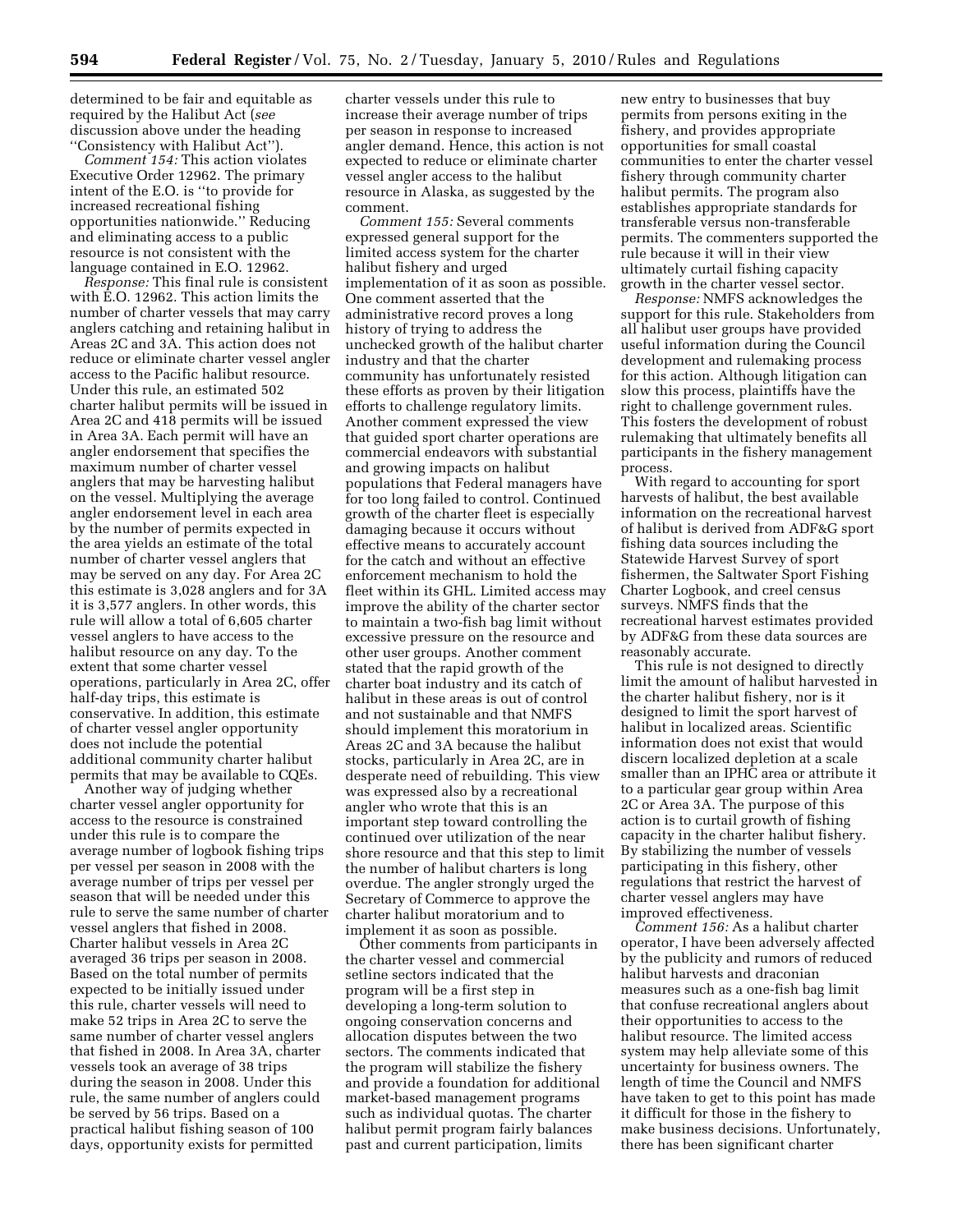turnover and new businesses have started or existing businesses have expanded. Support for the program is declining because many of these new businesses say they will not qualify for the program.

*Response:* NMFS acknowledges the time that has transpired between the Council action to adopt the charter halibut moratorium and Secretarial action to promulgate this rule. During this time, NMFS also implemented a one-halibut daily bag limit for charter vessel anglers in Area 2C (74 FR 21194, May 6, 2009). Limited access systems including this one typically are complicated to implement. NMFS acknowledges also that the entry and exit rate of charter vessel fishing businesses may be high relative to other businesses. Publication of the December 9, 2005, control date (71 FR 6442; February 8, 2006), however, announced that persons entering the charter halibut fishery after the control date will not be assured of future access to the fishery if a limited access system is implemented. With the intended stability that this rule will bring to the charter halibut fishery, confusion among recreational anglers should dissipate.

*Comment 157:* Halibut charter fishery participation rules should be simple, easy to implement, and easy to enforce. I like the idea of a limited number of permits awarded to established fishing guides on a seniority basis. Limiting the number of boats fishing seems like a straightforward way to control the harvest of halibut taken by sports charter.

*Response:* This action is intended to curtail growth of fishing capacity in the guided sport fishery for halibut. This action, by itself, is not designed to limit the number of charter vessel anglers who may use sport fishing guide services or their harvest of halibut. However, by stabilizing the number of vessels participating in this fishery, the effectiveness of other regulations that limit the harvest of halibut by charter vessel anglers may be improved.

### **Changes From the Proposed Rule**

This action was proposed and public comments were solicited for 45 days beginning on April 21, 2009 (74 FR 18178), and ending June 5, 2009. By the end of the comment period 166 public submissions were received. All comments received by the comment ending date are summarized and responded to above under the heading ''comments and responses.'' The following 24 changes are made from the proposed rule in this final rule. 1. In § 300.61, a reference to

§ 300.65(d) is added to the definition of

charter vessel angler. On June 5, 2009, NMFS implemented regulations limiting charter vessel anglers in Area 2C to catching and retaining one halibut per day (May 6, 2009, 73 FR 21194). These regulations added a definition of charter vessel angler to § 300.61 for purposes of § 300.65(d). The proposed rule to implement a charter halibut permit program (April 21, 2009, 74 FR 18178), proposed a revision to the definition of charter vessel angler that inadvertently excluded the reference to § 300.65(d). To maintain the current definition of charter vessel angler in § 300.61, the reference to § 300.65(d) is added in this final rule.

2. In § 300.61, the definition of charter vessel operator is not revised. The current definition of charter vessel operator is for purposes of § 300.65(d), and the proposed rule would have applied the definition for purposes of § 300.67 in addition to § 300.65(d). On further examination of the proposed rule text, NMFS determined that the definition of charter vessel operator is not needed for purposes of § 300.67. This final rule, at §§ 300.66 and 300.67 (*see* changes 3, 6, and 9 from the proposed rule), references the definition of operator in § 300.2. Operator means, with respect to any vessel, the master or other individual aboard and in charge of that vessel. This definition is consistent with the intended definition of charter vessel operator in the proposed rule. This change is also consistent with the suggestion in Comment 80 to clarify the proposed definition of charter vessel operator.

3. In § 300.61, the definition of crew member is revised. This final rule changes the reference to ''charter vessel operator'' from the proposed rule to ''operator of a vessel with one or more charter vessel anglers on board''. This change reflects NMFS's determination to replace charter vessel operator with operator, as defined in § 300.2, for purposes of § 300.67. This determination is described in change 2 from the proposed rule.

4. In § 300.61, a definition of ''valid'' is added to clarify its meaning with respect to a charter halibut permit. For purposes of §§ 300.66 and 300.67, a valid charter halibut permit is the permit currently in effect.

5. In § 300.66(p), text is added to clarify that a person is prohibited from submitting inaccurate information to an authorized officer as defined in § 300.2. The paragraph at § 300.66(p) currently prohibits a person from failing to submit or submitting inaccurate information on any report, license, catch card, application or statement required under § 300.65. The proposed rule for this

action proposed to apply this prohibition to §§ 300.65 and 300.67. The change in § 300.66(p) from the proposed to final rule clarifies that persons are also prohibited from submitting inaccurate information to an authorized officer.

6. In § 300.66, the word ''operate'' is changed to ''be an operator of'' in paragraphs  $(r)$ ,  $(s)$ ,  $(t)$ ,  $(u)$ , and  $(v)$ . This change from the proposed rule is made to ensure consistency with the definition of operator in § 300.2, as described in change 2 from the proposed rule.

7. In § 300.66(r) and § 300.67(a)(1), the word ''original'' is added before ''valid charter halibut permit''. This addition clarifies that an operator of a vessel with one or more charter vessel anglers catching and retaining Pacific halibut on board must have on board an original valid charter halibut permit. A copy or facsimile of a valid charter halibut permit would not meet the requirements of §§ 300.66 and 300.67.

8. In § 300.66, paragraph (w) is not included in the final rule. On further examination of the proposed rule text, NMFS determined that regulations in § 300.67 regarding crew member compliance would be unnecessarily redundant. The prohibition on crew members catching and retaining halibut during a charter fishing trip at § 300.65(d)(ii) is not changed with this final rule.

9. In § 300.67(a)(1), general permit requirements, ''charter vessel operator'' is changed to ''operator''. This change is made for consistency with the definition of operator in § 300.2, as described in change 2 from the proposed rule.

10. In § 300.67(a)(1), text is added at the end of the paragraph to clarify that a charter halibut permit holder must insure that the operator of the permitted vessel complies with all requirements of §§ 300.65 and 300.67.

11. In § 300.67(a)(1) and (a)(3), text is added to clarify that the angler endorsement on a charter vessel permit(s) must be equal to or greater than the number of charter vessel anglers who are catching and retaining halibut. In paragraph (a)(1) the phrase "at least" is added to the last phrase of the sentence to read, "\* \* \* endorsed for at least the number of charter vessel anglers who are catching and retaining Pacific halibut.'' The language of the proposed rule, without the ''at least'' phrase, implied that a charter halibut permit endorsement had to be equal to the number of charter vessel anglers on board. This implied meaning was not intended. For the same reason, in paragraph (a)(3), the phrase ''up to'' is substituted for the word ''only'' to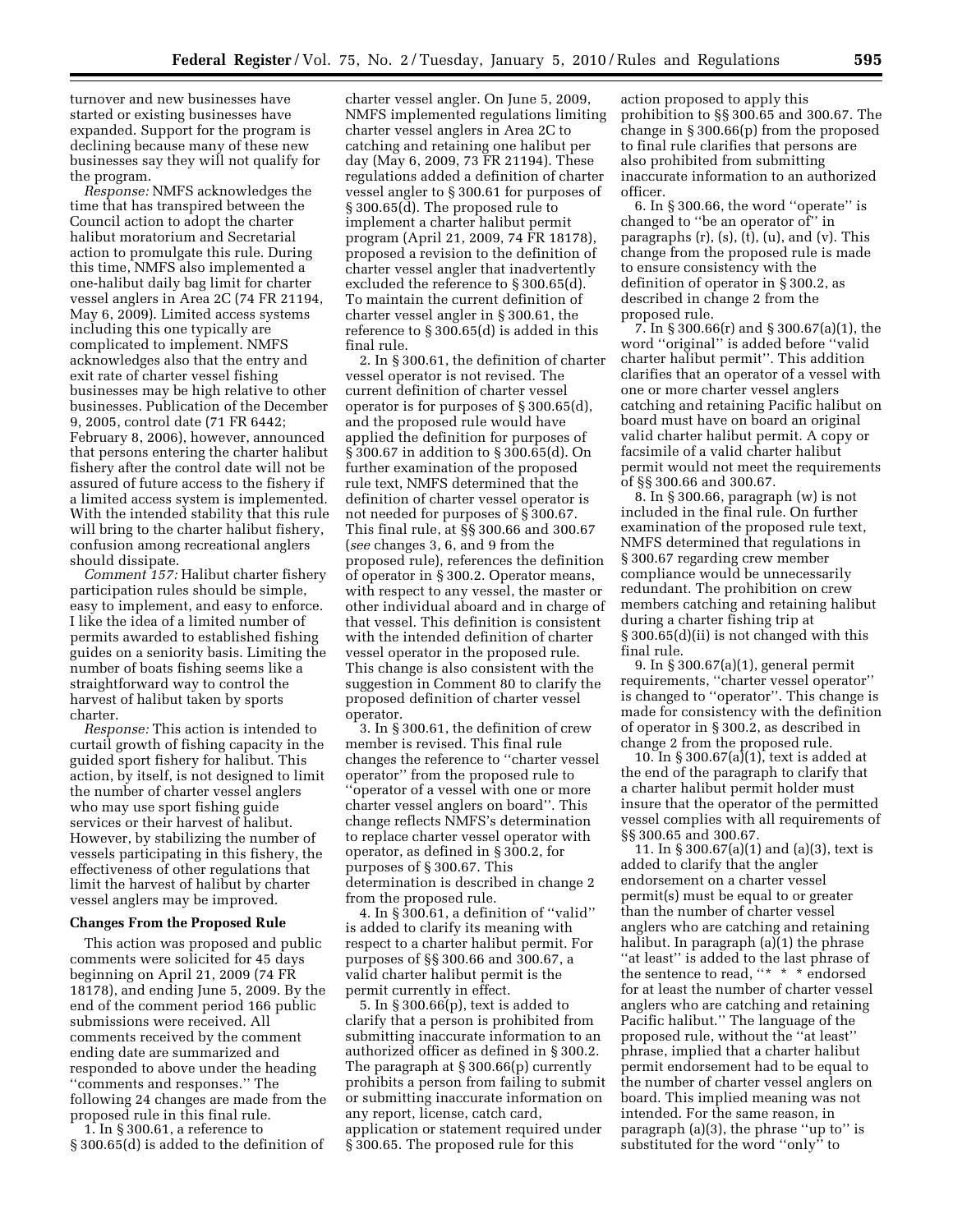clarify that the angler endorsement does not require a charter vessel to have the maximum number of anglers on board to make the charter halibut permit valid. Rather, the number of charter vessel anglers on board a charter vessel must not exceed the angler endorsement on its permit. These clarifying words also respond in part to a question raised in Comment 86.

12. In § 300.67, paragraphs (b) and (d), are revised to clarify the order of determining whether an applicant for one or more charter halibut permits is eligible for any permits, and if so, how many, and whether any will be designated as transferable. The organization of paragraph (b) may have confused qualifying criteria for a transferable permit with the determination of how many permits could qualify for a transferable designation and whether the same logbook fishing trips that qualified an applicant for a transferable permit(s) could be used also to qualify for a nontransferable permit(s). The revised paragraphs also better reflect the explanation in the preamble to the proposed rule than did the proposed rule regulatory text in paragraphs (b) and (d). The revised paragraphs make no substantive changes in the qualifying criteria, but rather reorganize the proposed rule text of these paragraphs to make clear the following sequence. First, to qualify for any type of permit non-transferable or transferable—an applicant must apply within the application period and meet the logbook fishing trip requirements described in paragraph (b)(1). Second, if the applicant meets the standards described in paragraph (b), then the number of permits will be determined as described in paragraph (c), which is unchanged from the proposed rule. Finally, the designation of one or more of the permits as transferable will require meeting the standards described in paragraph (d).

13. In § 300.67(b)(2)(ii) (previously paragraph (b)(5)(ii) in the proposed rule), a minor technical edit is made to remove the word ''the'' and to change the word ''owners'' to its singular form ''owner.'' These minor changes correct an editorial oversight in the proposed rule and make the word ''owner'' in its singular form consistent throughout the regulatory text.

14. In § 300.67(b), a new paragraph (3) is added to clarify that the term ''ADF&G Business Owner License'' includes an ''ADF&G business owner registration.'' The latter term was used by ADF&G in 2004; however, the former term was used in 2005 and 2008. The term ''ADF&G Business Owner License''

also includes ''sport fish business owner license,'' ''sport fish business license,'' and ''ADF&G business license.'' The proposed rule (at page 18185) discussed the various terms used to describe this authority from the State of Alaska, ADF&G, granted as a registration or license that authorized every charter vessel fishing trip. Although discussed in the proposed rule preamble, this clarification did not appear in the proposed rule text. This oversight was pointed out in Comment 83.

15. In § 300.67(d)(1)(iii), a sentence is added to clarify that the vessel used to qualify for a transferable permit during one of the qualifying years (2004 or 2005) does not have to be the same vessel used to qualify during the recent participation year (2008). The proposed rule regulatory text at paragraph (b)(2)(ii) and (iii) stated that qualifying for a transferable permit would require meeting the minimum of 15 logbook fishing trips with the same vessel in each year (qualifying and recent participation year). This text could be interpreted to mean that the logbook trips had to have been made on the same vessel in both years (*See*  Comments 54 through 57). This is not the intended interpretation. What is intended, as clarified in this change, is that the minimum 15 bottomfish logbook fishing trips had to have been made from the same vessel in either 2004 or 2005. Also, the minimum 15 halibut logbook fishing trips during 2008 had to have been made from the same vessel during that year, but the vessel used in 2008 is not required to be the same vessel that was used in either 2004 or 2005.

16. In § 300.67(d), paragraph (d)(2) is added for consistency with the qualifications for a transferable permit described in the preceding paragraph (d)(1) (previously paragraph (b)(2) in the proposed rule), the preamble to the proposed rule, and the Analysis. The proposed rule language suggested that the number of transferable permits would be equal to the number of vessels that met the minimum logbook trip criterion of 15 during only the applicant-selected year of the qualifying period. NMFS found several inconsistencies between this language and other statements in the proposed rule and in the Analysis. First, a permit designation of transferable requires that the 15-trip minimum criteria be met in one year of the qualifying period and in the recent participation year. Second, the preamble to the proposed rule at page 18183 states that the minimum participation criteria in both years would be taken into account in designating a charter halibut permit as

transferable. Finally, in the Analysis (**ADDRESSES**) section 2.5.5 makes clear that the Council intended that the number of permits designated transferable would be controlled by the lesser of the number of vessels that met the 15-trip minimum criteria in one year of the qualifying period or the number of vessels that met the 15-trip minimum criteria in the recent participation year.

17. In § 300.67(f)(3), the information element, ''the statistical area(s) where bottomfish fishing occurred,'' is added to correct an oversight of not including this information element in the proposed rule. The proposed rule preamble, on page 18185, discussed the various information elements that would be required as evidence of a halibut logbook fishing trip during the recent participation period (2008). The proposed rule proposed a definition of ''halibut logbook fishing trip'' to include information about the number of halibut kept or released or the number of boat hours that the vessel engaged in bottomfish fishing. The 2008 ADF&G saltwater sport fishing charter trip logbook required the recording of the primary ADF&G statistical area fished when boat hours fished for bottomfish were recorded. Hence, reporting the statistical area(s) where bottomfish fishing occurred as optional evidence of participation is consistent the 2008 logbook reporting procedures. Adding statistical area(s) also is consistent with the logbook fishing trip information elements in § 300.67(f)(2) and with the evidence of participation recommendation by the Council (Issue 9 in the March 31, 2007, motion adopted by the Council). The number of rods used from the vessel in bottomfish fishing is not included in § 300.67(f)(3) because it was not required to be reported in 2008 logbooks. Moreover, any guided bottomfish fishing in 2008 should have been reported in terms of boat hours and bottomfish statistical area, which would be the requisite evidence of participation.

18. In § 300.67(f)(7), the year ''2008'' is substituted for the proposed rule place holder text that read, ''[insert the recent participation year].'' As explained in the proposed rule on page 18182 of the proposed rule, specifying the year that would be the recent participation period was held pending a NMFS determination of the most recent year for which ADF&G charter logbook data would be available. In adopting its charter halibut moratorium recommendation to the Secretary, the Council contemplated that the recent participation period or ''year prior to implementation'' would be either 2007 or 2008. Based on the availability of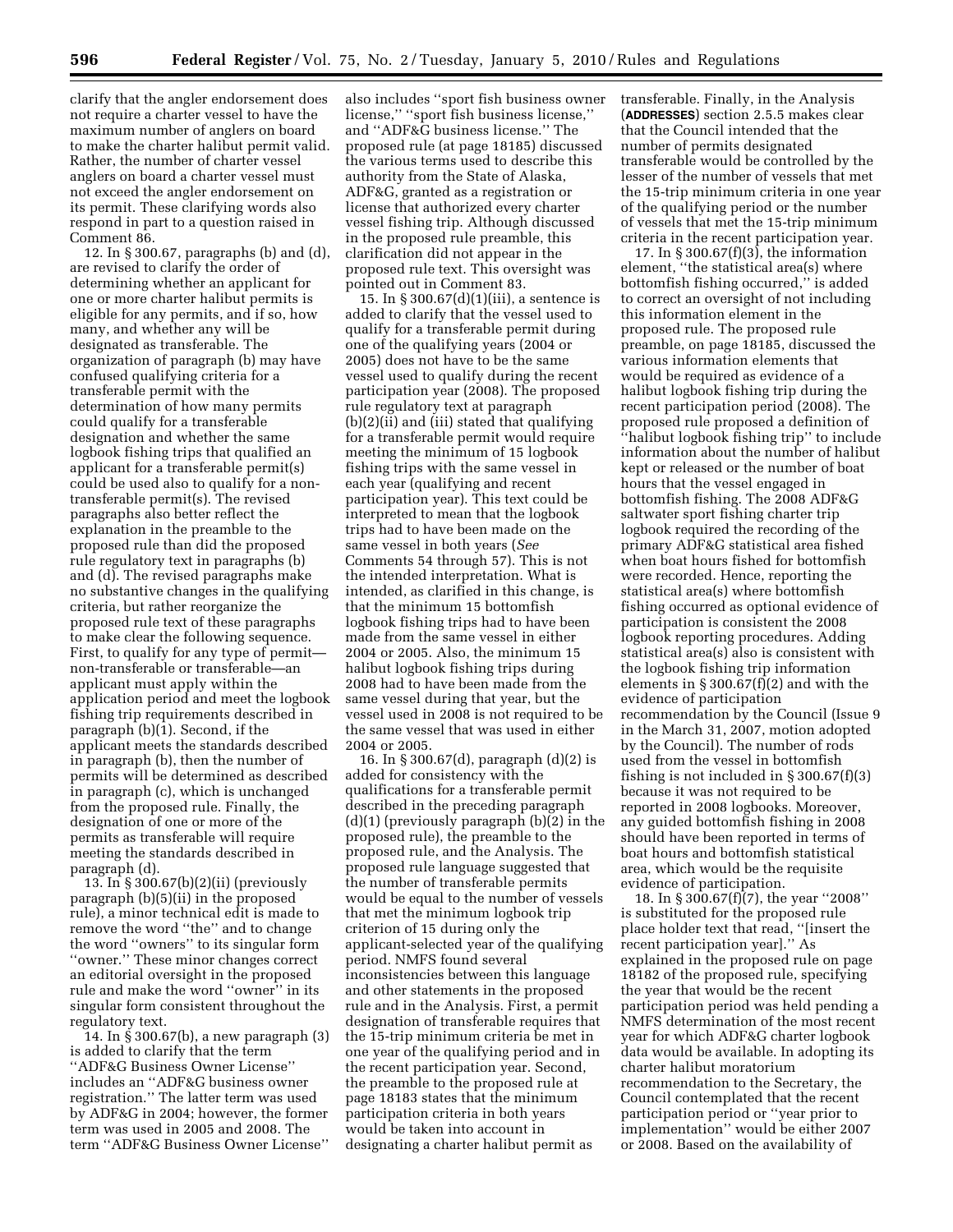logbook data, NMFS has determined that 2008 is the recent participation period.

19. In § 300.67(g), language is added at the beginning to clarify certain limitations on the use of the unavoidable circumstance exception. These limitations were discussed in the preamble to the proposed rule (74 FR 18178, April 21, 2009) on page 18188, but were omitted from the regulatory text by oversight. The new regulatory text makes clear, first, that unavoidable circumstance claims must be made on appeal pursuant to § 300.67(h)(6). Second, the new text clarifies that the Office of Administrative Appeals will not accept an unavoidable circumstance claim unless the person making the claim would be excluded from the charter halibut fishery entirely unless their unavoidable circumstance was recognized. Finally, the new text clarifies that unavoidable circumstance claims to increase the number of permits issued or to change a nontransferable permit into a transferable permit will not be accepted.

20. In § 300.67(g)(3)(i), language is added to clarify that proof of active military service during the 2004 and 2005 qualifying period will qualify an applicant for the unavoidable circumstance, military service provision. This provision will not be limited only to service in the National Guard or military reserve as indicated in the proposed rule. This change is being made in response to Comment 110. The comment correctly noted that in adopting its charter halibut moratorium recommendation to the Secretary, the Council intended that the military exemption apply to an individual who was assigned to active military duty during 2004 or 2005. The proposed rule text interpreted the Council's recommendation too narrowly in limiting the military service provision to service only in the National Guard or military reserve. Hence, the final rule text is revised to accurately reflect the Council's approved recommendation. In addition, a new paragraph (g)(3)(iii) is added to clarify that the criteria to be used in determining the number and type (transferable or non-transferable) of charter halibut permit(s) initially allocated under this military service provision is in paragraph (g)(2)(v)(B), immediately preceding paragraph (g)(3). The proposed rule presumed that NMFS will be guided by the criteria in paragraph  $(g)(2)(v)(B)$ , but the added text makes this explicit. Finally, the added text makes clear that all permits issued under this military service provision will receive angler

endorsements of six by cross reference to paragraph (e)(2).

21. In § 300.67(h)(3), language is added to authorize NMFS to issue nontransferable interim permit(s) for undisputed permit claims. On further examination of the proposed regulatory text, NMFS determined that without this explicit authority, a dispute over any one permit would prevent issuing any charter halibut permit(s) for which an applicant appeared to qualify. For example, an applicant may claim three charter halibut permits; however, the official charter halibut record support issuing only two permits. The proposed rule regulatory text at § 300.67(h) suggests that NMFS may not issue any permits to the applicant until after the 30-day evidentiary period, an IAD is issued, and OAA accepts the applicant's appeal regarding the third disputed permit. In this example, the applicant may eventually win the appeal for the third disputed permit, but lose an entire fishing season waiting for the disputed claim to be resolved. This change from the proposed rule will allow NMFS to issue interim permits for undisputed permit claims, allowing an applicant to continue charter halibut operations while disputed permit claims are processed and adjudicated.

22. In § 300.67(i)(1), a reference to paragraph (b)(2) in the proposed rule is changed to paragraph  $(d)(2)$  in the final rule. This change is necessary to update a reference to regulatory text in § 300.67(b) in the proposed rule, which is revised in this final rule as described in changes 12 and 16.

23. In § 300.67(k)(4), the maximum permit limitations on a CQE is clarified by removing the word ''following'' and instead referring specifically to the maximum number of charter halibut and community charter halibut permits specified in paragraphs (k)(4)(i) and  $(k)(4)(ii)$ .

24. In § 679.2, the definition of ''community quota entity (CQE)'' is revised by removing the parenthetical phrase ''for purposes of the IFQ program.'' After further examination of the proposed rule text, NMFS determined that this phrase could cause confusion by suggesting that the CQE definition applies only to the IFQ program. This rule establishes another potential purpose for a CQE, which is to hold community charter halibut permits. This expanded role for CQEs that represent communities identified in this rule does not require a substantive change to the CQE definition. This clarification is consistent with the proposed rule that thoroughly described the potential role for CQEs in the charter halibut fishery.

### **Classification**

Regulations governing the U.S. fisheries for Pacific halibut are developed by the International Pacific Halibut Commission (IPHC), the Pacific Fishery Management Council, the North Pacific Fishery Management Council (Council), and the Secretary of Commerce. Section 5 of the Northern Pacific Halibut Act of 1982 (Halibut Act, 16 U.S.C. 773c) provides the Secretary of Commerce with the general responsibility to carry out the Convention between Canada and the United States for the management of Pacific halibut, including the authority to adopt regulations as may be necessary to carry out the purposes and objectives of the Convention and Halibut Act. This final rule is consistent with the Secretary of Commerce's authority under the Halibut Act.

This final rule has been determined to be not significant for purposes of Executive Order 12866.

A FRFA was prepared that describes the economic impact that this action has on small entities. The RIR/FRFA prepared for this final rule is available from NMFS (*see* **ADDRESSES**). The FRFA for this action explains the need for, and objectives of, the rule, summarizes the public comments on the initial regulatory flexibility analysis and agency responses, describes and estimates the number of small entities to which the rule will apply, describes projected reporting, recordkeeping and other compliance requirements of the rule, and describes the steps the agency has taken to minimize the significant economic impact on small entities, including a statement of the factual, policy, and legal reasons for selecting the alternative adopted in the final rule and why each one of the other significant alternatives to the rule considered by the agency that affect the impact on small entities was rejected.

The need for and objectives of this action; a summary of the comments and responses; a description of the action, its purpose, and its legal basis; and a statement of the factual, policy, and legal reasons for selecting the alternative embodied in this action are described elsewhere in this preamble and are not repeated here.

The proposed rule was published in the **Federal Register** on April 21, 2009 (74 FR 18178). An Initial Regulatory Flexibility Analysis (IRFA) was prepared and described in the classification section of the preamble to the rule. The public comment period ended on June 5, 2009. NMFS received 166 communications containing 157 separate comments. Comments 45 and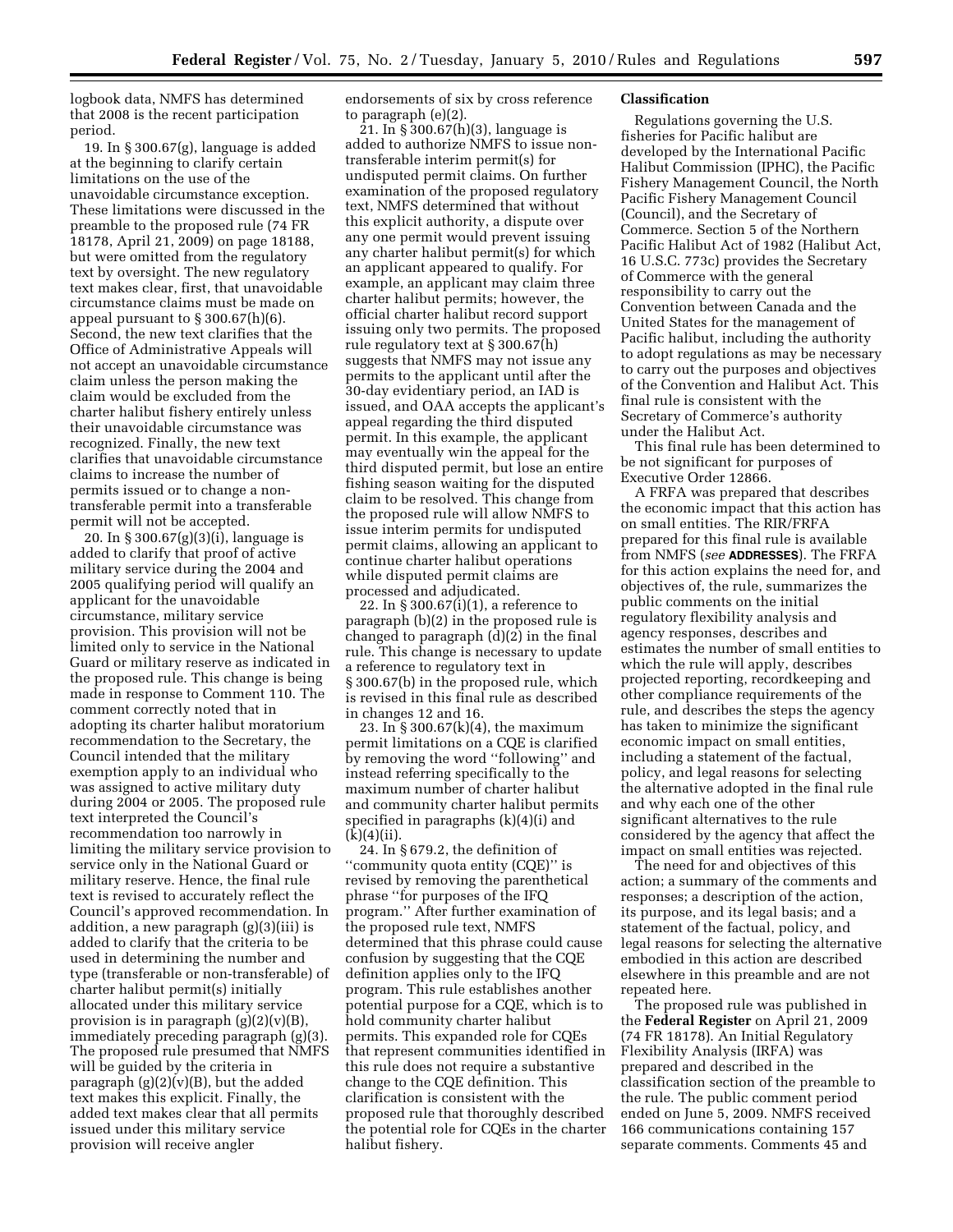143 address the IRFA. Comments 39–41, 43, 45–47, 51, and 143 address the economic impact of the rule on small entities.

Two classes of entities are directly regulated by this action: (1) guided charter businesses active in IPHC Areas 2C and 3A, and (2) CQE-qualified communities and CQE groups formed by those communities in Areas 2C and 3A. Almost all of the guided charter businesses are believed to be small entities. This conclusion is based on a Small Business Administration (SBA) threshold of \$7.0 million in gross revenues on an annual basis for facilities offering recreational services, including guided fishing services (NAICS 713990). The largest of these entities, which are lodges, may be considered large entities under SBA standards, but that cannot be confirmed. The 32 communities in Area 2C and 3A directly regulated as part of this action would be considered small entities under the SBA definitions because they have populations under 50,000 persons.

Under this action, NMFS will issue permits to an estimated 231 businesses in Area 2C and to 296 businesses in Area 3A. In Area 2C, 173 of the guided businesses that show evidence of bottomfish fishing in 2008 will not qualify to receive an Area 2C guided charter permit under the limited entry program. In Area 3A, 154 of the guided businesses that show evidence of bottomfish fishing in 2008 will not qualify to receive an Area 3A guided charter permit.

Businesses that do not qualify to receive a charter halibut permit do not meet activity thresholds during the qualifying period (2004–2005) or do not meet the 2008 thresholds in the recency provisions of the Council's motion.

This action seeks to help 32 small, remote communities in Areas 2C and 3A develop charter businesses by mitigating the economic barrier associated with purchasing a charter halibut permit and creating a number of non-transferable permits that can be held only by the non-profit entity representing the eligible community.

Under this action, 18 qualifying Area 2C communities are eligible to each receive up to four community halibut charter permits per community at no cost; 14 Area 3A communities are eligible to each receive up to seven community halibut charter permits per community at no cost. Guided halibut fishing trips made with these permits must either begin or end within the boundaries of the eligible community designated on the permit. In addition, each of these community CQE programs will be able to buy additional

transferable permits equal in number to its allocation of community halibut charter permits. This authority to acquire by transfer additional transferable charter halibut permits makes it possible for CQEs representing eligible communities to hold a maximum of eight permits per community in Area 2C or a maximum of 14 permits per community in Area 3A. These potential permit numbers are different from the excessive share limits imposed on other entities (a five-permit limit unless initially allocated more).

Of the directly regulated entities, only currently active guided charter operations that will not receive a permit to continue to participate in this fishery will suffer significant adverse economic impacts. These operations must enter the market for transferable charter halibut permits to remain active in the charter halibut fishery.

Permit applications must be submitted prior to the start of the program. The application will require information about the business applying for the permit, including the ownership structure of the business (U.S. citizenship papers for individuals) and information on the charter activities of the business. After submitting the initial permit application, additional applications will be required only for transfer of permits. NMFS will require additional reports when the structure of the business holding the permit changes or the permit is transferred. The initial application for a charter permit could take an estimated two hours to complete, depending on the amount of additional information the applicant needs to provide. The application for transfer of a charter permit is estimated to take two hours to complete, based on previous experience with the groundfish License Limitation Program.

Persons applying for a community charter permit or a military charter halibut permit must submit applications for these special permits. In addition, CQEs representing communities eligible to receive community charter halibut permits will be required to identify the person that will use the permit. The application for a community charter halibut permit or a military charter halibut permit is estimated to take two hours to complete. In all cases, basic reading and writing skills are required to complete the application forms.

The Council and NMFS have taken several steps to minimize the burden on directly regulated small entities. The Council published information about the control date frequently during its deliberations. The Council adopted this control date at its December 2005 meeting. In April 2006, it received a

recommendation from its Charter Halibut Stakeholder Committee that it initiate an analysis of an entry moratorium using the December 9, 2005, control date. At its April 2006 meeting it requested staff to prepare an analysis of moratorium options based on the December 9, 2005, control date. The Council received a discussion paper from staff, based on this control date in December 2006. It adopted a preliminary preferred alternative based on this control date in February 2007, and it recommended a limited access system that included this control date in April 2007. Newsletters for each of these Council meetings contained information on the Council action and mentioned this control date. NMFS published a notice in the **Federal Register** in February 2006 stating that the Council had adopted this control date (71 FR 6442, February 8, 2006) and the Council devoted a paragraph to this notice in its February 2006 newsletter.

This action creates a class of nontransferable permits to ease the transition from an open access fishery for a large class of businesses participating at relatively low levels of activity. Thus, any business that reported more than five logbook trips in the qualifying and in the recent participation period, but that had no vessel with at least 15 trips in one of the two years, 2004 or 2005, and in 2008, will receive non-transferable permits. These permits will allow that operation to continue its activity until the operator leaves the fishery, at which time they will expire. Thus, a transitional mechanism is provided for many operations that otherwise would have been forced to withdraw from the fishery immediately.

The Council and NMFS created transferable permits to allow the market to reallocate permits among recipients. This makes it possible for businesses that were active in 2008 but not during the qualifying period to continue their activity by purchasing permits.

The Council has created a class of community halibut charter permits. These will be issued without charge to qualifying communities. If qualified communities in Area 2C take full advantage of this program, an additional 72 permits may be issued for guided charter vessels. If qualified communities in Area 3A take full advantage, an additional 98 permits may be available. These permits were created to provide development opportunities for rural communities, but they should offer opportunities for businesses that do not receive transferable or non-transferable permits, and that are willing to enter a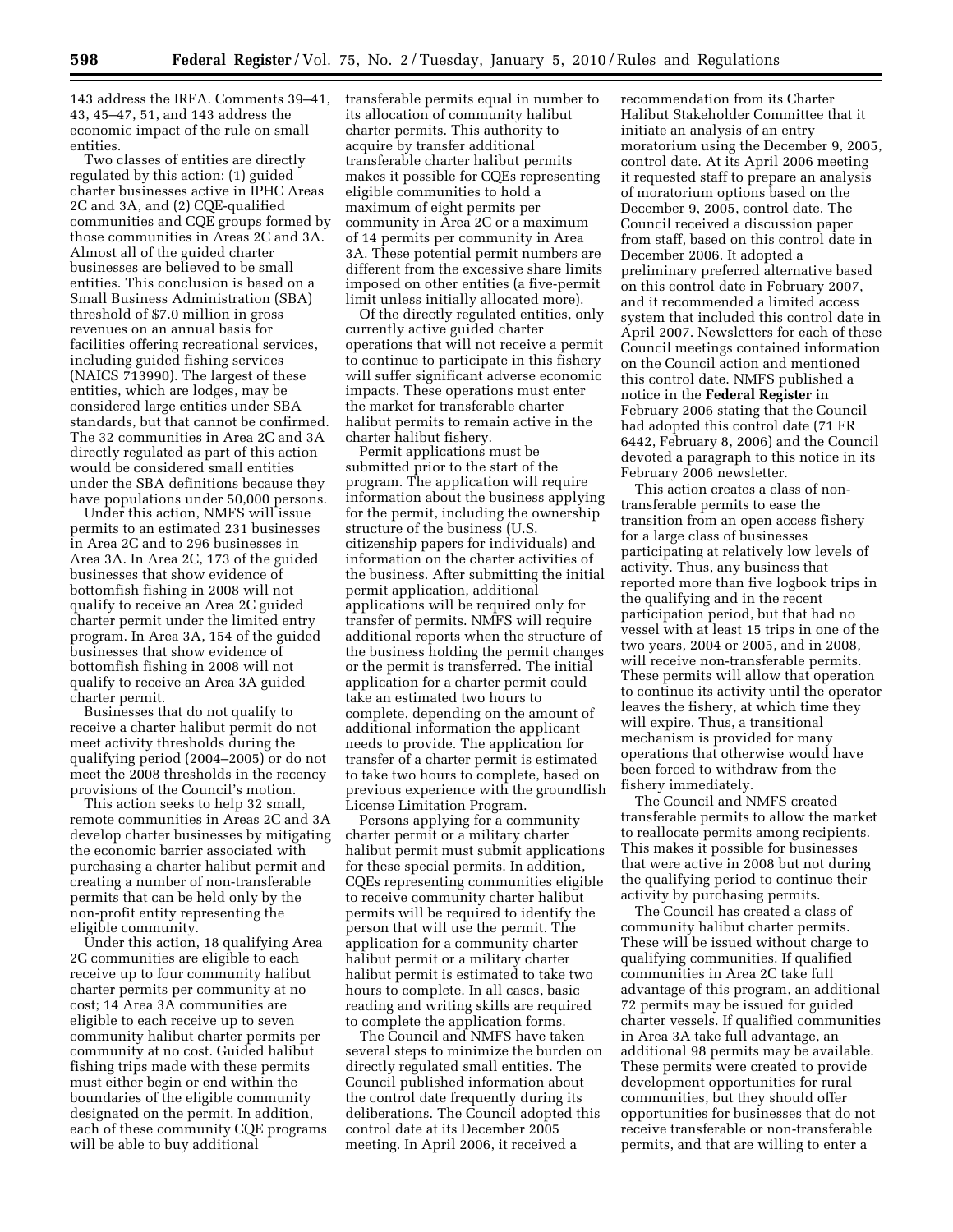joint venture with a qualified community to utilize these permits.

The Council and Secretary considered a no-action alternative, but this was rejected because it would not accomplish the objective of this action, which is to stabilize the businesses in this fishery by controlling entry, while providing opportunities for rural community development. The Council also considered an option that only required a single landing in 2008 to meet the recency requirement. This option was rejected because this action was originally taken to stabilize the businesses in the charter halibut fishery with respect to active participants in 2004 and 2005. The recency requirement was adopted because the Council was aware that implementation would take several years, and it wanted to limit qualifying businesses to those businesses active during the qualification period and still active close to the time the program was implemented. Therefore, the Council elected to require the same level of participation in the qualification period and in the recency period.

# **Paperwork Reduction Act Collections of Information**

This rule contains a collection-ofinformation requirement subject to the Paperwork Reduction Act (PRA) and which has been approved by OMB under control number 0648–0592. Public reporting burden estimates per response for these requirements are two hours for charter halibut permit application, two hours for community charter halibut permit application, two hours for military charter halibut permit application, two hours for transfer of a charter halibut permit, and four hours for appeal of permit denial. These estimates include the time for reviewing instructions, searching existing data sources, gathering and maintaining the data needed, and completing and reviewing the collection-of-information. Send comments regarding this burden estimate, or any other aspect of this data collection, including suggestions for reducing the burden, to NMFS (*see*  **ADDRESSES**) and by e-mail to *David*\_*Rostker@omb.eop.gov*, or fax to 202–395–7285.

Notwithstanding any other provision of the law, no person is required to respond to, nor shall any person be subject to a penalty for failure to comply with, a collection of information subject to the requirements of the PRA, unless that collection of information displays a currently valid OMB Control Number.

# **List of Subjects**

*15 CFR Part 902* 

Recordkeeping and reporting requirements.

#### *50 CFR Part 300*

Fisheries, Fishing, Reporting and recordkeeping requirements, Treaties.

### *50 CFR Part 679*

Alaska, Fisheries.

Dated: December 18, 2009.

# **John Oliver,**

*Deputy Assistant Administrator for Operations, National Marine Fisheries Service.* 

■ For the reasons set out in the preamble, NMFS amends 15 CFR Chapter IX, and 50 CFR Chapters III and VI as follows:

### **15 CFR Chapter IX**

# **PART 902—NOAA INFORMATION COLLECTION REQUIREMENTS UNDER THE PAPERWORK REDUCTION ACT: OMB CONTROL NUMBERS**

■ 1. The authority citation for part 902 continues to read as follows:

**Authority:** 44 U.S.C. 3501 *et seq.*  ■ 2. In § 902.1, in the table in paragraph (b), under the entry ''50 CFR'', add entries for "300.67(h), (i), (k), and (l)", in alphanumeric order to read as follows:

### **§ 902.1 OMB control numbers assigned pursuant to the Paperwork Reduction Act.**  \* \* \* \* \*

(b) \* \* \*

| CFR part or sec-<br>tion where the in-<br>formation collection<br>requirement is<br>Incated |         | Current OMB control<br>number (all numbers<br>begin with 0648-) |   |      |
|---------------------------------------------------------------------------------------------|---------|-----------------------------------------------------------------|---|------|
| ÷<br>50 CFR                                                                                 |         |                                                                 | ÷ |      |
| 300.67(h), (i), (k),                                                                        | and (l) |                                                                 |   | 0592 |
|                                                                                             |         |                                                                 |   |      |

### **50 CFR Chapter III**

# **PART 300—INTERNATIONAL FISHERIES REGULATIONS**

# **Subpart E—Pacific Halibut Fisheries**

■ 3. The authority citation for part 300, subpart E continues to read as follows:

**Authority:** 16 U.S.C. 773–773k.

■ 4. In § 300.61, definitions are amended by:

■ A. Removing the definition for ''Charter vessel''.

■ B. Revising definitions for "Charter vessel angler'', ''Charter vessel fishing trip'', ''Charter vessel guide'', ''Crew member'', and ''Sport fishing guide services''.

■ C. Adding definitions for "Charter halibut permit'', ''Community charter halibut permit'', ''Military charter halibut permit", and "Valid" in alphabetical order.

The revisions and additions read as follows:

### **§ 300.61 Definitions.**

\* \* \* \* \* *Charter halibut permit* means a permit issued by the National Marine Fisheries Service pursuant to § 300.67.

*Charter vessel angler*, for purposes of §§ 300.65(d), 300.66, and 300.67, means a person, paying or non-paying, using the services of a charter vessel guide.

*Charter vessel fishing trip*, for purposes of §§ 300.65(d), 300.66, and 300.67, means the time period between the first deployment of fishing gear into the water from a vessel after any charter vessel angler is onboard and the offloading of one or more charter vessel anglers or any halibut from that vessel.

*Charter vessel guide*, for purposes of §§ 300.65(d), 300.66 and 300.67, means a person who holds an annual sport guide license issued by the Alaska Department of Fish and Game, or a person who provides sport fishing guide services.

\* \* \* \* \* *Community charter halibut permit*  means a permit issued by NMFS to a Community Quota Entity pursuant to § 300.67.

*Crew member*, for purposes of §§ 300.65(d), and 300.67, means an assistant, deckhand, or similar person who works directly under the supervision of, and on the same vessel as, a charter vessel guide or operator of a vessel with one or more charter vessel anglers on board.

\* \* \* \* \* *Military charter halibut permit* means a permit issued by NMFS to a United States Military Morale, Welfare and Recreation Program pursuant to § 300.67.

\* \* \* \* \*

*Sport fishing guide services,* for purposes of §§ 300.65(d) and 300.67, means assistance, for compensation, to a person who is sport fishing, to take or attempt to take fish by being onboard a vessel with such person during any part of a charter vessel fishing trip. Sport fishing guide services do not include services provided by a crew member. \* \* \* \* \*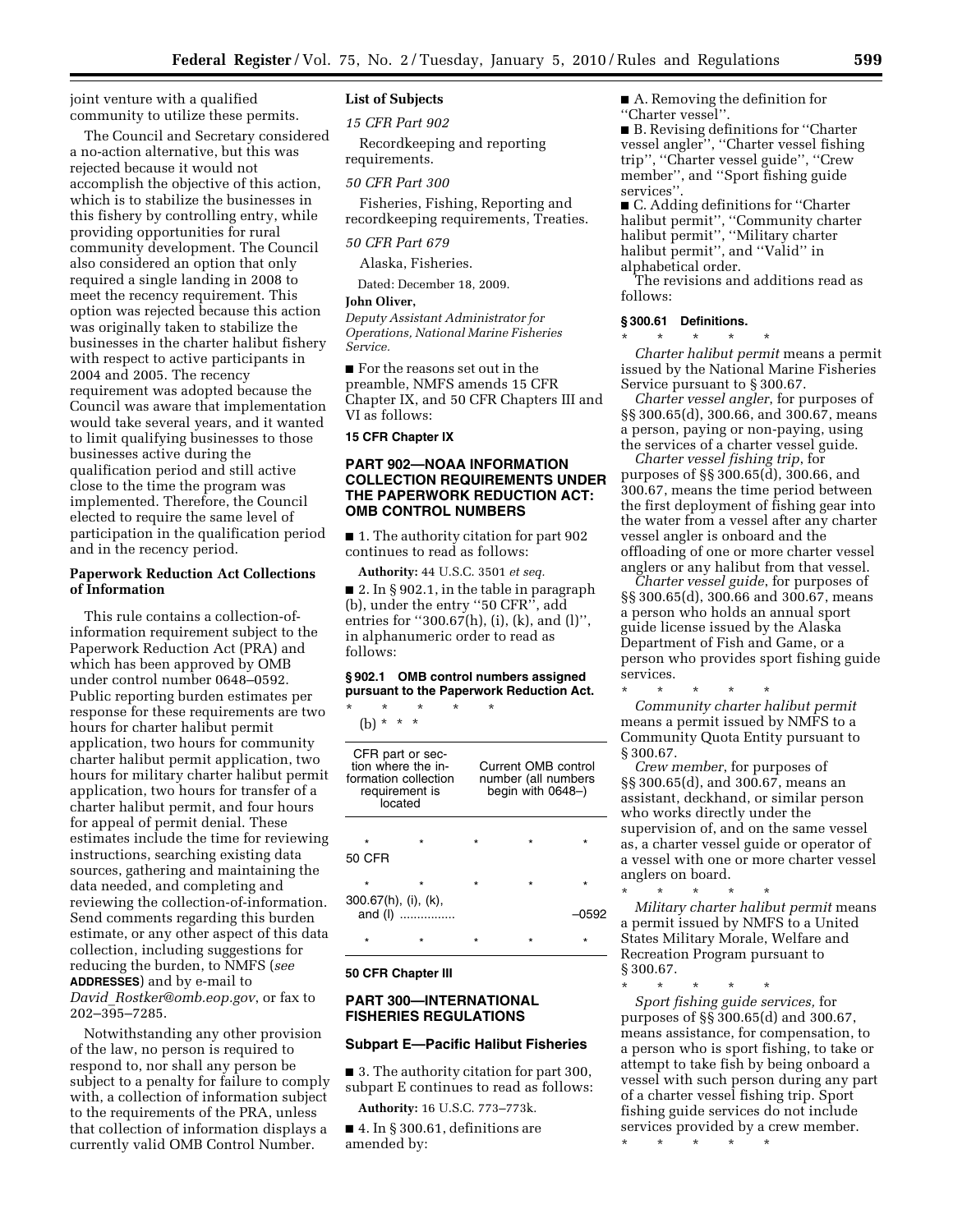*Valid,* with respect to a charter halibut permit for purposes of §§ 300.66 and 300.67, means the charter halibut permit that is currently in effect.

\* \* \* \* \*

 $\blacksquare$  5. In § 300.66, revise paragraphs (b), (i), (o), and (p), and add paragraphs (r),  $(s)$ ,  $(t)$ ,  $(u)$ , and  $(v)$  to read as follows:

### **§ 300.66 Prohibitions.**

\* \* \* \* \* (b) Fish for halibut except in accordance with the catch sharing plans and domestic management measures implemented under §§ 300.63, 300.65, and 300.67.

\* \* \* \* \*

(i) Fish for subsistence halibut from a charter vessel or retain subsistence halibut onboard a charter vessel if anyone other than the owner of record, as indicated on the State of Alaska vessel registration, or the owner's immediate family is aboard the charter vessel and unless each person engaging in subsistence fishing onboard the charter vessel holds a subsistence halibut registration certificate in the person's name pursuant to § 300.65(i) and complies with the gear and harvest restrictions found at § 300.65(h). For purposes of this paragraph (i), the term ''charter vessel'' means a vessel that is registered, or that should be registered, as a sport fishing guide vessel with the Alaska Department of Fish and Game. \* \* \* \* \*

(o) Fail to comply with the requirements of §§ 300.65 and 300.67.

(p) Fail to submit or submit inaccurate information on any report, license, catch card, application, or statement required or submitted under §§ 300.65 and 300.67, or submit inaccurate information to an authorized officer. \* \* \* \* \*

(r) Be an operator of a vessel with one or more charter vessel anglers on board that are catching and retaining halibut without an original valid charter halibut permit for the regulatory area in which the vessel is operating.

(s) Be an operator of a vessel with more charter vessel anglers on board catching and retaining halibut than the total angler endorsement number specified on the charter halibut permit or permits on board the vessel.

(t) Be an operator of a vessel with more charter vessel anglers on board catching and retaining halibut than the angler endorsement number specified on the community charter halibut permit or permits on board the vessel.

(u) Be an operator of a vessel in Area 2C and Area 3A during one charter vessel fishing trip.

(v) Be an operator of a vessel in Area 2C or Area 3A with one or more charter vessel anglers on board that are catching and retaining halibut without having on board the vessel a State of Alaska Department of Fish and Game Saltwater Charter Logbook that specifies the following:

(1) The person named on the charter halibut permit or permits being used on board the vessel;

(2) The charter halibut permit or permits number(s) being used on board the vessel; and

(3) The name and State issued boat registration (AK number) or U.S. Coast Guard documentation number of the vessel.

■ 6. Add § 300.67 to subpart E to read as follows:

### **§ 300.67 Charter halibut limited access program.**

This section establishes limitations on using a vessel on which charter vessel anglers catch and retain Pacific halibut in International Pacific Halibut Commission (IPHC) regulatory areas 2C and 3A.

(a) *General permit requirements.* (1) In addition to other applicable permit and licensing requirements, any operator of a vessel with one or more charter vessel anglers catching and retaining Pacific halibut on board a vessel must have on board the vessel an original valid charter halibut permit or permits endorsed for the regulatory area in which the vessel is operating and endorsed for at least the number of charter vessel anglers who are catching and retaining Pacific halibut. Each charter halibut permit holder must insure that the operator of the permitted vessel complies with all requirements of §§ 300.65 and 300.67.

(2) *Area endorsement.* A charter halibut permit is valid only in the International Pacific Halibut Commission regulatory area for which it is endorsed. Regulatory areas are defined in the annual management measures published pursuant to § 300.62.

(3) *Charter vessel angler endorsement.*  A charter halibut permit is valid for up to the maximum number of charter vessel anglers for which the charter halibut permit is endorsed.

(b) *Qualifications for a charter halibut permit.* A charter halibut permit for IPHC regulatory area 2C must be based on meeting participation requirements in area 2C. A charter halibut permit for IPHC regulatory area 3A must be based on meeting participation requirements in area 3A. Qualifications for a charter halibut permit in each area must be

determined separately and must not be combined.

(1) NMFS will issue a charter halibut permit to a person who meets the following requirements:

(i) The person applies for a charter halibut permit within the application period specified in the **Federal Register**  and completes the application process pursuant to paragraph (h) of this section.

(ii) The person is the individual or non-individual entity to which the State of Alaska Department of Fish and Game (ADF&G) issued the ADF&G Business Owner Licenses that authorized logbook fishing trips that meet the minimum participation requirements described in paragraphs  $(b)(1)(ii)(A)$  and  $(b)(1)(ii)(B)$ of this section for one or more charter halibut permits, unless the person is applying as a successor-in-interest.

(A) Reported five (5) bottomfish logbook fishing trips or more during one year of the qualifying period; and

(B) Reported five (5) halibut logbook fishing trips or more during the recent participation period.

(iii) If the person is applying as a successor-in-interest to the person to which ADF&G issued the Business Owner Licenses that authorized logbook fishing trips that meet the participation requirements described in paragraphs (b)(1)(ii) of this section for one or more charter halibut permits, NMFS will require the following written documentation:

(A) If the applicant is applying on behalf of a deceased individual, the applicant must document that the individual is deceased, that the applicant is the personal representative of the deceased's estate appointed by a court, and that the applicant specifies who, pursuant to the applicant's personal representative duties, should receive the permit(s) for which application is made; or

(B) If the applicant is applying as a successor-in-interest to an entity that is not an individual, the applicant must document that the entity has been dissolved and that the applicant is the successor-in-interest to the dissolved entity.

(iv) If more than one applicant claims that they are the successor-in-interest to a dissolved entity, NMFS will award the permit or permits for which the dissolved entity qualified in the name(s) of the applicants that submitted a timely application and proved that they are a successor-in-interest to the dissolved entity.

(2) Notwithstanding any other provision in this subpart, and except as provided in paragraph (b)(1)(iv) of this section,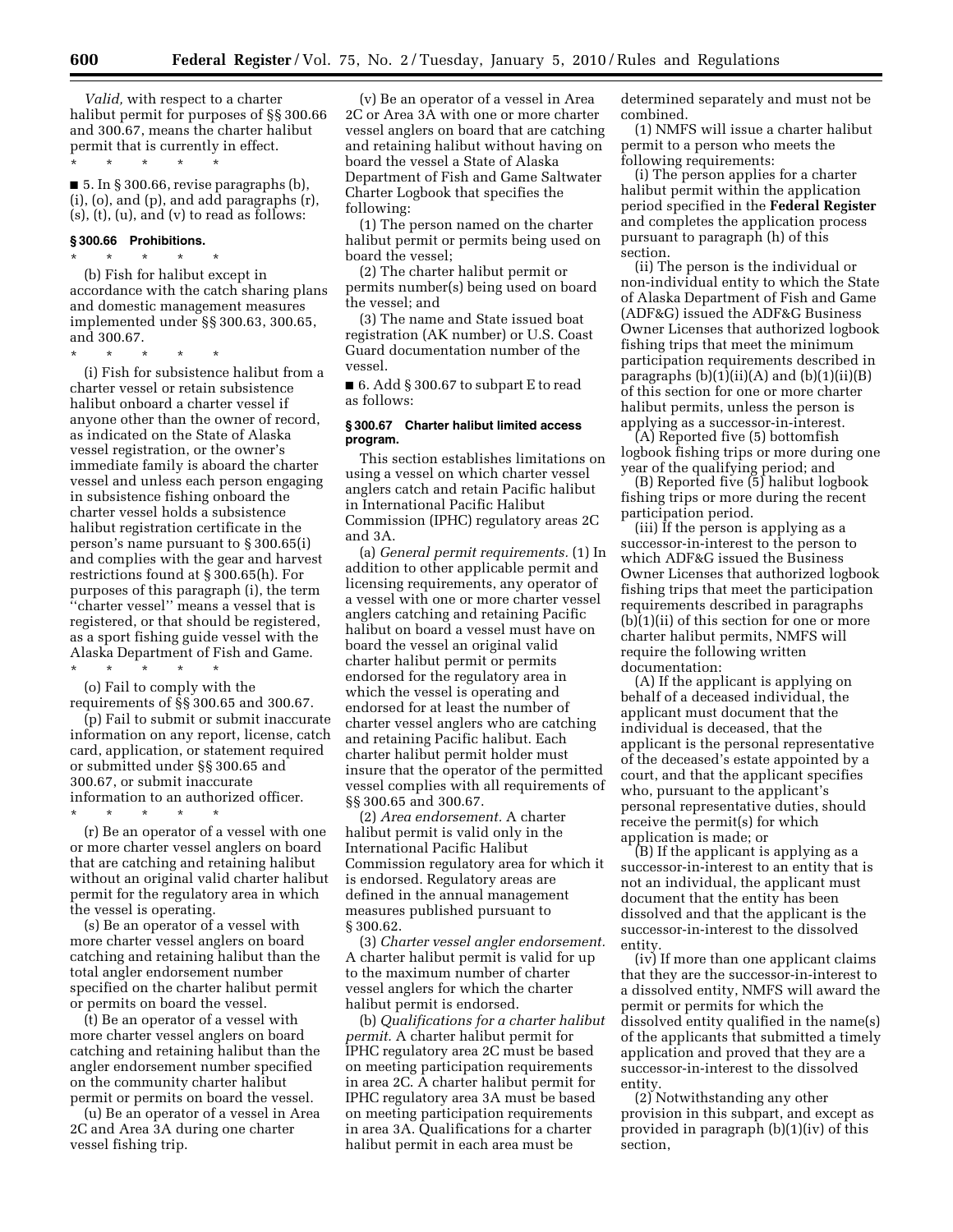(i) One logbook fishing trip shall not be credited to more than one applicant;

(ii) One logbook fishing trip made pursuant to one ADF&G Business Owner License shall not be credited to more than one applicant; and

(iii) Participation by one charter halibut fishing business shall not be allowed to support issuance of permits to more than one applicant.

(3) For purposes of this section, the term ''ADF&G Business Owner(s) License(s)'' includes a ''business registration,'' ''sport fish business owner license,'' ''sport fish business license,'' and ''ADF&G business license''.

(c) *Number of charter halibut permits.*  An applicant that meets the participation requirements in paragraph (b) of this section will be issued the number of charter halibut permits equal to the lesser of the number of permits determined by paragraphs (c)(1) or (c)(2) of this section as follows:

(1) The total number of bottomfish logbook fishing trips made pursuant to the applicant's ADF&G Business License in the applicant-selected year divided by five, and rounded down to a whole number; or

(2) The number of vessels that made the bottomfish logbook fishing trips in the applicant-selected year.

(d) *Designation of transferability.*  Each permit issued to an applicant under paragraph (c) of this section will be designated as transferable or nontransferable.

(1) Minimum participation criteria for a transferable permit are described in paragraphs (d)(1)(i) and (d)(1)(ii) of this section as follows:

(i) Reported fifteen (15) bottomfish logbook fishing trips or more from the same vessel during one year of the qualifying period; and

(ii) Reported fifteen (15) halibut logbook fishing trips or more from the same vessel during the recent participation period.

(iii) The vessel used during the recent participation period is not required to be the same vessel used during the qualifying period.

(2) The number of transferable charter halibut permits issued to an applicant will be equal to the lesser of the number of vessels that met the minimum transferable permit qualifications described in paragraphs (d)(1)(i) or  $(d)(1)(ii)$  of this section.

(e) *Angler endorsement.* A charter halibut permit will be endorsed for the highest number of charter vessel anglers reported on any logbook fishing trip in the qualifying period except that:

(1) The angler endorsement number will be four (4) if the highest number of charter vessel anglers reported on any

logbook fishing trip in the qualifying period is less than four (4) or no charter vessel anglers were reported on any of the applicant's logbook fishing trips in the applicant-selected year; and

(2) The angler endorsement number will be six (6) on a charter halibut permit issued pursuant to military service under paragraph (g)(3) of this section.

(f) For purposes of this section, the following terms are defined as follows:

(1) *Applicant-selected year* means the year in the qualifying period, 2004 or 2005, selected by the applicant for NMFS to use in determining the applicant's number of transferable and nontransferable permits.

(2) *Bottomfish logbook fishing trip*  means a logbook fishing trip in the qualifying period that was reported to the State of Alaska in a Saltwater Charter Logbook with one of the following pieces of information: The statistical area(s) where bottomfish fishing occurred, the boat hours that the vessel engaged in bottomfish fishing, or the number of rods used from the vessel in bottomfish fishing.

(3) *Halibut logbook fishing trip* means a logbook fishing trip in the recent participation period that was reported to the State of Alaska in a Saltwater Charter Logbook within the time limit for reporting the trip in effect at the time of the trip with one of the following pieces of information: The number of halibut that was kept, the number of halibut that was released, the statistical area(s) where bottomfish fishing occurred, or the boat hours that the vessel engaged in bottomfish fishing.

(4) *Logbook fishing trip* means a bottomfish logbook fishing trip or a halibut logbook fishing trip that was reported as a trip to the State of Alaska in a Saltwater Charter Logbook within the time limits for reporting the trip in effect at the time of the trip, except that for multi-day trips, the number of trips will be equal to the number of days of the multi-day trip, *e.g.,* a two day trip will be counted as two trips.

(5) *Official charter halibut record*  means the information prepared by NMFS on participation in charter halibut fishing in Area 2C and Area 3A that NMFS will use to implement the Charter Halibut Limited Access Program and evaluate applications for charter halibut permits.

(6) *Qualifying period* means the sport fishing season established by the International Pacific Halibut Commission (February 1 through December 31) in 2004 and 2005.

(7) *Recent participation period* means the sport fishing season established by the International Pacific Halibut

Commission (February 1 through December 31) in 2008.

(g) *Unavoidable circumstance.*  Unavoidable circumstance claims must be made pursuant to paragraph (h)(6) of this section, and will be limited to persons who would be excluded from the charter halibut fishery entirely unless their unavoidable circumstance is recognized. This unavoidable circumstance provision cannot be used to upgrade the number of permits issued or to change a non-transferable permit to a transferable permit, and is limited to the following circumstances.

(1) *Recent participation period.* An applicant for a charter halibut permit that meets the participation requirement for the qualifying period, but does not meet the participation requirement for the recent participation period, may receive one or more charter halibut permits if the applicant proves paragraphs (g)(1)(i) through (iv) of this section as follows:

(i) The applicant had a specific intent to operate a charter halibut fishing business in the recent participation period;

(ii) The applicant's specific intent was thwarted by a circumstance that was: (A) Unavoidable;

(B) Unique to the owner of the charter halibut fishing business; and

(C) Unforeseen and reasonably unforeseeable by the owner of the charter halibut fishing business;

(iii) The circumstance that prevented the applicant from operating a charter halibut fishing business actually occurred; and

(iv) The applicant took all reasonable steps to overcome the circumstance that prevented the applicant from operating a charter halibut fishing business in the recent participation period.

(v) If the applicant proves the foregoing (*see* paragraphs (g)(1)(i) through (iv) of this section), the applicant will receive the number of transferable and non-transferable permits and the angler endorsements on these permits that result from the application of criteria in paragraphs (b), (c), (d), (e), and (f) of this section.

(2) *Qualifying period.* An applicant for a charter halibut permit that meets the participation requirement for the recent participation period but does not meet the participation requirement for the qualifying period, may receive one or more permits if the applicant proves paragraphs (g)(2)(i) through (iv) of this section as follows:

(i) The applicant had a specific intent to operate a charter halibut fishing business in at least one year of the qualifying period;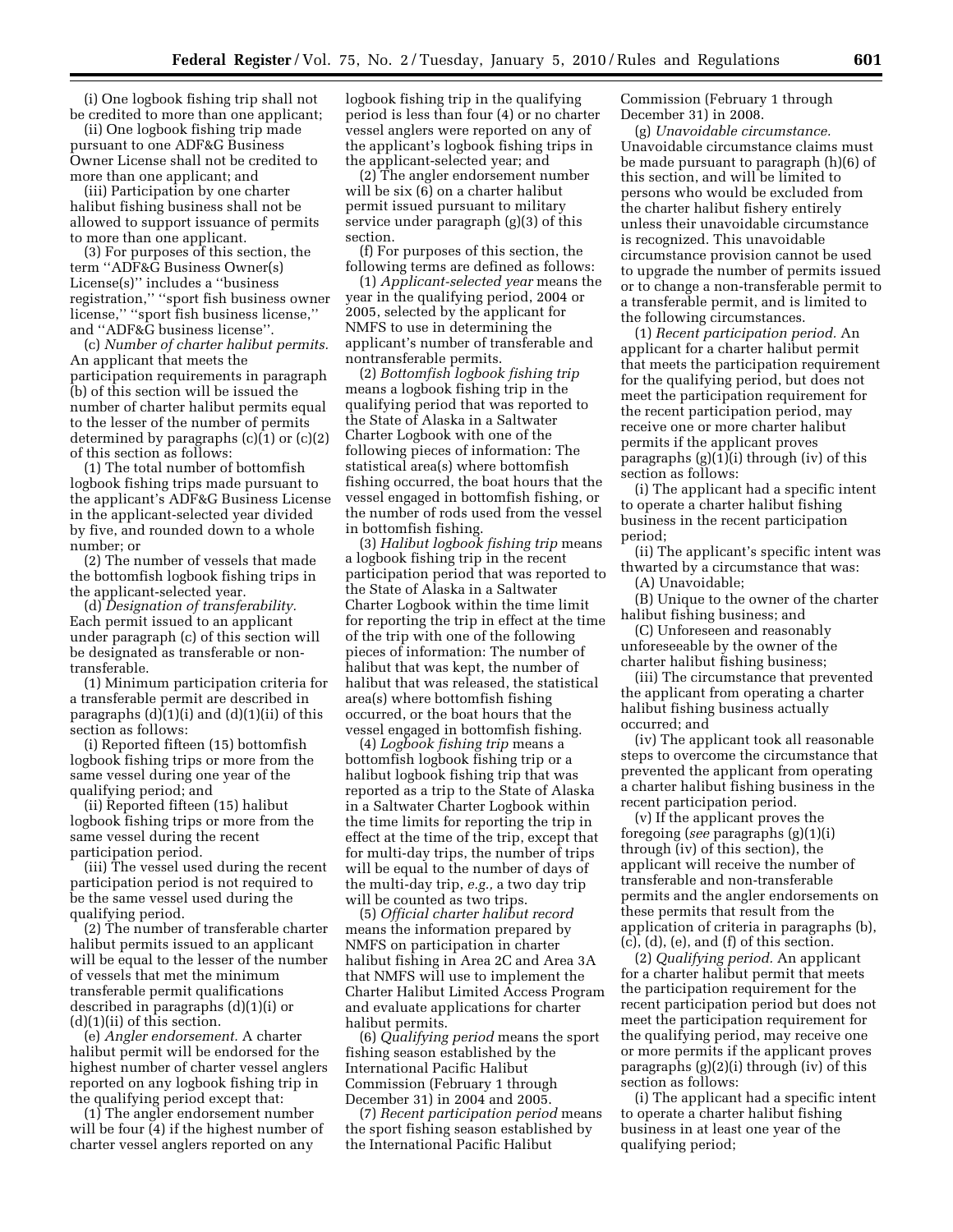(ii) The applicant's specific intent was thwarted by a circumstance that was:

(A) Unavoidable;

(B) Unique to the owner of the charter halibut fishing business; and

(C) Unforeseen and reasonably unforeseeable by the owner of the charter halibut fishing business;

(iii) The circumstance that prevented the applicant from operating a charter halibut fishing business actually occurred; and

(iv) The applicant took all reasonable steps to overcome the circumstance that prevented the applicant from operating a charter halibut fishing business in at least one year of the qualifying period.

(v) If the applicant proves the foregoing (*see* paragraphs (g)(2)(i) through (iv) of this section), the applicant will receive either:

(A) One non-transferable permit with an angler endorsement of four (4); or

(B) The number of transferable and non-transferable permits, and the angler endorsement on those permits, that result from the logbook fishing trips that the applicant proves likely would have taken by the applicant but for the circumstance that thwarted the applicant's specific intent to operate a charter halibut fishing business in one year of the qualifying period and the applicant did not participate during the other year of the qualifying period.

(3) *Military service.* An applicant for a charter halibut permit that meets the participation requirement in the recent participation period, but does not meet the participation requirement for the qualifying period, may receive one or more permits if the applicant proves the following:

(i) The applicant was ordered to report for active duty military service as a member of a branch of the U.S. military, National Guard, or military reserve during the qualifying period; and

(ii) The applicant had a specific intent to operate a charter halibut fishing business that was thwarted by the applicant's order to report for military service.

(iii) The number of transferable and non-transferable charter halibut permit(s) that an applicant may receive under paragraph (g)(3) of this section will be based on the criteria in paragraph  $(g)(2)(v)(B)$  of this section. Angler endorsements on all such charter halibut permits will be pursuant to paragraph (e)(2) of this section.

(h) *Application for a charter halibut permit.* (1) An application period of no less than 60 days will be specified by notice in the **Federal Register** during which any person may apply for a charter halibut permit. Any application that is submitted by mail and postmarked, or submitted by hand delivery or facsimile, after the last day of the application period will be denied. Electronic submission other than by facsimile will be denied. Applications must be submitted to the address given in the **Federal Register** notice of the application period.

(2) *Charter halibut permit.* To be complete, a charter halibut permit application must be signed and dated by the applicant, and the applicant must attest that, to the best of the applicant's knowledge, all statements in the application are true and the applicant complied with all legal requirements for logbook fishing trips in the qualifying period and recent participation period that were reported under the applicant's ADF&G Business Owner Licenses. An application for a charter halibut permit will be made available by NMFS. Completed applications may be submitted by mail, hand delivery, or facsimile at any time during the application period announced in the **Federal Register** notice of the application period described at paragraph (h)(1) of this section.

(3) *Application procedure.* NMFS will create the official charter halibut record and will accept all application claims that are consistent with the official charter halibut record. If an applicant's claim is not consistent with the official charter halibut record, NMFS will issue non-transferable interim permit(s) for all undisputed permit claims, and will respond to the applicant by letter specifying a 30-day evidentiary period during which the applicant may provide additional information or argument to support the applicant's claim for disputed permit(s). Limits on the 30-day evidentiary period are as follows:

(i) An applicant shall be limited to one 30-day evidentiary period; and

(ii) Additional information received after the 30-day evidentiary period has expired will not be considered for purposes of the initial administrative determination.

(4) After NMFS evaluates the additional information submitted by the applicant during the 30-day evidentiary period, it will take one of the following two actions.

(i) If NMFS determines that the applicant has met its burden of proving that the official charter halibut record is incorrect, NMFS will amend the official charter halibut record and use the official charter halibut record, as amended, to determine whether the applicant is eligible to receive one or more charter halibut permits, the nature of those permits and the angler and area endorsements on those permits; or

(ii) If NMFS determines that the applicant has not met its burden of proving that the official charter halibut record is incorrect, NMFS will notify the applicant by an initial administration determination, pursuant to paragraph (h)(5) of this section.

(5) *Initial Administration Determination (IAD).* NMFS will send an IAD to the applicant following the expiration of the 30-day evidentiary period if NMFS determines that the applicant has not met its burden of proving that the official charter halibut record is incorrect or that other reasons exist to initially deny the application. The IAD will indicate the deficiencies in the application and the deficiencies with the information submitted by the applicant in support of its claim.

(6) *Appeal.* An applicant that receives an IAD may appeal to the Office of Administrative Appeals (OAA) pursuant to § 679.43 of this title.

(i) If the applicant does not apply for a charter halibut permit within the application period specified in the **Federal Register**, the applicant will not receive any interim permits pending final agency action on the application.

(ii) If the applicant applies for a permit within the specified application period and OAA accepts the applicant's appeal, the applicant will receive the number and kind of interim permits which are not in dispute, according to the information in the official charter halibut record.

(iii) If the applicant applies for a permit within the specified application period and OAA accepts the applicant's appeal, but according to the information in the official charter halibut record, the applicant would not be issued any permits, the applicant will receive one interim permit with an angler endorsement of four (4).

(iv) All interim permits will be nontransferable and will expire when NMFS takes final agency action on the application.

(i) *Transfer of a charter halibut permit*—(1) *General.* A transfer of a charter halibut permit is valid only if it is approved by NMFS. NMFS will approve a transfer of a charter halibut permit if the permit to be transferred is a transferable permit issued under paragraph (d)(2) of this section, if a complete transfer application is submitted, and if the transfer application meets the standards for approval in paragraph (i)(2) of this section.

(2) *Standards for approval of transfers.* NMFS will transfer a transferable charter halibut permit to a person designated by the charter halibut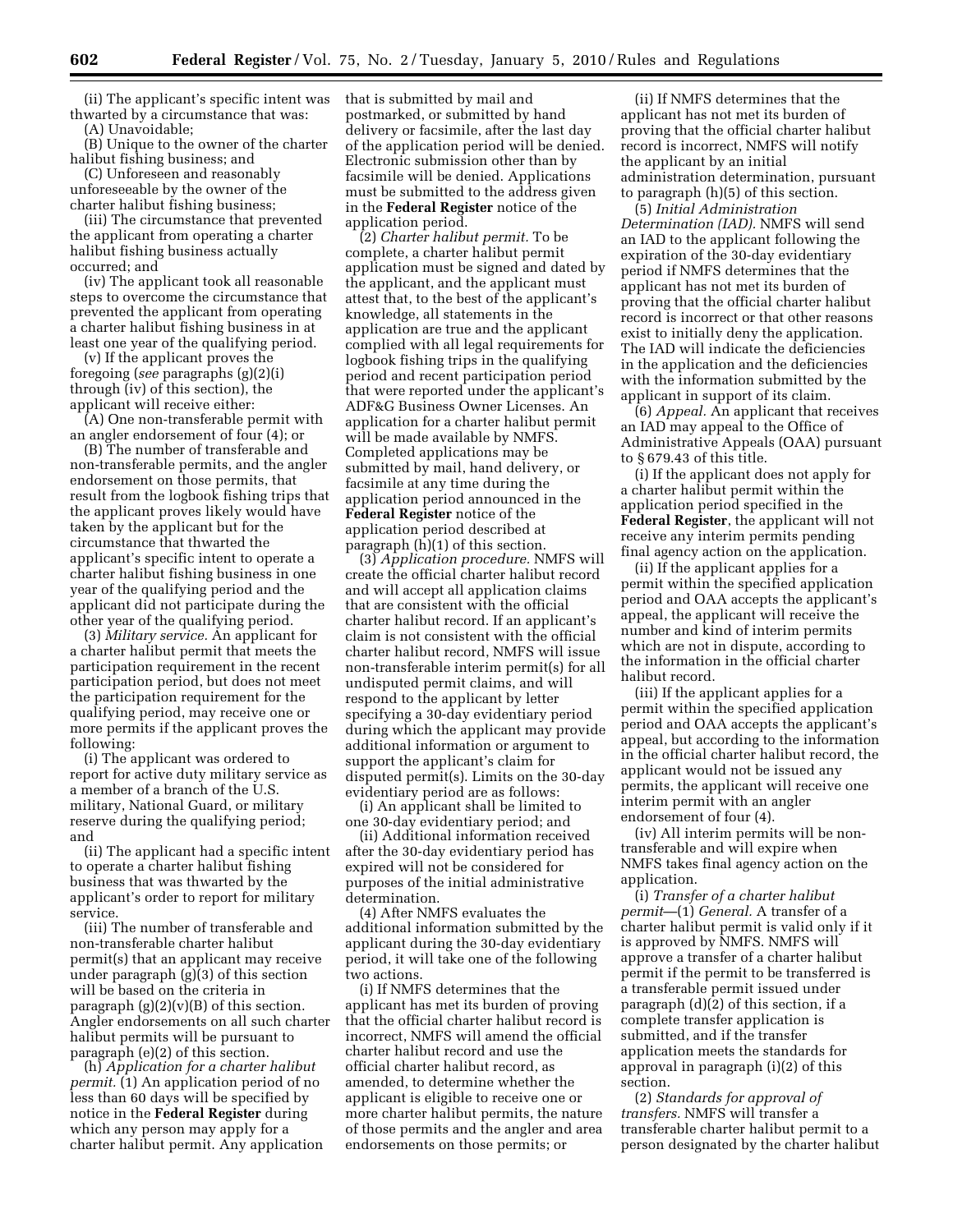permit holder if, at the time of the transfer the following standards are met:

(i) The person designated to receive the transferred permit is a U.S. citizen or a U.S. business with a minimum of 75 percent U.S. ownership;

(ii) The parties to the transfer do not owe NMFS any fines, civil penalties or any other payments;

(iii) The transfer is not inconsistent with any sanctions resulting from Federal fishing violations;

(iv) The transfer will not cause the designated recipient of the permit to exceed the permit limit at paragraph (j) of this section, unless an exception to that limit applies;

(v) A transfer application is completed and approved by NMFS; and

(vi) The transfer does not violate any other provision in this part.

 $(3)$  For purposes of paragraph  $(i)(2)$  of this section, a U.S. business with a minimum of 75 percent U.S. ownership means a corporation, partnership, association, trust, joint venture, limited liability company, limited liability partnership, or any other entity where at least 75 percent of the interest in such entity, at each tier of ownership of such entity and in the aggregate, is owned and controlled by citizens of the United **States** 

(4) *Application to transfer a charter halibut permit.* To be complete, a charter halibut permit transfer application must have notarized and dated signatures of the applicants, and the applicants must attest that, to the best of the applicants' knowledge, all statements in the application are true. An application to transfer a charter halibut permit will be made available by NMFS. Completed transfer applications may be submitted by mail or hand delivery at any time to the addresses listed on the application. Electronic or facsimile deliveries will not be accepted.

(5) *Denied transfer applications.* If NMFS does not approve a charter halibut permit transfer application, NMFS will inform the applicant of the basis for its disapproval.

(6) *Transfer due to court order, operation of law or as part of a security agreement.* NMFS will transfer a charter halibut permit based on a court order, operation of law or a security agreement, if NMFS determines that a transfer application is complete and the transfer will not violate an eligibility criterion for transfers.

(j) *Charter halibut permit limitations*—(1) *General.* A person may not own, hold, or control more than five (5) charter halibut permits except as provided by paragraph (j)(4) of this section. NMFS will not approve a

transfer application that would result in the applicant that would receive the transferred permit holding more than five (5) charter halibut permits except as provided by paragraph (j)(6) of this section.

(2) *Ten percent ownership criterion.*  In determining whether two or more persons are the same person for purposes of paragraph (j)(1) of this section, NMFS will apply the definition of an ''affiliation for the purpose of defining AFA entities'' at § 679.2 of this title.

(3) A permit will cease to be a valid permit if the permit holder is:

(i) An individual and the individual dies; or

(ii) A non-individual (*e.g.,* corporation or partnership) and dissolves or changes as defined at paragraph (j)(5) of this section.

(iii) A transferable permit may be made valid by transfer to an eligible recipient.

(4) *Exception for initial recipients of permits.* Notwithstanding the limitation at paragraph (j)(1) of this section, NMFS may issue more than five (5) charter halibut permits to an initial recipient that meets the requirements described in paragraphs (b), (d), and (e) of this section for more than five (5) charter halibut permits, subject to the following limitations:

(i) This exception applies only to an initial recipient as the recipient exists at the time that it is initially issued the permits;

(ii) If an initial recipient of transferable permit(s) who is an individual dies, the individual's successor-in-interest may not hold more than five (5) charter halibut permits;

(iii) If an initial recipient permit holder that is a non-individual, such as a corporation or a partnership, dissolves or changes, NMFS will consider the new entity a new permit holder and the new permit holder may not hold more than five (5) charter halibut permits.

(5) For purposes of this paragraph (j), a ''change'' means:

(i) For an individual, the individual has died, in which case NMFS must be notified within 30 days of the individual's death; and

(ii) For a non-individual entity, the same as defined at  $\S 679.42(j)(4)(i)$  of this title, in which case the permit holder must notify NMFS within 15 days of the effective date of the change as required at  $\S 679.42(j)(5)$  of this title.

(6) *Exception for transfer of permits.*  Notwithstanding the limitation at paragraph (j)(1) of this section, NMFS may approve a permit transfer application that would result in the person that would receive the

transferred permit(s) holding more than five (5) transferable charter halibut permits if the parties to the transfer meet the following conditions:

(i) The designated person that would receive the transferred permits does not hold any charter halibut permits;

(ii) All permits that would be transferred are transferable permits;

(iii) The permits that would be transferred are all of the transferable permits that were awarded to an initial recipient who exceeded the permit limitation of five (5) permits; and

(iv) The person transferring its permits also is transferring its entire charter vessel fishing business, including all the assets of that business, to the designated person that would receive the transferred permits.

(k) *Community charter halibut permit*—(1) *General.* A Community Quota Entity (CQE), as defined in § 679.2 of this title, representing an eligible community listed in paragraph (k)(2) of this section, may receive one or more community charter halibut permits. A community charter halibut permit issued to a CQE will be designated for area 2C or area 3A, will be non-transferable, and will have an angler endorsement of six (6).

(2) *Eligible communities.* Each community charter halibut permit issued to a CQE under paragraph (k)(1) of this section will specify the name of an eligible community on the permit. Only the following communities are eligible to receive community charter halibut permits:

(i) For Area 2C: Angoon, Coffman Cove, Edna Bay, Hollis, Hoonah, Hydaburg, Kake, Kassan, Klawock, Metlakatla, Meyers Chuck, Pelican, Point Baker, Port Alexander, Port Protection, Tenakee, Thorne Bay, Whale Pass.

(ii) For Area 3A: Akhiok, Chenega Bay, Halibut Cove, Karluk, Larsen Bay, Nanwalek, Old Harbor, Ouzinkie, Port Graham, Port Lyons, Seldovia, Tatitlek, Tyonek, Yakutat.

(3) *Limitations.* The maximum number of community charter halibut permits that may be issued to a CQE for each eligible community the CQE represents is as follows:

(i) A CQE representing an eligible community or communities in regulatory area 2C may receive a maximum of four (4) community charter halibut permits per eligible community designated for Area 2C.

(ii) A CQE representing an eligible community or communities in regulatory area 3A may receive a maximum of seven (7) community charter halibut permits per eligible community designated for Area 3A.